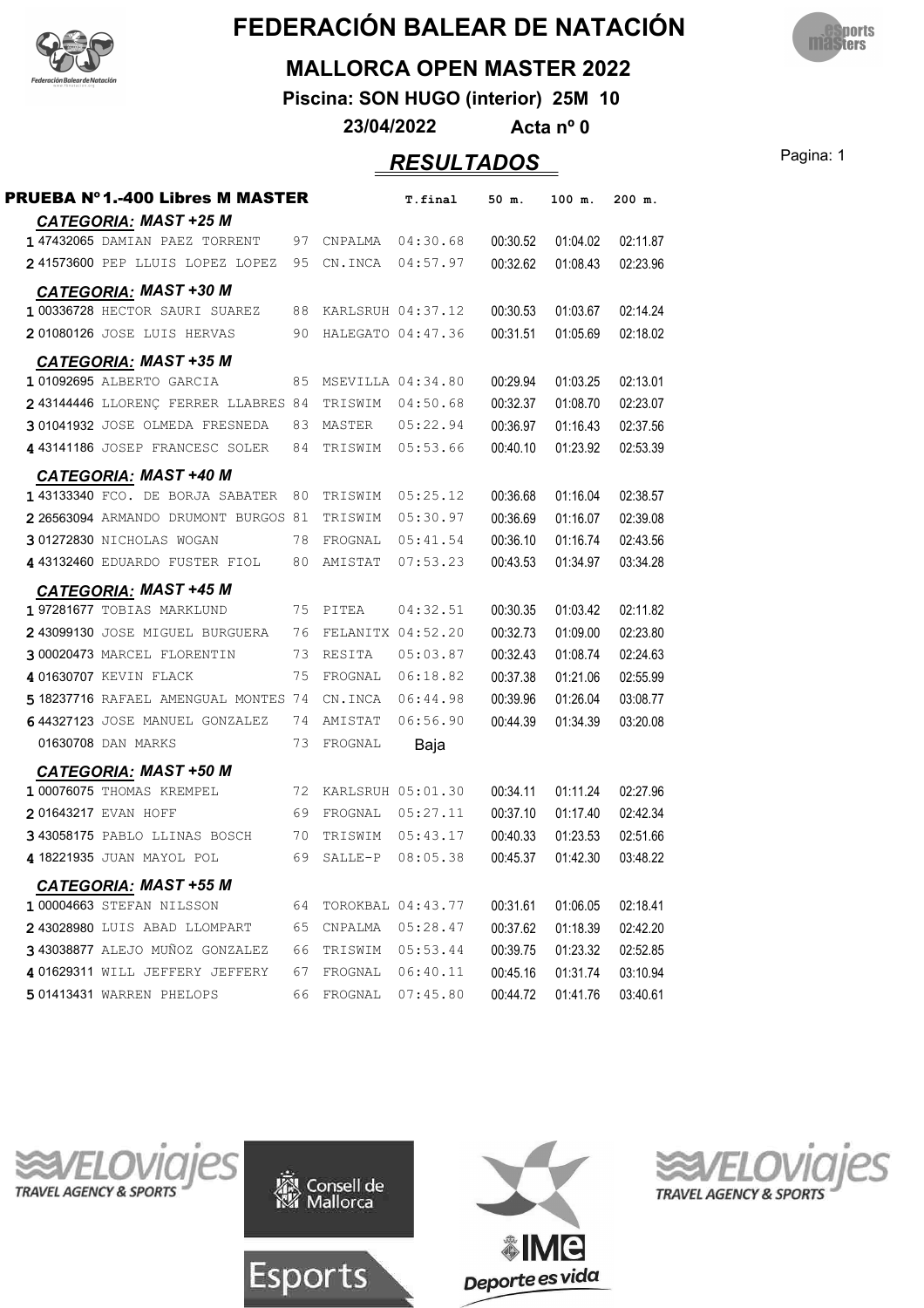



#### **MALLORCA OPEN MASTER 2022**

**Piscina: SON HUGO (interior) 25M 10**

**23/04/2022 Acta nº 0**

#### Pagina: 2 *RESULTADOS*

| <b>PRUEBA Nº1.-400 Libres M MASTER</b> |    |                   | T.final           | 50 m.    | 100 m.   | 200 m.   |
|----------------------------------------|----|-------------------|-------------------|----------|----------|----------|
| <b>CATEGORIA: MAST +60 M</b>           |    |                   |                   |          |          |          |
| 1 51340985 MANUEL MENENDEZ             | 58 | CCAMINO           | 05:16.21          | 00:35.36 | 01:14.03 | 02:33.85 |
| 201515258 PAUL TALLENTIRE              | 62 |                   | CARLISLE 05:22.55 | 00:35.95 | 01:14.35 | 02:34.73 |
| 341443940 JUAN SUÑER TORRES            | 62 |                   | EULARIO 05:44.97  | 00:37.48 | 01:17.97 | 02:45.92 |
| 4 00729187 NEIL SINGER                 | 62 | FROGNAL           | 06:05.29          | 00:38.32 | 01:20.44 | 02:52.90 |
| 501630709 ROLAND CARRERAS              | 62 | FROGNAL           | 06:10.39          | 00:39.60 | 01:23.60 | 02:59.05 |
| <b>600105114 ERHARD KLAUS</b>          | 59 |                   | WESTTHÜR 07:19.64 | 00:43.67 | 01:35.17 | 03:24.99 |
| 50906627 TERRY WRIGHT                  | 61 | BRACKNEL          | Baja              |          |          |          |
| <b>CATEGORIA: MAST +65 M</b>           |    |                   |                   |          |          |          |
| 1 54508820 NEIL HAFTEL                 | 55 | FROGNAL           | 05:30.61          | 00:38.49 | 01:19.72 | 02:43.21 |
| 245061441 FRANCISCO NAVARRO            | 57 | <b>ESMAS</b>      | 05:49.37          | 00:36.24 | 01:16.70 | 02:45.64 |
| 300110028 KLAUS LENZ                   | 57 |                   | WASSERFR 07:05.40 | 00:39.53 | 01:27.45 | 03:12.63 |
| 00008921 BOJAN KORSIKA                 | 55 | RIBA SD           | Desc              |          |          |          |
| <b>CATEGORIA: MAST +70 M</b>           |    |                   |                   |          |          |          |
| 122406627 JUAN A. ESCANCIANO           | 49 | ESMAS             | 08:50.00          | 00:55.09 | 01:57.78 | 04:15.79 |
| 42739480 LUIS JAVIER AULET             | 52 | VALMASTE          | Baja              |          |          |          |
| <b>CATEGORIA: MAST +80 M</b>           |    |                   |                   |          |          |          |
| 1 00070050 JOACHIM HINTZE              | 42 |                   | NEUKOELN 06:22.16 | 00:42.84 | 01:30.69 | 03:09.99 |
| 201070628 JOAQUIN MARIA CANALES        | 40 | RCMEDIT           | 06:28.30          | 00:43.21 | 01:30.52 | 03:09.17 |
| <b>CATEGORIA: PREMASTER M</b>          |    |                   |                   |          |          |          |
| 1 43222239 HUGO TARRAGA TORRES         | 98 | CNPALMA           | 04:47.83          | 00:30.08 | 01:03.76 | 02:17.58 |
| 2 43473759 MIGUEL ANGEL GALLEGO        | 99 | SALLE-P           | 05:08.79          | 00:32.41 | 01:09.45 | 02:26.92 |
| <b>PRUEBA Nº2.-400 Libres F MASTER</b> |    |                   | T.final           | 50 m.    | 100 m.   | 200 m.   |
| <b>CATEGORIA: MAST +25 F</b>           |    |                   |                   |          |          |          |
| 101220354 IRENE CAMACHO ALEGRE         | 93 |                   | MONTEMAR 05:37.39 | 00:38.41 | 01:20.68 | 02:46.75 |
| 01646538 CRISTINA GARCIA MAURI         | 95 | FROGNAL           | Baja              |          |          |          |
| <b>CATEGORIA: MAST +30 F</b>           |    |                   |                   |          |          |          |
| 104197000 KRISTINA BENDOVA             | 88 | SLAVIA            | 04:47.55          | 00:33.03 | 01:09.05 | 02:22.22 |
| 2 43195821 MARIA ANGELS CAÑELLAS 90    |    | TRISWIM           | 06:14.79          | 00:40.29 | 01:24.40 | 02:55.47 |
| 301074229 ALBA BEAS LOPEZ              | 88 | MSEVILLA 06:41.36 |                   | 00:38.72 | 01:24.94 | 03:07.74 |
|                                        |    |                   |                   |          |          |          |







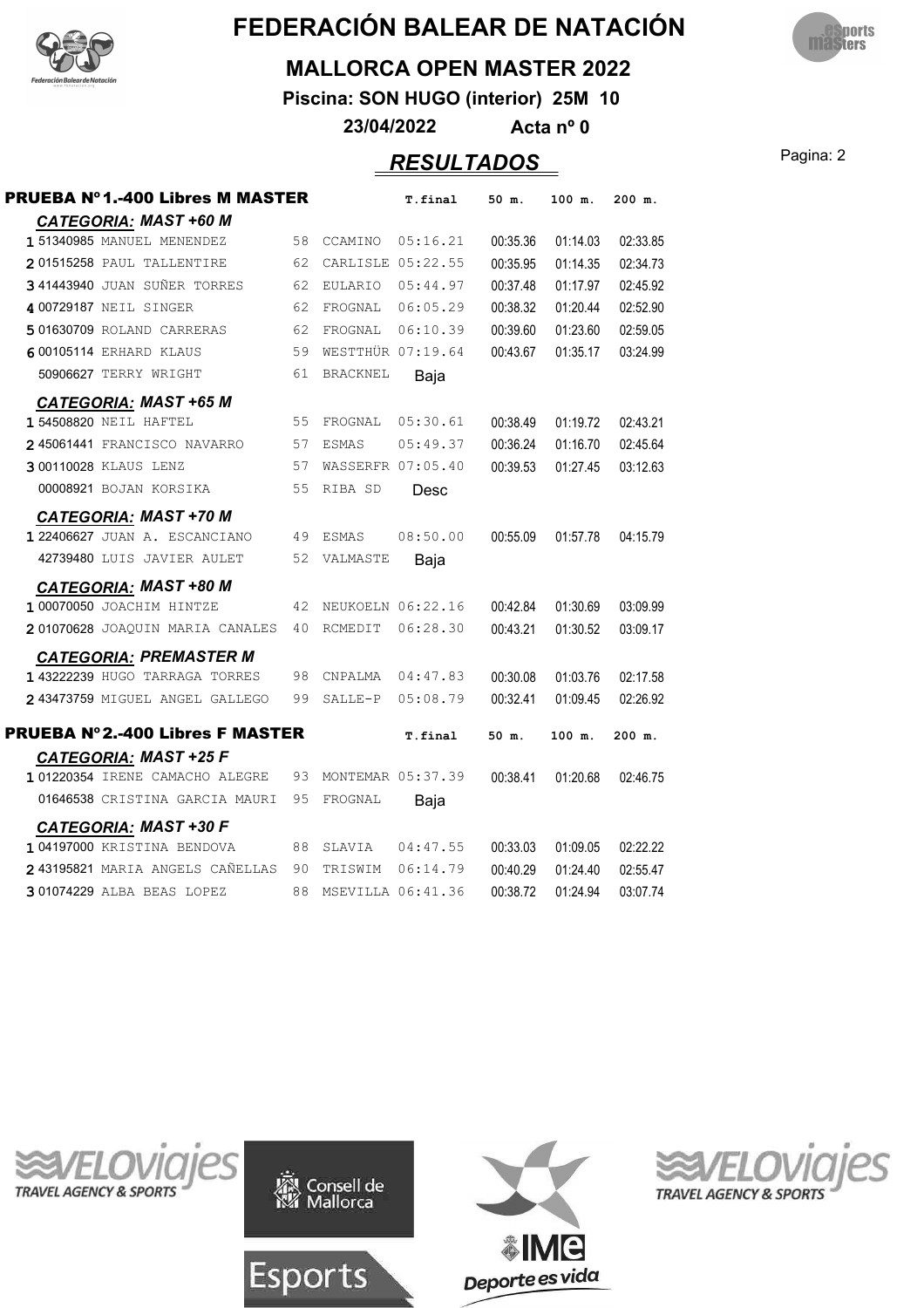



#### **MALLORCA OPEN MASTER 2022**

**Piscina: SON HUGO (interior) 25M 10**

**23/04/2022 Acta nº 0**

#### Pagina: 3 *RESULTADOS*

| <b>PRUEBA Nº 2.-400 Libres F MASTER</b>   |    |                | T.final           | 50 m.    | 100 m.   | 200 m.   |
|-------------------------------------------|----|----------------|-------------------|----------|----------|----------|
| CATEGORIA: MAST +35 F                     |    |                |                   |          |          |          |
| 143143139 NURIA LLITERAS TESOURO 85       |    |                | TRISWIM 05:42.22  | 00:38.07 | 01:20.23 | 02:47.25 |
| 243461693 SONIA YOLANDA ARROYO            | 87 | ES.ARTA        | 08:24.36          | 00:53.90 | 01:54.92 | 04:04.38 |
| <b>CATEGORIA: MAST +40 F</b>              |    |                |                   |          |          |          |
| 100004015 GABRIELLA FICZE                 | 81 |                | TOROKBAL 04:53.75 | 00:33.83 | 01:11.02 | 02:26.22 |
| 201221164 ANA CAROLINA DAMASIO            | 82 |                | HALEGATO 05:13.44 | 00:34.18 | 01:12.48 | 02:32.87 |
| 343536922 SILVIA OLIVES PONS              | 78 | TRISWIM        | 05:30.87          | 00:36.58 | 01:16.71 | 02:41.18 |
| 402933382 OLIVIA<br>JEANNE                | 78 | ESMAS          | 06:01.92          | 00:38.40 | 01:22.23 | 02:55.47 |
| <b>CATEGORIA: MAST +45 F</b>              |    |                |                   |          |          |          |
| 100133480 ILDIKO SIMON                    | 74 |                | TOROKBAL 05:03.68 | 00:34.05 | 01:11.51 | 02:28.06 |
| 207725102 MONIKA BALLA                    | 73 |                | BUDAPEST 05:10.73 | 00:34.54 | 01:12.51 | 02:30.52 |
| 343104755 PILAR OLIVER MIRO               | 76 | TRISWIM        | 05:27.57          | 00:37.67 | 01:18.28 | 02:41.48 |
| 401630713 EMMA GREEN                      | 77 | FROGNAL        | 06:15.75          | 00:41.08 | 01:27.40 | 03:04.70 |
| 5 43098829 Ma NIEVES FLORIT               | 73 | CNPALMA        | 06:45.68          | 00:43.70 | 01:33.60 | 03:17.00 |
| 620267336 M <sup>a</sup> ANGELES GONZALEZ | 76 | SALLE-P        | 06:51.09          | 00:46.32 | 01:37.41 | 03:23.27 |
| <b>CATEGORIA: MAST +50 F</b>              |    |                |                   |          |          |          |
| 100000585 DIANNA EVA SZOKOL               | 71 |                | NYIREGYH 04:57.22 | 00:34.75 | 01:11.43 | 02:26.24 |
| 200000508 CSILLA SCIKANY                  | 68 |                | TOROKBAL 05:08.69 | 00:34.69 | 01:12.78 | 02:30.69 |
| 300145105 ANNETT SCHWABE                  | 72 | DELPHIN        | 06:13.19          | 00:42.36 | 01:28.92 | 03:04.02 |
| 4 43079595 MARIA BELEN VIVES              | 72 | SALLE-P        | 07:23.08          | 00:47.70 | 01:40.59 | 03:32.31 |
| 543063431 FRANCISCA Mª MOREY              | 71 | CN.INCA        | 07:26.25          | 00:47.91 | 01:43.01 | 03:37.57 |
| 01354011 NATALIE TYDEMAN                  | 71 | FROGNAL        | Baja              |          |          |          |
| <b>CATEGORIA: MAST +55 F</b>              |    |                |                   |          |          |          |
| 135594995 BIRGITTA OLOFSSON               | 67 | <b>UMEA</b>    | 05:24.93          | 00:36.29 | 01:15.85 | 02:38.43 |
| 208241120 CECILIA MAUNSBACH               | 64 | SIGMA          | 05:45.10          | 00:37.43 | 01:19.44 | 02:48.18 |
| 3 18233505 CARMEN ALFONSO BLANES          | 67 | CNPALMA        | 05:52.55          | 00:38.29 | 01:20.96 | 02:50.13 |
| 4 00280220 CAREN KOCH                     | 64 | JAHN           | 05:55.48          | 00:41.14 | 01:26.92 | 02:57.68 |
| 5 00003320 JUDIT VARADY                   | 67 |                | TOROKBAL 07:15.35 | 00:47.60 | 01:40.70 | 03:31.09 |
| 600165528 DOROTHEE HAUSMANN               | 64 | <b>ROSTOCK</b> | 07:21.19          | 00:45.57 | 01:39.35 | 03:32.83 |
| <b>701630714 KATHERINE FRY</b>            | 63 | FROGNAL        | 07:21.67          | 00:48.99 | 01:42.87 | 03:35.76 |
| 8 10005622 ANTJE DOMINIK                  | 66 |                | WASSERFR 08:05.73 | 00:48.66 | 01:46.32 | 03:52.91 |
|                                           |    |                |                   |          |          |          |







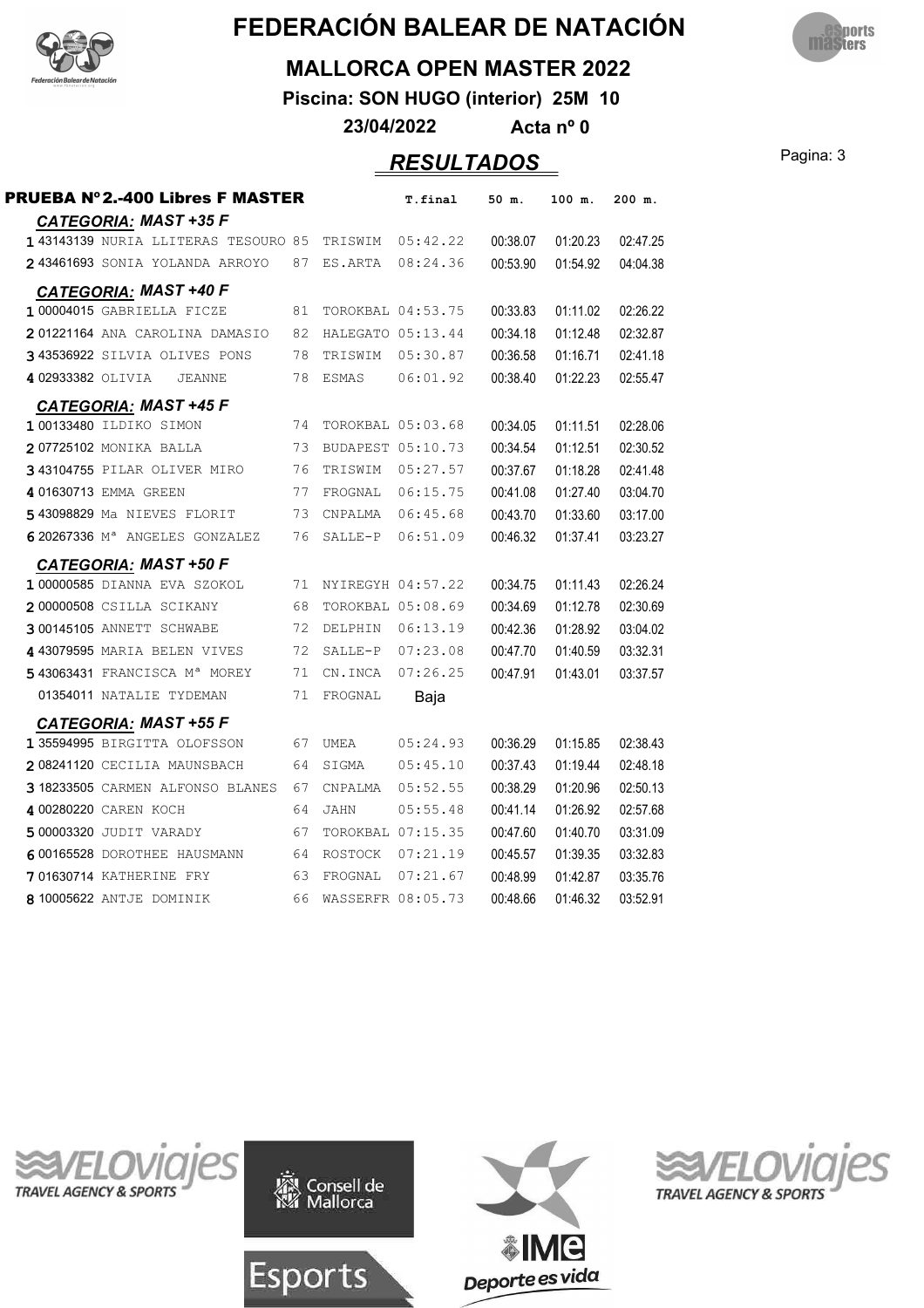



#### **MALLORCA OPEN MASTER 2022**

**Piscina: SON HUGO (interior) 25M 10**

**23/04/2022 Acta nº 0**

#### Pagina: 4 *RESULTADOS*

| <b>PRUEBA Nº2.-400 Libres F MASTER</b>                  |    |                      | T.final             | 50 m.    | 100 m.             | $200$ m. |
|---------------------------------------------------------|----|----------------------|---------------------|----------|--------------------|----------|
| <b>CATEGORIA: MAST +60 F</b>                            |    |                      |                     |          |                    |          |
| 100061226 BARBARA GELLRICH 61 MAINZER 05:09.41 00:34.30 |    |                      |                     |          | 01:12.44           | 02:31.41 |
| 200060925 REGINA DOBSWCHIN 61 ROBBEN 05:56.07           |    |                      |                     |          | 00:39.71  01:23.81 | 02:53.84 |
| <b>CATEGORIA: MAST +65 F</b>                            |    |                      |                     |          |                    |          |
| 101076915 MARIA ROSA LLIVINA 54 AQUAMAST 07:38.75       |    |                      |                     | 00:52.95 | 01:49.67           | 03:45.52 |
| <b>CATEGORIA: MAST +75 F</b>                            |    |                      |                     |          |                    |          |
| 141375521 MARIA ISABEL PALOU                            |    |                      | 47 CNPALMA 08:32.97 | 00:55.84 | 01:59.21           | 04:11.69 |
| 202427673 CHRISTINE SIEGFRIED 47 ESMAS 10:29.56         |    |                      |                     | 01:06.44 |                    | 05:08.59 |
| <b>CATEGORIA: PREMASTER F</b>                           |    |                      |                     |          |                    |          |
| 143480426 GEMMA LLABRES BUSCH 98 AMISTAT 04:55.03       |    |                      |                     | 00:33.40 | 01:09.89           | 02:25.19 |
| 243477699 NEREA GONZALEZ ALARCON 02 AMISTAT 05:13.02    |    |                      |                     | 00:35.02 | 01:13.20           | 02:32.48 |
| 343233373 ARANTZA ORTIZ 98 TRISWIM 06:19.79             |    |                      |                     | 00:40.63 | 01:28.03           | 03:06.14 |
| <b>PRUEBA Nº 3.-50 Mariposa M MASTER</b>                |    |                      | T.final             |          |                    |          |
| <b>CATEGORIA: MAST +25 M</b>                            |    |                      |                     |          |                    |          |
| 143205972 JOAN REYNES VALLVERDU 97 CNPALMA 00:25.56     |    |                      |                     |          |                    |          |
| 201061563 GINES GARCIA SAN                              |    | 96 S.ANDRES 00:26.43 |                     |          |                    |          |
| 305327196 MIGUEL SACRISTAN IZCUE 95 CCAMINO 00:26.84    |    |                      |                     |          |                    |          |
| 4 00770270 JEFFREY VAN DEURSEN 94 CCAMINO 00:26.89      |    |                      |                     |          |                    |          |
| 541573600 PEP LLUIS LOPEZ LOPEZ 95 CN.INCA 00:28.91     |    |                      |                     |          |                    |          |
| 643202817 ISMAEL MATEU VELAZQUEZ 97 CNPALMA 00:29.21    |    |                      |                     |          |                    |          |
| 747432065 DAMIAN PAEZ TORRENT 97 CNPALMA 00:29.22       |    |                      |                     |          |                    |          |
| 8 10024927 GAVIN O'BRIEN<br>95 CORK                     |    |                      | 00:29.68            |          |                    |          |
| 901139283 CEDRIC MURILLO NOVA 94 HALEGATO 00:29.70      |    |                      |                     |          |                    |          |
| 10 01203060 DARIO PERIS MARI                            |    | 93 VALMASTE 00:29.92 |                     |          |                    |          |
| 11 00431019 JAVIER HERNAN MOVIGLIA 95 KARLSRUH 00:30.13 |    |                      |                     |          |                    |          |
| 12 43197897 JOAN ANTONI ROSSELLO 93 CN.INCA 00:32.55    |    |                      |                     |          |                    |          |
| 13 43204640 MIGUEL ANGEL GILI 94 CN. INCA 00:33.46      |    |                      |                     |          |                    |          |
| <b>CATEGORIA: MAST +30 M</b>                            |    |                      |                     |          |                    |          |
| 100020350 MIROSLAV RADU COICICI 91 RESITA 00:25.59      |    |                      |                     |          |                    |          |
| 200473641 MARCELL KOLLAR                                | 90 | TATABANY 00:27.29    |                     |          |                    |          |
| 300020472 DAN IONUT PIRJOL                              | 92 | RESITA               | 00:28.49            |          |                    |          |
| 441694651 ROMMEL ORLANDO MACIAS                         | 91 | FELANITX 00:29.60    |                     |          |                    |          |
| 501069009 FRANCISCO VALLEJO                             | 88 | S.ANDRES 00:29.81    |                     |          |                    |          |
| 601221625 PHILLIP MCLOUGHLIN                            | 89 | BRIGHTON 00:30.14    |                     |          |                    |          |
| 741524122 MIGUEL COLL QUETGLAS                          | 89 | CN.INCA 00:30.54     |                     |          |                    |          |
| 843176478 DAVID MOYA PELLICER                           | 88 | CN.INCA 00:30.68     |                     |          |                    |          |
|                                                         |    |                      |                     |          |                    |          |

**TRAVEL AGENCY & SPORTS** 





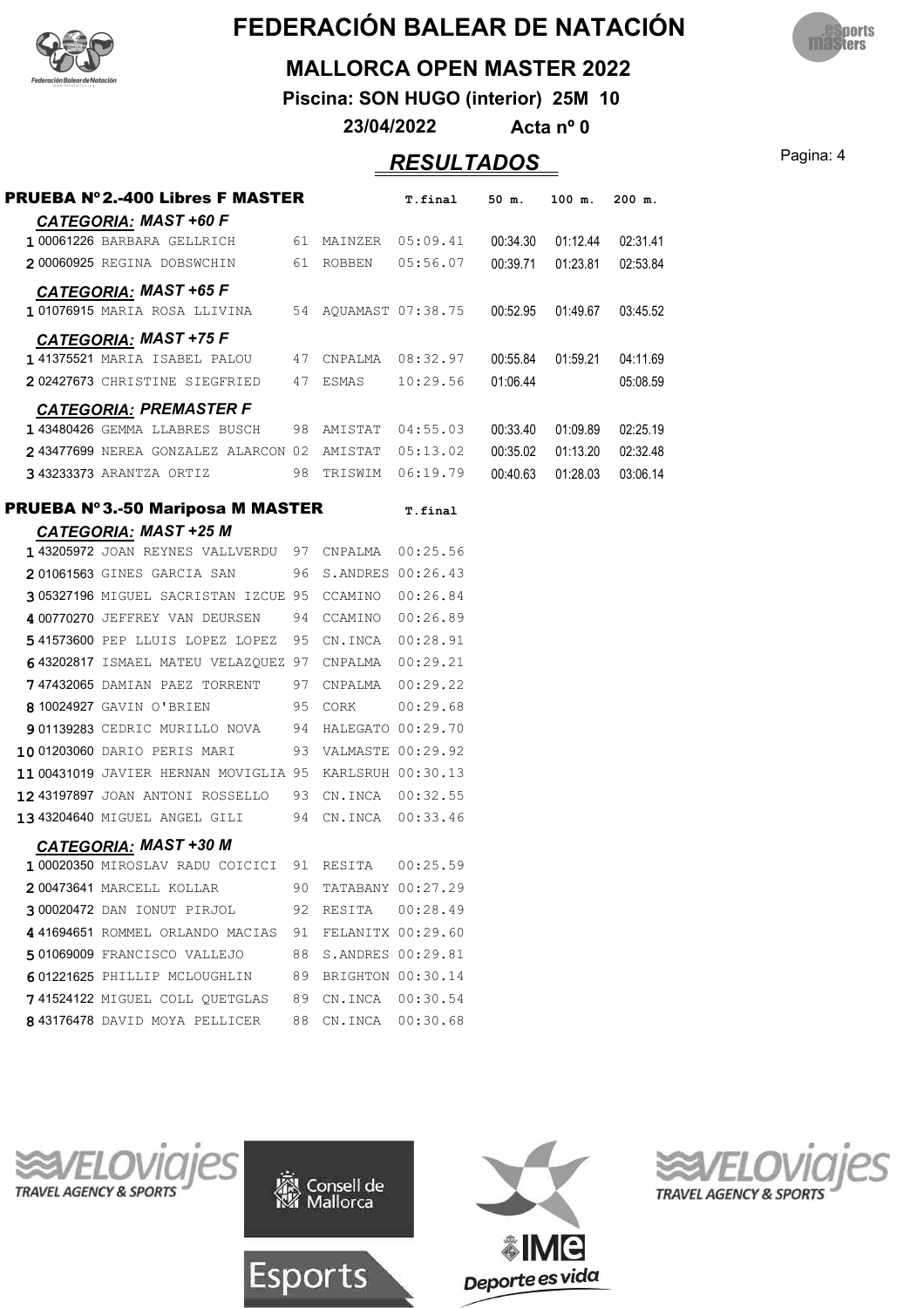



#### **MALLORCA OPEN MASTER 2022**

**Piscina: SON HUGO (interior) 25M 10**

**23/04/2022 Acta nº 0**

### Pagina: 5 *RESULTADOS*

| <b>PRUEBA Nº3.-50 Mariposa M MASTER</b>              |     |                      | T.final  |
|------------------------------------------------------|-----|----------------------|----------|
| <b>CATEGORIA: MAST +30 M</b>                         |     |                      |          |
| <b>901080126</b> JOSE LUIS HERVAS                    | 90  | HALEGATO 00:31.13    |          |
| 10 00137849 DAVID GERBERT                            |     | 88 KARLSRUH 00:32.69 |          |
| 11 43209375 JAIME ALONSO ALVAREZ 92 AMISTAT 00:34.28 |     |                      |          |
| <b>CATEGORIA: MAST +35 M</b>                         |     |                      |          |
| 101608000 TOMAS KOTLIK                               | 83  | FKBR                 | 00:28.17 |
| 243144445 RAFAEL FERRER LLABRES 84                   |     | TRISWIM 00:29.26     |          |
| 343144446 LLORENC FERRER LLABRES 84 TRISWIM 00:29.65 |     |                      |          |
| 444965942 ANTONIO CIRIACO LOPEZ                      | 86  | MSEVILLA 00:29.83    |          |
| 501214715 FEDERICO ANTONIOLI                         | 86  | MSEVILLA 00:31.61    |          |
| 643154723 ANGEL MARTINEZ MESA                        | 85  |                      |          |
| 774887535 ALEJANDRO NAVAS LOPEZ                      | 87  | TRISWIM              | 00:31.97 |
| 853616557 CESAR MANUEL ESPAÑOL                       | 84  | TRISWIM              | 00:32.12 |
| 906089066 GUSTAVO FERNANDEZ                          | 83  | P ARENA              | 00:32.52 |
| 10 06661482 FRANCISCO ANTONIO                        | 86  | CCAMINO 00:32.83     |          |
| 11 20841761 JORGE ESTEVE IÑIGO                       | 87  | TRISWIM 00:34.84     |          |
| 1243169687 GUIEM ROSSELLO POL                        | 86  | CN.INCA 00:37.40     |          |
| 1343141186 JOSEP FRANCESC SOLER 84                   |     | TRISWIM 00:38.43     |          |
| <b>CATEGORIA: MAST +40 M</b>                         |     |                      |          |
| 1 00141268 DENIS SEVERYUK                            | 80  | POST SV 00:28.15     |          |
| 200089963 DIRK SCHLEGEL                              | -82 | POST SV 00:28.55     |          |
| 301049586 ISMAEL AGUADO                              | 82  | HALEGATO 00:28.67    |          |
| 401107422 LORENZO SANCHEZ ROMERO 80                  |     | VALMASTE 00:33.76    |          |
| 543128787 CARLOS PERELLO MARTIN                      | 79  | TRISWIM 00:34.59     |          |
| 643133340 FCO. DE BORJA SABATER                      | 80  | TRISWIM 00:35.55     |          |
| <b>701272830</b> NICHOLAS WOGAN                      | 78  | FROGNAL              | 00:36.05 |
| 14302081 ALBERTO JIMENEZ                             | 78  | CCAMINO              | Baja     |
| <b>CATEGORIA: MAST +45 M</b>                         |     |                      |          |
| 1 34066349 JAIME COLL ABRAHAM                        | 73  | CNPALMA  00:30.62    |          |
| 274512089 JOSE GARIJO MEGIAS                         | 77  | EULARIO              | 00:30.76 |
| 343088223 JUAN CARLOS GAMEZ                          | 74  | ESMAS                | 00:32.27 |
| 44685415 ROBERTO AGUILAR MERINO 77 CCAMINO 00:32.34  |     |                      |          |
| 543088951 JOSÉ MIGUEL GALMES                         | 75  | TRISWIM              | 00:33.27 |
| 678213562 MATIAS SOCIAS LLABRES 75                   |     | CN.INCA 00:37.10     |          |
| <b>743084660</b> JAUME VALLESPIR BLANCO 74           |     | CN.INCA              | 00:39.59 |
| 843098276 JUAN MIGUEL LLOMPART                       | 77  | SALLE-P              | 00:50.24 |
| 01630707 KEVIN FLACK                                 | 75  | FROGNAL              | Desc     |







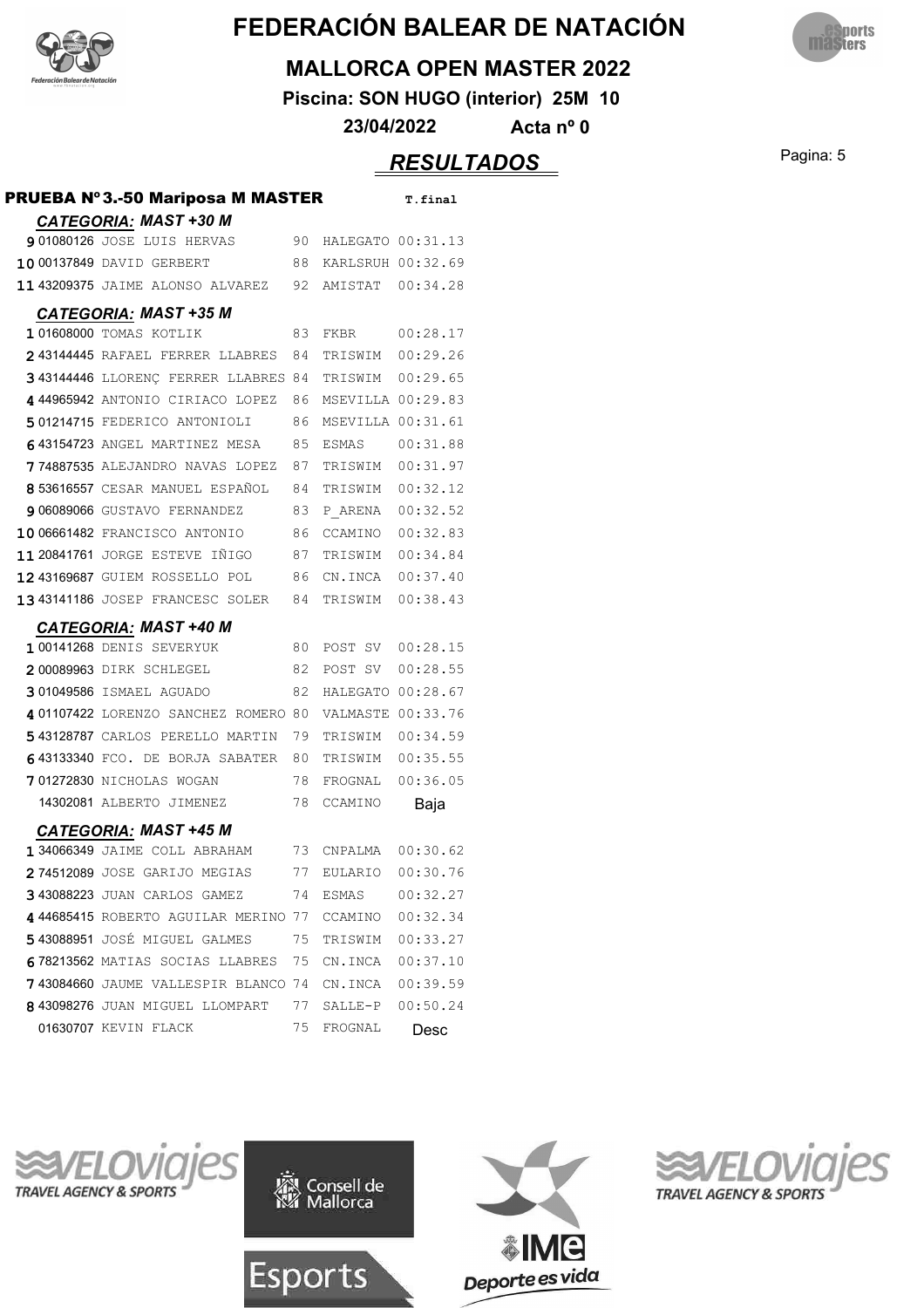



#### **MALLORCA OPEN MASTER 2022**

**Piscina: SON HUGO (interior) 25M 10**

**23/04/2022 Acta nº 0**

### Pagina: 6 *RESULTADOS*

| <b>PRUEBA Nº3.-50 Mariposa M MASTER</b>                     |    |                   | T.final  |
|-------------------------------------------------------------|----|-------------------|----------|
| <b>CATEGORIA: MAST +45 M</b><br>43084790 ANTONI MATEU SALAS | 74 | TRISWIM           | Baja     |
| 01630708 DAN MARKS                                          | 73 | FROGNAL           | Baja     |
| <b>CATEGORIA: MAST +50 M</b>                                |    |                   |          |
| 1 45698694 JAVIER SANTOS GRIJALVA 72                        |    | ESMAS             | 00:27.75 |
| 2 35122902 PETER HAMMAR                                     | 72 | HK SIM            | 00:30.01 |
| 300080549 MARCO MEISSNER                                    | 72 | POST SV           | 00:30.02 |
| 4 03165000 PAVEL ANDEL                                      | 69 | NEPTUN            | 00:30.03 |
| 501643217 EVAN HOFF                                         | 69 | FROGNAL           | 00:31.51 |
| 634784086 JORGE SABATER REDONDO                             | 68 | CCAMINO           | 00:32.37 |
| 743034081 MIGUEL ANGEL OCETE                                | 68 | <b>ESMAS</b>      | 00:37.80 |
| 8 01630711 EREL AGMON                                       | 70 | FROGNAL           | 00:41.22 |
| <b>943056472 JOSE MANUEL BALLESTER</b>                      | 69 | AMISTAT           | 00:43.90 |
| <b>CATEGORIA: MAST +55 M</b>                                |    |                   |          |
| <b>128614229 JANNE VIRTANEN</b>                             | 64 | SPEEDO            | 00:28.91 |
| 200004663 STEFAN NILSSON                                    | 64 | TOROKBAL 00:29.22 |          |
| 309731000 PAVEL OBR                                         | 67 | VSETIN            | 00:29.44 |
| 4 00167632 LARS HINNEBURG                                   | 65 | ROSTOCK           | 00:30.16 |
| 509384000 TOMAS VONSOVSKY                                   | 67 | NEPTUN            | 00:31.01 |
| 636577271 JOHN IGGSTROEM                                    | 66 | SUNDS             | 00:32.03 |
| 700357487 MATTHIAS KOCH                                     | 63 | JAHN              | 00:32.34 |
| 8 00218951 JENS PLATZHOFF                                   | 66 | HEILIGEN 00:32.82 |          |
| <b>900110612 JENS FREYTAG</b>                               | 67 | ROSTOCK           | 00:33.12 |
| 1043041166 ALEJANDRO VALDIVIA                               | 66 | ESMAS             | 00:33.18 |
| 11 01064044 JOSE LUIS CENTELLA                              | 67 | VALMASTE 00:33.87 |          |
| 12 43010360 MIGUEL ANGEL CRESPI                             | 64 | TRISWIM           | 00:36.65 |
| 1302107196 DOMENICO CASA                                    | 66 | <b>ESMAS</b>      | 00:37.02 |
| 14 00147191 RENE BRAUN                                      | 64 | WASSERFR 00:37.59 |          |
| 1501629311 WILL JEFFERY JEFFERY                             | 67 | FROGNAL           | 00:44.20 |
| 00008244 HENRY NAETHBOHM                                    | 67 | ROSTOCK           | Baja     |
|                                                             |    |                   |          |

*CATEGORIA: MAST +60 M*



Consell de<br>Mallorca





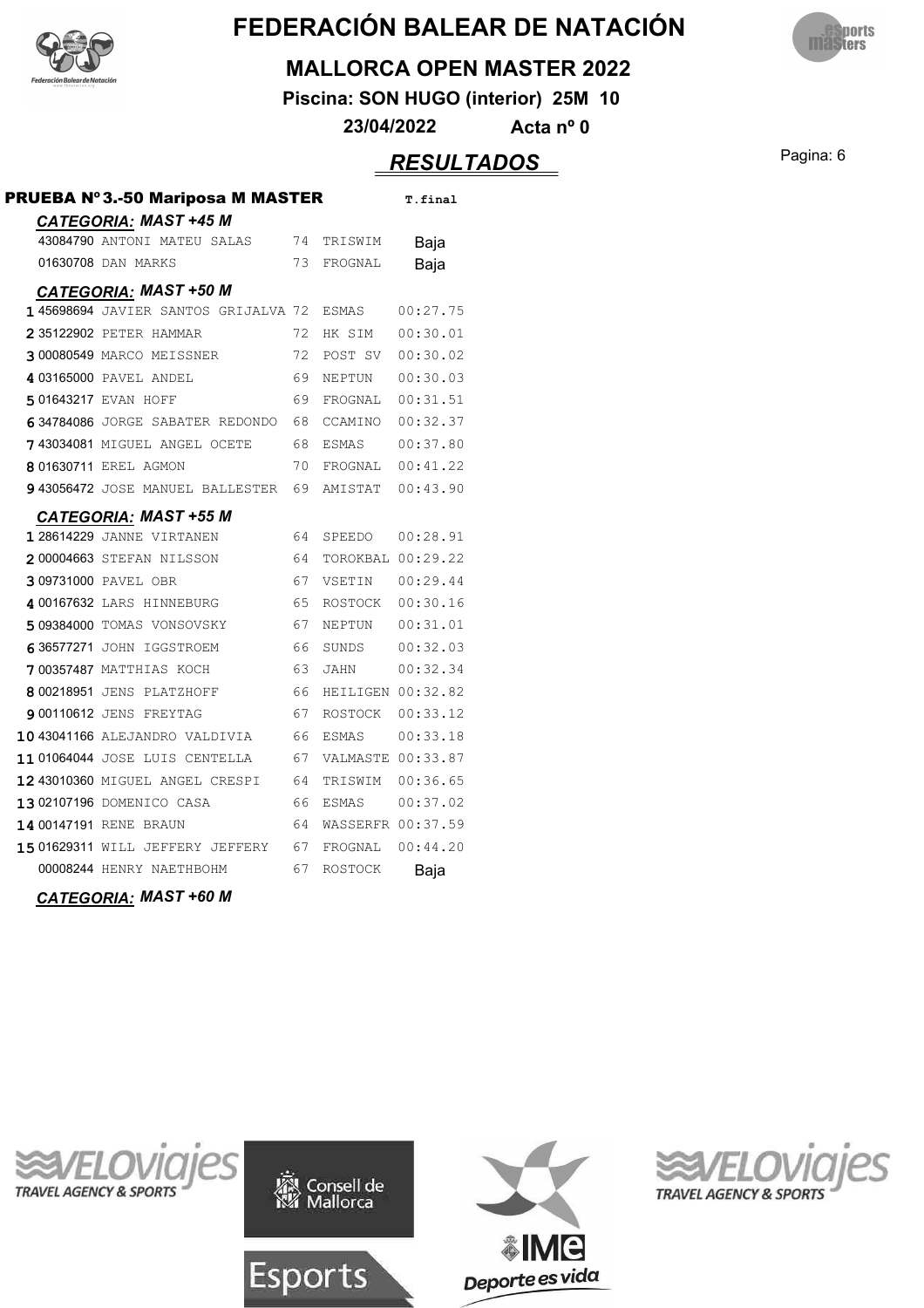



#### **MALLORCA OPEN MASTER 2022**

**Piscina: SON HUGO (interior) 25M 10**

**23/04/2022 Acta nº 0**

### Pagina: 7 *RESULTADOS*

| <b>PRUEBA Nº3.-50 Mariposa M MASTER</b> |     |                      | T.final          |
|-----------------------------------------|-----|----------------------|------------------|
| <b>CATEGORIA: MAST +60 M</b>            |     |                      |                  |
| 1 02171603 BERND SCHMAHL                | 60  |                      |                  |
| 250906627 TERRY WRIGHT                  | 61  | BRACKNEL 00:34.88    |                  |
| 301068866 LUIS VELA                     | 61  | UNIVERSI 00:35.07    |                  |
| 4 00105070 HOLGER SWAZINNA              | 58  | FRANKFUR 00:35.10    |                  |
| 500147192 THOMAS MEISSNER               | 61  | WASSERFR 00:35.50    |                  |
| 600185021 RALF FEJA                     | 59  | WESTTHÜR 00:37.93    |                  |
| 700729187 NEIL SINGER                   | -62 | FROGNAL 00:40.20     |                  |
| 8 00105114 ERHARD KLAUS                 | 59  | WESTTHÜR 00:40.28    |                  |
| 901630709 ROLAND CARRERAS               | 62  | FROGNAL 00:42.83     |                  |
| 10 00412204 JÖRG FRANZKE                | 59  | DELPHIN 00:46.01     |                  |
| 11 01050525 ANTHONY LLEWELLYN           | 58  | NSITGES 00:49.99     |                  |
| <b>CATEGORIA: MAST +65 M</b>            |     |                      |                  |
| <b>154508820 NEIL HAFTEL</b>            |     | 55 FROGNAL           | 00:35.99         |
| 00142386 AXEL TUROWSKI                  | 53  | <b>JAHN</b>          | Baja             |
| <b>CATEGORIA: MAST +70 M</b>            |     |                      |                  |
| 173747874 JESUS MIGUEL ESTEVE           |     | 52 VALMASTE 00:45.58 |                  |
| 241390495 PABLO ROS BLANES              |     | 50 ESMAS             | 01:03.99         |
| <b>CATEGORIA: MAST +75 M</b>            |     |                      |                  |
| 01062677 VICENT NEBOT SANCHIS           |     | 46 VALMASTE          | Baja             |
| 01076913 JOSEP GABARRO SANFELIU 47      |     | SABADEL              | Baja             |
| <b>CATEGORIA: MAST +80 M</b>            |     |                      |                  |
| 101070628 JOAQUIN MARIA CANALES         |     | 40 RCMEDIT           | 00:43.35         |
| 00542226 CHRISTIAN ARAUD                | 40  | OLYMPIQU             | Baja             |
| <b>CATEGORIA: MAST +85 M</b>            |     |                      |                  |
| 1 00858712 VINCENT EUGENE MILLER        |     | 35 CNPALMA           | 01:23.42         |
| <b>CATEGORIA: PREMASTER M</b>           |     |                      |                  |
| 1 43473759 MIGUEL ANGEL GALLEGO         | 99  |                      | SALLE-P 00:28.93 |
| 243222239 HUGO TARRAGA TORRES           | 98  | CNPALMA 00:28.95     |                  |
| 300220802 PRIESTER LUKAS                | 99  | KARLSRUH 00:34.44    |                  |
| 443467678 JOSEP NATTA PALOU             | 98  | TRISWIM              | 00:36.90         |
| 501218545 TOMAS LEÑERO CHOCANO          | 98  | MSMURCIA 00:38.10    |                  |
|                                         |     |                      |                  |







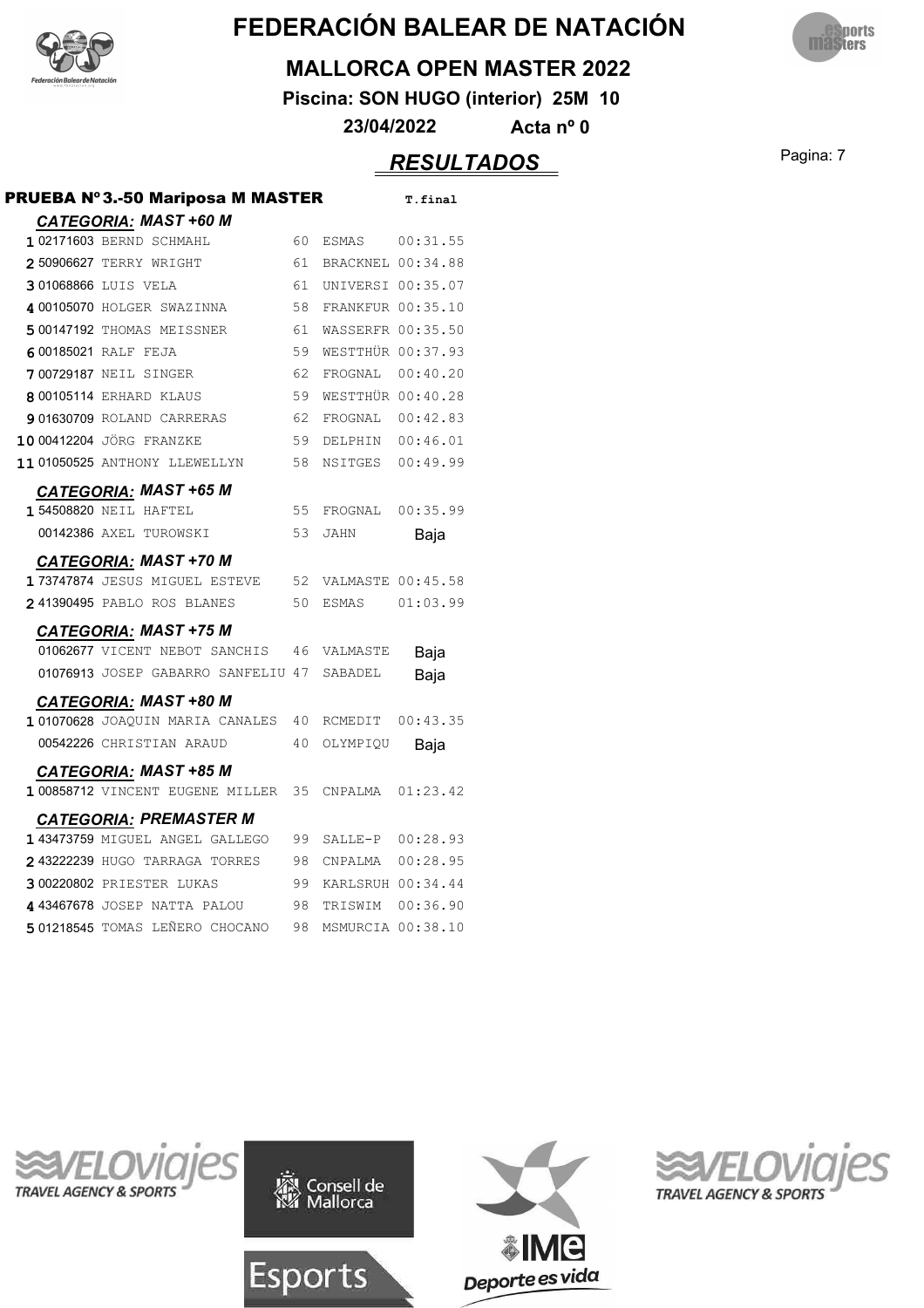



#### **MALLORCA OPEN MASTER 2022**

**Piscina: SON HUGO (interior) 25M 10**

**23/04/2022 Acta nº 0**

### Pagina: 8 *RESULTADOS*

| PRUEBA Nº4.-50 Mariposa F MASTER                      |    |                      | T.final           |
|-------------------------------------------------------|----|----------------------|-------------------|
| <b>CATEGORIA: MAST +25 F</b>                          |    |                      |                   |
| 101182831 ESTELA GUERRERO GARCIA 93 MSEVILLA 00:30.14 |    |                      |                   |
| 201093152 VIRGINIA PEREZ DEL 96                       |    | HALEGATO 00:33.90    |                   |
| 301109097 BEATRIZ PERIS MARI 97                       |    | VALMASTE 00:34.72    |                   |
| 443208689 RAQUEL CABALLERO                            | 94 | CNPALMA  00:35.08    |                   |
| 543202818 SHEYLA MATEU VELAZQUEZ 94                   |    | CNPALMA  00:40.48    |                   |
| 641537833 CATALINA CAMPINS RAYO                       | 95 | CN.INCA 00:41.76     |                   |
| 748679855 MARTA LOPEZ GARCIA                          | 95 | CCAMINO 00:48.64     |                   |
| 41587295 FRANCESCA<br>AINA PIERAS 97                  |    | CN.INCA              | Baja              |
| 43216891 LAURA SASTRE COLOM                           | 97 | CN.INCA              | Baja              |
| 01646538 CRISTINA GARCIA MAURI                        | 95 | FROGNAL              | Baja              |
| <b>CATEGORIA: MAST +30 F</b>                          |    |                      |                   |
| 1 28846312 MARIA GARCIA GARCIA                        | 92 | CCAMINO              | 00:30.96          |
| 276440020 PALOMA DOMINGUEZ                            | 91 | CCAMINO              | 00:31.82          |
| 304197000 KRISTINA BENDOVA                            | 88 | SLAVIA               | 00:32.42          |
| 4 00886743 ERIKA CROCCO                               | 89 | ESMAS                | 00:33.97          |
| 541535705 M <sup>a</sup> ANGELS RIBOT FONT            | 92 | ES.ARTA 00:35.65     |                   |
| 601190231 LAURA AROCA FERNANDEZ                       | 90 | VALMASTE 00:37.81    |                   |
| <b>704431347 DENISE CARULLI</b>                       | 89 | TRISWIM              | 00:43.25          |
| <b>CATEGORIA: MAST +35 F</b>                          |    |                      |                   |
| 1 00116055 SUSAN PRZYWARA                             | 83 | ESCHBORN 00:30.98    |                   |
| 201068993 EVA MARIA GONZALEZ                          | 85 | S.ANDRES 00:31.44    |                   |
| 3 10008955 AOIFE SEXTON                               | 87 | MALLOW 00:34.04      |                   |
| <b>CATEGORIA: MAST +40 F</b>                          |    |                      |                   |
| 1 30026199 MARIOLA GRABOWSKA                          | 78 | AER                  | 00:37.54          |
| 243536922 SILVIA OLIVES PONS                          | 78 | TRISWIM              | 00:39.99          |
| 341504846 MERCEDES MORA ESPINO                        | 79 | CCAMINO              | 00:40.03          |
| 437336014 MARGARITA CLADERA                           | 80 | ES.ARTA              | 00:48.92          |
| <b>CATEGORIA: MAST +45 F</b>                          |    |                      |                   |
| 100000685 FANNI ASZTALOS                              | 77 | TOROKBAL 00:30.53    |                   |
| 200189348 MIRYAM RIBBE                                |    | 77 BERLINER 00:32.81 |                   |
| 304346919 PETRA VERSTEEG VERMEER 74 SALLE-P 00:33.93  |    |                      |                   |
| 407725102 MONIKA BALLA                                | 73 |                      | BUDAPEST 00:34.08 |
| 500133480 ILDIKO SIMON                                | 74 |                      | TOROKBAL 00:34.37 |
| 643104755 PILAR OLIVER MIRO                           |    | 76 TRISWIM 00:37.41  |                   |
| 701630713 EMMA GREEN                                  |    | 77 FROGNAL 00:41.35  |                   |
| 844327646 MARIA EUGENIA POLO 73                       |    |                      | SALLE-P 00:42.16  |







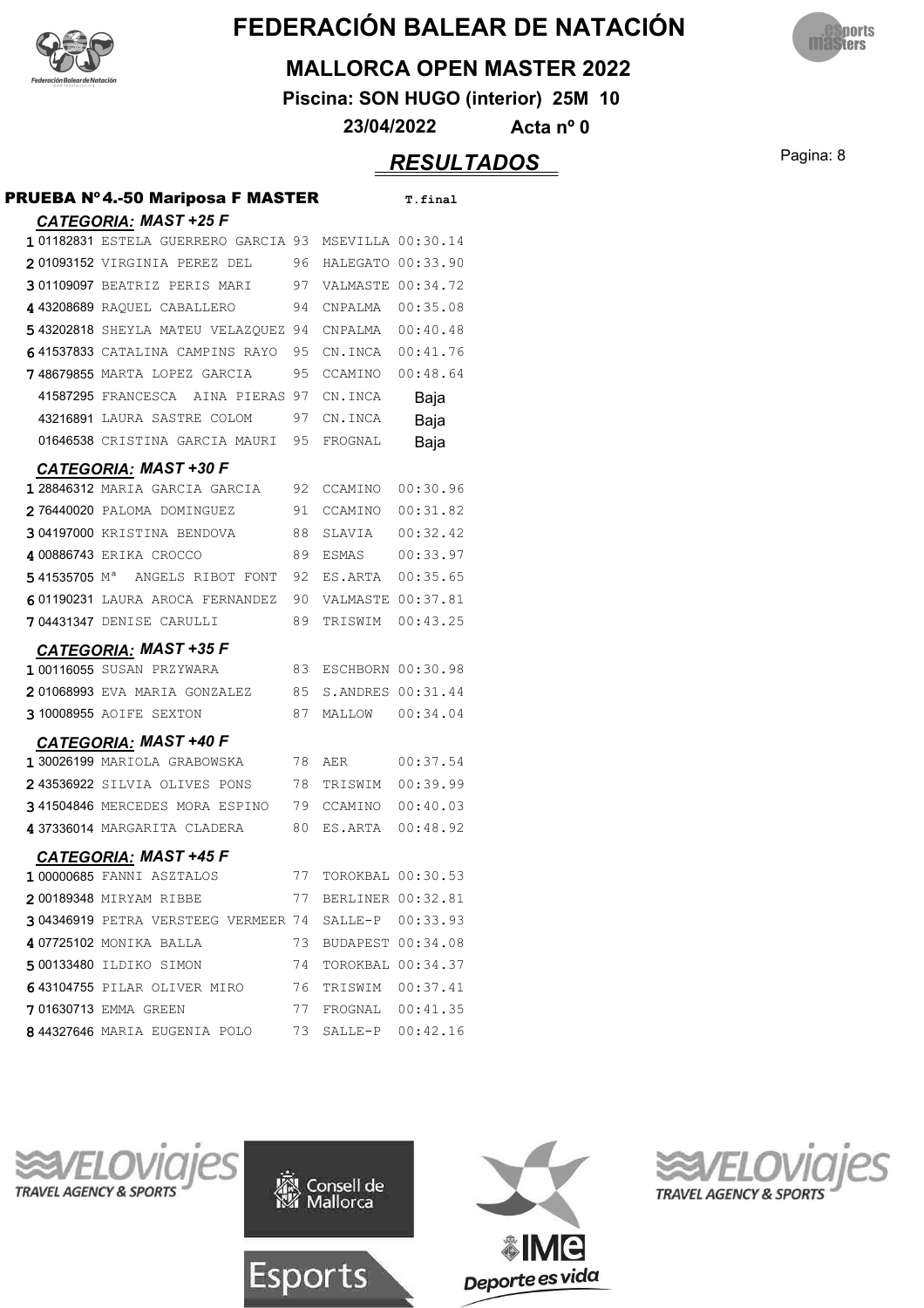



#### **MALLORCA OPEN MASTER 2022**

**Piscina: SON HUGO (interior) 25M 10**

**23/04/2022 Acta nº 0**

### Pagina: 9 *RESULTADOS*

| <b>PRUEBA Nº4.-50 Mariposa F MASTER</b>         |    |                   | T.final  |
|-------------------------------------------------|----|-------------------|----------|
| <b>CATEGORIA: MAST +45 F</b>                    |    |                   |          |
| <b>9 00616989 ANDREA NEMETH</b>                 | 74 | CCAMINO           | 00:46.63 |
| 1046241229 MARIA LUISA NAVAL                    | 76 | CN.INCA           | 00:47.28 |
| 11 78213188 ANTONIA FCA COLL RAMON 75 CN.INCA   |    |                   | 00:53.11 |
| <b>CATEGORIA: MAST +50 F</b>                    |    |                   |          |
| 1 10666697 CAROLINE SUHR                        | 71 | SIGMA             | 00:32.83 |
| 243059858 FRANCETTE CAMPINS                     | 71 | MASTBAL           | 00:34.15 |
| 343069496 M <sup>a</sup> JOSÉ MASSIP LLABRÉS 71 |    | TRISWIM           | 00:36.16 |
| 4 09337352 ALMUDENA VALLE MUÑOZ                 | 72 | CCAMINO           | 00:37.22 |
| 5 16056320 ELENA LOBO BERASTEGUI                | 72 | CNPALMA           | 00:43.08 |
| 693665230 SUSANNE NORVELL                       | 70 | SUNDS             | 00:48.73 |
| 43070064 ANTONIA TORRES                         | 71 | MASTBAL           | Baja     |
| 01354011 NATALIE TYDEMAN                        | 71 | FROGNAL           | Baja     |
| <b>CATEGORIA: MAST +55 F</b>                    |    |                   |          |
| 1 35594995 BIRGITTA OLOFSSON                    | 67 | UMEA              | 00:35.19 |
| 200299785 VIOLA FRIEDRICHS                      | 63 | JAHN              | 00:36.70 |
| 372531308 NURIA ROSA ROS                        | 67 | CNPALMA           | 00:39.98 |
| 4 00091959 SABINE SCHULZ                        | 65 | DELPHIN           | 00:47.53 |
| 552095635 M <sup>a</sup> ELISA BLANCO DE        | 67 | ESMAS             | 00:50.13 |
| 600003320 JUDIT VARADY                          | 67 | TOROKBAL 00:53.96 |          |
| <b>CATEGORIA: MAST +60 F</b>                    |    |                   |          |
| 1 00043173 PHILIPPA WILLIAMS                    | 62 | WYCOMBE           | 00:33.99 |
| 242990380 MARIA RAMONA GUILLEN                  | 59 | CNPALMA           | 00:35.99 |
| <b>CATEGORIA: MAST +65 F</b>                    |    |                   |          |
| 1 00101599 ANGELA ZINGLER                       | 54 | ROSTOCK           | 00:36.51 |
| 209593495 GISELA BACHER                         | 56 | <b>DUET</b>       | 01:01.55 |
| <b>CATEGORIA: MAST +70 F</b>                    |    |                   |          |
| 1 00294974 KATHERINNE WRAY                      | 49 | ESMAS             | 01:02.41 |
| <b>CATEGORIA: MAST +75 F</b>                    |    |                   |          |
| 42958370 DANIELE SANTUCCI                       | 46 | <b>ESMAS</b>      | Desc     |
|                                                 |    |                   |          |







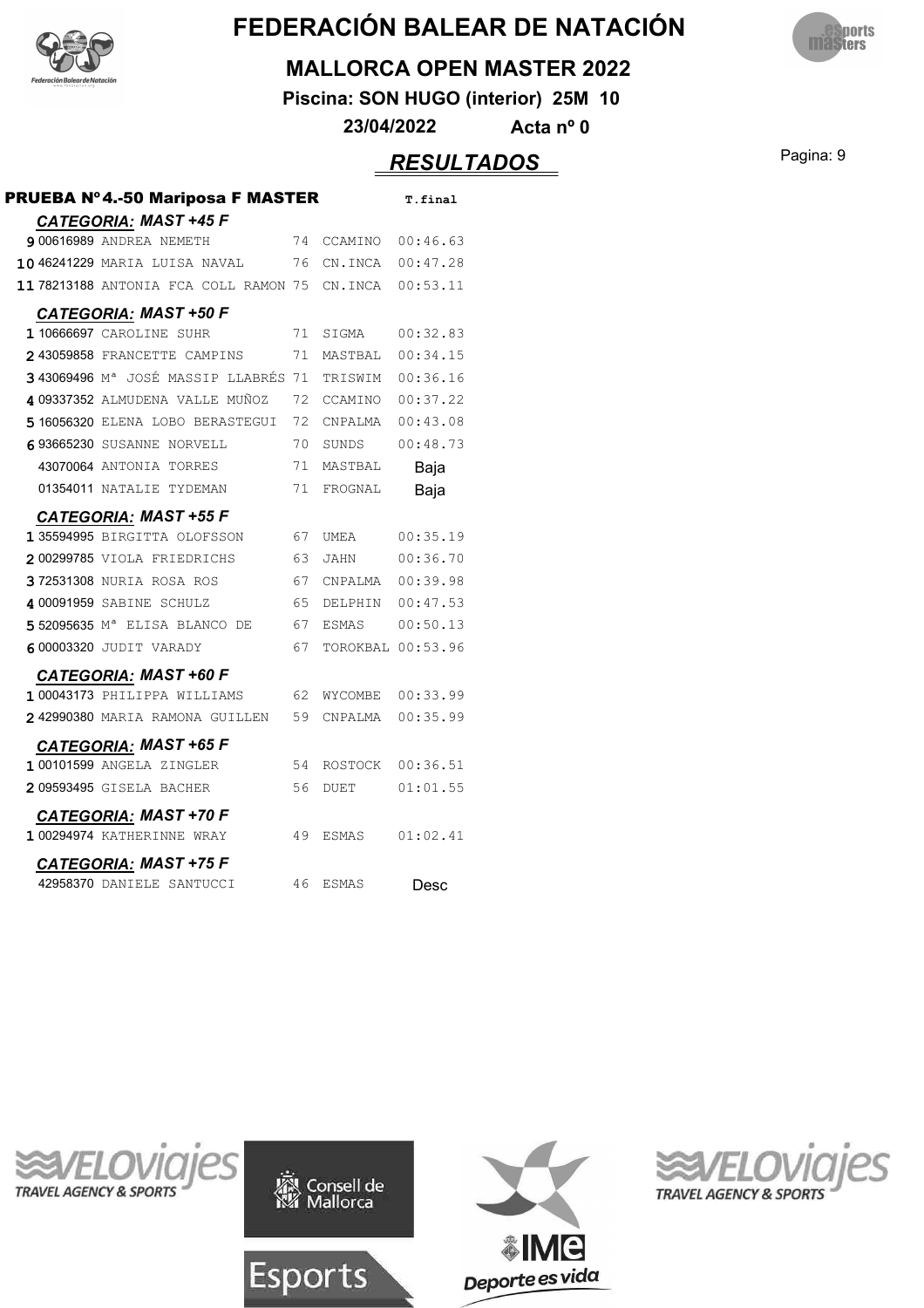



#### **MALLORCA OPEN MASTER 2022**

**Piscina: SON HUGO (interior) 25M 10**

**23/04/2022 Acta nº 0**

## **RESULTADOS** Pagina: 10

| <b>PRUEBA Nº4.-50 Mariposa F MASTER</b>                        |    |                     | T.final            |          |
|----------------------------------------------------------------|----|---------------------|--------------------|----------|
| <u>CATEGORIA:</u> PREMASTER F<br>143469426 ARIADNA LOPEZ RISCO | 01 | CN.INCA  00:32.18   |                    |          |
| 243480426 GEMMA LLABRES BUSCH                                  | 98 | AMISTAT 00:34.31    |                    |          |
| 78221719 CATALINA Mª LOPEZ                                     | 99 | CN.INCA             | Baja               |          |
|                                                                |    |                     |                    |          |
| PRUEBA Nº 5.-100 Braza M MASTER                                |    |                     | T.final            | 50 m.    |
| <b>CATEGORIA: MAST +25 M</b>                                   |    |                     |                    |          |
| <b>143205972</b> JOAN REYNES VALLVERDU                         | 97 |                     | CNPALMA   01:07.07 | 00:31.21 |
| 247432065 DAMIAN PAEZ TORRENT                                  | 97 | CNPALMA 01:13.17    |                    | 00:34.49 |
| <b>CATEGORIA: MAST +30 M</b>                                   |    |                     |                    |          |
| 100473641 MARCELL KOLLAR                                       | 90 |                     | TATABANY 01:07.98  | 00:31.82 |
| 206887573 MARK EDUARD POTGIETER 88                             |    |                     | CNPALMA  01:19.43  | 00:36.61 |
| <b>CATEGORIA: MAST +35 M</b>                                   |    |                     |                    |          |
| 143169687 GUIEM ROSSELLO POL                                   |    | 86 CN.INCA 01:28.30 |                    | 00:43.29 |
| 2 20841761 JORGE ESTEVE IÑIGO                                  | 87 | TRISWIM 01:29.49    |                    | 00:41.44 |
| 301041932 JOSE OLMEDA FRESNEDA                                 | 83 | MASTER              | 01:33.21           | 00:42.53 |
|                                                                |    |                     |                    |          |
| <b>CATEGORIA: MAST +40 M</b><br>101049586 ISMAEL AGUADO        | 82 | HALEGATO 01:07.61   |                    | 00:32.16 |
| 243128787 CARLOS PERELLO MARTIN                                | 79 | TRISWIM             | 01:33.90           | 00:43.25 |
| 00089963 DIRK SCHLEGEL                                         | 82 | POST SV             |                    |          |
|                                                                |    |                     | Desc               |          |
| <b>CATEGORIA: MAST +45 M</b>                                   |    |                     |                    |          |
| 1 00020473 MARCEL FLORENTIN                                    | 73 | RESITA              | 01:19.68           | 00:36.59 |
| 243095012 JAVIER FERRIOL                                       | 75 |                     | CN.INCA 01:22.72   | 00:37.96 |
| 378213562 MATIAS SOCIAS LLABRES                                | 75 |                     | CN.INCA 01:27.93   | 00:42.13 |
| 443084660 JAUME VALLESPIR BLANCO                               | 74 |                     | CN.INCA 01:29.64   | 00:41.72 |
| 543098276 JUAN MIGUEL LLOMPART                                 | 77 |                     | SALLE-P 01:33.95   | 00:43.75 |
| 44325694 JOSE MARIA SANDIN                                     | 73 | SALLE-P             | Baja               |          |
| 01630708 DAN MARKS                                             | 73 | FROGNAL             | Baja               |          |
| <b>CATEGORIA: MAST +50 M</b>                                   |    |                     |                    |          |
| 135122902 PETER HAMMAR                                         |    |                     | 72 HK SIM 01:12.42 | 00:33.92 |
| 234784086 JORGE SABATER REDONDO                                | 68 |                     | CCAMINO 01:17.38   | 00:36.49 |
| 300000507 ZOLTAN BALLA                                         | 68 |                     | TOROKBAL 01:19.98  | 00:37.94 |
| 401083592 JOSEP PUIG PUIG                                      | 68 |                     | AQUAMAST 01:23.28  | 00:38.74 |
| 543034083 MANUEL OCETE ESPINOLA                                | 68 |                     |                    | 00:40.59 |
| 601630711 EREL AGMON                                           | 70 |                     | FROGNAL 01:33.05   | 00:44.87 |
| 707237705 MANUEL ALONSO NAVARRO                                | 71 |                     | CCAMINO 01:35.52   | 00:44.43 |
| 43058175 PABLO LLINAS BOSCH                                    | 70 | TRISWIM             | Baja               |          |
|                                                                |    |                     |                    |          |







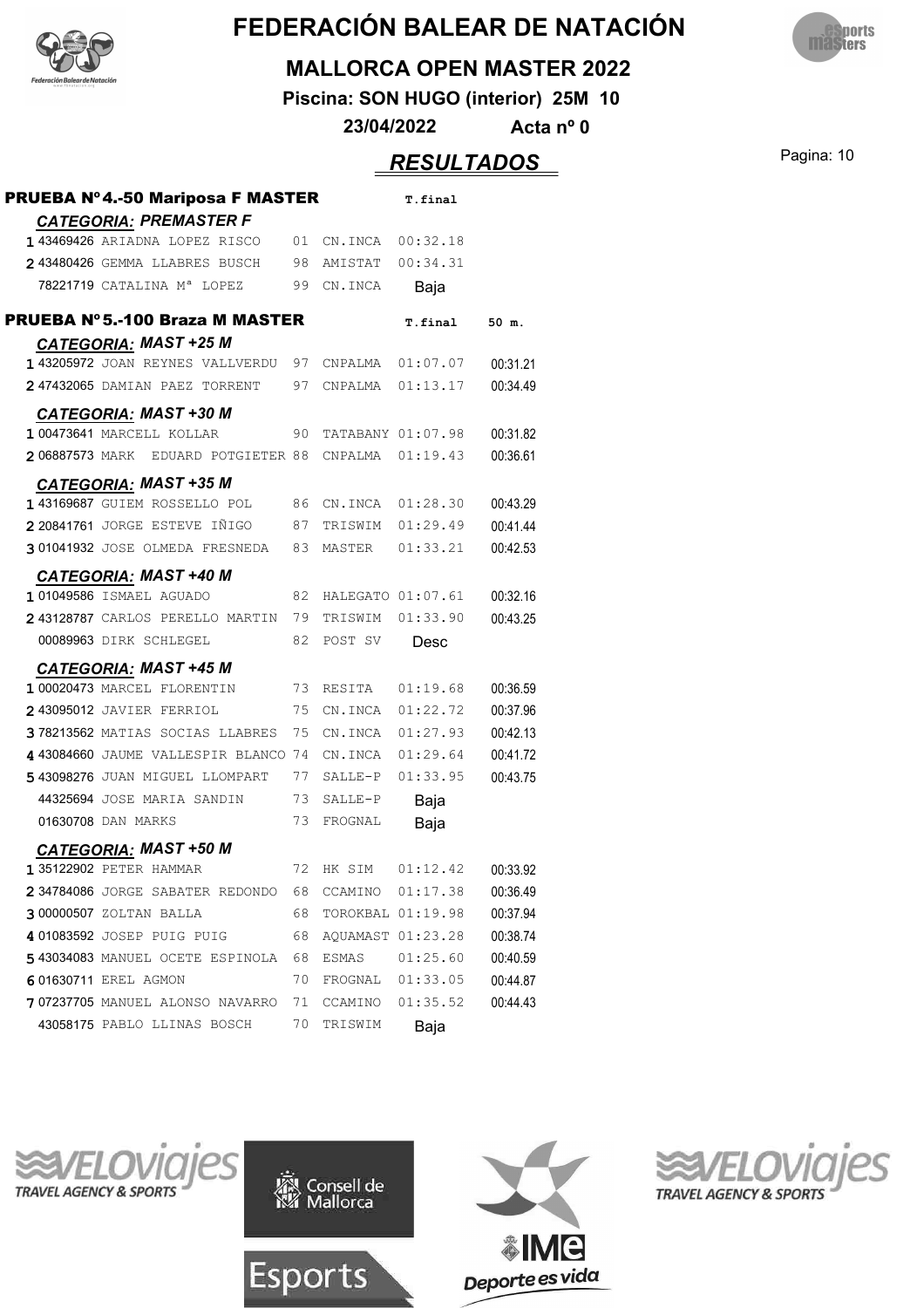



#### **MALLORCA OPEN MASTER 2022**

**Piscina: SON HUGO (interior) 25M 10**

**23/04/2022 Acta nº 0**

### Pagina: 11 *RESULTADOS*

| PRUEBA Nº 5.-100 Braza M MASTER                       |    |                     | T.final           | 50 m.    |
|-------------------------------------------------------|----|---------------------|-------------------|----------|
| <b>CATEGORIA: MAST +55 M</b>                          |    |                     |                   |          |
| 1 00147191 RENE BRAUN                                 | 64 | WASSERFR 01:29.51   |                   | 00:42.98 |
| 2 43038877 ALEJO MUÑOZ GONZALEZ                       | 66 | TRISWIM             | 01:45.85          | 00:50.74 |
| 01134278 CARLOS MARQUINEZ                             | 64 | VALMASTE            | Baja              |          |
| <b>CATEGORIA: MAST +60 M</b>                          |    |                     |                   |          |
| 1 00147192 THOMAS MEISSNER                            | 61 | WASSERFR 01:30.42   |                   | 00:42.31 |
| 200185021 RALF FEJA                                   | 59 | WESTTHÜR 01:40.01   |                   | 00:49.28 |
| 300729187 NEIL SINGER                                 | 62 | FROGNAL 01:40.10    |                   | 00:48.38 |
| 4 00412204 JÖRG FRANZKE                               | 59 | DELPHIN 01:41.42    |                   | 00:49.04 |
| 5 00105114 ERHARD KLAUS                               | 59 | WESTTHÜR 01:41.66   |                   | 00:48.04 |
| 601050525 ANTHONY LLEWELLYN                           | 58 | NSITGES 01:58.67    |                   | 00:56.31 |
| <b>CATEGORIA: MAST +65 M</b>                          |    |                     |                   |          |
| 1 42942751 FRANCISCO CAPO                             | 53 | ESMAS 01:54.94      |                   | 00:55.16 |
| <b>CATEGORIA: MAST +70 M</b>                          |    |                     |                   |          |
| <b>1 00000932 PETER GULYAS</b>                        | 51 |                     | TOROKBAL 01:26.46 | 00:39.63 |
| 201011328 LORENZO MARTIN USIETO                       | 51 | UDHORTA 01:31.28    |                   | 00:43.44 |
| <u>CATEGORIA:</u> MAST +75 M                          |    |                     |                   |          |
| 1 42668984 ESTEBAN CRUZ MAROUEZ                       | 46 | ESMAS               | 01:32.58          | 00:44.19 |
| 00407366 FRANZ FISCHER                                | 45 | <b>BAD</b>          | Desc              |          |
| <b>CATEGORIA: MAST +80 M</b>                          |    |                     |                   |          |
| 00542226 CHRISTIAN ARAUD                              | 40 | OLYMPIQU            | Baja              |          |
| <b>CATEGORIA: MAST +85 M</b>                          |    |                     |                   |          |
| 1 00624331 ROBERT PENNOCK WRAY                        | 37 | ESMAS               | 04:08.17          | 01:44.81 |
| <b>CATEGORIA: PREMASTER M</b>                         |    |                     |                   |          |
| 101218545 TOMAS LEÑERO CHOCANO                        | 98 | MSMURCIA 01:31.29   |                   | 00:44.65 |
| <b>PRUEBA Nº 6.-100 Braza F MASTER</b>                |    |                     | T.final           | 50 m.    |
| <b>CATEGORIA: MAST +25 F</b>                          |    |                     |                   |          |
| 101182831 ESTELA GUERRERO GARCIA 93 MSEVILLA 01:21.42 |    |                     |                   | 00:39.09 |
| 243208689 RAQUEL CABALLERO                            |    | 94 CNPALMA 01:32.49 |                   | 00:45.07 |
| 301211800 LAURA GUTIERREZ CRUZ 93 HALEGATO 01:40.06   |    |                     |                   | 00:46.81 |
|                                                       |    |                     |                   |          |







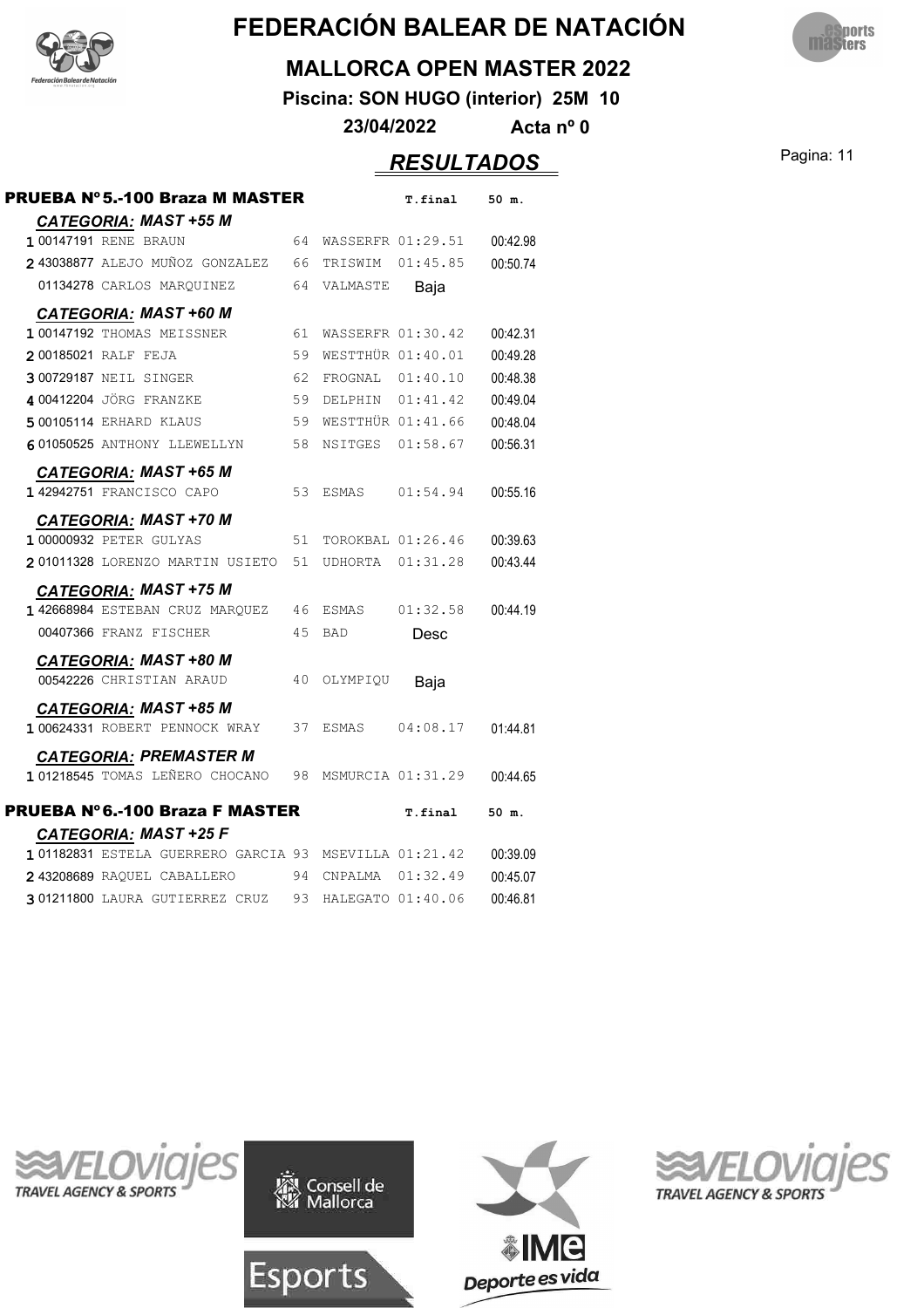



#### **MALLORCA OPEN MASTER 2022**

**Piscina: SON HUGO (interior) 25M 10**

**23/04/2022 Acta nº 0**

#### Pagina: 12 *RESULTADOS*

| <b>PRUEBA N°6.-100 Braza F MASTER</b>                      |      |                      | T.final           | 50 m.    |
|------------------------------------------------------------|------|----------------------|-------------------|----------|
| CATEGORIA: MAST +30 F                                      |      |                      |                   |          |
| 1 28846312 MARIA GARCIA GARCIA                             | 92   |                      | CCAMINO 01:26.97  | 00:40.93 |
| 204431347 DENISE CARULLI                                   | 89   |                      | TRISWIM 01:37.85  | 00:44.60 |
| 01644330 NATASHA KESKIN ALEV 92                            |      | FROGNAL              | Desc              |          |
| <b>CATEGORIA: MAST +35 F</b>                               |      |                      |                   |          |
| 100116055 SUSAN PRZYWARA                                   |      | 83 ESCHBORN 01:18.04 |                   | 00:36.61 |
| 243143139 NURIA LLITERAS TESOURO 85 TRISWIM 01:36.12       |      |                      |                   | 00:45.81 |
| 363455988 DAGMAR KOTLIKOVA<br>87                           |      | FKBR 02:04.04        |                   | 00:58.99 |
| <b>CATEGORIA: MAST +40 F</b>                               |      |                      |                   |          |
| 101221164 ANA CAROLINA DAMASIO 82 HALEGATO 01:28.00        |      |                      |                   | 00:41.36 |
| 200020027 GIULIA ROXANA LASZLO                             |      | 78 RESITA 01:30.12   |                   | 00:41.90 |
| <b>CATEGORIA: MAST +45 F</b>                               |      |                      |                   |          |
| 101089570 MERITXELL GONFAUS                                |      | 77 AQUAMAST 01:19.33 |                   | 00:37.57 |
| 200616989 ANDREA NEMETH                                    |      | 74 CCAMINO 01:42.54  |                   | 00:47.48 |
| 301070067 ESTEFANIA LAURA VERDU 73 VALMASTE 01:52.52       |      |                      |                   | 00:51.88 |
| 478212444 M <sup>a</sup> MAGDALENA SERRA 75 ESMAS 02:02.72 |      |                      |                   | 00:58.69 |
| <b>CATEGORIA: MAST +50 F</b>                               |      |                      |                   |          |
| 1 00000585 DIANNA EVA SZOKOL 71 NYIREGYH 01:31.05          |      |                      |                   | 00:43.58 |
| 72<br>200145105 ANNETT SCHWABE                             |      |                      | DELPHIN 01:31.60  | 00:44.74 |
| 3 00020470 MONICA SZILASI                                  | 71   | RESITA 01:39.38      |                   | 00:44.70 |
| 4 10077000 MALEN GONZALEZ CABEZAS 72                       |      | SALLE-P 02:07.07     |                   | 00:58.92 |
| <b>CATEGORIA: MAST +55 F</b>                               |      |                      |                   |          |
| 100280220 CAREN KOCH                                       |      | 64 JAHN 01:48.06     |                   | 00:51.81 |
| 200102472 MONIKA MISCH                                     | 67   |                      | WASSERFR 01:52.06 | 00:52.05 |
| <b>PRUEBA Nº 7.-50 Libres M MASTER</b>                     |      |                      | T.final           |          |
| <b>CATEGORIA: MAST +25 M</b>                               |      |                      |                   |          |
| 143205972 JOAN REYNES VALLVERDU 97 CNPALMA 00:23.63        |      |                      |                   |          |
| 200770270 JEFFREY VAN DEURSEN 94 CCAMINO 00:24.69          |      |                      |                   |          |
| 301061563 GINES GARCIA SAN                                 |      | 96 S.ANDRES 00:25.29 |                   |          |
| 4 05327196 MIGUEL SACRISTAN IZCUE 95 CCAMINO               |      |                      | 00:25.93          |          |
| 543202817 ISMAEL MATEU VELAZOUEZ 97 CNPALMA                |      |                      | 00:26.62          |          |
| 647432065 DAMIAN PAEZ TORRENT                              | 97   |                      | CNPALMA 00:26.65  |          |
| 710024927 GAVIN O'BRIEN                                    | 95   | CORK                 | 00:27.08          |          |
| 841573600 PEP LLUIS LOPEZ LOPEZ                            |      | 95 CN.INCA 00:27.26  |                   |          |
| 943197897 JOAN ANTONI ROSSELLO                             | - 93 | CN.INCA 00:29.56     |                   |          |
| 10 43204640 MIGUEL ANGEL GILI                              | 94   |                      | CN.INCA 00:29.72  |          |







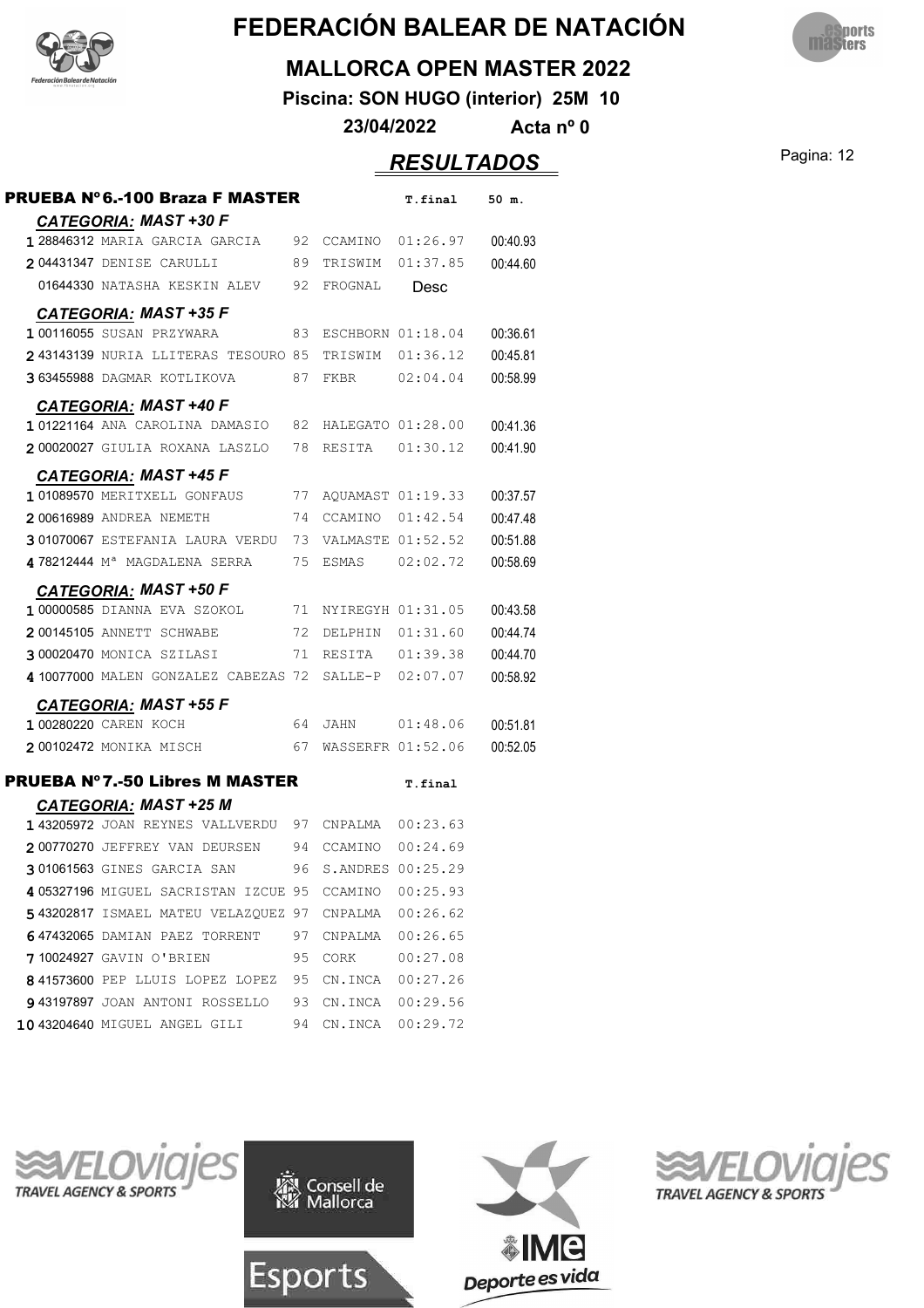



#### **MALLORCA OPEN MASTER 2022**

**Piscina: SON HUGO (interior) 25M 10**

**23/04/2022 Acta nº 0**

# Pagina: 13 *RESULTADOS*

|                                                       |      |                    | <u>\LUULIAI</u> |
|-------------------------------------------------------|------|--------------------|-----------------|
| <b>PRUEBA Nº7.-50 Libres M MASTER</b>                 |      |                    | T.final         |
| <b>CATEGORIA: MAST +25 M</b>                          |      |                    |                 |
| 00431019 JAVIER HERNAN MOVIGLIA 95 KARLSRUH           |      |                    | Baja            |
| <b>CATEGORIA: MAST +30 M</b>                          |      |                    |                 |
| 100020350 MIROSLAV RADU COICICI 91 RESITA 00:23.83    |      |                    |                 |
| 200473641 MARCELL KOLLAR                              | 90.  | TATABANY 00:24.94  |                 |
| 301080126 JOSE LUIS HERVAS                            | 90 - | HALEGATO 00:26.22  |                 |
| 4 00020472 DAN IONUT PIRJOL 92                        |      | RESITA 00:26.38    |                 |
| 501221625 PHILLIP MCLOUGHLIN 89                       |      | BRIGHTON 00:26.85  |                 |
| 641694651 ROMMEL ORLANDO MACIAS 91                    |      | FELANITX 00:27.28  |                 |
| 741524122 MIGUEL COLL QUETGLAS 89                     |      | CN. INCA  00:27.29 |                 |
| 743176478 DAVID MOYA PELLICER 88                      |      | CN.INCA 00:27.29   |                 |
| 901069009 FRANCISCO VALLEJO 88                        |      | S.ANDRES 00:27.81  |                 |
| 10 00090129 JOHANNES SCHLUNDT                         | 88   | KARLSRUH 00:28.99  |                 |
| 11 06887573 MARK EDUARD POTGIETER 88 CNPALMA 00:30.68 |      |                    |                 |
| 12 43209375 JAIME ALONSO ALVAREZ 92                   |      | AMISTAT 00:31.19   |                 |
| <b>CATEGORIA: MAST +35 M</b>                          |      |                    |                 |
| 144965942 ANTONIO CIRIACO LOPEZ 86                    |      | MSEVILLA 00:26.66  |                 |
| 201608000 TOMAS KOTLIK                                | 83   | FKBR               | 00:26.71        |
| 301092695 ALBERTO GARCIA 65                           |      | MSEVILLA 00:26.83  |                 |
| 4 43144445 RAFAEL FERRER LLABRES 84                   |      | TRISWIM 00:27.25   |                 |
| 543144446 LLORENÇ FERRER LLABRES 84                   |      | TRISWIM 00:27.37   |                 |
| 606661482 FRANCISCO ANTONIO                           | 86   | CCAMINO 00:27.77   |                 |
| 701214715 FEDERICO ANTONIOLI 86                       |      | MSEVILLA 00:28.36  |                 |
| 8 53616557 CESAR MANUEL ESPAÑOL                       | 84   | TRISWIM 00:29.03   |                 |
| 943154723 ANGEL MARTINEZ MESA                         | 85   | ESMAS 00:29.50     |                 |
| 10 06089066 GUSTAVO FERNANDEZ                         | 83   | P ARENA 00:31.14   |                 |
| 1143141186 JOSEP FRANCESC SOLER                       | 84   | TRISWIM 00:31.28   |                 |
| 1243169687 GUIEM ROSSELLO POL                         | 86   | CN.INCA            | 00:31.59        |
| 43131605 ALFONSO LÓPEZ BERMÚDEZ 86                    |      | AMISTAT            | Baja            |
| <b>CATEGORIA: MAST +40 M</b>                          |      |                    |                 |
| 101049586 ISMAEL AGUADO                               | 82   | HALEGATO 00:25.24  |                 |
| 200089963 DIRK SCHLEGEL                               | 82   | POST SV 00:26.15   |                 |
| 300141268 DENIS SEVERYUK                              | 80 - | POST SV 00:26.40   |                 |
| 443128787 CARLOS PERELLO MARTIN 79                    |      | TRISWIM 00:28.92   |                 |
| 501107422 LORENZO SANCHEZ ROMERO 80                   |      | VALMASTE 00:29.55  |                 |
| 626563094 ARMANDO DRUMONT BURGOS 81                   |      | TRISWIM 00:30.54   |                 |
| <b>743133340</b> FCO. DE BORJA SABATER 80             |      | TRISWIM 00:31.27   |                 |







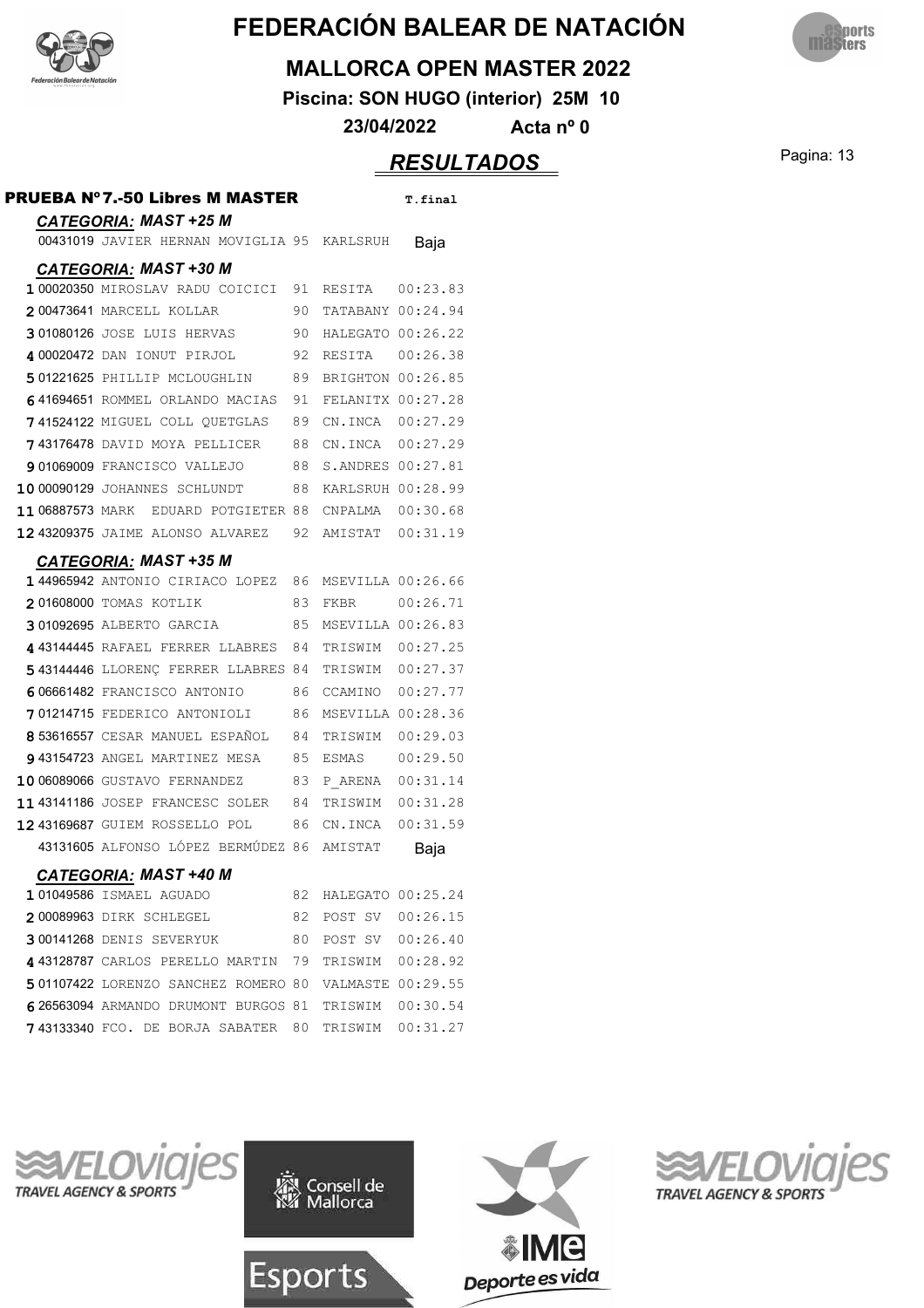



#### **MALLORCA OPEN MASTER 2022**

**Piscina: SON HUGO (interior) 25M 10**

**23/04/2022 Acta nº 0**

### Pagina: 14 *RESULTADOS*

| <b>CATEGORIA: MAST +40 M</b><br>843132460 EDUARDO FUSTER FIOL 80<br>AMISTAT 00:39.86<br>78<br>01272830 NICHOLAS WOGAN<br>FROGNAL<br>Desc<br>14302081 ALBERTO JIMENEZ<br>78<br>CCAMINO<br>Baja<br><b>CATEGORIA: MAST +45 M</b><br>144685415 ROBERTO AGUILAR MERINO 77 CCAMINO<br>00:27.04<br>2 34066349 JAIME COLL ABRAHAM<br>73.<br>CNPALMA 00:27.06<br>343099130 JOSE MIGUEL BURGUERA<br>76<br>FELANITX 00:27.41<br>474512089 JOSE GARIJO MEGIAS<br>77<br>EULARIO 00:27.51<br>543064126 ANTONIO OLIVER MIRO 73<br>CNPALMA  00:27.69<br>643088951 JOSÉ MIGUEL GALMES<br>75<br>00:28.49<br>TRISWIM<br>743088223 JUAN CARLOS GAMEZ<br>74<br>00:29.06<br>ESMAS<br>878213562 MATIAS SOCIAS LLABRES 75<br>CN.INCA<br>00:31.58<br>75<br>FROGNAL 00:33.66<br>901630707 KEVIN FLACK<br>10 43084660 JAUME VALLESPIR BLANCO 74<br>00:34.02<br>CN.INCA<br>11 18237716 RAFAEL AMENGUAL MONTES 74<br>00:34.29<br>CN.INCA<br>12 43098276 JUAN MIGUEL LLOMPART 77<br>00:34.45<br>SALLE-P<br><b>13 44327123</b> JOSE MANUEL GONZALEZ 74<br>00:37.31<br>AMISTAT<br>44325694 JOSE MARIA SANDIN<br>73<br>SALLE-P<br>Baja<br>43084790 ANTONI MATEU SALAS 74<br>TRISWIM<br>Baja<br>01630708 DAN MARKS<br>73<br>FROGNAL<br>Baja<br><b>CATEGORIA: MAST +50 M</b><br>145698694 JAVIER SANTOS GRIJALVA 72<br>00:25.70<br>ESMAS<br>72<br>00:26.83<br>235122902 PETER HAMMAR<br>HK SIM<br>300080549 MARCO MEISSNER<br>00:27.19<br>72<br>POST SV<br>4 03165000 PAVEL ANDEL<br>69<br>00:27.99<br>NEPTUN<br>501643217 EVAN HOFF<br>69<br>FROGNAL 00:28.09<br>634784086 JORGE SABATER REDONDO 68<br>CCAMINO<br>00:29.67<br>701083592 JOSEP PUIG PUIG<br>68<br>AQUAMAST 00:30.11<br>8 43034083 MANUEL OCETE ESPINOLA<br>68<br>00:31.37<br>ESMAS<br>70<br>TRISWIM 00:31.76<br>943058175 PABLO LLINAS BOSCH<br>10 43056472 JOSE MANUEL BALLESTER 69<br>AMISTAT 00:33.46<br>11 43034081 MIGUEL ANGEL OCETE<br>68<br>12 01630711 EREL AGMON<br>70<br>FROGNAL 00:35.07<br>1318221935 JUAN MAYOL POL<br>69<br>SALLE-P 00:42.94 | PRUEBA Nº7.-50 Libres M MASTER |  | T.final |
|------------------------------------------------------------------------------------------------------------------------------------------------------------------------------------------------------------------------------------------------------------------------------------------------------------------------------------------------------------------------------------------------------------------------------------------------------------------------------------------------------------------------------------------------------------------------------------------------------------------------------------------------------------------------------------------------------------------------------------------------------------------------------------------------------------------------------------------------------------------------------------------------------------------------------------------------------------------------------------------------------------------------------------------------------------------------------------------------------------------------------------------------------------------------------------------------------------------------------------------------------------------------------------------------------------------------------------------------------------------------------------------------------------------------------------------------------------------------------------------------------------------------------------------------------------------------------------------------------------------------------------------------------------------------------------------------------------------------------------------------------------------------------------------------------------------------------------------------------------------------------------------------------------------------------------------------------------------------------------------|--------------------------------|--|---------|
|                                                                                                                                                                                                                                                                                                                                                                                                                                                                                                                                                                                                                                                                                                                                                                                                                                                                                                                                                                                                                                                                                                                                                                                                                                                                                                                                                                                                                                                                                                                                                                                                                                                                                                                                                                                                                                                                                                                                                                                          |                                |  |         |
|                                                                                                                                                                                                                                                                                                                                                                                                                                                                                                                                                                                                                                                                                                                                                                                                                                                                                                                                                                                                                                                                                                                                                                                                                                                                                                                                                                                                                                                                                                                                                                                                                                                                                                                                                                                                                                                                                                                                                                                          |                                |  |         |
|                                                                                                                                                                                                                                                                                                                                                                                                                                                                                                                                                                                                                                                                                                                                                                                                                                                                                                                                                                                                                                                                                                                                                                                                                                                                                                                                                                                                                                                                                                                                                                                                                                                                                                                                                                                                                                                                                                                                                                                          |                                |  |         |
|                                                                                                                                                                                                                                                                                                                                                                                                                                                                                                                                                                                                                                                                                                                                                                                                                                                                                                                                                                                                                                                                                                                                                                                                                                                                                                                                                                                                                                                                                                                                                                                                                                                                                                                                                                                                                                                                                                                                                                                          |                                |  |         |
|                                                                                                                                                                                                                                                                                                                                                                                                                                                                                                                                                                                                                                                                                                                                                                                                                                                                                                                                                                                                                                                                                                                                                                                                                                                                                                                                                                                                                                                                                                                                                                                                                                                                                                                                                                                                                                                                                                                                                                                          |                                |  |         |
|                                                                                                                                                                                                                                                                                                                                                                                                                                                                                                                                                                                                                                                                                                                                                                                                                                                                                                                                                                                                                                                                                                                                                                                                                                                                                                                                                                                                                                                                                                                                                                                                                                                                                                                                                                                                                                                                                                                                                                                          |                                |  |         |
|                                                                                                                                                                                                                                                                                                                                                                                                                                                                                                                                                                                                                                                                                                                                                                                                                                                                                                                                                                                                                                                                                                                                                                                                                                                                                                                                                                                                                                                                                                                                                                                                                                                                                                                                                                                                                                                                                                                                                                                          |                                |  |         |
|                                                                                                                                                                                                                                                                                                                                                                                                                                                                                                                                                                                                                                                                                                                                                                                                                                                                                                                                                                                                                                                                                                                                                                                                                                                                                                                                                                                                                                                                                                                                                                                                                                                                                                                                                                                                                                                                                                                                                                                          |                                |  |         |
|                                                                                                                                                                                                                                                                                                                                                                                                                                                                                                                                                                                                                                                                                                                                                                                                                                                                                                                                                                                                                                                                                                                                                                                                                                                                                                                                                                                                                                                                                                                                                                                                                                                                                                                                                                                                                                                                                                                                                                                          |                                |  |         |
|                                                                                                                                                                                                                                                                                                                                                                                                                                                                                                                                                                                                                                                                                                                                                                                                                                                                                                                                                                                                                                                                                                                                                                                                                                                                                                                                                                                                                                                                                                                                                                                                                                                                                                                                                                                                                                                                                                                                                                                          |                                |  |         |
|                                                                                                                                                                                                                                                                                                                                                                                                                                                                                                                                                                                                                                                                                                                                                                                                                                                                                                                                                                                                                                                                                                                                                                                                                                                                                                                                                                                                                                                                                                                                                                                                                                                                                                                                                                                                                                                                                                                                                                                          |                                |  |         |
|                                                                                                                                                                                                                                                                                                                                                                                                                                                                                                                                                                                                                                                                                                                                                                                                                                                                                                                                                                                                                                                                                                                                                                                                                                                                                                                                                                                                                                                                                                                                                                                                                                                                                                                                                                                                                                                                                                                                                                                          |                                |  |         |
|                                                                                                                                                                                                                                                                                                                                                                                                                                                                                                                                                                                                                                                                                                                                                                                                                                                                                                                                                                                                                                                                                                                                                                                                                                                                                                                                                                                                                                                                                                                                                                                                                                                                                                                                                                                                                                                                                                                                                                                          |                                |  |         |
|                                                                                                                                                                                                                                                                                                                                                                                                                                                                                                                                                                                                                                                                                                                                                                                                                                                                                                                                                                                                                                                                                                                                                                                                                                                                                                                                                                                                                                                                                                                                                                                                                                                                                                                                                                                                                                                                                                                                                                                          |                                |  |         |
|                                                                                                                                                                                                                                                                                                                                                                                                                                                                                                                                                                                                                                                                                                                                                                                                                                                                                                                                                                                                                                                                                                                                                                                                                                                                                                                                                                                                                                                                                                                                                                                                                                                                                                                                                                                                                                                                                                                                                                                          |                                |  |         |
|                                                                                                                                                                                                                                                                                                                                                                                                                                                                                                                                                                                                                                                                                                                                                                                                                                                                                                                                                                                                                                                                                                                                                                                                                                                                                                                                                                                                                                                                                                                                                                                                                                                                                                                                                                                                                                                                                                                                                                                          |                                |  |         |
|                                                                                                                                                                                                                                                                                                                                                                                                                                                                                                                                                                                                                                                                                                                                                                                                                                                                                                                                                                                                                                                                                                                                                                                                                                                                                                                                                                                                                                                                                                                                                                                                                                                                                                                                                                                                                                                                                                                                                                                          |                                |  |         |
|                                                                                                                                                                                                                                                                                                                                                                                                                                                                                                                                                                                                                                                                                                                                                                                                                                                                                                                                                                                                                                                                                                                                                                                                                                                                                                                                                                                                                                                                                                                                                                                                                                                                                                                                                                                                                                                                                                                                                                                          |                                |  |         |
|                                                                                                                                                                                                                                                                                                                                                                                                                                                                                                                                                                                                                                                                                                                                                                                                                                                                                                                                                                                                                                                                                                                                                                                                                                                                                                                                                                                                                                                                                                                                                                                                                                                                                                                                                                                                                                                                                                                                                                                          |                                |  |         |
|                                                                                                                                                                                                                                                                                                                                                                                                                                                                                                                                                                                                                                                                                                                                                                                                                                                                                                                                                                                                                                                                                                                                                                                                                                                                                                                                                                                                                                                                                                                                                                                                                                                                                                                                                                                                                                                                                                                                                                                          |                                |  |         |
|                                                                                                                                                                                                                                                                                                                                                                                                                                                                                                                                                                                                                                                                                                                                                                                                                                                                                                                                                                                                                                                                                                                                                                                                                                                                                                                                                                                                                                                                                                                                                                                                                                                                                                                                                                                                                                                                                                                                                                                          |                                |  |         |
|                                                                                                                                                                                                                                                                                                                                                                                                                                                                                                                                                                                                                                                                                                                                                                                                                                                                                                                                                                                                                                                                                                                                                                                                                                                                                                                                                                                                                                                                                                                                                                                                                                                                                                                                                                                                                                                                                                                                                                                          |                                |  |         |
|                                                                                                                                                                                                                                                                                                                                                                                                                                                                                                                                                                                                                                                                                                                                                                                                                                                                                                                                                                                                                                                                                                                                                                                                                                                                                                                                                                                                                                                                                                                                                                                                                                                                                                                                                                                                                                                                                                                                                                                          |                                |  |         |
|                                                                                                                                                                                                                                                                                                                                                                                                                                                                                                                                                                                                                                                                                                                                                                                                                                                                                                                                                                                                                                                                                                                                                                                                                                                                                                                                                                                                                                                                                                                                                                                                                                                                                                                                                                                                                                                                                                                                                                                          |                                |  |         |
|                                                                                                                                                                                                                                                                                                                                                                                                                                                                                                                                                                                                                                                                                                                                                                                                                                                                                                                                                                                                                                                                                                                                                                                                                                                                                                                                                                                                                                                                                                                                                                                                                                                                                                                                                                                                                                                                                                                                                                                          |                                |  |         |
|                                                                                                                                                                                                                                                                                                                                                                                                                                                                                                                                                                                                                                                                                                                                                                                                                                                                                                                                                                                                                                                                                                                                                                                                                                                                                                                                                                                                                                                                                                                                                                                                                                                                                                                                                                                                                                                                                                                                                                                          |                                |  |         |
|                                                                                                                                                                                                                                                                                                                                                                                                                                                                                                                                                                                                                                                                                                                                                                                                                                                                                                                                                                                                                                                                                                                                                                                                                                                                                                                                                                                                                                                                                                                                                                                                                                                                                                                                                                                                                                                                                                                                                                                          |                                |  |         |
|                                                                                                                                                                                                                                                                                                                                                                                                                                                                                                                                                                                                                                                                                                                                                                                                                                                                                                                                                                                                                                                                                                                                                                                                                                                                                                                                                                                                                                                                                                                                                                                                                                                                                                                                                                                                                                                                                                                                                                                          |                                |  |         |
|                                                                                                                                                                                                                                                                                                                                                                                                                                                                                                                                                                                                                                                                                                                                                                                                                                                                                                                                                                                                                                                                                                                                                                                                                                                                                                                                                                                                                                                                                                                                                                                                                                                                                                                                                                                                                                                                                                                                                                                          |                                |  |         |
|                                                                                                                                                                                                                                                                                                                                                                                                                                                                                                                                                                                                                                                                                                                                                                                                                                                                                                                                                                                                                                                                                                                                                                                                                                                                                                                                                                                                                                                                                                                                                                                                                                                                                                                                                                                                                                                                                                                                                                                          |                                |  |         |
|                                                                                                                                                                                                                                                                                                                                                                                                                                                                                                                                                                                                                                                                                                                                                                                                                                                                                                                                                                                                                                                                                                                                                                                                                                                                                                                                                                                                                                                                                                                                                                                                                                                                                                                                                                                                                                                                                                                                                                                          |                                |  |         |
|                                                                                                                                                                                                                                                                                                                                                                                                                                                                                                                                                                                                                                                                                                                                                                                                                                                                                                                                                                                                                                                                                                                                                                                                                                                                                                                                                                                                                                                                                                                                                                                                                                                                                                                                                                                                                                                                                                                                                                                          |                                |  |         |
|                                                                                                                                                                                                                                                                                                                                                                                                                                                                                                                                                                                                                                                                                                                                                                                                                                                                                                                                                                                                                                                                                                                                                                                                                                                                                                                                                                                                                                                                                                                                                                                                                                                                                                                                                                                                                                                                                                                                                                                          |                                |  |         |
|                                                                                                                                                                                                                                                                                                                                                                                                                                                                                                                                                                                                                                                                                                                                                                                                                                                                                                                                                                                                                                                                                                                                                                                                                                                                                                                                                                                                                                                                                                                                                                                                                                                                                                                                                                                                                                                                                                                                                                                          |                                |  |         |







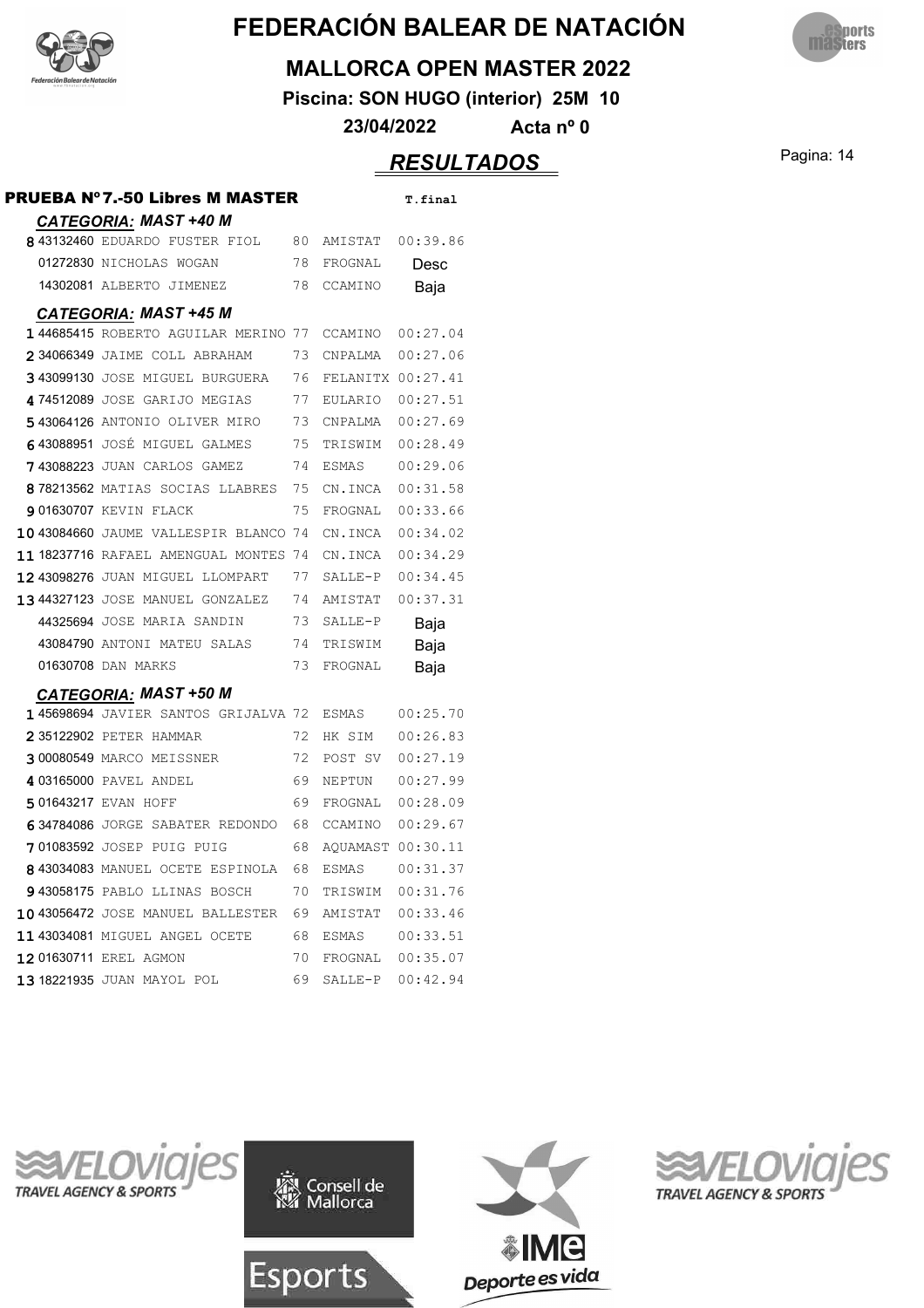



#### **MALLORCA OPEN MASTER 2022**

**Piscina: SON HUGO (interior) 25M 10**

**23/04/2022 Acta nº 0**

### Pagina: 15 *RESULTADOS*

| PRUEBA Nº7.-50 Libres M MASTER     |    |                   | T.final  |
|------------------------------------|----|-------------------|----------|
| <b>CATEGORIA: MAST +55 M</b>       |    |                   |          |
| <b>128614229 JANNE VIRTANEN</b>    | 64 | SPEEDO            | 00:25.75 |
| 200004663 STEFAN NILSSON           | 64 | TOROKBAL 00:27.12 |          |
| 300167632 LARS HINNEBURG           | 65 | ROSTOCK 00:27.17  |          |
| 4 09731000 PAVEL OBR               | 67 | VSETIN            | 00:27.37 |
| 5 36577271 JOHN IGGSTROEM          | 66 | SUNDS             | 00:28.21 |
| 609384000 TOMAS VONSOVSKY          | 67 | NEPTUN            | 00:28.34 |
| <b>700357487 MATTHIAS KOCH</b>     | 63 | JAHN              | 00:28.65 |
| 843041166 ALEJANDRO VALDIVIA       | 66 | ESMAS             | 00:29.78 |
| 900218951 JENS PLATZHOFF           | 66 | HEILIGEN 00:30.21 |          |
| 1001064044 JOSE LUIS CENTELLA      | 67 | VALMASTE 00:30.65 |          |
| 11 43010360 MIGUEL ANGEL CRESPI    | 64 | TRISWIM           | 00:30.76 |
| 1202107196 DOMENICO CASA           | 66 | <b>ESMAS</b>      | 00:32.59 |
| 13 43043470 RICARDO PERAZA         | 67 | ESMAS             | 00:32.96 |
| 14  01629311  WILL JEFFERY JEFFERY | 67 | FROGNAL           | 00:37.93 |
| 1501413431 WARREN PHELOPS          | 66 | FROGNAL           | 00:39.05 |
| 00008244 HENRY NAETHBOHM           | 67 | ROSTOCK           | Baja     |
| <b>CATEGORIA: MAST +60 M</b>       |    |                   |          |
| 1 02171603 BERND SCHMAHL           | 60 | ESMAS 00:29.46    |          |
| 201068866 LUIS VELA                | 61 | UNIVERSI 00:30.01 |          |
| 3 50906627 TERRY WRIGHT            | 61 | BRACKNEL 00:30.77 |          |
| 4 00105070 HOLGER SWAZINNA         | 58 | FRANKFUR 00:31.07 |          |
| 500323846 PEDRO KRÜGER             | 60 | ROSTOCK 00:31.39  |          |
| 601515258 PAUL TALLENTIRE          | 62 | CARLISLE 00:31.78 |          |
| 700185021 RALF FEJA                | 59 | WESTTHÜR 00:32.37 |          |
| 8 00147192 THOMAS MEISSNER         | 61 | WASSERFR 00:32.59 |          |
| 941443940 JUAN SUÑER TORRES        | 62 | EULARIO 00:32.80  |          |
| 10 00729187 NEIL SINGER            | 62 | FROGNAL 00:33.31  |          |
| 11 01630709 ROLAND CARRERAS        | 62 | FROGNAL           | 00:34.20 |
| 1200105114 ERHARD KLAUS            | 59 | WESTTHÜR 00:37.86 |          |
| 1301050525 ANTHONY LLEWELLYN       | 58 | NSITGES           | 00:41.89 |







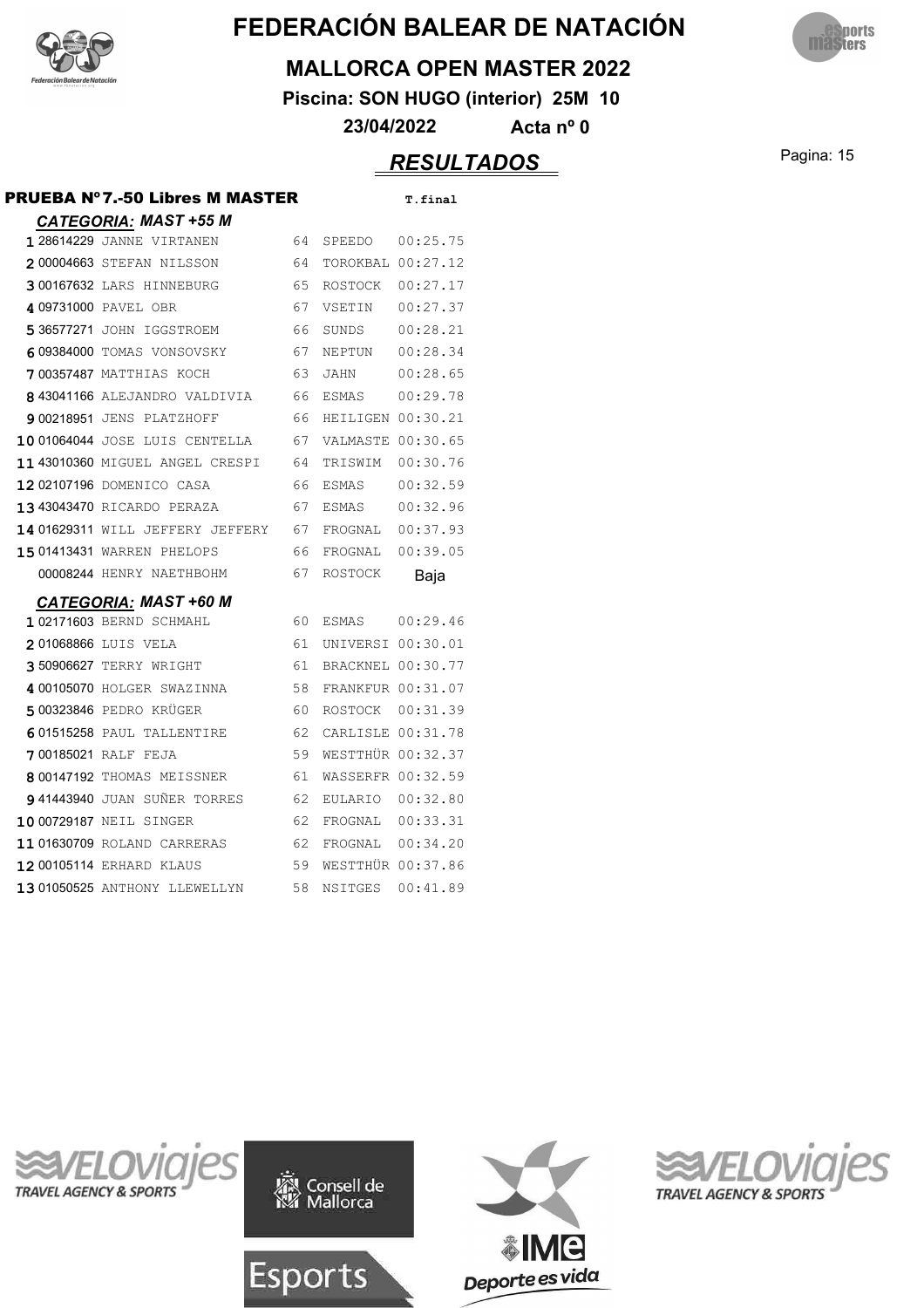



#### **MALLORCA OPEN MASTER 2022**

**Piscina: SON HUGO (interior) 25M 10**

**23/04/2022 Acta nº 0**

### **RESULTADOS** Pagina: 16

| PRUEBA Nº7.-50 Libres M MASTER     |    |                          | T.final  |
|------------------------------------|----|--------------------------|----------|
| <b>CATEGORIA: MAST +65 M</b>       |    |                          |          |
| 1 45061441 FRANCISCO NAVARRO       | 57 | ESMAS                    | 00:31.65 |
| 2 54508820 NEIL HAFTEL             | 55 | FROGNAL                  | 00:32.67 |
| 307308521 JENS HALGREEN            | 54 | HERLEV                   | 00:32.71 |
| 4 00110028 KLAUS LENZ              | 57 | WASSERFR 00:33.53        |          |
| 542942751 FRANCISCO CAPO           | 53 | <b>ESMAS</b>             | 00:45.62 |
| 00142386 AXEL TUROWSKI             | 53 | <b>JAHN</b>              | Baja     |
| 00008921 BOJAN KORSIKA             | 55 | RIBA SD                  | Baja     |
| <b>CATEGORIA: MAST +70 M</b>       |    |                          |          |
| 1 00000240 FERENC ERDELYI          | 52 | TOROKBAL 00:32.51        |          |
| 273747874 JESUS MIGUEL ESTEVE      | 52 | VALMASTE 00:36.13        |          |
| 300020446 ALEXANDRU KUHN           | 52 | RESITA                   | 00:39.62 |
| 441390495 PABLO ROS BLANES         | 50 | ESMAS                    | 00:43.69 |
| 5 22406627 JUAN A. ESCANCIANO      | 49 | ESMAS                    | 00:47.12 |
| 42739480 LUIS JAVIER AULET         | 52 | VALMASTE                 | Baia     |
| <b>CATEGORIA: MAST +75 M</b>       |    |                          |          |
| 1 00407366 FRANZ FISCHER           | 45 | <b>BAD</b>               | 00:42.51 |
| 01062677 VICENT NEBOT SANCHIS      | 46 | VALMASTE                 | Baja     |
| 01076913 JOSEP GABARRO SANFELIU 47 |    | <b>SABADEL</b>           | Baja     |
| <b>CATEGORIA: MAST +80 M</b>       |    |                          |          |
| 101070628 JOAQUIN MARIA CANALES    | 40 | RCMEDIT                  | 00:37.21 |
| 00542226 CHRISTIAN ARAUD           | 40 | OLYMPIOU                 | Baja     |
| <b>CATEGORIA: MAST +85 M</b>       |    |                          |          |
| 1 00235086 PETER SCHMIDT           | 36 | <b>SCHÖNEBE 00:39.95</b> |          |
| 200858712 VINCENT EUGENE MILLER    | 35 | CNPALMA                  | 00:46.50 |
| 300624331 ROBERT PENNOCK WRAY      | 37 | ESMAS                    | 01:04.38 |
| <b>CATEGORIA: PREMASTER M</b>      |    |                          |          |
| 143222239 HUGO TARRAGA TORRES      | 98 | CNPALMA  00:26.91        |          |
| 2 43473759 MIGUEL ANGEL GALLEGO    | 99 | SALLE-P 00:27.30         |          |
| 300220802 PRIESTER LUKAS           | 99 | KARLSRUH 00:29.60        |          |
| 4 43467678 JOSEP NATTA PALOU       | 98 | TRISWIM                  | 00:32.05 |
| 501218545 TOMAS LEÑERO CHOCANO     | 98 | MSMURCIA 00:34.35        |          |
|                                    |    |                          |          |







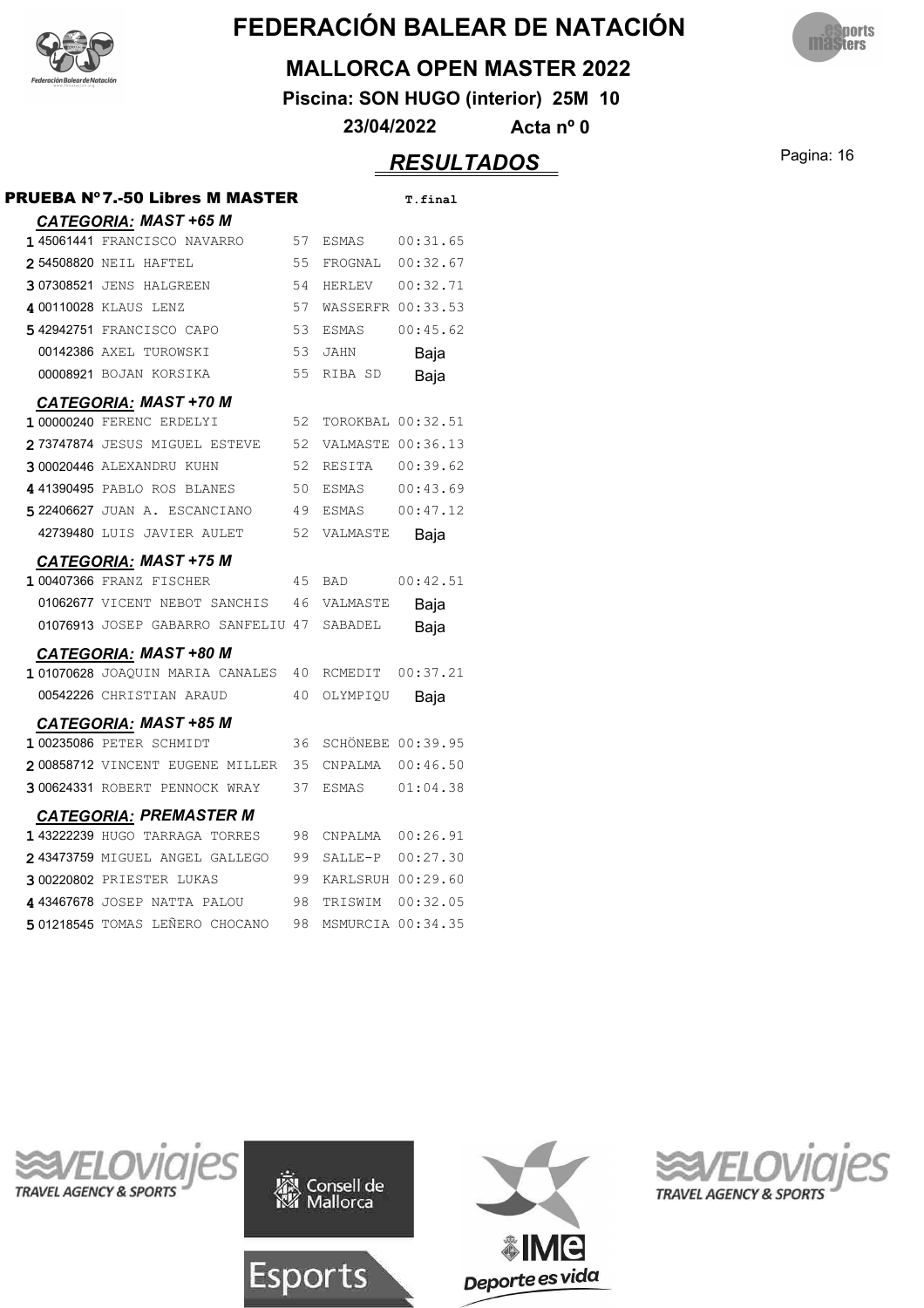



#### **MALLORCA OPEN MASTER 2022**

**Piscina: SON HUGO (interior) 25M 10**

**23/04/2022 Acta nº 0**

### Pagina: 17 *RESULTADOS*

| PRUEBA Nº8.-50 Libres F MASTER             |    |                   | T.final  |
|--------------------------------------------|----|-------------------|----------|
| <b>CATEGORIA: MAST +25 F</b>               |    |                   |          |
| 101093152 VIRGINIA PEREZ DEL               | 96 | HALEGATO 00:31.70 |          |
| <b>2 10027518 ELAINE WHYTE</b>             | 94 | MALLOW            | 00:32.12 |
| 301220354 IRENE CAMACHO ALEGRE             | 93 | MONTEMAR 00:32.19 |          |
| 443208689 RAOUEL CABALLERO                 | 94 | CNPALMA           | 00:32.48 |
| 548679855 MARTA LOPEZ GARCIA               | 95 | CCAMINO 00:33.37  |          |
| 641537833 CATALINA CAMPINS RAYO            | 95 | CN. INCA 00:33.93 |          |
| 743202818 SHEYLA MATEU VELAZOUEZ 94        |    | CNPALMA           | 00:35.51 |
| 810030639 CLAUDIA O'DONOGHUE               | 96 | MALLOW            | 00:35.56 |
| 943219183 MARIA CRISTINA                   | 93 | TRISWIM           | 00:39.27 |
| 41587295 FRANCESCA<br>AINA PIERAS 97       |    | CN.INCA           | Baja     |
| 43216891 LAURA SASTRE COLOM                | 97 | CN.INCA           | Baja     |
| 01646538 CRISTINA GARCIA MAURI 95          |    | FROGNAL           | Baja     |
| <b>CATEGORIA: MAST +30 F</b>               |    |                   |          |
| 176440020 PALOMA DOMINGUEZ                 | 91 | CCAMINO           | 00:28.48 |
| 204197000 KRISTINA BENDOVA                 | 88 | SLAVIA            | 00:29.24 |
| 300886743 ERIKA CROCCO                     | 89 | ESMAS             | 00:31.32 |
| 441535705 M <sup>a</sup> ANGELS RIBOT FONT | 92 | ES.ARTA 00:32.48  |          |
| 501190231 LAURA AROCA FERNANDEZ            | 90 | VALMASTE 00:32.92 |          |
| 643195821 MARIA ANGELS CAÑELLAS            | 90 | TRISWIM           | 00:33.57 |
| 704431347 DENISE CARULLI                   | 89 | TRISWIM           | 00:33.84 |
| 801074229 ALBA BEAS LOPEZ                  | 88 | MSEVILLA 00:35.25 |          |
| 901644330 NATASHA KESKIN ALEV              | 92 | FROGNAL 00:43.66  |          |
| <b>CATEGORIA: MAST +35 F</b>               |    |                   |          |
| 1 00116055 SUSAN PRZYWARA                  | 83 | ESCHBORN 00:28.84 |          |
| 201068993 EVA MARIA GONZALEZ               | 85 | S.ANDRES 00:28.94 |          |
| 310008955 AOIFE SEXTON                     | 87 | MALLOW            | 00:31.30 |
| 4 00198709 SARAH POLOTZEK                  | 87 | KARLSRUH 00:31.64 |          |
| 543154263 MARIA TERESA MESA                | 83 | <b>ESMAS</b>      | 00:36.42 |
| 643461693 SONIA YOLANDA ARROYO             | 87 | ES.ARTA 00:53.64  |          |
|                                            |    |                   |          |

*CATEGORIA: MAST +40 F*





Esports



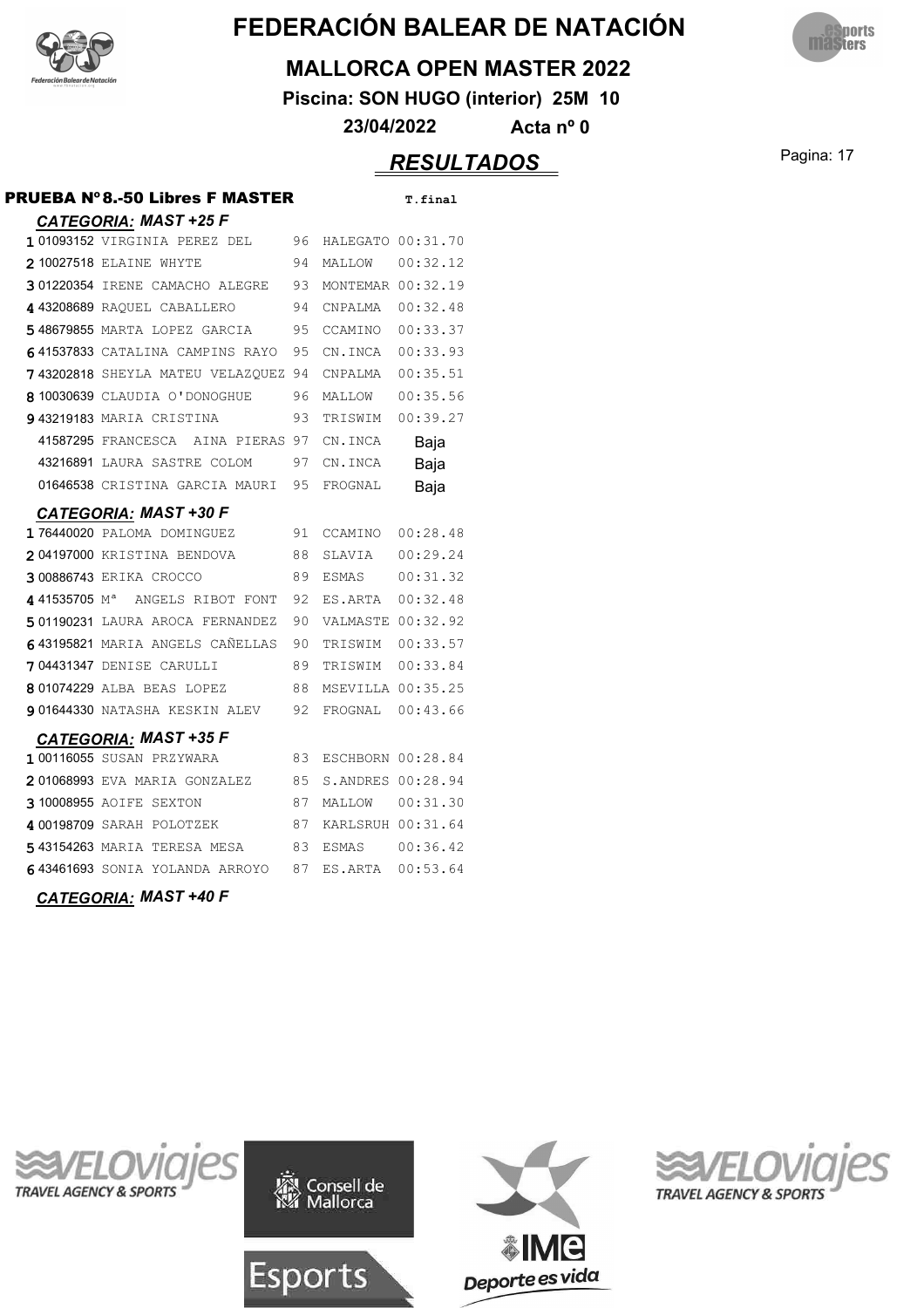



#### **MALLORCA OPEN MASTER 2022**

**Piscina: SON HUGO (interior) 25M 10**

**23/04/2022 Acta nº 0**

### Pagina: 18 *RESULTADOS*

| <b>PRUEBA N°8.-50 Libres F MASTER</b>           |     |                   | T.final  |
|-------------------------------------------------|-----|-------------------|----------|
| <b>CATEGORIA: MAST +40 F</b>                    |     |                   |          |
| 101221164 ANA CAROLINA DAMASIO                  | 82  | HALEGATO 00:31.88 |          |
| 230026199 MARIOLA GRABOWSKA                     | 78  | AER               | 00:32.03 |
| 343536922 SILVIA OLIVES PONS                    | 78  | TRISWIM 00:33.40  |          |
| 441504846 MERCEDES MORA ESPINO                  | 79  | CCAMINO 00:34.05  |          |
| 502933382 OLIVIA<br><b>JEANNE</b>               | 78  | ESMAS 00:34.07    |          |
| 643123058 NATALIA FERRANDO RIERA 78             |     | TRISWIM 00:35.51  |          |
| 737336014 MARGARITA CLADERA                     | 80. | ES.ARTA 00:38.00  |          |
| 843111131 MARGARITA GAYA JAUME                  | 79  | ESMAS             | 00:53.92 |
| <b>CATEGORIA: MAST +45 F</b>                    |     |                   |          |
| 100000685 FANNI ASZTALOS                        | 77  | TOROKBAL 00:27.87 |          |
| 201089570 MERITXELL GONFAUS                     | 77  | AOUAMAST 00:29.17 |          |
| 300133480 ILDIKO SIMON                          | 74  | TOROKBAL 00:29.52 |          |
| 404346919 PETRA VERSTEEG VERMEER 74             |     | SALLE-P 00:30.76  |          |
| 500189348 MIRYAM RIBBE                          | 77  | BERLINER 00:31.83 |          |
| 643104755 PILAR OLIVER MIRO                     | 76  | TRISWIM 00:32.38  |          |
| 701630713 EMMA GREEN                            | 77  | FROGNAL 00:33.12  |          |
| 844327646 MARIA EUGENIA POLO                    | 73  | SALLE-P 00:34.47  |          |
| 978213188 ANTONIA FCA COLL RAMON 75             |     | CN.INCA 00:38.75  |          |
| 1046241229 MARIA LUISA NAVAL                    | 76  | CN.INCA 00:39.31  |          |
| 11 78212444 M <sup>a</sup> MAGDALENA SERRA      | 75  | ESMAS 00:48.09    |          |
| <b>CATEGORIA: MAST +50 F</b>                    |     |                   |          |
| 1 00000508 CSILLA SCIKANY                       | 68. | TOROKBAL 00:30.60 |          |
| 2 10666697 CAROLINE SUHR                        | 71  |                   |          |
| 343059858 FRANCETTE CAMPINS                     | 71  | MASTBAL 00:31.75  |          |
| 443069496 M <sup>a</sup> JOSÉ MASSIP LLABRÉS 71 |     | TRISWIM 00:32.41  |          |
| 509337352 ALMUDENA VALLE MUÑOZ                  | 72  | CCAMINO 00:34.26  |          |
| 616056320 ELENA LOBO BERASTEGUI                 | 72  | CNPALMA           | 00:35.82 |
| 743075688 ANASTASIA MAS CARRION                 | 70  | ESMAS             | 00:37.60 |
| 893665230 SUSANNE NORVELL                       | 70  | SUNDS             | 00:38.28 |
| 943063431 FRANCISCA Mª MOREY                    | 71  | CN.INCA           | 00:44.96 |
| 43070064 ANTONIA TORRES                         | 71  | MASTBAL           | Baja     |
| 01354011 NATALIE TYDEMAN                        | 71  | FROGNAL           | Baja     |
|                                                 |     |                   |          |







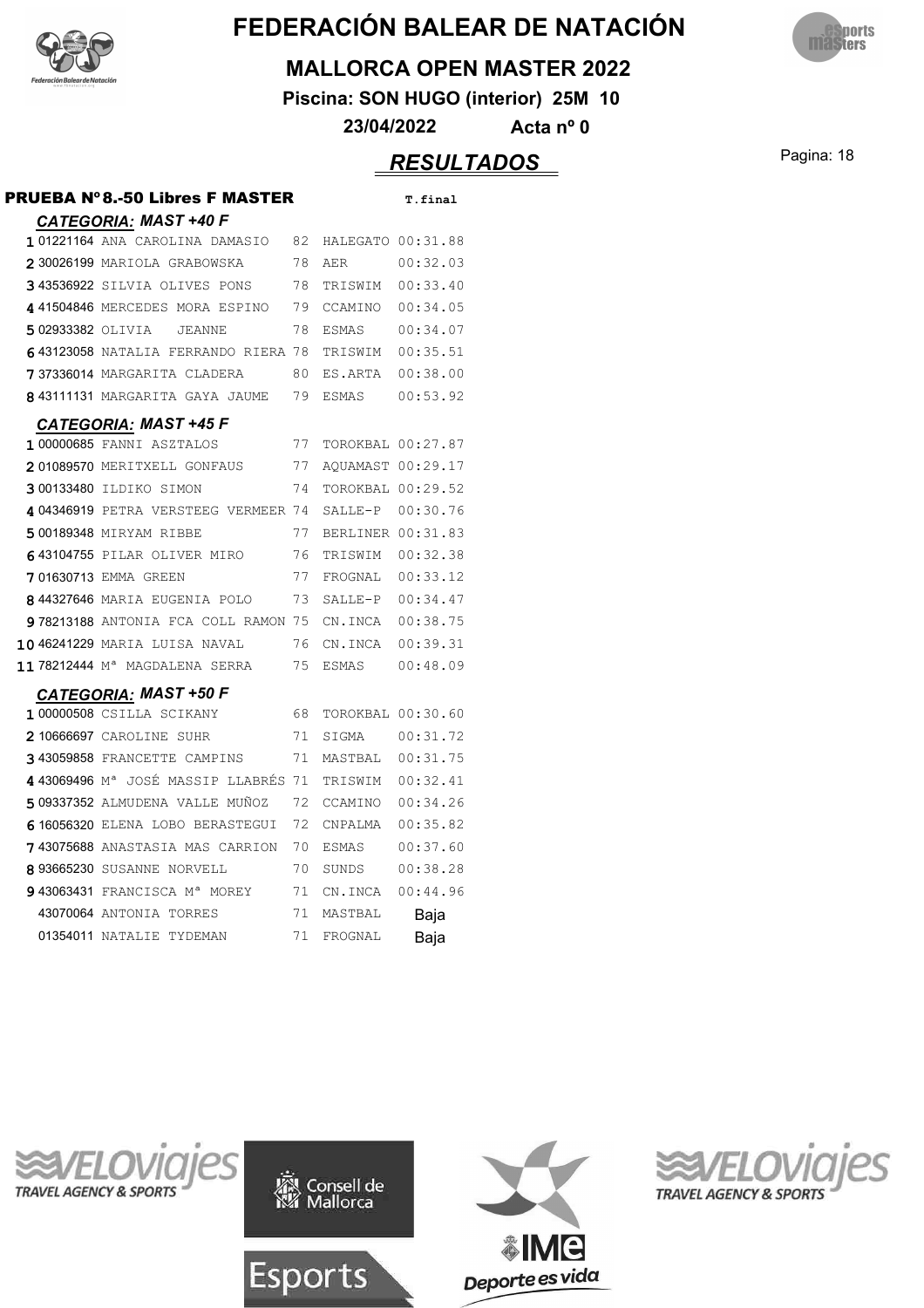



#### **MALLORCA OPEN MASTER 2022**

**Piscina: SON HUGO (interior) 25M 10**

**23/04/2022 Acta nº 0**

### Pagina: 19 *RESULTADOS*

| PRUEBA Nº8.-50 Libres F MASTER<br><b>CATEGORIA: MAST +55 F</b>           |      |                        | T.final |
|--------------------------------------------------------------------------|------|------------------------|---------|
| 135594995 BIRGITTA OLOFSSON 67                                           |      |                        |         |
| 200121993 UTA HERMES                                                     | 67   | ROSTOCK 00:31.70       |         |
| 300003361 AGNES HEGEDUS                                                  | 67   | TOROKBAL 00:31.97      |         |
| 4 00299785 VIOLA FRIEDRICHS 63                                           |      | JAHN 00:33.97          |         |
| 572531308 NURIA ROSA ROS<br>67                                           |      | CNPALMA  00:33.99      |         |
| 643024913 MONICA TUBERT SERANTES 64                                      |      | TRISWIM 00:36.51       |         |
| <b>700280220</b> CAREN KOCH                                              | 64   | JAHN 00:36.94          |         |
| 843018900 GERONIMA MIRO SEGUI 63                                         |      |                        |         |
| 901630714 KATHERINE FRY                                                  | 63   | FROGNAL 00:43.34       |         |
| 10 00003320 JUDIT VARADY 67                                              |      | TOROKBAL 00:45.55      |         |
| 11 52095635 M <sup>a</sup> ELISA BLANCO DE 67                            |      |                        |         |
| 12 10005622 ANTJE DOMINIK                                                | - 66 | WASSERFR 00:46.42      |         |
| 13 00005622 HEIDI PEETZ                                                  |      | 63 WASSERFR 00:46.88   |         |
| <b>CATEGORIA: MAST +60 F</b>                                             |      |                        |         |
| 1 00043173 PHILIPPA WILLIAMS 62 WYCOMBE 00:30.84                         |      |                        |         |
| 200061226 BARBARA GELLRICH                                               | 61   | MAINZER 00:31.84       |         |
| 342990380 MARIA RAMONA GUILLEN 59 CNPALMA 00:32.57                       |      |                        |         |
| 400165527 GABRIELA MAHNKE<br>60                                          |      | ROSTOCK 00:37.69       |         |
| 501068871 BEATRIZ MARI SOUCASE 60                                        |      | BARRACUD 00:48.94      |         |
| <b>CATEGORIA: MAST +65 F</b>                                             |      |                        |         |
| 1 00101599 ANGELA ZINGLER                                                |      | 54 ROSTOCK 00:33.46    |         |
| 209593495 GISELA BACHER                                                  | 56   | DUET 00:44.88          |         |
| <b>CATEGORIA: MAST +70 F</b>                                             |      |                        |         |
| 100294974 KATHERINNE WRAY                                                |      | 49 ESMAS 00:46.58      |         |
| 241393662 M <sup>a</sup> DOLORES CARMONA 50                              |      | ESMAS 00:55.74         |         |
| 343092887 ELENA GRACIELA                                                 | 52   | ESMAS         01:13.23 |         |
|                                                                          |      |                        |         |
| CATEGORIA: MAST +75 F<br>102427673 CHRISTINE SIEGFRIED 47 ESMAS 01:01.67 |      |                        |         |
| 242958370 DANIELE SANTUCCI 46                                            |      |                        |         |







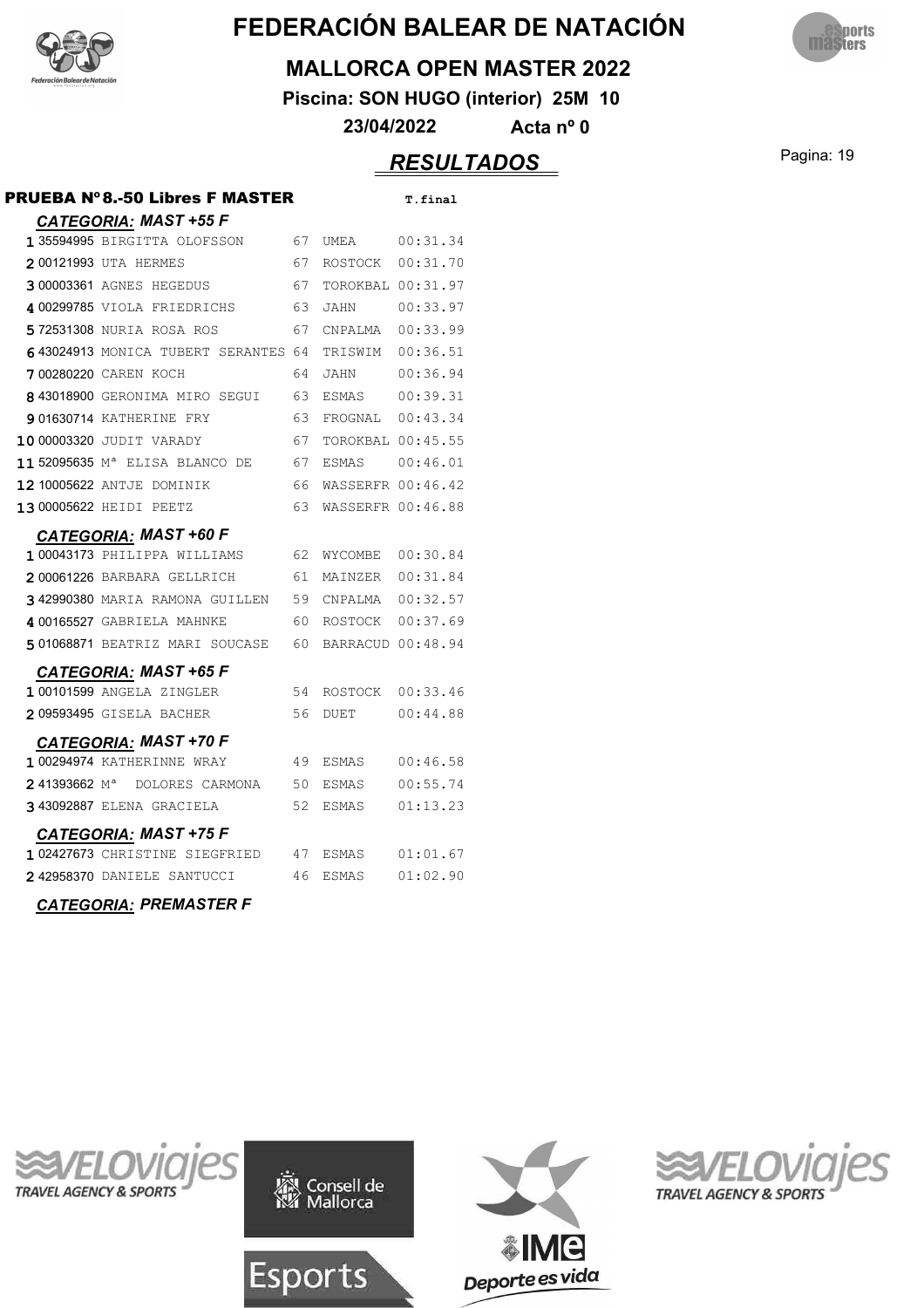



#### **MALLORCA OPEN MASTER 2022**

**Piscina: SON HUGO (interior) 25M 10**

**23/04/2022 Acta nº 0**

### Pagina: 20 *RESULTADOS*

| <b>PRUEBA N°8.-50 Libres F MASTER</b>                          |    |                    | T.final           |          |
|----------------------------------------------------------------|----|--------------------|-------------------|----------|
| <b>CATEGORIA: PREMASTER F</b><br>143469426 ARIADNA LOPEZ RISCO | 01 | CN.INCA            | 00:30.20          |          |
| 243477699 NEREA GONZALEZ ALARCON 02                            |    | AMISTAT            | 00:30.88          |          |
| 343233373 ARANTZA ORTIZ                                        | 98 | TRISWIM            | 00:37.06          |          |
| 78221719 CATALINA Mª LOPEZ                                     | 99 | CN.INCA            | Baja              |          |
| 43480426 GEMMA LLABRES BUSCH                                   | 98 | AMISTAT            | Baja              |          |
| PRUEBA Nº9.-100 Espalda M MASTER                               |    |                    | T.final           | 50 m.    |
| <b>CATEGORIA: MAST +25 M</b>                                   |    |                    |                   |          |
| 143205972 JOAN REYNES VALLVERDU                                | 97 | CNPALMA            | 00:59.74          | 00:28.56 |
| 201139283 CEDRIC MURILLO NOVA                                  | 94 | HALEGATO 01:09.06  |                   | 00:33.62 |
| 305327196 MIGUEL SACRISTAN IZCUE 95                            |    | CCAMINO            | 01:10.41          | 00:34.26 |
| 4 01203060 DARIO PERIS MARI                                    | 93 | VALMASTE 01:13.11  |                   | 00:35.16 |
| 543202817 ISMAEL MATEU VELAZQUEZ 97                            |    | CNPALMA $01:14.17$ |                   | 00:36.21 |
| 643204640 MIGUEL ANGEL GILI                                    | 94 | CN.INCA            | 01:22.88          | 00:40.85 |
| 00431019 JAVIER HERNAN MOVIGLIA 95                             |    | KARLSRUH           | Ret.              |          |
| <b>CATEGORIA: MAST +30 M</b><br>1 00473641 MARCELL KOLLAR      | 90 |                    | TATABANY 01:02.86 | 00:30.84 |
| 200336728 HECTOR SAURI SUAREZ                                  | 88 | KARLSRUH 01:10.15  |                   | 00:34.14 |
| 300020472 DAN IONUT PIRJOL                                     | 92 |                    |                   | 00:34.28 |
| 4 00137849 DAVID GERBERT                                       | 88 |                    | KARLSRUH 01:11.53 | 00:34.50 |
| <b>CATEGORIA: MAST +35 M</b>                                   |    |                    |                   |          |
| 1 06661482 FRANCISCO ANTONIO                                   | 86 | CCAMINO            | 01:13.87          | 00:36.25 |
| 274887535 ALEJANDRO NAVAS LOPEZ                                | 87 | TRISWIM            | 01:14.13          | 00:35.74 |
| 306089066 GUSTAVO FERNANDEZ                                    | 83 |                    | P ARENA 01:30.90  | 00:44.27 |
| 401041932 JOSE OLMEDA FRESNEDA                                 | 83 | MASTER             | 01:35.42          | 00:46.73 |
| <b>CATEGORIA: MAST +40 M</b>                                   |    |                    |                   |          |
| 1 00089963 DIRK SCHLEGEL                                       | 82 | POST SV 01:11.85   |                   | 00:34.73 |
| 243128787 CARLOS PERELLO MARTIN                                | 79 | TRISWIM            | 01:34.13          | 00:45.16 |
| <b>CATEGORIA: MAST +45 M</b><br>197281677 TOBIAS MARKLUND      | 75 | PITEA              | 01:06.99          | 00:32.57 |
|                                                                |    |                    |                   |          |
| 200020473 MARCEL FLORENTIN                                     | 73 | RESITA             | 01:13.72          | 00:36.05 |







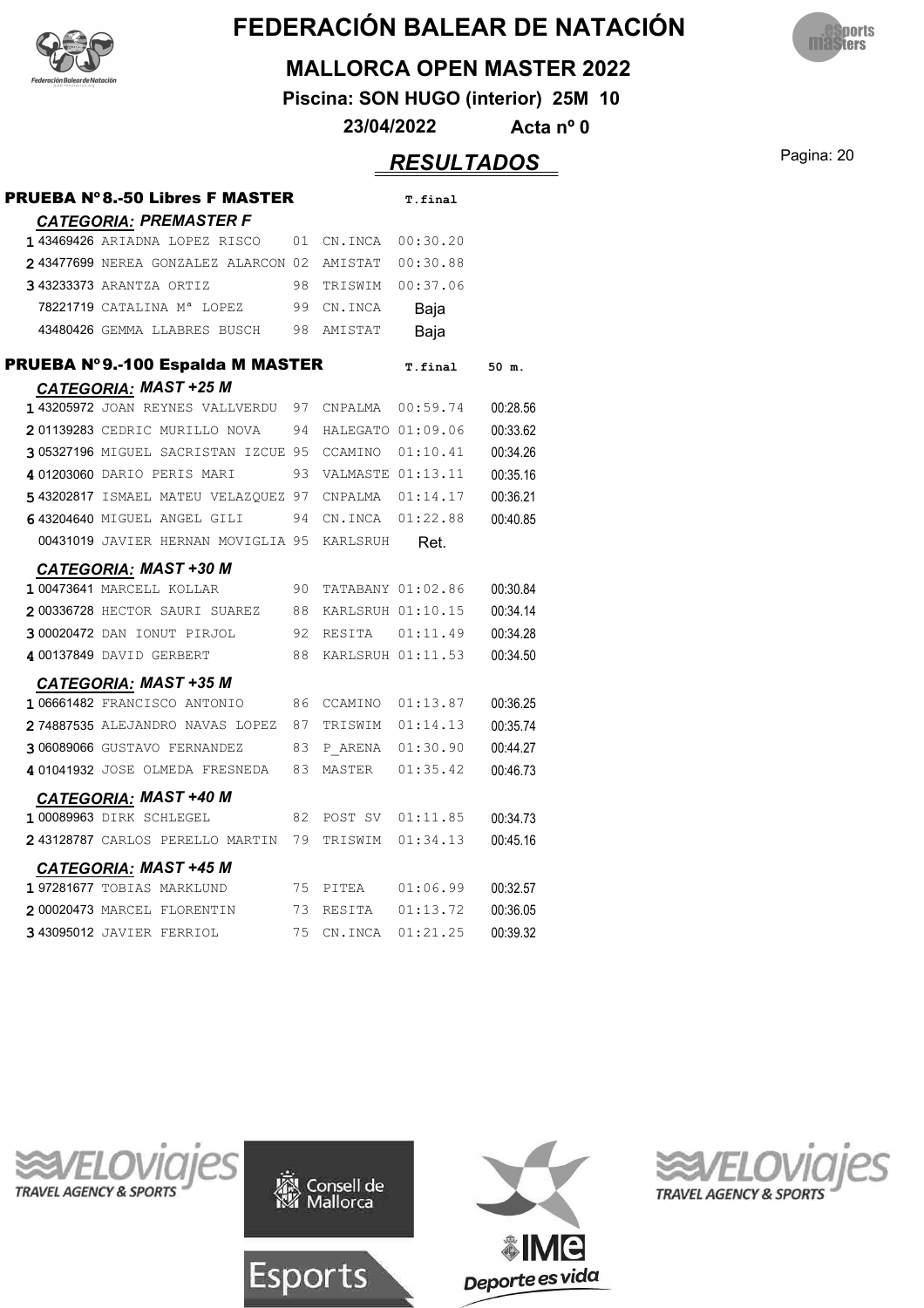



#### **MALLORCA OPEN MASTER 2022**

**Piscina: SON HUGO (interior) 25M 10**

**23/04/2022 Acta nº 0**

### Pagina: 21 *RESULTADOS*

| PRUEBA Nº9.-100 Espalda M MASTER                                |    |            | T.final                  | 50 m.    |
|-----------------------------------------------------------------|----|------------|--------------------------|----------|
| <b>CATEGORIA: MAST +50 M</b>                                    |    |            |                          |          |
| 1 00076075 THOMAS KREMPEL                                       | 72 |            | KARLSRUH 01:15.45        | 00:36.50 |
| 234784086 JORGE SABATER REDONDO                                 | 68 | CCAMINO    | 01:20.24                 | 00:40.09 |
| 3 43058175 PABLO LLINAS BOSCH                                   | 70 | TRISWIM    | 01:29.61                 | 00:43.99 |
| 01630711 EREL AGMON                                             | 70 | FROGNAL    | Desc                     |          |
| <b>CATEGORIA: MAST +55 M</b><br>1 43038877 ALEJO MUÑOZ GONZALEZ | 66 | TRISWIM    | 01:37.77                 | 00:48.97 |
| 201413431 WARREN PHELOPS                                        | 66 | FROGNAL    | 01:58.39                 | 00:57.60 |
| <b>CATEGORIA: MAST +60 M</b>                                    |    |            |                          |          |
| 1 00000333 ISTVAN MARTON                                        | 58 |            | TOROKBAL 01:14.48        | 00:36.03 |
| 201515258 PAUL TALLENTIRE                                       | 62 |            | CARLISLE 01:22.06        | 00:39.96 |
| 300147192 THOMAS MEISSNER                                       | 61 |            | WASSERFR 01:23.80        | 00:41.12 |
| 4 50906627 TERRY WRIGHT                                         | 61 |            | BRACKNEL 01:24.72        | 00:41.14 |
| <b>551340985 MANUEL MENENDEZ</b>                                | 58 |            | CCAMINO 01:30.72         | 00:44.84 |
| 601050525 ANTHONY LLEWELLYN                                     | 58 |            | NSITGES 01:58.76         | 00:57.77 |
| 00412204 JÖRG FRANZKE                                           | 59 | DELPHIN    | Desc                     |          |
| <b>CATEGORIA: MAST +65 M</b>                                    |    |            |                          |          |
| 1 45061441 FRANCISCO NAVARRO                                    | 57 | ESMAS      | 01:32.89                 | 00:45.44 |
| <b>CATEGORIA: MAST +70 M</b>                                    |    |            |                          |          |
| 141390495 PABLO ROS BLANES                                      | 50 | ESMAS      | 02:19.14                 | 01:08.55 |
| <b>CATEGORIA: MAST +75 M</b><br>1 00407366 FRANZ FISCHER        | 45 | <b>BAD</b> | 01:49.83                 | 00:52.76 |
| <b>CATEGORIA: MAST +80 M</b>                                    |    |            |                          |          |
| 101070628 JOAQUIN MARIA CANALES                                 | 40 | RCMEDIT    | 01:36.38                 | 00:44.61 |
| 00542226 CHRISTIAN ARAUD                                        | 40 | OLYMPIQU   | Baja                     |          |
| <b>CATEGORIA: MAST +85 M</b>                                    |    |            |                          |          |
| 1 00235086 PETER SCHMIDT                                        | 36 |            | <b>SCHÖNEBE 01:57.19</b> | 00:56.16 |
| <b>CATEGORIA: PREMASTER M</b>                                   |    |            |                          |          |
| 1 43473759 MIGUEL ANGEL GALLEGO                                 | 99 | SALLE-P    | 01:07.75                 | 00:33.02 |
| PRUEBA Nº10.-100 Espalda F MASTER                               |    |            | T.final                  | 50 m.    |







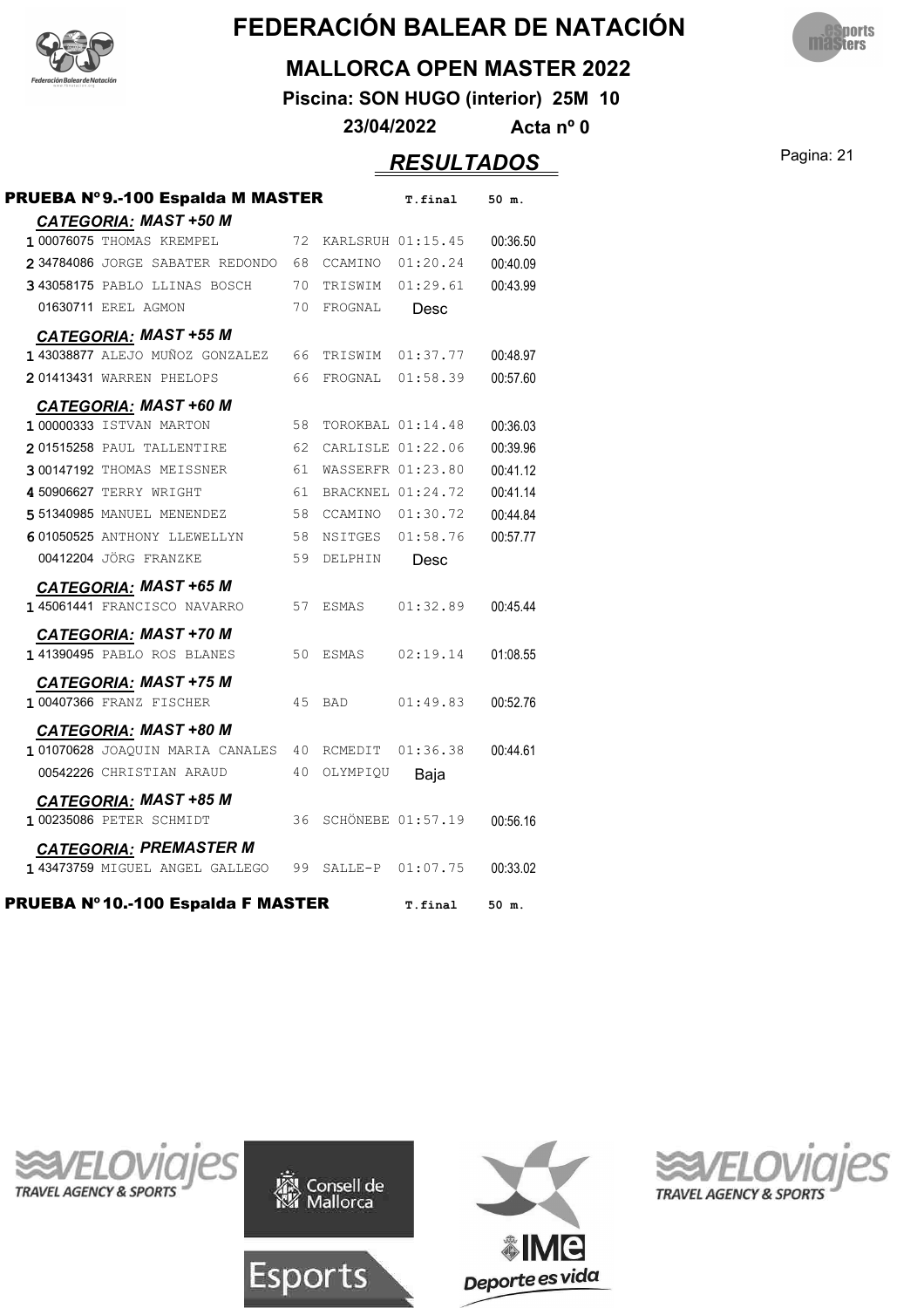



#### **MALLORCA OPEN MASTER 2022**

**Piscina: SON HUGO (interior) 25M 10**

**23/04/2022 Acta nº 0**

### Pagina: 22 *RESULTADOS*

| PRUEBA Nº10.-100 Espalda F MASTER                          |    |                   | T.final           | 50 m.    |
|------------------------------------------------------------|----|-------------------|-------------------|----------|
| <b>CATEGORIA: MAST +25 F</b>                               |    |                   |                   |          |
| 101109097 BEATRIZ PERIS MARI                               | 97 |                   | VALMASTE 01:23.55 | 00:41.07 |
| 241537833 CATALINA CAMPINS RAYO                            | 95 | CN.INCA           | 01:25.46          | 00:41.52 |
| 41587295 FRANCESCA AINA PIERAS 97                          |    | CN.INCA           | Baja              |          |
| 01646538 CRISTINA GARCIA MAURI                             | 95 | FROGNAL           | Baja              |          |
| <b>CATEGORIA: MAST +35 F</b>                               |    |                   |                   |          |
| 1 00116055 SUSAN PRZYWARA                                  | 83 |                   | ESCHBORN 01:10.58 | 00:34.45 |
| 200198709 SARAH POLOTZEK                                   | 87 | KARLSRUH 01:20.54 |                   | 00:38.74 |
| <b>CATEGORIA: MAST +40 F</b><br>1 00004015 GABRIELLA FICZE | 81 |                   | TOROKBAL 01:09.89 | 00:34.05 |
|                                                            |    |                   |                   |          |
| <b>CATEGORIA: MAST +45 F</b><br>107725102 MONIKA BALLA     | 73 |                   | BUDAPEST 01:16.63 | 00:38.01 |
| 200189348 MIRYAM RIBBE                                     | 77 | BERLINER 01:20.74 |                   | 00:38.57 |
| 300616989 ANDREA NEMETH                                    | 74 | CCAMINO           | 01:39.95          | 00:48.05 |
| 446241229 MARIA LUISA NAVAL                                | 76 | CN.INCA           | 01:41.12          | 00:48.81 |
| 43098829 Ma NIEVES FLORIT                                  | 73 | CNPALMA           |                   |          |
| 01630713 EMMA GREEN                                        | 77 | FROGNAL           | Desc              |          |
|                                                            |    |                   | Desc              |          |
| <b>CATEGORIA: MAST +50 F</b>                               |    |                   |                   |          |
| 1 00000585 DIANNA EVA SZOKOL                               | 71 | NYIREGYH 01:23.10 |                   | 00:40.76 |
| 209337352 ALMUDENA VALLE MUÑOZ                             | 72 | CCAMINO           | 01:32.90          | 00:44.77 |
| 300145105 ANNETT SCHWABE                                   | 72 | DELPHIN           | 01:40.89          | 00:49.22 |
| <b>CATEGORIA: MAST +55 F</b>                               |    |                   |                   |          |
| 1 08241120 CECILIA MAUNSBACH                               | 64 | SIGMA             | 01:23.55          | 00:41.51 |
| 218233505 CARMEN ALFONSO BLANES                            | 67 | CNPALMA           | 01:33.36          | 00:45.93 |
| 300299785 VIOLA FRIEDRICHS                                 | 63 | <b>JAHN</b>       | 01:34.58          | 00:44.93 |
| 400091959 SABINE SCHULZ                                    | 65 | DELPHIN           | 01:43.46          | 00:49.25 |
| 500102472 MONIKA MISCH                                     | 67 |                   | WASSERFR 01:43.95 | 00:49.34 |
| 643018900 GERONIMA MIRO SEGUI                              | 63 | ESMAS             | 01:47.37          | 00:49.98 |
| <b>CATEGORIA: MAST +60 F</b>                               |    |                   |                   |          |
| 1 42990380 MARIA RAMONA GUILLEN                            | 59 | CNPALMA           | 01:20.11          | 00:38.78 |
| 201068871 BEATRIZ MARI SOUCASE                             | 60 |                   | BARRACUD 02:12.83 | 01:04.09 |







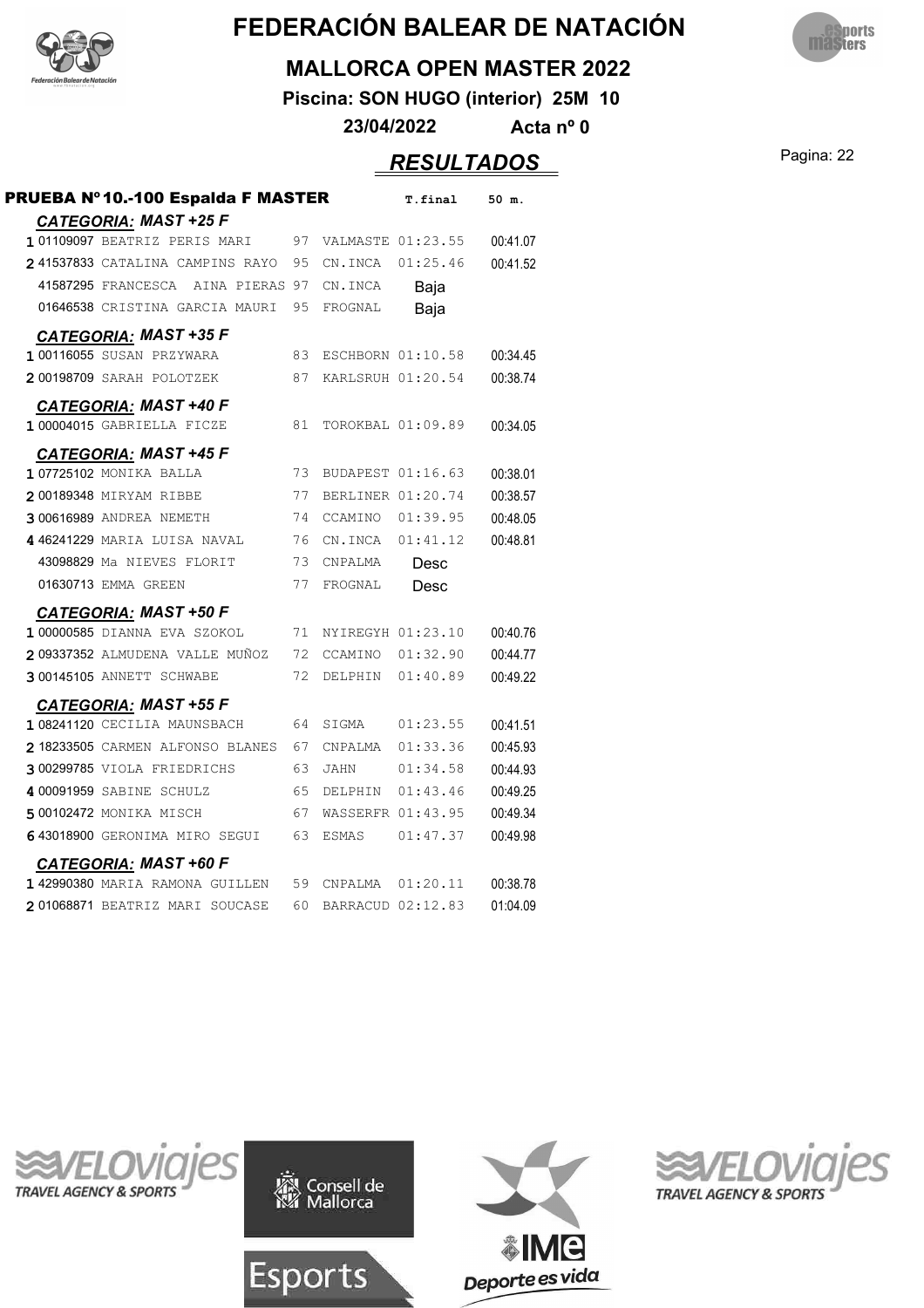



#### **MALLORCA OPEN MASTER 2022**

**Piscina: SON HUGO (interior) 25M 10**

**23/04/2022 Acta nº 0**

**Pagina: 23** 

|  | <i>ESULTADOS</i> |  |
|--|------------------|--|
|--|------------------|--|

| PRUEBA Nº10.-100 Espalda F MASTER                            |                                      |              |           | T.final           | 50 m.      |          |
|--------------------------------------------------------------|--------------------------------------|--------------|-----------|-------------------|------------|----------|
| <b>CATEGORIA: MAST +70 F</b><br>1 00020022 IANA DORINA MARIA |                                      | 52           |           | RESITA 02:02.30   | 00:58.35   |          |
| <b>CATEGORIA: PREMASTER F</b>                                |                                      |              |           |                   |            |          |
| 78221719 CATALINA Mª LOPEZ                                   |                                      | 99           | CN.INCA   | Baja              |            |          |
| <b>PRUEBA Nº11.-4x50 Libres M MASTER</b>                     |                                      |              |           | T.final           | 50 m.      | 100 m.   |
| CATEGORIA: +120                                              |                                      |              |           |                   |            |          |
| 1 00056<br>CNPALMA +120                                      |                                      |              | 0 CNPALMA | 01:43.76          | 00:26.74   | 00:52.94 |
|                                                              | 47432065 DAMIAN PAEZ TORRENT         |              | 1997      | 00:26.74          |            |          |
|                                                              | 43202817 ISMAEL MATEU VELAZQUEZ 1997 |              |           | 00:52.94          | (00:26.20) |          |
|                                                              | 34066349 JAIME COLL ABRAHAM          |              | 1973      | 01:20.13          | (00:27.19) |          |
|                                                              | 43205972 JOAN REYNES VALLVERDU       |              | 1997      | 01:43.76          | (00:23.63) |          |
| 2 05087                                                      | KARLSRUHE SGR +120                   | $\mathbf{0}$ |           | KARLSRUH 01:51.73 | 00:28.06   | 00:56.56 |
|                                                              | 00431019 JAVIER HERNAN MOVIGLIA      |              | 1995      | 00:28.06          |            |          |
| 00137849 DAVID GERBERT                                       |                                      |              | 1988      | 00:56.56          | (00:28.50) |          |
|                                                              | 00090129 JOHANNES SCHLUNDT           |              | 1988      | 01:24.69          | (00:28.13) |          |
|                                                              | 00336728 HECTOR SAURI SUAREZ         |              | 1988      | 01:51.73          | (00:27.04) |          |
| 301243 CN.INCA +120 <b></b>                                  |                                      | 0            | CN.INCA   | 01:53.65          | 00:27.52   | 00:56.04 |
|                                                              | 41573600 PEP LLUIS LOPEZ LOPEZ       |              | 1995      | 00:27.52          |            |          |
|                                                              | 43176478 DAVID MOYA PELLICER         |              | 1988      | 00:56.04          | (00:28.52) |          |
|                                                              | 41524122 MIGUEL COLL OUETGLAS        |              | 1989      | 01:23.79          | (00:27.75) |          |
|                                                              | 43197897 JOAN ANTONI ROSSELLO        |              | 1993      | 01:53.65          | (00:29.86) |          |
| 4 01505<br>TRISWIM +120                                      |                                      | 87           | TRISWIM   | 01:55.32          | 00:27.32   | 00:58.19 |
|                                                              | 43144445 RAFAEL FERRER LLABRES       |              | 1984      | 00:27.32          |            |          |
|                                                              | 26563094 ARMANDO DRUMONT BURGOS      |              | 1981      | 00:58.19          | (00:30.87) |          |
|                                                              | 53616557 CESAR MANUEL ESPAÑOL        |              | 1984      | 01:27.69          | (00:29.50) |          |
|                                                              | 43144446 LLORENC FERRER LLABRES      |              | 1984      | 01:55.32          | (00:27.63) |          |
| 5 01243                                                      | $CN. INCA + 120 < A>$                | $\circ$      | CN.INCA   | 02:02.72          | 00:28.68   | 01:00.99 |
|                                                              | 43095012 JAVIER FERRIOL              |              | 1975      | 00:28.68          |            |          |
|                                                              | 78213562 MATIAS SOCIAS LLABRES       |              | 1975      |                   |            |          |
|                                                              | 43169687 GUIEM ROSSELLO POL          |              | 1986      | 01:00.99          | (00:32.31) |          |
|                                                              | 43204640 MIGUEL ANGEL GILI           |              | 1994      | 01:33.05          | (00:32.06) |          |
| 00006                                                        |                                      | $\circ$      |           | 02:02.72          | (00:29.67) |          |
| CCAMINO +120                                                 |                                      |              | CCAMINO   | Baja              |            |          |







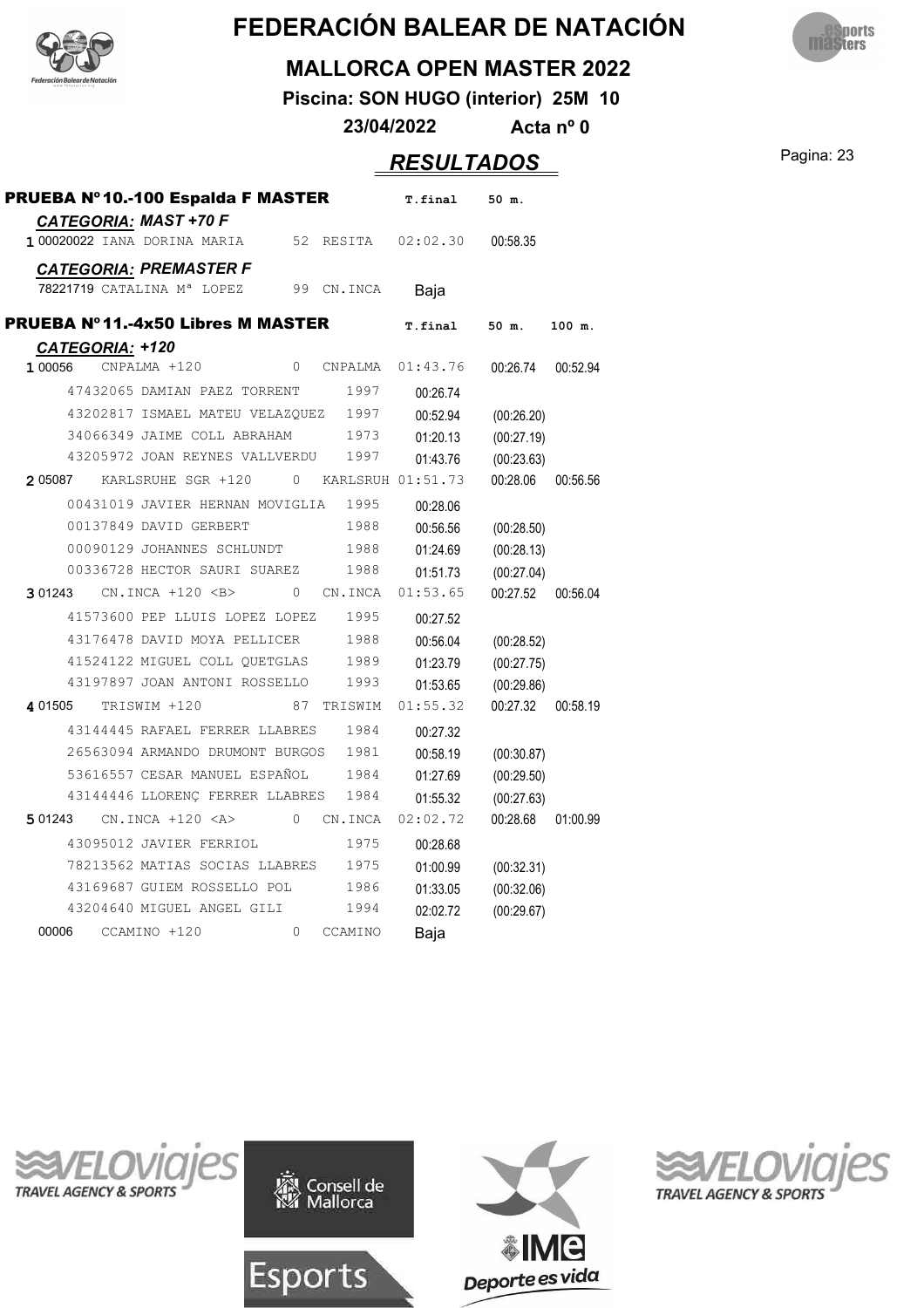



#### **MALLORCA OPEN MASTER 2022**

**Piscina: SON HUGO (interior) 25M 10**

**23/04/2022 Acta nº 0**

### Pagina: 24 *RESULTADOS*

| <b>PRUEBA Nº11.-4x50 Libres M MASTER</b><br>CATEGORIA: +160 |              | T.final  | 50 m.      | 100 m.   |
|-------------------------------------------------------------|--------------|----------|------------|----------|
| 1 10119<br>RESITA 07 CS +160<br>$\Omega$                    | RESITA       | 01:58.04 | 00:23.67   | 01:02.92 |
| 00020350 MIROSLAV RADU COICICI                              | 1991         | 00:23.67 |            |          |
| 00020446 ALEXANDRU KUHN                                     | 1952         | 01:02.92 | (00:39.25) |          |
| 00020473 MARCEL FLORENTIN                                   | 1973         | 01:31.93 | (00:29.01) |          |
| 00020472 DAN IONUT PIRJOL                                   | 1992         | 01:58.04 | (00:26.11) |          |
| 2 01505<br>TRISWIM +160<br>$\Omega$                         | TRISWIM      | 02:06.32 | 00:31.65   | 01:05.00 |
| 43133340 FCO. DE BORJA SABATER                              | 1980         | 00:31.65 |            |          |
| 20841761 JORGE ESTEVE IÑIGO                                 | 1987         | 01:05.00 | (00:33.35) |          |
| 74887535 ALEJANDRO NAVAS LOPEZ                              | 1987         | 01:33.36 | (00:28.36) |          |
| 43038877 ALEJO MUÑOZ GONZALEZ                               | 1966         | 02:06.32 | (00:32.96) |          |
| $SALLE-P + 160$<br>$\Omega$<br>00848                        | SALLE-P      | Baja     |            |          |
| <b>CATEGORIA: +200</b>                                      |              |          |            |          |
| 1 01061<br>ESMAS +200<br>$\Omega$                           | <b>ESMAS</b> | 01:58.11 | 00:29.42   | 00:58.40 |
| 02171603 BERND SCHMAHL                                      | 1960         | 00:29.42 |            |          |
| 43154723 ANGEL MARTINEZ MESA                                | 1985         | 00:58.40 | (00:28.98) |          |
| 43034083 MANUEL OCETE ESPINOLA                              | 1968         | 01:29.29 | (00:30.89) |          |
| 43088223 JUAN CARLOS GAMEZ                                  | 1974         | 01:58.11 | (00:28.82) |          |
| 2 01505<br>TRISWIM +200<br>87                               | TRISWIM      | 02:00.37 | 00:28.85   | 00:59.44 |
| 43088951 JOSÉ MIGUEL GALMES                                 | 1975         | 00:28.85 |            |          |
| 43010360 MIGUEL ANGEL CRESPI                                | 1964         | 00:59.44 | (00:30.59) |          |
| 43058175 PABLO LLINAS BOSCH                                 | 1970         | 01:31.06 | (00:31.62) |          |
| 43128787 CARLOS PERELLO MARTIN                              | 1979         | 02:00.37 | (00:29.31) |          |
| CCAMINO +200<br>$\Omega$<br>3 00006                         | CCAMINO      | 02:05.22 | 00:32.78   | 01:00.84 |
| 51340985 MANUEL MENENDEZ                                    | 1958         | 00:32.78 |            |          |
| 06661482 FRANCISCO ANTONIO                                  | 1986         | 01:00.84 | (00:28.06) |          |
| 07273770 MANUEL ALONSO NAVARRO                              | 1971         | 01:35.14 | (00:34.30) |          |
| 34780186 JORGE SABATER REDONDO                              | 1968         | 02:05.22 | (00:30.08) |          |
| 4 10122<br>FROGNAL MASTERS SC<br>$\circ$                    | FROGNAL      | 02:15.99 | 00:35.05   | 01:12.01 |
| 01630707 KEVIN FLACK                                        | 1975         | 00:35.05 |            |          |
| 01629311 WILL JEFFERY JEFFERY                               | 1967         | 01:12.01 | (00:36.96) |          |
| 01278300 NICHOLAS WOGAN                                     | 1978         | 01:42.07 | (00:30.06) |          |
| 01630711 EREL AGMON                                         | 1970         | 02:15.99 | (00:33.92) |          |







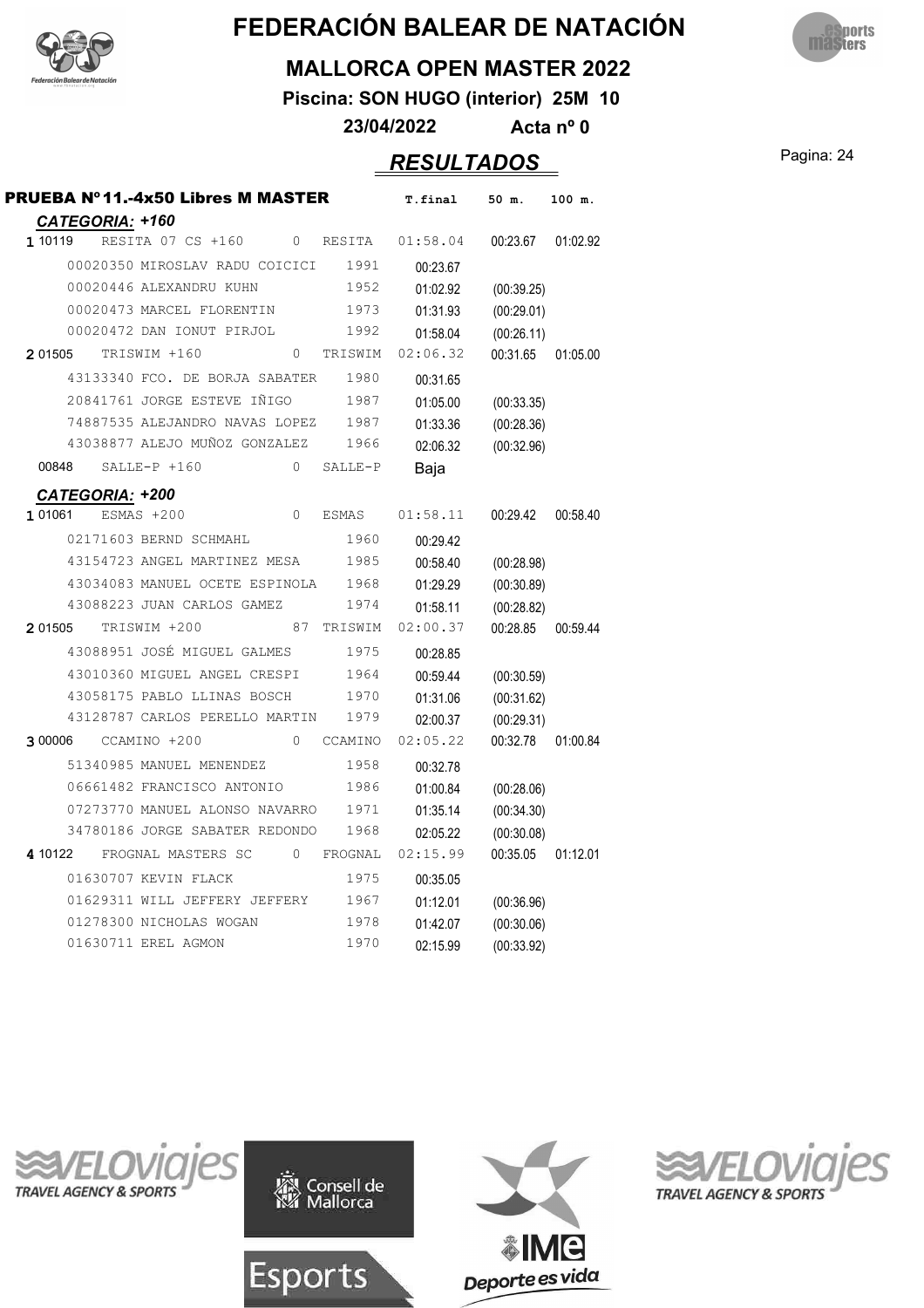



#### **MALLORCA OPEN MASTER 2022**

**Piscina: SON HUGO (interior) 25M 10**

**23/04/2022 Acta nº 0**

### Pagina: 25 *RESULTADOS*

|                        | PRUEBA Nº 11.-4x50 Libres M MASTER |          |              | T.final           | 50 m.      | 100 m.   |
|------------------------|------------------------------------|----------|--------------|-------------------|------------|----------|
| <b>CATEGORIA: +240</b> |                                    |          |              |                   |            |          |
| 1 10012                | TOROKBALIN +240                    | 0        |              | TOROKBAL 01:54.69 | 00:29.34   | 00:59.71 |
|                        | 00000333 ISTVAN MARTON             |          | 1958         | 00:29.34          |            |          |
|                        | 00000932 PETER GULYAS              |          | 1951         | 00:59.71          | (00:30.37) |          |
|                        | 00004663 STEFAN NILSSON            |          | 1964         | 01:26.66          | (00:26.95) |          |
|                        | 00000507 ZOLTAN BALLA              |          | 1968         | 01:54.69          | (00:28.03) |          |
| 2 10122                | FROGNAL MASTERS SC                 | $\circ$  | FROGNAL      | 02:07.25          | 00:28.63   | 01:00.92 |
|                        | 01643217 EVAN HOFF                 |          | 1969         | 00:28.63          |            |          |
|                        | 54508820 NEIL HAFTEL               |          | 1955         | 01:00.92          | (00:32.29) |          |
|                        | 01630709 ROLAND CARRERAS           |          | 1962         | 01:33.97          | (00:33.05) |          |
|                        | 00729187 NEIL SINGER               |          | 1962         | 02:07.25          | (00:33.28) |          |
| 3 01061                | ESMAS $+240 < A>$                  | 0        | ESMAS        | 02:15.19          | 00:29.99   | 01:08.58 |
|                        | 43041166 ALEJANDRO VALDIVIA        |          | 1966         | 00:29.99          |            |          |
|                        | 42668984 ESTEBAN CRUZ MARQUEZ      |          | 1946         | 01:08.58          | (00:38.59) |          |
|                        | 45061441 FRANCISCO NAVARRO         |          | 1957         | 01:41.18          | (00:32.60) |          |
|                        | 43034081 MIGUEL ANGEL OCETE        |          | 1968         | 02:15.19          | (00:34.01) |          |
| 01061                  | ESMAS $+240$ <b></b>               | $\circ$  | <b>ESMAS</b> | Baja              |            |          |
| 05622                  | WASSERFREU +240                    | $\circ$  | WASSERFR     | Baja              |            |          |
| 01455                  | VALMASTE +240                      | $\Omega$ | VALMASTE     | Baja              |            |          |
| CATEGORIA: +280        |                                    |          |              |                   |            |          |
| 1 01061                | ESMAS +280                         | $\Omega$ | <b>ESMAS</b> | 03:25.39          | 01:04.09   | 01:53.48 |
|                        | 00624331 ROBERT PENNOCK WRAY       |          | 1937         | 01:04.09          |            |          |
|                        | 22406627 JUAN A. ESCANCIANO        |          | 1949         | 01:53.48          | (00:49.39) |          |
|                        | 42942751 FRANCISCO CAPO            |          | 1953         | 02:40.84          | (00:47.36) |          |
|                        | 41390495 PABLO ROS BLANES          |          | 1950         | 03:25.39          | (00:44.55) |          |
|                        | <b>CATEGORIA: MASTERS</b>          |          |              |                   |            |          |
| 1 01738                | AMISTAT MASTERS                    | $\Omega$ | AMISTAT      | 02:11.83          | 00:30.99   | 00:57.29 |
|                        | 43209375 JAIME ALONSO ALVAREZ      |          | 1992         | 00:30.99          |            |          |
|                        | 43176522 MANUEL A. CANO LÓPEZ      |          | 1991         | 00:57.29          | (00:26.30) |          |
|                        | 43132460 EDUARDO FUSTER FIOL       |          | 1980         | 01:34.79          | (00:37.50) |          |
|                        | 44327123 JOSE MANUEL GONZALEZ      |          | 1974         | 02:11.83          | (00:37.04) |          |
|                        |                                    |          |              |                   |            |          |







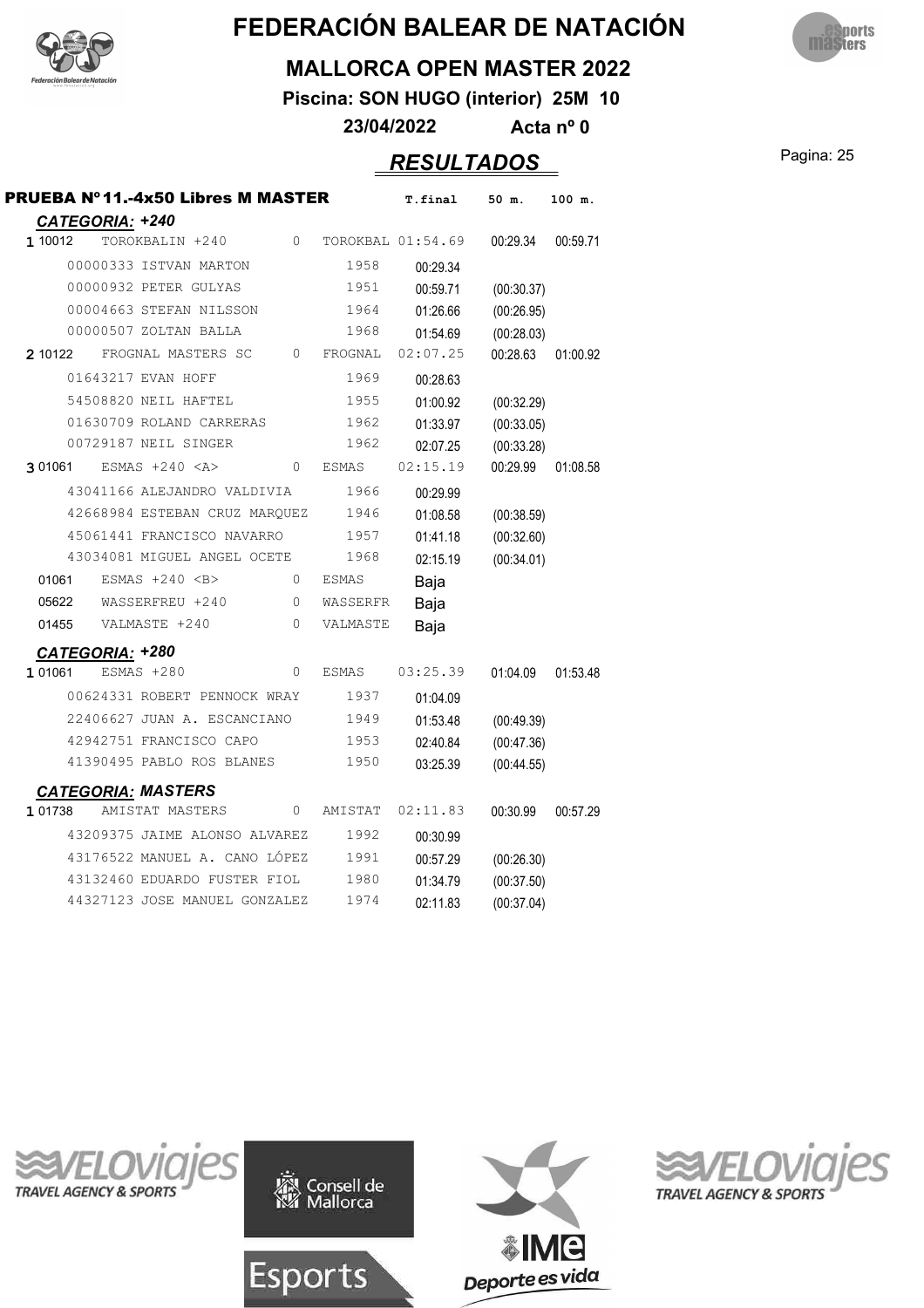



#### **MALLORCA OPEN MASTER 2022**

**Piscina: SON HUGO (interior) 25M 10**

**23/04/2022 Acta nº 0**

### Pagina: 26 *RESULTADOS*

| <b>PRUEBA Nº12.-4x50 Libres F MASTER</b>                                       | T.final  | 50 m.      | 100 m.   |
|--------------------------------------------------------------------------------|----------|------------|----------|
| CATEGORIA: +120<br>1 01505<br>87<br>TRISWIM +120<br>TRISWIM                    | 02:23.37 | 00:36.25   | 01:15.89 |
| 1998<br>43233373 ARANTZA ORTIZ                                                 |          |            |          |
| 43219183 MARIA CRISTINA<br>1993                                                | 00:36.25 |            |          |
|                                                                                | 01:15.89 | (00:39.64) |          |
| 43143139 NURIA LLITERAS TESOURO<br>1985<br>43195821 MARIA ANGELS CAÑELLAS 1990 | 01:50.12 | (00:34.23) |          |
|                                                                                | 02:23.37 | (00:33.25) |          |
| CATEGORIA: +160                                                                |          |            |          |
| $\circ$<br>1 01505<br>TRISWIM +160<br>TRISWIM                                  | 02:13.39 | 00:32.38   | 01:08.74 |
| 1976<br>43104755 PILAR OLIVER MIRO                                             | 00:32.38 |            |          |
| 43024913 MONICA TUBERT SERANTES 1964                                           | 01:08.74 | (00:36.36) |          |
| 43536922 SILVIA OLIVES PONS<br>1978                                            | 01:41.29 | (00:32.55) |          |
| 43069496 Mª JOSÉ MASSIP LLABRÉS 1971                                           | 02:13.39 | (00:32.10) |          |
| 2 00056<br>CNPALMA +160<br>0<br>CNPALMA                                        | 02:17.80 | 00:32.36   | 01:08.08 |
| 1994<br>43208689 RAQUEL CABALLERO                                              | 00:32.36 |            |          |
| 43202818 SHEYLA MATEU VELAZQUEZ 1994                                           | 01:08.08 | (00:35.72) |          |
| 16056320 ELENA LOBO BERASTEGUI 1972                                            | 01:43.40 | (00:35.32) |          |
| 72531308 NURIA ROSA ROS<br>1967                                                | 02:17.80 | (00:34.40) |          |
| 3 00006<br>CCAMINO +160<br>CCAMINO<br>$\overline{0}$                           | 02:20.04 | 00:33.91   | 01:12.44 |
| 1979<br>41504846 MERCEDES MORA ESPINO                                          | 00:33.91 |            |          |
| 06169890 ANDREA NEMETH<br>1974                                                 | 01:12.44 | (00:38.53) |          |
| 09337352 ALMUDENA VALLE MUÑOZ<br>1972                                          | 01:47.32 | (00:34.88) |          |
| 48679855 MARTA LOPEZ GARCIA<br>1995                                            | 02:20.04 | (00:32.72) |          |
| 401061 ESMAS +160<br>0<br>ESMAS                                                | 02:28.04 | 00:34.50   | 01:10.75 |
| 02933382 OLIVIA<br>1978<br><b>JEANNE</b>                                       | 00:34.50 |            |          |
| 43075688 ANASTASIA MAS CARRION 1970                                            | 01:10.75 | (00:36.25) |          |
| 43154263 MARIA TERESA MESA<br>1983                                             | 01:42.02 | (00:31.27) |          |
| 43018900 GERONIMA MIRO SEGUI<br>1963                                           | 02:28.04 | (00:46.02) |          |
| 0 FROGNAL<br>5 10122<br>FROGNAL MASTERS SC                                     | 02:32.68 | 00:33.70   | 01:16.84 |
| 1977<br>01630413 EMMA GREEN                                                    | 00:33.70 |            |          |
| 01354011 NATALIE TYDEMAN<br>1971                                               | 01:16.84 | (00:43.14) |          |
| 01630708 DAN MARKS<br>1973                                                     | 01:59.30 | (00:42.46) |          |
| 01644330 NATASHA KESKIN ALEV<br>1992                                           | 02:32.68 | (00:33.38) |          |
| $SALLE-P + 160$<br>0<br>SALLE-P<br>6 00848                                     | 02:36.90 | 00:37.41   | 01:20.18 |
| 20267336 M <sup>a</sup> ANGELES GONZALEZ<br>1976                               | 00:37.41 |            |          |
| 10077000 MALEN GONZALEZ CABEZAS<br>1972                                        | 01:20.18 | (00:42.77) |          |
| 43079595 MARIA BELEN VIVES<br>1972                                             | 02:02.91 | (00:42.73) |          |
| 44327646 MARIA EUGENIA POLO<br>1973                                            | 02:36.90 | (00:33.99) |          |
|                                                                                |          |            |          |

**TRAVEL AGENCY & SPORTS** 





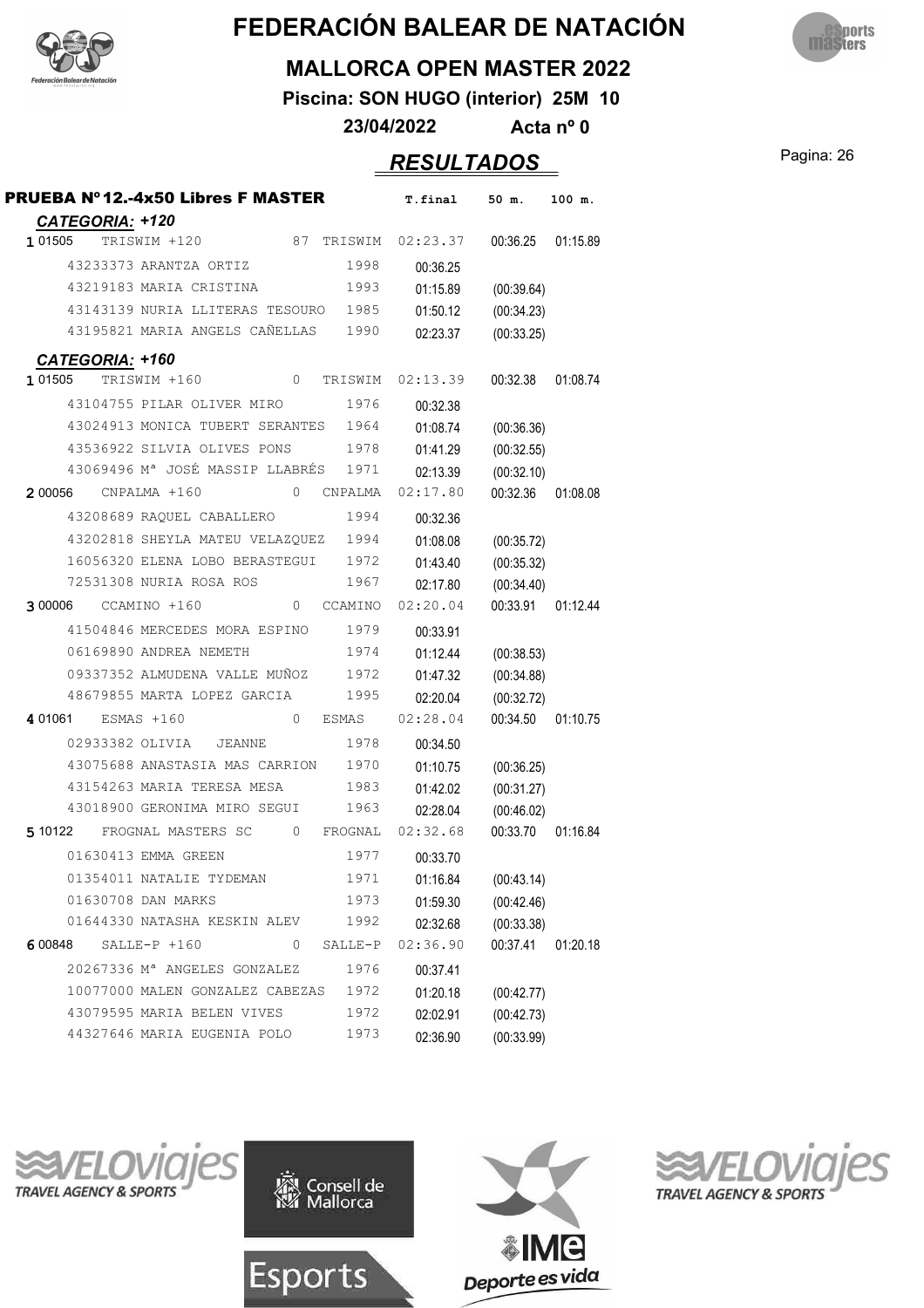



#### **MALLORCA OPEN MASTER 2022**

**Piscina: SON HUGO (interior) 25M 10**

**23/04/2022 Acta nº 0**

### Pagina: 27 *RESULTADOS*

|             | <b>CATEGORIA: +200</b>    | <b>PRUEBA Nº12.-4x50 Libres F MASTER</b> |   |                     | T.final           | 50 m.      | 100 m.   |
|-------------|---------------------------|------------------------------------------|---|---------------------|-------------------|------------|----------|
| 1 05622     |                           | WASSERFREU +200                          | 0 |                     | WASSERFR 02:53.64 | 00:38.84   | 01:26.13 |
|             |                           | ANKE LUDWIG                              |   | 1968                | 00:38.84          |            |          |
|             |                           | HEIDI PCETZ                              |   | 1963                | 01:26.13          | (00:47.29) |          |
|             |                           | ANTJE DOMINICK                           |   | 1966                | 02:11.49          | (00:45.36) |          |
|             |                           | MONIKA MISCH                             |   | 1967                | 02:53.64          | (00:42.15) |          |
| 10122       |                           | FROGNAL MASTERS SC                       | 0 | FROGNAL             | Baja              |            |          |
|             | <b>CATEGORIA: +240</b>    |                                          |   |                     |                   |            |          |
| 1 00056     |                           | CNPALMA +240                             | 0 | CNPALMA             | 02:36.31          | 00:33.58   | 01:10.23 |
|             |                           | 42990380 MARIA RAMONA GUILLEN            |   | 1959                | 00:33.58          |            |          |
|             |                           | 43098829 Ma NIEVES FLORIT                |   | 1973                | 01:10.23          | (00:36.65) |          |
|             |                           | 41375521 MARIA ISABEL PALOU              |   | 1947                | 02:02.24          | (00:52.01) |          |
|             |                           | 18233505 CARMEN ALFONSO BLANES           |   | 1967                | 02:36.31          | (00:34.07) |          |
|             | CATEGORIA: +280           |                                          |   |                     |                   |            |          |
| 1 01061     |                           | ESMAS +280                               | 0 | ESMAS               | 03:46.74          | 00:54.19   | 01:57.59 |
|             | $41393662$ M <sup>a</sup> | DOLORES CARMONA                          |   | 1950                | 00:54.19          |            |          |
|             |                           | 42958370 DANIELE SANTUCCI                |   | 1946                | 01:57.59          | (01:03.40) |          |
|             |                           | 02427673 CHRISTINE SIEGFRIED             |   | 1947                | 03:00.07          | (01:02.48) |          |
|             |                           | 00294974 KATHERINNE WRAY                 |   | 1949                | 03:46.74          | (00:46.67) |          |
|             | CATEGORIA: +80            |                                          |   |                     |                   |            |          |
| 01243       |                           | CN.INCA +80                              | 0 | CN.INCA             | Baja              |            |          |
|             |                           | PRUEBA Nº13.-4x50 Libres X MASTER        |   |                     | T.final           | 50 m.      | 100 m.   |
|             | <b>CATEGORIA: +120</b>    |                                          |   |                     |                   |            |          |
| 1 01445     |                           | MSEVILLA +120                            |   | 0 MSEVILLA 01:55.71 |                   | 00:27.93   | 01:03.13 |
|             |                           | 01182831 ESTELA GUERRERO GARCIA          |   | 1993                | 00:27.93          |            |          |
|             |                           | 01074229 ALBA BEAS LOPEZ                 |   | 1988                | 01:03.13          | (00:35.20) |          |
|             |                           | 44965942 ANTONIO CIRIACO LOPEZ 1986      |   |                     | 01:29.22          | (00:26.09) |          |
|             |                           | 01092695 ALBERTO GARCIA                  |   | 1985                | 01:55.71          | (00:26.49) |          |
| 2 01170     |                           | HALEGATO +120                            | 0 | HALEGATO 02:02.02   |                   | 00:27.70   | 01:04.11 |
|             |                           | 01139283 CEDRIC MURILLO NOVA             |   | 1994                | 00:27.70          |            |          |
|             |                           | 01211800 LAURA GUTIERREZ CRUZ            |   | 1993                | 01:04.11          | (00:36.41) |          |
|             |                           | 01221164 ANA CAROLINA DAMASIO            |   | 1982                | 01:35.88          | (00:31.77) |          |
|             |                           | 01080126 JOSE LUIS HERVAS                |   | 1990                | 02:02.02          | (00:26.14) |          |
| 3 0 1 4 5 5 |                           | VALMASTE +120                            | 0 |                     | VALMASTE 02:02.55 | 00:28.27   | 01:01.59 |
|             |                           | 01203060 DARIO PERIS MARI                |   | 1993                | 00:28.27          |            |          |
|             |                           | 01190231 LAURA AROCA FERNANDEZ           |   | 1990                | 01:01.59          | (00:33.32) |          |
|             |                           | 01109097 BEATRIZ PERIS MARI              |   | 1997                | 01:33.59          | (00:32.00) |          |
|             |                           | 01107422 LORENZO SANCHEZ ROMERO          |   | 1980                | 02:02.55          | (00:28.96) |          |







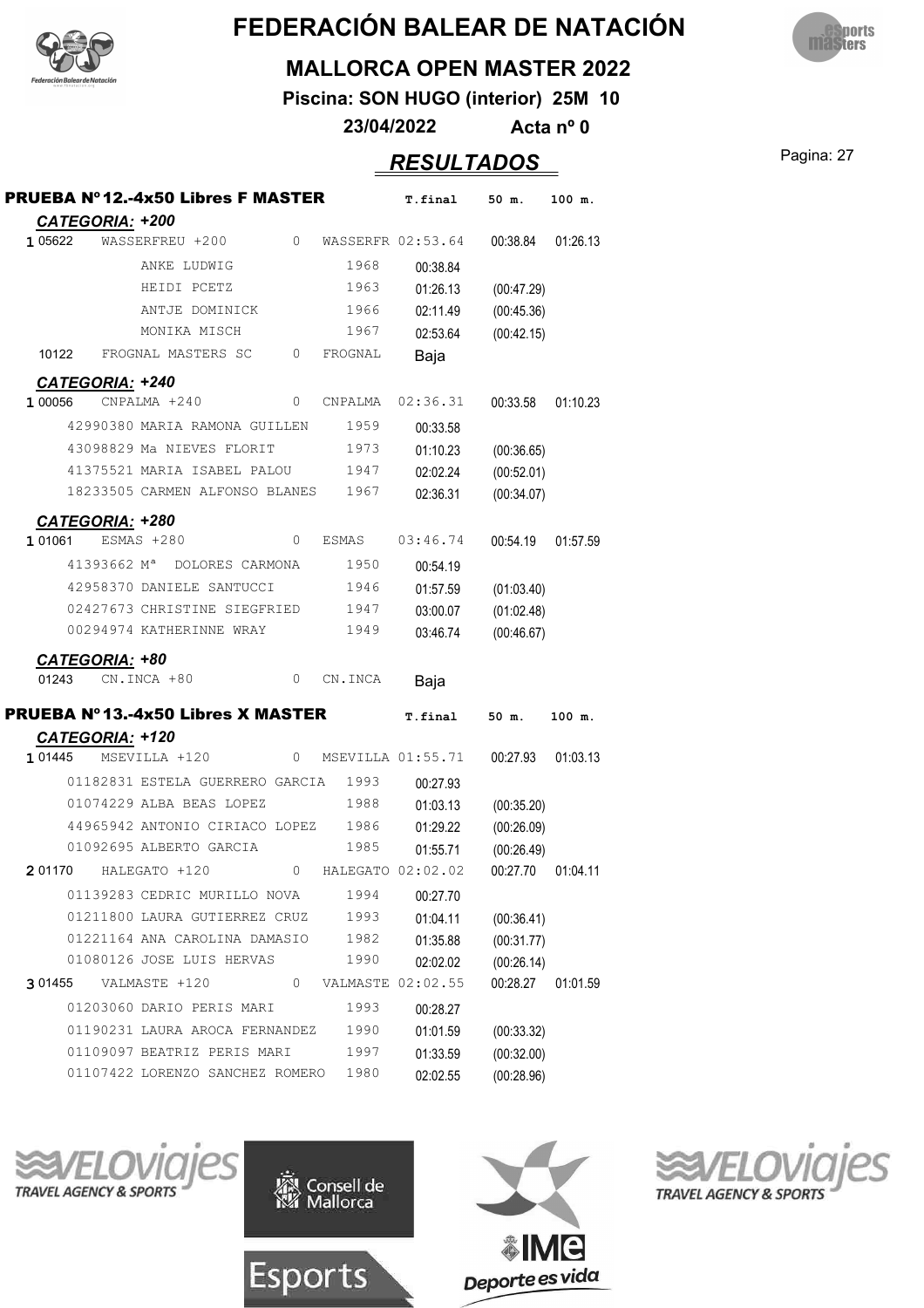



#### **MALLORCA OPEN MASTER 2022**

**Piscina: SON HUGO (interior) 25M 10**

**23/04/2022 Acta nº 0**

### Pagina: 28 *RESULTADOS*

| <b>PRUEBA Nº13.-4x50 Libres X MASTER</b>                  | T.final  | 50 m.      | 100 m.   |
|-----------------------------------------------------------|----------|------------|----------|
| CATEGORIA: +120                                           |          |            |          |
| 4 01505<br>TRISWIM +120<br>$\circ$<br>TRISWIM             | 02:13.83 | 00:31.39   | 01:05.01 |
| 26563094 ARMANDO DRUMONT BURGOS<br>1981                   | 00:31.39 |            |          |
| 43467678 JOSEP NATTA PALOU<br>1998                        | 01:05.01 | (00:33.62) |          |
| 43143139 NURIA LLITERAS TESOURO<br>1985                   | 01:39.59 | (00:34.58) |          |
| 43195821 MARIA ANGELS CAÑELLAS<br>1990                    | 02:13.83 | (00:34.24) |          |
| CATEGORIA: +160                                           |          |            |          |
| 1 00006<br>CCAMINO $+160$ <eq.a><br/>0<br/>CCAMINO</eq.a> | 01:58.50 | 00:32.10   | 01:00.30 |
| 51340985 MANUEL MENENDEZ<br>1958                          | 00:32.10 |            |          |
| 76440020 PALOMA DOMINGUEZ<br>1991                         | 01:00.30 | (00:28.20) |          |
| 41504846 MERCEDES MORA ESPINO<br>1979                     | 01:34.11 | (00:33.81) |          |
| 07702700 J.J.H. VAN DERSEN<br>1994                        | 01:58.50 | (00:24.39) |          |
| 2 00006<br>$CCAMINO +160 < EO.B>$<br>0<br>CCAMINO         | 02:01.96 | 00:28.07   | 00:58.07 |
| 1986<br>06661482 FRANCISCO ANTONIO                        | 00:28.07 |            |          |
| 34784086 JORGE SABATER REDONDO<br>1968                    | 00:58.07 | (00:30.00) |          |
| 09337352 ALMUDENA VALLE MUÑOZ<br>1972                     | 01:33.09 | (00:35.02) |          |
| 28846312 MARIA GARCIA GARCIA<br>1992                      | 02:01.96 | (00:28.87) |          |
| TRISWIM +160 <a><br/>3 01505<br/>0<br/>TRISWIM</a>        | 02:06.53 | 00:28.65   | 01:05.15 |
| 43088951 JOSÉ MIGUEL GALMES<br>1975                       | 00:28.65 |            |          |
| 43233373 ARANTZA ORTIZ<br>1998                            | 01:05.15 | (00:36.50) |          |
| 43104755 PILAR OLIVER MIRO<br>1976                        | 01:37.35 | (00:32.20) |          |
| 43128787 CARLOS PERELLO MARTIN<br>1979                    | 02:06.53 | (00:29.18) |          |
| 4 00056<br>CNPALMA +160<br>0<br>CNPALMA                   | 02:09.51 | 00:31.18   | 01:08.36 |
| 43028980 LUIS ABAD LLOMPART<br>1965                       | 00:31.18 |            |          |
| 43098829 Ma NIEVES FLORIT<br>1973                         | 01:08.36 | (00:37.18) |          |
| 06887573 MARK<br>EDUARD POTGIETER 1988                    | 01:37.73 | (00:29.37) |          |
| 43208689 RAQUEL CABALLERO<br>1994                         | 02:09.51 | (00:31.78) |          |
| TRISWIM +160 <b><br/>5 01505<br/>0<br/>TRISWIM</b>        | 02:12.49 | 00:33.46   | 01:09.03 |
| 43536922 SILVIA OLIVES PONS<br>1978                       | 00:33.46 |            |          |
| 43123058 NATALIA FERRANDO RIERA<br>1978                   | 01:09.03 | (00:35.57) |          |
| 43141186 JOSEP FRANCESC SOLER<br>1984                     | 01:39.72 | (00:30.69) |          |
| 20841761 JORGE ESTEVE IÑIGO<br>1987                       | 02:12.49 | (00:32.77) |          |
| ESMAS +160<br>0<br>6 01061<br>ESMAS                       | 02:12.89 | 00:31.76   | 01:08.77 |
| 43034083 MANUEL OCETE ESPINOLA<br>1968                    | 00:31.76 |            |          |
| 43154263 MARIA TERESA MESA<br>1983                        | 01:08.77 | (00:37.01) |          |
| 02933382 OLIVIA<br><b>JEANNE</b><br>1978                  | 01:43.77 | (00:35.00) |          |
| 43088223 JUAN CARLOS GAMEZ<br>1974                        | 02:12.89 | (00:29.12) |          |
|                                                           |          |            |          |







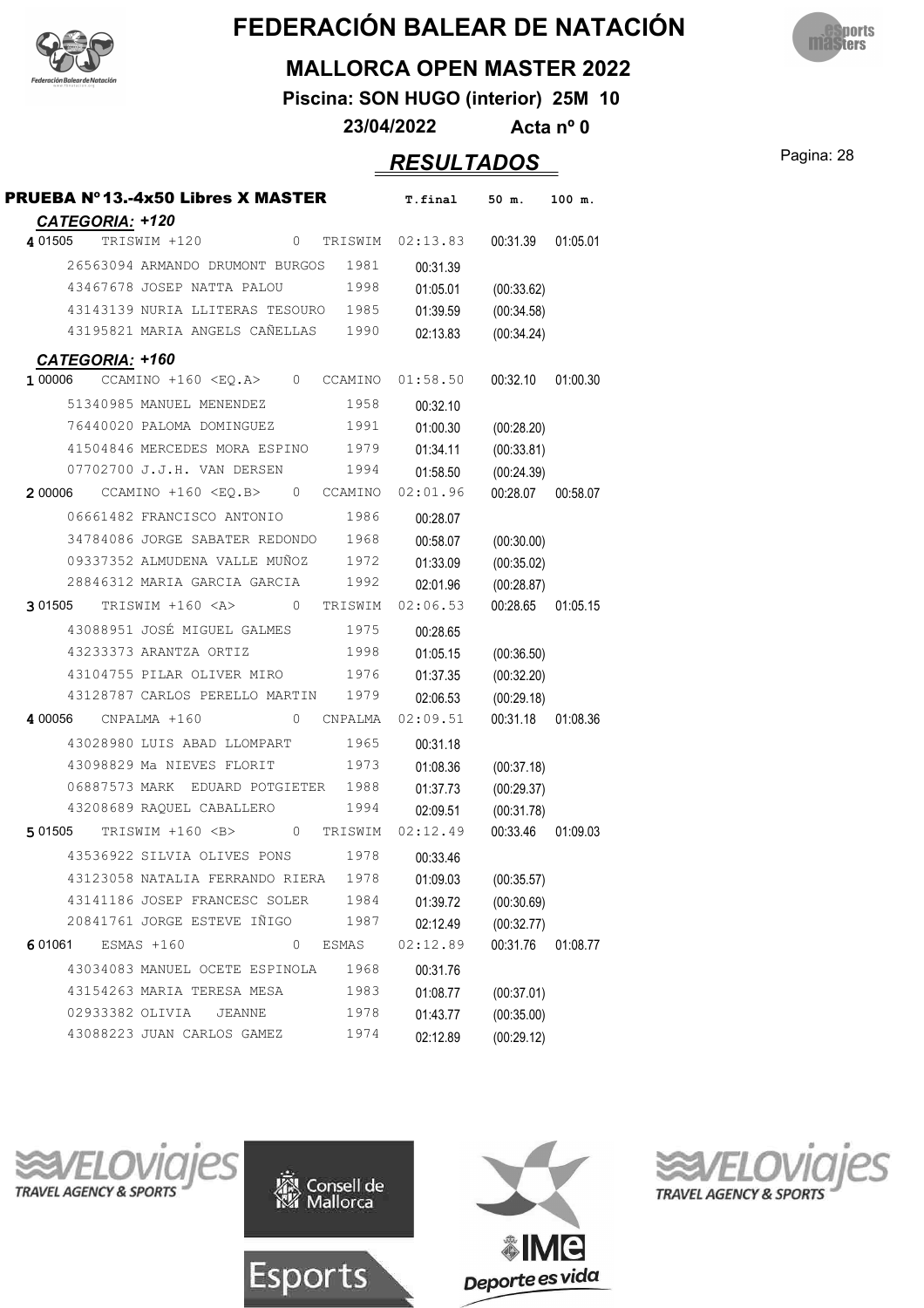



#### **MALLORCA OPEN MASTER 2022**

**Piscina: SON HUGO (interior) 25M 10**

**23/04/2022 Acta nº 0**

### Pagina: 29 *RESULTADOS*

| CATEGORIA: +160<br>$CCAMINO +160 < EQ.C$<br>02:12.92<br>00:27.05<br>7 00006<br>0 CCAMINO<br>44685415 ROBERTO AGUILAR MERINO<br>1977<br>00:27.05<br>1995<br>48679855 MARTA LOPEZ GARCIA<br>01:00.76<br>(00:33.71) | 01:00.76 |
|------------------------------------------------------------------------------------------------------------------------------------------------------------------------------------------------------------------|----------|
|                                                                                                                                                                                                                  |          |
|                                                                                                                                                                                                                  |          |
|                                                                                                                                                                                                                  |          |
| 07273770 MANUEL ALONSO NAVARRO 1971<br>(00:33.92)<br>01:34.68                                                                                                                                                    |          |
| 06169890 ANDREA NEMETH<br>1974<br>02:12.92<br>(00:38.24)                                                                                                                                                         |          |
| 02:35.13<br>CN.INCA +160<br>CN.INCA<br>00:34.55<br>8 01243<br>0                                                                                                                                                  | 01:13.63 |
| 1974<br>43084660 JAUME VALLESPIR BLANCO<br>00:34.55                                                                                                                                                              |          |
| 1975<br>78213188 ANTONIA FCA COLL RAMON<br>01:13.63<br>(00:39.08)                                                                                                                                                |          |
| 18237716 RAFAEL AMENGUAL MONTES 1974<br>(00:34.29)<br>01:47.92                                                                                                                                                   |          |
| 43063431 FRANCISCA Mª MOREY<br>1971<br>02:35.13<br>(00:47.21)                                                                                                                                                    |          |
|                                                                                                                                                                                                                  |          |
| <b>CATEGORIA: +200</b><br>TRISWIM +200<br>02:08.11<br>1 01505<br>0<br>TRISWIM<br>00:29.14                                                                                                                        | 01:05.43 |
| 53616557 CESAR MANUEL ESPAÑOL<br>1984<br>00:29.14                                                                                                                                                                |          |
| 43024913 MONICA TUBERT SERANTES<br>1964<br>01:05.43<br>(00:36.29)                                                                                                                                                |          |
| 43069496 M <sup>ª</sup> JOSÉ MASSIP LLABRÉS 1971<br>(00:32.36)<br>01:37.79                                                                                                                                       |          |
| 43010360 MIGUEL ANGEL CRESPI<br>1964<br>(00:30.32)<br>02:08.11                                                                                                                                                   |          |
| 02:09.60<br>00:29.09<br>2 10122<br>FROGNAL MASTERS SC<br>0<br>FROGNAL                                                                                                                                            | 01:02.26 |
| 01643217 EVAN HOFF<br>1969<br>00:29.09                                                                                                                                                                           |          |
| 01630413 EMMA GREEN<br>1977<br>01:02.26<br>(00:33.17)                                                                                                                                                            |          |
| 01354011 NATALIE TYDEMAN<br>1971<br>(00:34.12)<br>01:36.38                                                                                                                                                       |          |
| 01630709 ROLAND CARRERAS<br>1962<br>02:09.60<br>(00:33.22)                                                                                                                                                       |          |
| TOROKBAL 02:12.37<br>00:28.88<br>3 10012<br>TOROKBALIN +200<br>$\overline{0}$                                                                                                                                    | 01:01.16 |
| 00000507 ZOLTAN BALLA<br>1968<br>00:28.88                                                                                                                                                                        |          |
| 00003361 AGNES HEGEDUS<br>1967<br>01:01.16<br>(00:32.28)                                                                                                                                                         |          |
| 00004663 STEFAN NILSSON<br>1964<br>(00:27.11)<br>01:28.27                                                                                                                                                        |          |
| 00003320 JUDIT VARADY<br>1967<br>(00:44.10)<br>02:12.37                                                                                                                                                          |          |
| WASSERFREU +200<br>WASSERFR 02:28.91<br>00:35.71<br>4 05622<br>$\circ$                                                                                                                                           | 01:14.96 |
| KLAUS LENX<br>1957<br>00:35.71                                                                                                                                                                                   |          |
| 1968<br>ANKE LUDWIZ<br>01:14.96<br>(00:39.25)                                                                                                                                                                    |          |
| MONIKA MINSCH<br>1967<br>(00:41.92)<br>01:56.88                                                                                                                                                                  |          |
| THOMAS MEISSNER<br>1961<br>(00:32.03)<br>02:28.91                                                                                                                                                                |          |
| 02:29.71<br>00:36.27<br>5 01061<br>ESMAS +200<br>0<br>ESMAS                                                                                                                                                      | 01:23.07 |
| 43075688 ANASTASIA MAS CARRION<br>1970<br>00:36.27                                                                                                                                                               |          |
| 72212444 MARIA SERRA<br>1975<br>01:23.07<br>(00:46.80)                                                                                                                                                           |          |
| 02107196 DOMENICO CASA<br>1966<br>01:55.27<br>(00:32.20)                                                                                                                                                         |          |
| 43043470 RICARDO PERAZA<br>1967<br>(00:34.44)<br>02:29.71                                                                                                                                                        |          |







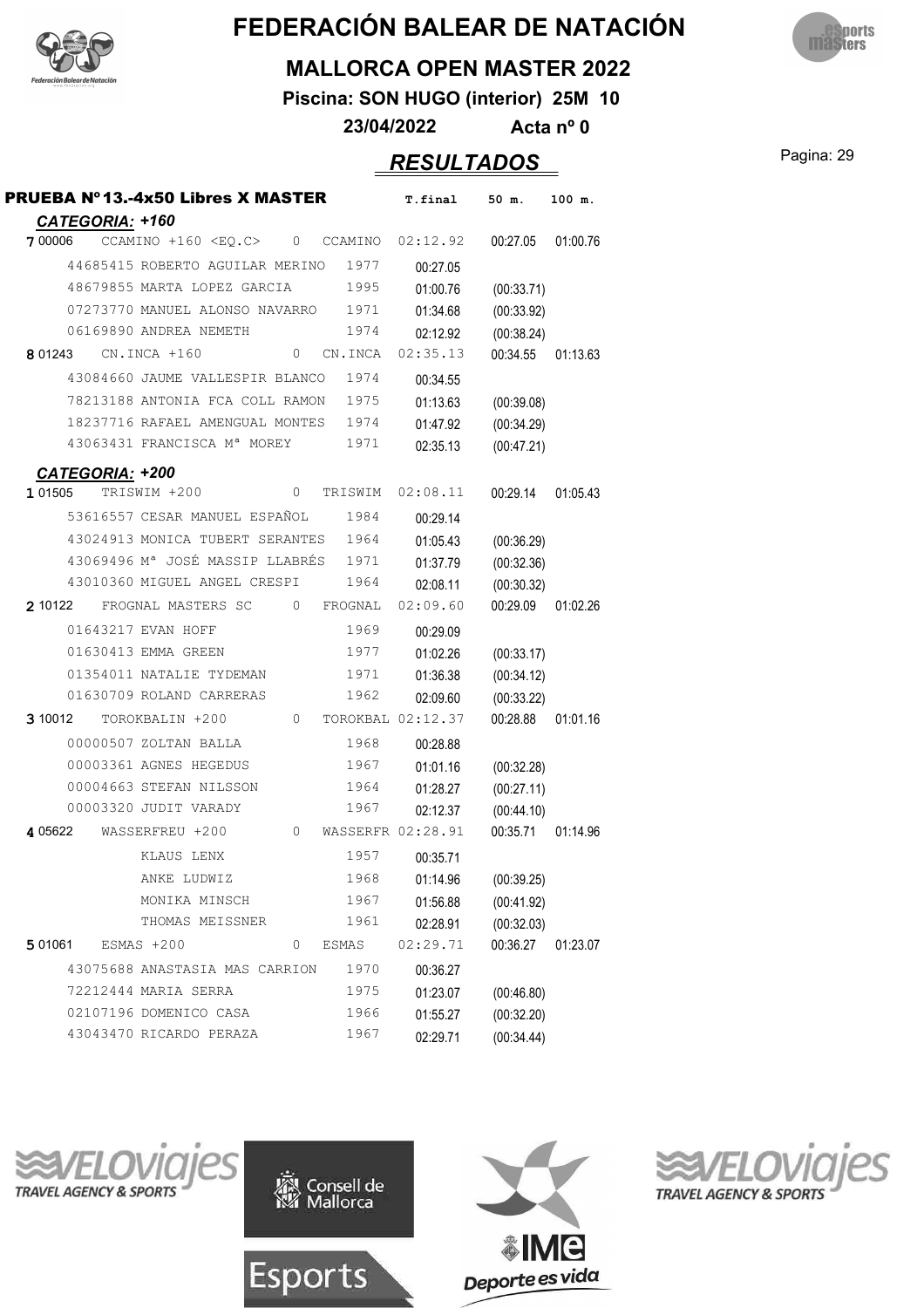



#### **MALLORCA OPEN MASTER 2022**

**Piscina: SON HUGO (interior) 25M 10**

**23/04/2022 Acta nº 0**

### Pagina: 30 *RESULTADOS*

| <b>PRUEBA Nº13.-4x50 Libres X MASTER</b>                                      | T.final                    | 50 m.      | 100 m.   |
|-------------------------------------------------------------------------------|----------------------------|------------|----------|
| CATEGORIA: +200<br>6 10 122<br>FROGNAL MASTERS SC<br>0                        | FROGNAL<br>02:33.99        | 00:37.65   | 01:21.23 |
| 01629311 WILL JEFFERY JEFFERY                                                 | 1967<br>00:37.65           |            |          |
| 01630708 DAN MARKS                                                            | 1973<br>01:21.23           | (00:43.58) |          |
| 01644430 NATASHA KESKIN                                                       | 1992<br>02:04.42           | (00:43.19) |          |
| 00127830 NICHOLAS WOGAN                                                       | 1978<br>02:33.99           | (00:29.57) |          |
| CATEGORIA: +240                                                               |                            |            |          |
| TOROKBALIN +240<br>$\Omega$<br>1 10012                                        | TOROKBAL 02:02.04          | 00:31.72   | 01:04.07 |
| 00000932 PETER GULYAS                                                         | 1951<br>00:31.72           |            |          |
| 00000240 FERENC ERDELYI                                                       | 1952<br>01:04.07           | (00:32.35) |          |
| 00000508 CSILLA SCIKANY                                                       | 1968<br>01:34.18           | (00:30.11) |          |
| 00000685 FANNI ASZTALOS                                                       | 1977<br>02:02.04           | (00:27.86) |          |
| ROSTOCK MA +240<br>2 05160<br>$\Omega$                                        | <b>ROSTOCK</b><br>02:03.23 | 00:31.97   | 01:04.13 |
| 00323846 PEDRO KRÜGER                                                         | 1960<br>00:31.97           |            |          |
| 00101599 ANGELA ZINGLER                                                       | 1954<br>01:04.13           | (00:32.16) |          |
| 00121993 UTA HERMES                                                           | 1967<br>01:36.76           | (00:32.63) |          |
| 00167632 LARS HINNEBURG                                                       | 1965<br>02:03.23           | (00:26.47) |          |
| ESMAS +240<br>3 01061<br>$\Omega$<br><b>ESMAS</b>                             | 02:29.90                   | 00:39.74   | 01:24.86 |
| 43018900 GERONIMA MIRO SEGUI                                                  | 1963<br>00:39.74           |            |          |
| 52095635 Mª ELISA BLANCO DE                                                   | 1967<br>01:24.86           | (00:45.12) |          |
| 45061441 FRANCISCO NAVARRO                                                    | 1957<br>01:58.71           | (00:33.85) |          |
| 36035492 ALVARO<br>MARIA BARRO                                                | 1959<br>02:29.90           | (00:31.19) |          |
| JAHN WOLFSBURG TV +240 0<br>03996<br><b>JAHN</b>                              | Baja                       |            |          |
| <b>CATEGORIA: +280</b>                                                        |                            |            |          |
| 1 01061<br>ESMAS $+280$ <eq.a><br/><math>\circ</math><br/><b>ESMAS</b></eq.a> | 03:15.99                   | 00:46.31   | 01:42.06 |
| 42942751 FRANCISCO CAPO                                                       | 1953<br>00:46.31           |            |          |
| 41393662 Mª<br>DOLORES CARMONA                                                | 1950<br>01:42.06           | (00:55.75) |          |
| 00294974 KATHERINNE WRAY                                                      | 1949<br>02:30.83           | (00:48.77) |          |
| 41390495 PABLO ROS BLANES                                                     | 1950<br>03:15.99           | (00:45.16) |          |
| 2 01061<br>ESMAS +280 <eo.b><br/>0<br/><b>ESMAS</b></eo.b>                    | 04:00.88                   | 00:49.67   | 01:53.71 |
| 22406627 JUAN A. ESCANCIANO                                                   | 1949<br>00:49.67           |            |          |
| 00624331 ROBERT PENNOCK WRAY                                                  | 1937<br>01:53.71           | (01:04.04) |          |
| 42958370 DANIELE SANTUCCI                                                     | 1946<br>02:56.93           | (01:03.22) |          |
| 02427673 CHRISTINE SIEGFRIED                                                  | 1947<br>04:00.88           | (01:03.95) |          |







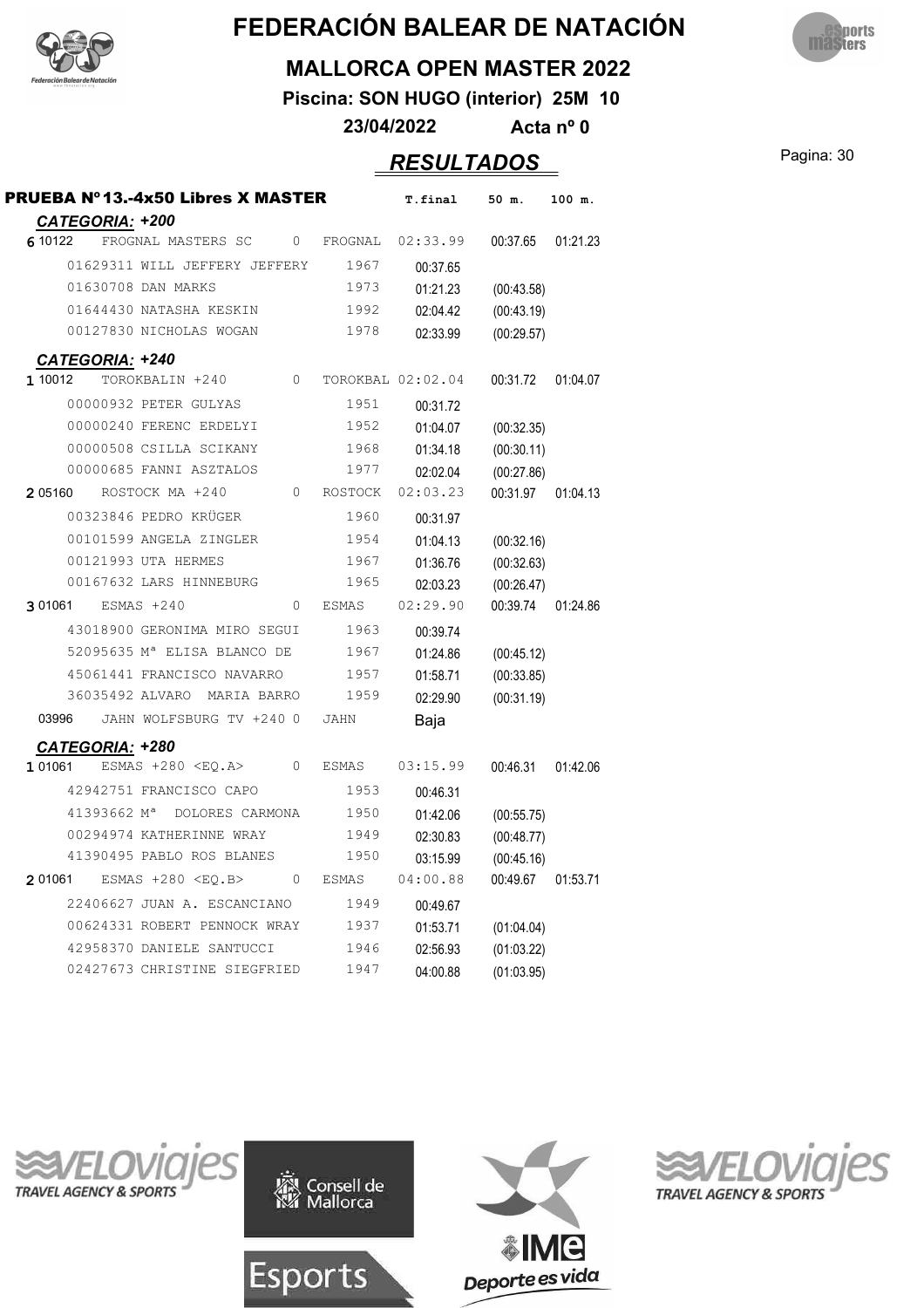



#### **MALLORCA OPEN MASTER 2022**

**Piscina: SON HUGO (interior) 25M 10**

**23/04/2022 Acta nº 0**

### **RESULTADOS** Pagina: 31

|       | PRUEBA Nº13.-4x50 Libres X MASTER                              |    |                      | T.final 50 m. | 100 m. |
|-------|----------------------------------------------------------------|----|----------------------|---------------|--------|
| 01738 | <b>CATEGORIA: MASTERS</b><br>AMISTAT MASTERS<br>$\overline{0}$ |    | AMISTAT              | Baja          |        |
|       | <b>PRUEBA Nº14.-50 Espaida M MASTER</b>                        |    |                      | T.final       |        |
|       | <b>CATEGORIA: MAST +25 M</b>                                   |    |                      |               |        |
|       | 1 00770270 JEFFREY VAN DEURSEN                                 |    | 94 CCAMINO 00:28.65  |               |        |
|       | 247432065 DAMIAN PAEZ TORRENT 97 CNPALMA 00:30.40              |    |                      |               |        |
|       | 301061563 GINES GARCIA SAN                                     |    | 96 S.ANDRES 00:30.80 |               |        |
|       | 405327196 MIGUEL SACRISTAN IZCUE 95 CCAMINO 00:31.72           |    |                      |               |        |
|       | 541573600 PEP LLUIS LOPEZ LOPEZ                                |    | 95 CN.INCA 00:32.29  |               |        |
|       | 643202817 ISMAEL MATEU VELAZQUEZ 97 CNPALMA 00:32.60           |    |                      |               |        |
|       | 710024927 GAVIN O'BRIEN                                        |    | 95 CORK              | 00:32.73      |        |
|       | 8 43204640 MIGUEL ANGEL GILI 94 CN.INCA 00:36.91               |    |                      |               |        |
|       | 93197897 JOAN ANTONI ROSSELLO 93 CN.INCA 00:37.73              |    |                      |               |        |
|       | <b>CATEGORIA: MAST +30 M</b>                                   |    |                      |               |        |
|       | 1 00473641 MARCELL KOLLAR                                      |    | 90 TATABANY 00:29.76 |               |        |
|       | 200020472 DAN IONUT PIRJOL                                     |    | 92 RESITA 00:31.39   |               |        |
|       | 341524122 MIGUEL COLL QUETGLAS 89 CN.INCA 00:31.95             |    |                      |               |        |
|       | 4 00137849 DAVID GERBERT                                       |    | 88 KARLSRUH 00:33.24 |               |        |
|       | 541694651 ROMMEL ORLANDO MACIAS 91 FELANITX 00:33.57           |    |                      |               |        |
|       | 601069009 FRANCISCO VALLEJO                                    |    | 88 S.ANDRES 00:34.15 |               |        |
|       | <b>743176478</b> DAVID MOYA PELLICER                           |    | 88 CN.INCA 00:36.95  |               |        |
|       | <b>CATEGORIA: MAST +35 M</b>                                   |    |                      |               |        |
|       | 144965942 ANTONIO CIRIACO LOPEZ                                |    | 86 MSEVILLA 00:32.21 |               |        |
|       | $2$ 43144446 LLORENÇ FERRER LLABRES 84 TRISWIM $00:32.38$      |    |                      |               |        |
|       | 306661482 FRANCISCO ANTONIO                                    |    | 86 CCAMINO 00:33.51  |               |        |
|       | 443144445 RAFAEL FERRER LLABRES 84 TRISWIM 00:33.60            |    |                      |               |        |
|       | 501608000 TOMAS KOTLIK                                         | 83 | FKBR 00:38.61        |               |        |
|       | 653616557 CESAR MANUEL ESPAÑOL 84 TRISWIM 00:38.73             |    |                      |               |        |
|       | 701172367 GABRIEL TAMAYO                                       |    | 84 AQUAMAST 00:38.90 |               |        |
|       | 806089066 GUSTAVO FERNANDEZ                                    | 83 | P ARENA 00:39.84     |               |        |
|       | 943169687 GUIEM ROSSELLO POL 86                                |    | CN.INCA 00:40.35     |               |        |
|       | 10 43141186 JOSEP FRANCESC SOLER 84                            |    | TRISWIM 00:41.73     |               |        |







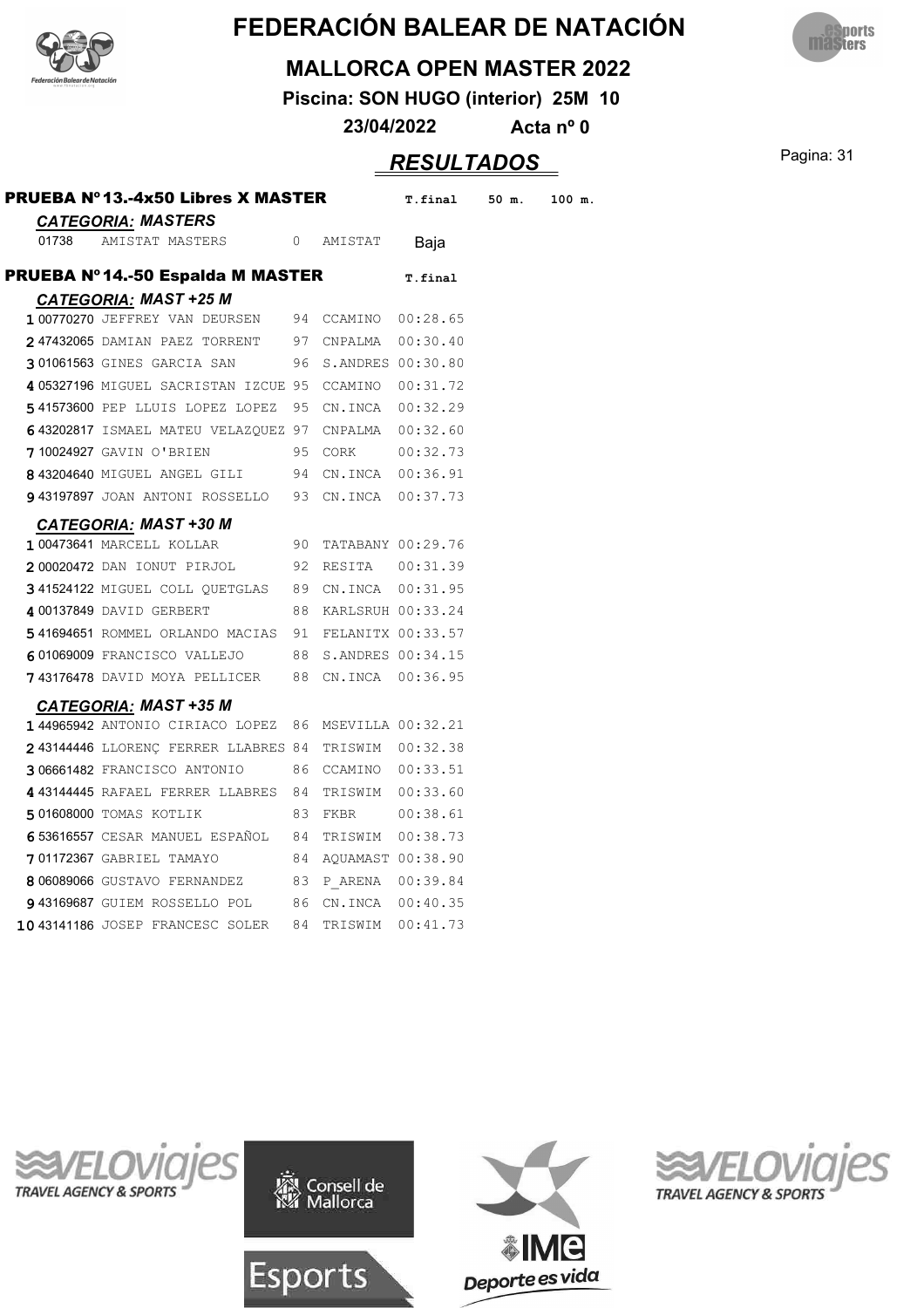



#### **MALLORCA OPEN MASTER 2022**

**Piscina: SON HUGO (interior) 25M 10**

**23/04/2022 Acta nº 0**

### Pagina: 32 *RESULTADOS*

| PRUEBA Nº14.-50 Espaida M MASTER    |    |                   | T.final  |
|-------------------------------------|----|-------------------|----------|
| <b>CATEGORIA: MAST +40 M</b>        |    |                   |          |
| <b>1 00141268 DENIS SEVERYUK</b>    | 80 | POST SV           | 00:30.79 |
| 201049586 ISMAEL AGUADO             | 82 | HALEGATO 00:31.32 |          |
| 300089963 DIRK SCHLEGEL             | 82 | POST SV           | 00:32.31 |
| 4 43128787 CARLOS PERELLO MARTIN    | 79 | TRISWIM           | 00:38.41 |
| 501107422 LORENZO SANCHEZ ROMERO 80 |    | VALMASTE 00:41.26 |          |
| 14302081 ALBERTO JIMENEZ            | 78 | CCAMINO           | Baja     |
| <b>CATEGORIA: MAST +45 M</b>        |    |                   |          |
| 144685415 ROBERTO AGUILAR MERINO 77 |    | CCAMINO           | 00:32.11 |
| 200020473 MARCEL FLORENTIN          | 73 | RESITA            | 00:33.22 |
| 343088223 JUAN CARLOS GAMEZ         | 74 | <b>ESMAS</b>      | 00:35.39 |
| 443084660 JAUME VALLESPIR BLANCO 74 |    | CN.INCA           | 00:40.21 |
| 578213562 MATIAS SOCIAS LLABRES     | 75 | CN.INCA           | 00:43.77 |
| 618225290 JOAN ANTONI GALMES        | 74 | ES.ARTA           | 00:45.26 |
| <b>701630707 KEVIN FLACK</b>        | 75 | FROGNAL           | 00:47.30 |
| 46801920 ISRAEL BEGUE YOLDI         | 75 | CNPALMA           | Baja     |
| 43084790 ANTONI MATEU SALAS         | 74 | TRISWIM           | Baja     |
| <b>CATEGORIA: MAST +50 M</b>        |    |                   |          |
| 1 00080549 MARCO MEISSNER           | 72 | POST SV           | 00:31.16 |
| 200000507 ZOLTAN BALLA              | 68 | TOROKBAL 00:33.15 |          |
| 335122902 PETER HAMMAR              | 72 | HK SIM            | 00:33.22 |
| 4 03165000 PAVEL ANDEL              | 69 | NEPTUN            | 00:35.59 |
| 534784086 JORGE SABATER REDONDO     | 68 | CCAMINO           | 00:38.09 |
| 643034081 MIGUEL ANGEL OCETE        | 68 | ESMAS             | 00:41.59 |
| 701630711 EREL AGMON                | 70 | FROGNAL           | 00:45.09 |
| 43056472 JOSE MANUEL BALLESTER      | 69 | AMISTAT           | Desc     |
| <b>CATEGORIA: MAST +55 M</b>        |    |                   |          |
| 1 28614229 JANNE VIRTANEN           | 64 | SPEEDO            | 00:30.52 |
| 209731000 PAVEL OBR                 | 67 | VSETIN            | 00:33.15 |
| 336577271 JOHN IGGSTROEM            | 66 | SUNDS             | 00:35.04 |
| 4 43010360 MIGUEL ANGEL CRESPI      | 64 | TRISWIM           | 00:36.47 |
| 543041166 ALEJANDRO VALDIVIA        | 66 |                   |          |
| 637744210 JORGE GIL BAQUERO         | 63 | TRISWIM 00:38.29  |          |
| 700218951 JENS PLATZHOFF            | 66 | HEILIGEN 00:38.65 |          |
| 801064044 JOSE LUIS CENTELLA        | 67 | VALMASTE 00:39.54 |          |
| 900357487 MATTHIAS KOCH             | 63 | JAHN 00:39.71     |          |
| 1001629311 WILL JEFFERY JEFFERY     | 67 | FROGNAL 00:45.86  |          |







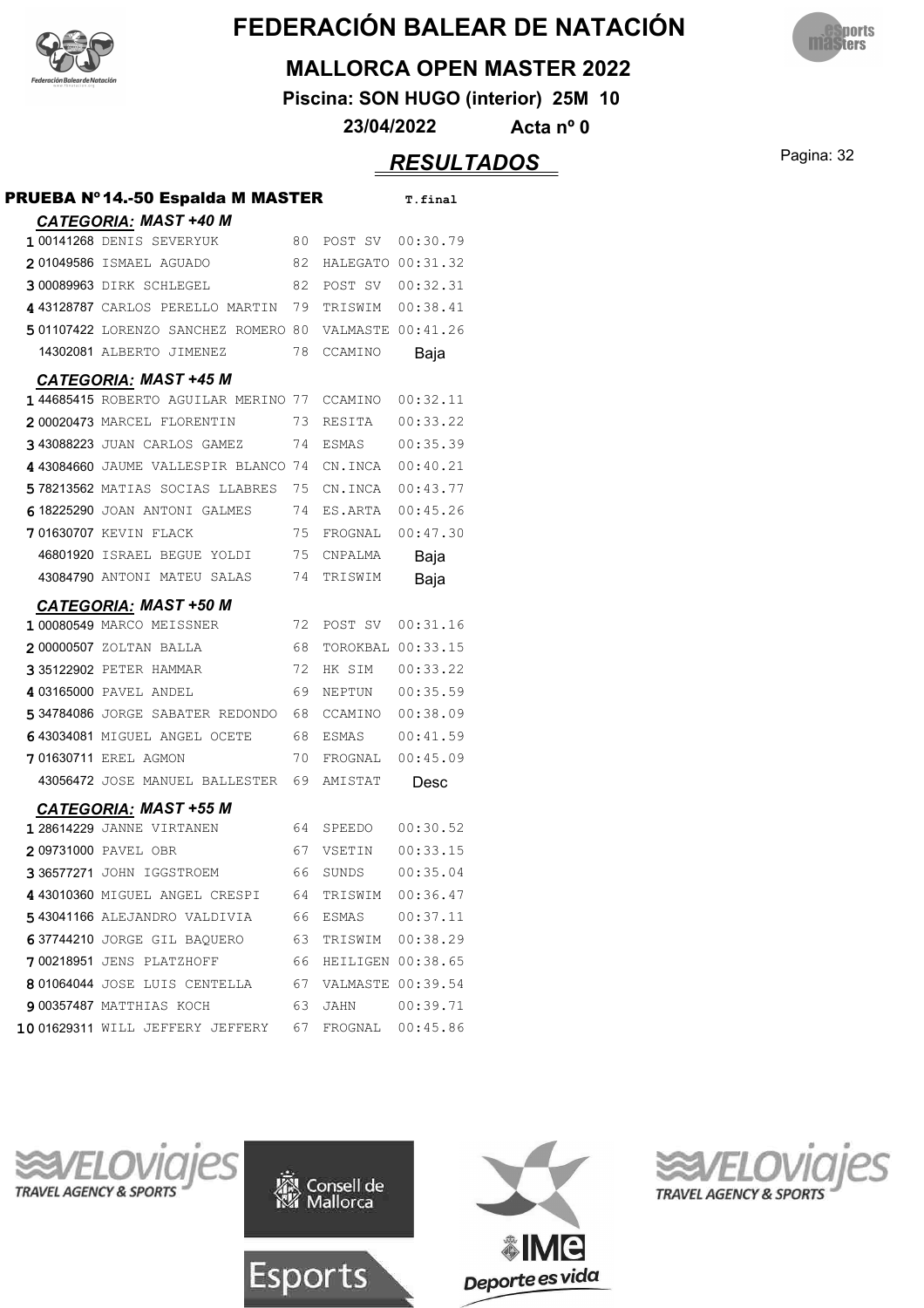



#### **MALLORCA OPEN MASTER 2022**

**Piscina: SON HUGO (interior) 25M 10**

**23/04/2022 Acta nº 0**

### Pagina: 33 *RESULTADOS*

| PRUEBA Nº14.-50 Espalda M MASTER<br><b>CATEGORIA: MAST +55 M</b> |             |    |                          | T.final  |
|------------------------------------------------------------------|-------------|----|--------------------------|----------|
| 11 01413431 WARREN PHELOPS                                       |             | 66 | FROGNAL                  | 00:50.06 |
| <b>CATEGORIA: MAST +60 M</b>                                     |             |    |                          |          |
| 1 00000333 ISTVAN MARTON                                         |             | 58 | TOROKBAL 00:32.65        |          |
| 200105070 HOLGER SWAZINNA                                        |             | 58 | <b>FRANKFUR 00:37.22</b> |          |
| 3 36035492 ALVARO                                                | MARIA BARRO | 59 | <b>ESMAS</b>             | 00:37.44 |
| 4 00147192 THOMAS MEISSNER                                       |             | 61 | WASSERFR 00:37.61        |          |
| 501515258 PAUL TALLENTIRE                                        |             | 62 | CARLISLE 00:38.08        |          |
| 650906627 TERRY WRIGHT                                           |             | 61 | BRACKNEL 00:40.36        |          |
| <b>700185021 RALF FEJA</b>                                       |             | 59 | WESTTHÜR 00:40.61        |          |
| 801630709 ROLAND CARRERAS                                        |             | 62 | FROGNAL 00:47.75         |          |
| <b>9 00105114 ERHARD KLAUS</b>                                   |             | 59 | WESTTHÜR 00:49.14        |          |
| 1001050525 ANTHONY LLEWELLYN                                     |             | 58 | NSITGES                  | 00:54.82 |
| <b>CATEGORIA: MAST +65 M</b>                                     |             |    |                          |          |
| 145061441 FRANCISCO NAVARRO                                      |             | 57 | ESMAS                    | 00:39.27 |
| 207308521 JENS HALGREEN                                          |             | 54 | HERLEV                   | 00:40.60 |
| 354508820 NEIL HAFTEL                                            |             | 55 | FROGNAL                  | 00:41.95 |
| 00142386 AXEL TUROWSKI                                           |             | 53 | JAHN                     | Baja     |
| <b>CATEGORIA: MAST +70 M</b>                                     |             |    |                          |          |
| 173747874 JESUS MIGUEL ESTEVE                                    |             | 52 | VALMASTE 00:46.36        |          |
| 200020446 ALEXANDRU KUHN                                         |             | 52 | RESITA                   | 00:46.93 |
| 341390495 PABLO ROS BLANES                                       |             | 50 | ESMAS                    | 00:59.61 |
| <b>CATEGORIA: MAST +75 M</b>                                     |             |    |                          |          |
| 1 00407366 FRANZ FISCHER                                         |             | 45 | <b>BAD</b>               | 00:47.37 |
| 01062677 VICENT NEBOT SANCHIS                                    |             | 46 | VALMASTE                 | Baja     |
| 01076913 JOSEP GABARRO SANFELIU 47                               |             |    | SABADEL                  | Baja     |
| <b>CATEGORIA: MAST +80 M</b>                                     |             |    |                          |          |
| 1 01070628 JOAOUIN MARIA CANALES                                 |             | 40 | RCMEDIT                  | 00:43.06 |
| 00542226 CHRISTIAN ARAUD                                         |             | 40 | OLYMPIQU                 | Baja     |
| <b>CATEGORIA: MAST +85 M</b>                                     |             |    |                          |          |
| 1 00235086 PETER SCHMIDT                                         |             | 36 | <b>SCHÖNEBE 00:49.99</b> |          |
| 200858712 VINCENT EUGENE MILLER                                  |             | 35 | CNPALMA                  | 00:52.60 |







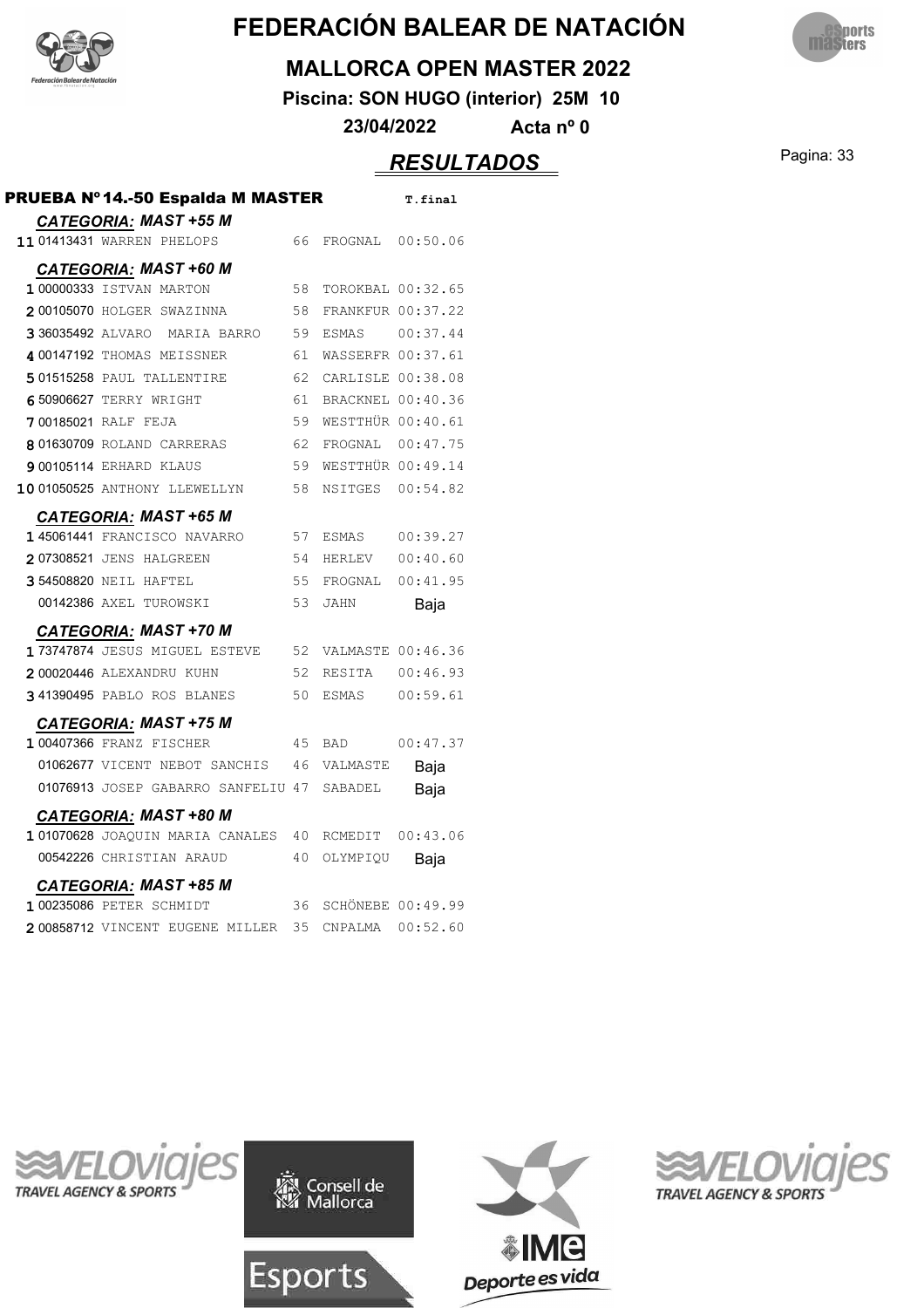



#### **MALLORCA OPEN MASTER 2022**

**Piscina: SON HUGO (interior) 25M 10**

**23/04/2022 Acta nº 0**

### Pagina: 34 *RESULTADOS*

| PRUEBA Nº 14.-50 Espalda M MASTER          |    |                   | T.final  |
|--------------------------------------------|----|-------------------|----------|
| <b>CATEGORIA: PREMASTER M</b>              |    |                   |          |
| 1 43473759 MIGUEL ANGEL GALLEGO            | 99 | SALLE-P           | 00:30.16 |
| 243222239 HUGO TARRAGA TORRES              | 98 | CNPALMA           | 00:31.44 |
| 301218545 TOMAS LEÑERO CHOCANO             | 98 | MSMURCIA 00:39.96 |          |
| <b>PRUEBA Nº15.-50 Espalda F MASTER</b>    |    |                   | T.final  |
| <b>CATEGORIA: MAST +25 F</b>               |    |                   |          |
| 101093152 VIRGINIA PEREZ DEL               | 96 | HALEGATO 00:38.42 |          |
| 2 10027518 ELAINE WHYTE                    | 94 | MALLOW            | 00:39.72 |
| 3 43202818 SHEYLA MATEU VELAZQUEZ 94       |    | CNPALMA           | 00:43.15 |
| 448679855 MARTA LOPEZ GARCIA               | 95 | CCAMINO           | 00:45.82 |
| 41537833 CATALINA CAMPINS RAYO             | 95 | CN.INCA           | Baja     |
| 41587295 FRANCESCA<br>AINA PIERAS          | 97 | CN.INCA           | Baja     |
| 43216891 LAURA SASTRE COLOM                | 97 | CN.INCA           | Baja     |
| 01646538 CRISTINA GARCIA MAURI             | 95 | FROGNAL           | Baja     |
| <b>CATEGORIA: MAST +30 F</b>               |    |                   |          |
| 176440020 PALOMA DOMINGUEZ                 | 91 | CCAMINO           | 00:37.00 |
| 241535705 M <sup>a</sup> ANGELS RIBOT FONT | 92 | ES.ARTA           | 00:37.90 |
| 304431347 DENISE CARULLI                   | 89 | TRISWIM           | 00:48.20 |
| CATEGORIA: MAST +35 F                      |    |                   |          |
| 1 00116055 SUSAN PRZYWARA                  | 83 | ESCHBORN 00:32.37 |          |
| 201068993 EVA MARIA GONZALEZ               | 85 | S.ANDRES 00:35.28 |          |
| 300198709 SARAH POLOTZEK                   | 87 | KARLSRUH 00:36.60 |          |
| 4 10008955 AOIFE SEXTON                    | 87 | MALLOW            | 00:36.81 |
| <b>CATEGORIA: MAST +40 F</b>               |    |                   |          |
| 1 00004015 GABRIELLA FICZE                 | 81 | TOROKBAL 00:32.56 |          |
| 243536922 SILVIA OLIVES PONS               | 78 | TRISWIM           | 00:36.35 |
| 301221164 ANA CAROLINA DAMASIO             | 82 | HALEGATO 00:38.30 |          |
| 4 00020027 GIULIA ROXANA LASZLO            | 78 | RESITA            | 00:38.60 |
| 541504846 MERCEDES MORA ESPINO             | 79 | CCAMINO           | 00:44.60 |
| 637336014 MARGARITA CLADERA                | 80 | ES.ARTA           | 00:49.79 |







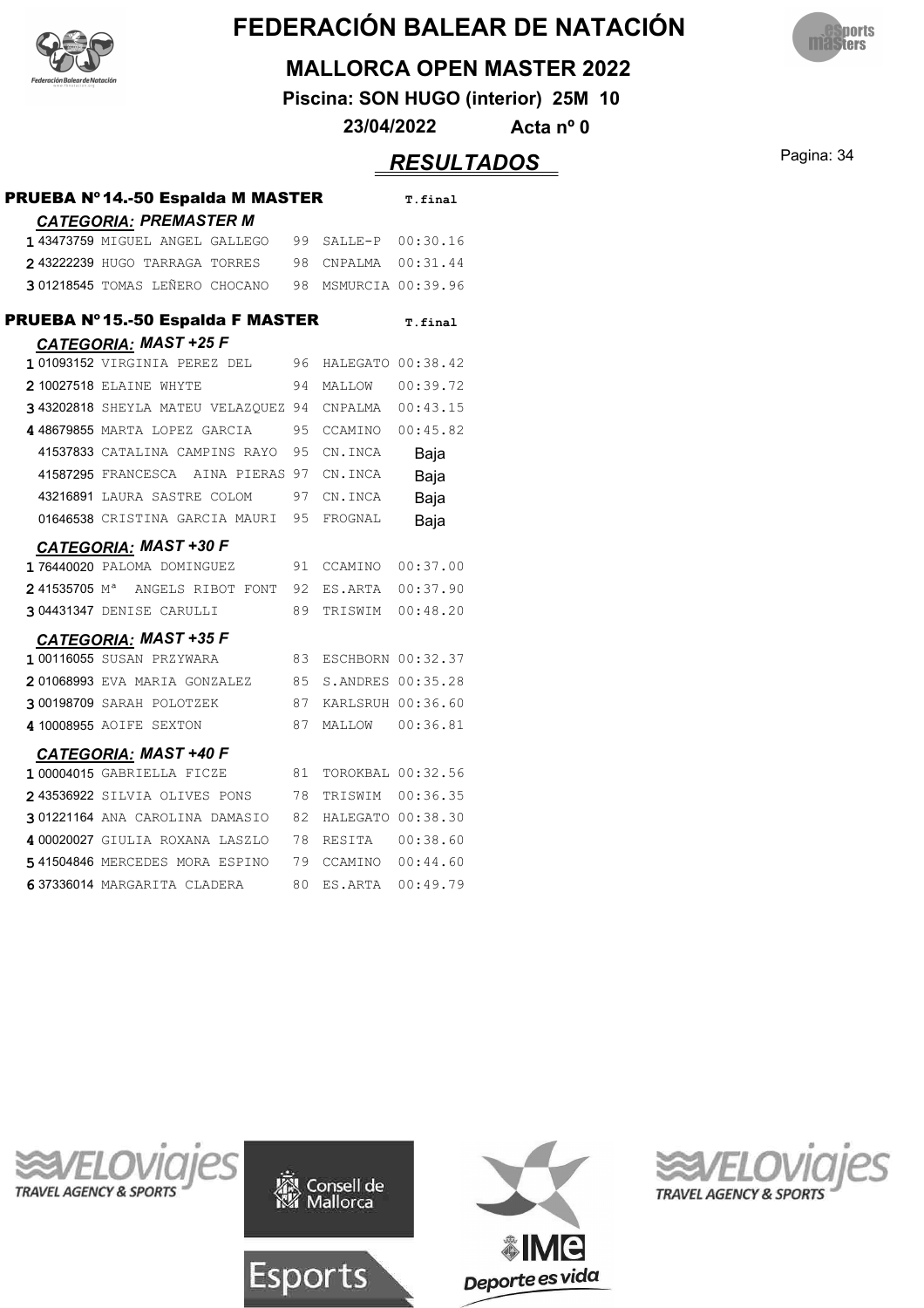



#### **MALLORCA OPEN MASTER 2022**

**Piscina: SON HUGO (interior) 25M 10**

**23/04/2022 Acta nº 0**

### Pagina: 35 *RESULTADOS*

| PRUEBA Nº15.-50 Espalda F MASTER           |     |                   | T.final  |
|--------------------------------------------|-----|-------------------|----------|
| <b>CATEGORIA: MAST +45 F</b>               |     |                   |          |
| 107725102 MONIKA BALLA                     | 73  | BUDAPEST 00:35.69 |          |
| 200189348 MIRYAM RIBBE                     | 77  | BERLINER 00:36.14 |          |
| 343104755 PILAR OLIVER MIRO                | 76  | TRISWIM 00:37.01  |          |
| 4 00133480 ILDIKO SIMON                    | 74  | TOROKBAL 00:37.52 |          |
| 504346919 PETRA VERSTEEG VERMEER 74        |     | SALLE-P           | 00:38.33 |
| 601630713 EMMA GREEN                       | 77  | FROGNAL           | 00:42.67 |
| <b>746241229</b> MARIA LUISA NAVAL         | 76  | CN.INCA           | 00:43.73 |
| 8 00616989 ANDREA NEMETH                   | 74  | CCAMINO           | 00:45.15 |
| 943098829 Ma NIEVES FLORIT                 | 73  | CNPALMA           | 00:45.85 |
| 10 43733778 YOLANDA ORTEGA SANCHEZ 74      |     | NATAMAO           | 00:47.16 |
| 1178213188 ANTONIA FCA COLL RAMON 75       |     | CN.INCA           | 00:51.53 |
| 01089570 MERITXELL GONFAUS                 | 77  | AQUAMAST          | Desc     |
| <b>CATEGORIA: MAST +50 F</b>               |     |                   |          |
| 1 00000508 CSILLA SCIKANY                  | 68  | TOROKBAL 00:34.77 |          |
| 243059858 FRANCETTE CAMPINS                | 71  | MASTBAL           | 00:38.65 |
| 343069496 Mª JOSÉ MASSIP LLABRÉS 71        |     | TRISWIM           | 00:41.07 |
| 4 00020470 MONICA SZILASI                  | 71  | RESITA            | 00:42.02 |
| 509337352 ALMUDENA VALLE MUÑOZ             | 72  | CCAMINO           | 00:42.55 |
| 601354011 NATALIE TYDEMAN                  | 71  | FROGNAL           | 00:45.56 |
| 716056320 ELENA LOBO BERASTEGUI            | 72  | CNPALMA           | 00:47.75 |
| 8 00438860 ANKE LUDWIG                     | 68  | WASSERFR 00:49.39 |          |
| <b>993665230</b> SUSANNE NORVELL           | 70  | SUNDS             | 00:53.72 |
| 10 10077000 MALEN GONZALEZ CABEZAS 72      |     | SALLE-P           | 00:56.69 |
| 1143063431 FRANCISCA Mª MOREY              | 71  | CN.INCA           | 01:01.90 |
| 43070064 ANTONIA TORRES                    | 71  | MASTBAL           | Baja     |
| <b>CATEGORIA: MAST +55 F</b>               |     |                   |          |
| 1 00121993 UTA HERMES                      | 67  | ROSTOCK           | 00:37.58 |
| 208241120 CECILIA MAUNSBACH                | 64  | SIGMA             | 00:38.64 |
| 335594995 BIRGITTA OLOFSSON                | 67  | UMEA              | 00:40.70 |
| <b>472531308</b> NURIA ROSA ROS            | 67  | CNPALMA           | 00:40.75 |
| 543024913 MONICA TUBERT SERANTES 64        |     | TRISWIM           | 00:42.20 |
| 600299785 VIOLA FRIEDRICHS                 | 63  | JAHN              | 00:42.54 |
| 718233505 CARMEN ALFONSO BLANES 67         |     |                   |          |
| 8 00091959 SABINE SCHULZ                   | 65  | DELPHIN 00:46.15  |          |
| <b>943018900</b> GERONIMA MIRO SEGUI       | 63. |                   |          |
| 10 52095635 M <sup>a</sup> ELISA BLANCO DE | 67  | ESMAS             | 01:03.08 |







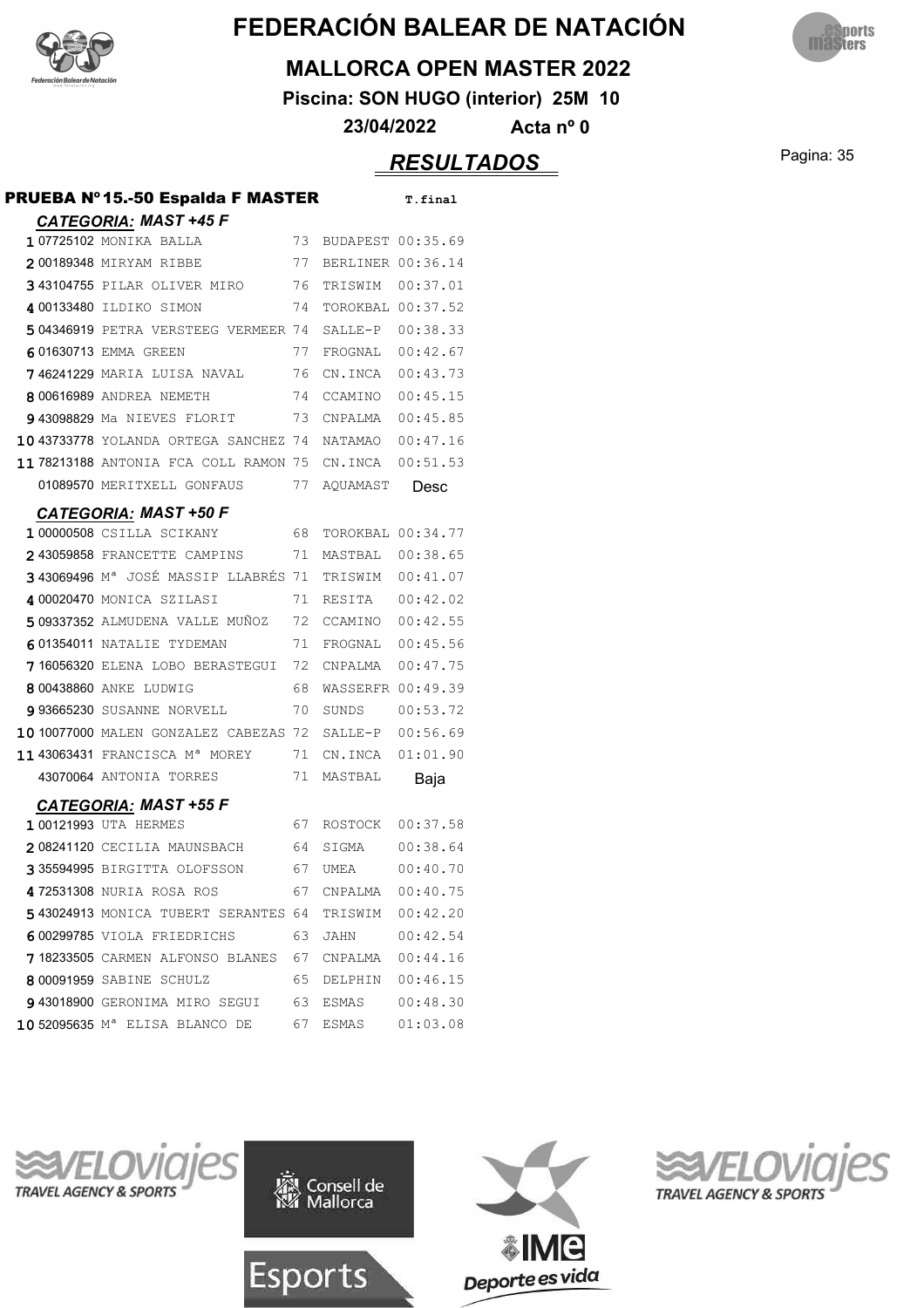



#### **MALLORCA OPEN MASTER 2022**

**Piscina: SON HUGO (interior) 25M 10**

**23/04/2022 Acta nº 0**

### Pagina: 36 *RESULTADOS*

| PRUEBA Nº15.-50 Espalda F MASTER                      |    |                     | T.final  |          |
|-------------------------------------------------------|----|---------------------|----------|----------|
| <b>CATEGORIA: MAST +60 F</b>                          |    |                     |          |          |
| 142990380 MARIA RAMONA GUILLEN                        |    | 59 CNPALMA 00:37.57 |          |          |
| 200165527 GABRIELA MAHNKE                             |    | 60 ROSTOCK 00:45.17 |          |          |
| <b>CATEGORIA: MAST +65 F</b>                          |    |                     |          |          |
| 1 09593495 GISELA BACHER                              | 56 | DUET                | 00:57.94 |          |
| <b>CATEGORIA: MAST +70 F</b>                          |    |                     |          |          |
| 1 00020022 IANA DORINA MARIA                          |    | 52 RESITA 00:55.58  |          |          |
| 200294974 KATHERINNE WRAY                             |    | 49 ESMAS 00:58.55   |          |          |
| <b>CATEGORIA: MAST +75 F</b>                          |    |                     |          |          |
| 1 42958370 DANIELE SANTUCCI                           | 46 | ESMAS               | 01:09.82 |          |
| <b>CATEGORIA: PREMASTER F</b>                         |    |                     |          |          |
| 78221719 CATALINA Mª LOPEZ                            |    | 99 CN.INCA          | Baja     |          |
| PRUEBA Nº 16.-100 Mariposa M MASTER                   |    |                     | T.final  | 50 m.    |
| <b>CATEGORIA: MAST +25 M</b>                          |    |                     |          |          |
| 105327196 MIGUEL SACRISTAN IZCUE 95 CCAMINO 01:03.81  |    |                     |          | 00:29.39 |
| 201139283 CEDRIC MURILLO NOVA 94 HALEGATO 01:09.39    |    |                     |          | 00:32.16 |
| 300431019 JAVIER HERNAN MOVIGLIA 95 KARLSRUH 01:09.61 |    |                     |          | 00:31.42 |
| <b>CATEGORIA: MAST +30 M</b>                          |    |                     |          |          |
| 1 00020350 MIROSLAV RADU COICICI 91 RESITA 00:57.09   |    |                     |          | 00:26.04 |
| 243176522 MANUEL A. CANO LÓPEZ 91 AMISTAT 01:05.68    |    |                     |          | 00:30.06 |
| 301221625 PHILLIP MCLOUGHLIN 89 BRIGHTON 01:07.71     |    |                     |          | 00:30.80 |
| <b>CATEGORIA: MAST +35 M</b>                          |    |                     |          |          |
| 1 01092695 ALBERTO GARCIA                             | 85 | MSEVILLA 01:09.45   |          | 00:31.35 |
| <b>CATEGORIA: MAST +40 M</b>                          |    |                     |          |          |
| <b>1 00141268 DENIS SEVERYUK</b>                      |    | 80 POST SV 01:04.64 |          | 00:30.15 |
| 243128787 CARLOS PERELLO MARTIN 79 TRISWIM 01:24.10   |    |                     |          | 00:38.99 |
| <b>CATEGORIA: MAST +45 M</b>                          |    |                     |          |          |
|                                                       |    | 75 FROGNAL          |          |          |
| 01630707 KEVIN FLACK                                  |    |                     | Desc     |          |







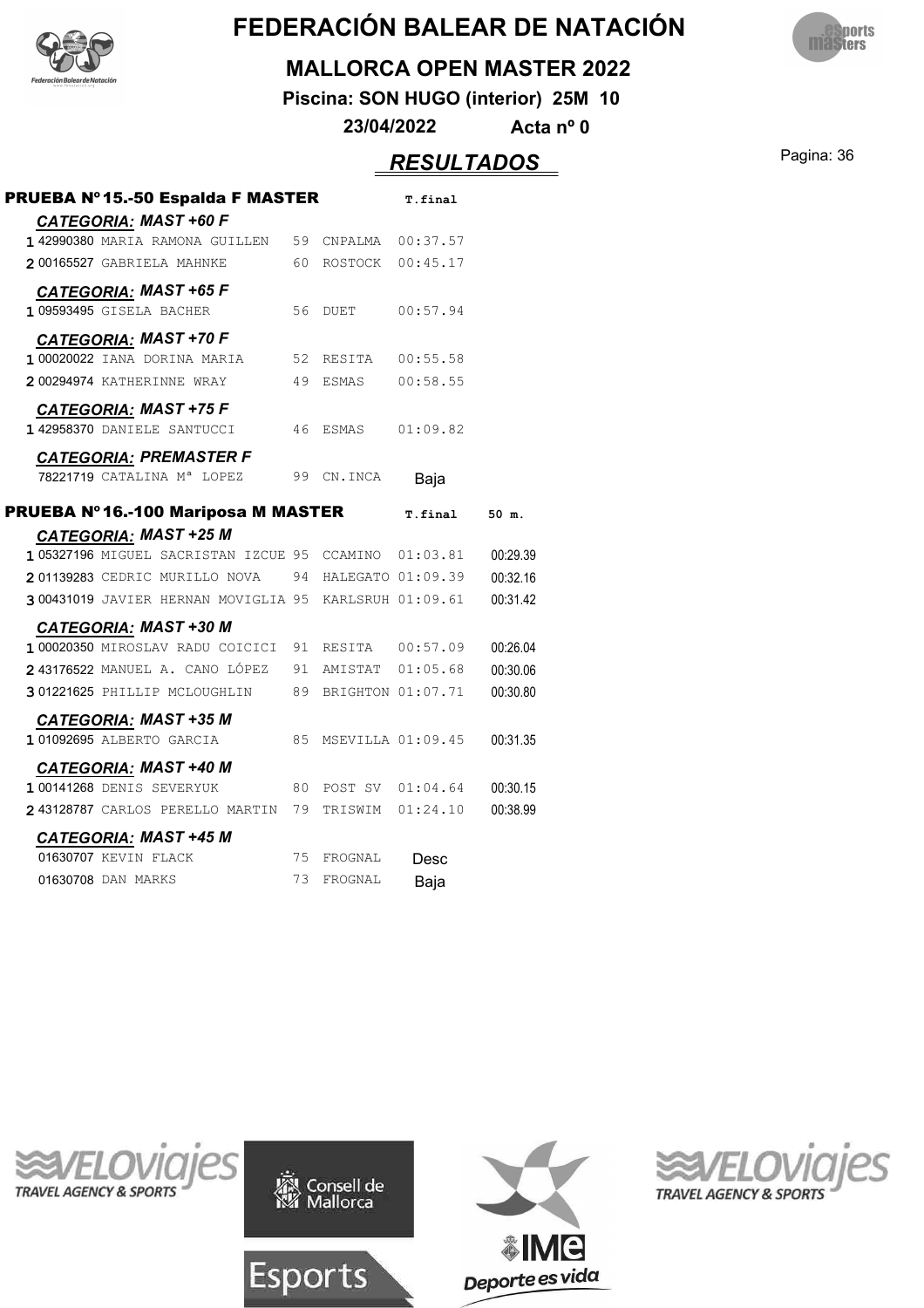



#### **MALLORCA OPEN MASTER 2022**

**Piscina: SON HUGO (interior) 25M 10**

**23/04/2022 Acta nº 0**

### Pagina: 37 *RESULTADOS*

| PRUEBA Nº 16.-100 Mariposa M MASTER                          |    |                      | T.final           | 50 m.    |
|--------------------------------------------------------------|----|----------------------|-------------------|----------|
| <b>CATEGORIA: MAST +50 M</b><br>143058175 PABLO LLINAS BOSCH | 70 |                      | TRISWIM 01:37.80  | 00:46.16 |
| 45698694 JAVIER SANTOS GRIJALVA 72                           |    | ESMAS                | Baja              |          |
|                                                              |    |                      |                   |          |
| <b>CATEGORIA: MAST +55 M</b><br>1 00004663 STEFAN NILSSON    | 64 |                      | TOROKBAL 01:05.34 | 00:30.45 |
| 209384000 TOMAS VONSOVSKY                                    | 67 | NEPTUN 01:12.32      |                   | 00:32.60 |
| <b>300147191 RENE BRAUN</b>                                  | 64 | WASSERFR 01:29.85    |                   | 00:39.85 |
| 402107196 DOMENICO CASA                                      |    | 66 ESMAS             | 01:38.36          | 00:44.16 |
| 501629311 WILL JEFFERY JEFFERY                               |    | 67 FROGNAL 01:39.11  |                   | 00:46.02 |
| 01134278 CARLOS MARQUINEZ                                    |    | 64 VALMASTE          | Baja              |          |
|                                                              |    |                      |                   |          |
| <b>CATEGORIA: MAST +60 M</b><br>1 02171603 BERND SCHMAHL     | 60 | ESMAS                | 01:14.59          | 00:34.82 |
| 2 36035492 ALVARO<br>MARIA BARRO                             | 59 | ESMAS                | 01:19.81          | 00:35.72 |
| 300147192 THOMAS MEISSNER                                    | 61 | WASSERFR 01:25.78    |                   | 00:39.00 |
| 4 00729187 NEIL SINGER                                       | 62 |                      | FROGNAL 01:40.52  | 00:44.00 |
| 500412204 JÖRG FRANZKE                                       | 59 |                      | DELPHIN 01:45.84  | 00:48.36 |
| 601050525 ANTHONY LLEWELLYN                                  | 58 | NSITGES              | 02:00.33          | 00:53.70 |
| 01630709 ROLAND CARRERAS                                     | 62 | FROGNAL              | Desc              |          |
| <b>CATEGORIA: MAST +65 M</b>                                 |    |                      |                   |          |
| 54508820 NEIL HAFTEL                                         | 55 | FROGNAL              | Baja              |          |
| PRUEBA Nº 17.-100 Mariposa F MASTER                          |    |                      | T.final           | 50 m.    |
| <b>CATEGORIA: MAST +25 F</b>                                 |    |                      |                   |          |
| 101109097 BEATRIZ PERIS MARI                                 |    | 97 VALMASTE 01:20.51 |                   | 00:37.23 |
| 01646538 CRISTINA GARCIA MAURI                               | 95 | FROGNAL              | Baja              |          |
| <u>CATEGORIA:</u> MAST +30 F                                 |    |                      |                   |          |
| 104197000 KRISTINA BENDOVA                                   |    | 88 SLAVIA 01:14.37   |                   | 00:34.47 |
| 201190231 LAURA AROCA FERNANDEZ 90 VALMASTE 01:28.50         |    |                      |                   | 00:41.47 |
| <b>CATEGORIA: MAST +35 F</b>                                 |    |                      |                   |          |
| 1 43143139 NURIA LLITERAS TESOURO 85 TRISWIM 01:31.20        |    |                      |                   | 00:41.27 |
| <b>CATEGORIA: MAST +45 F</b>                                 |    |                      |                   |          |





Esports



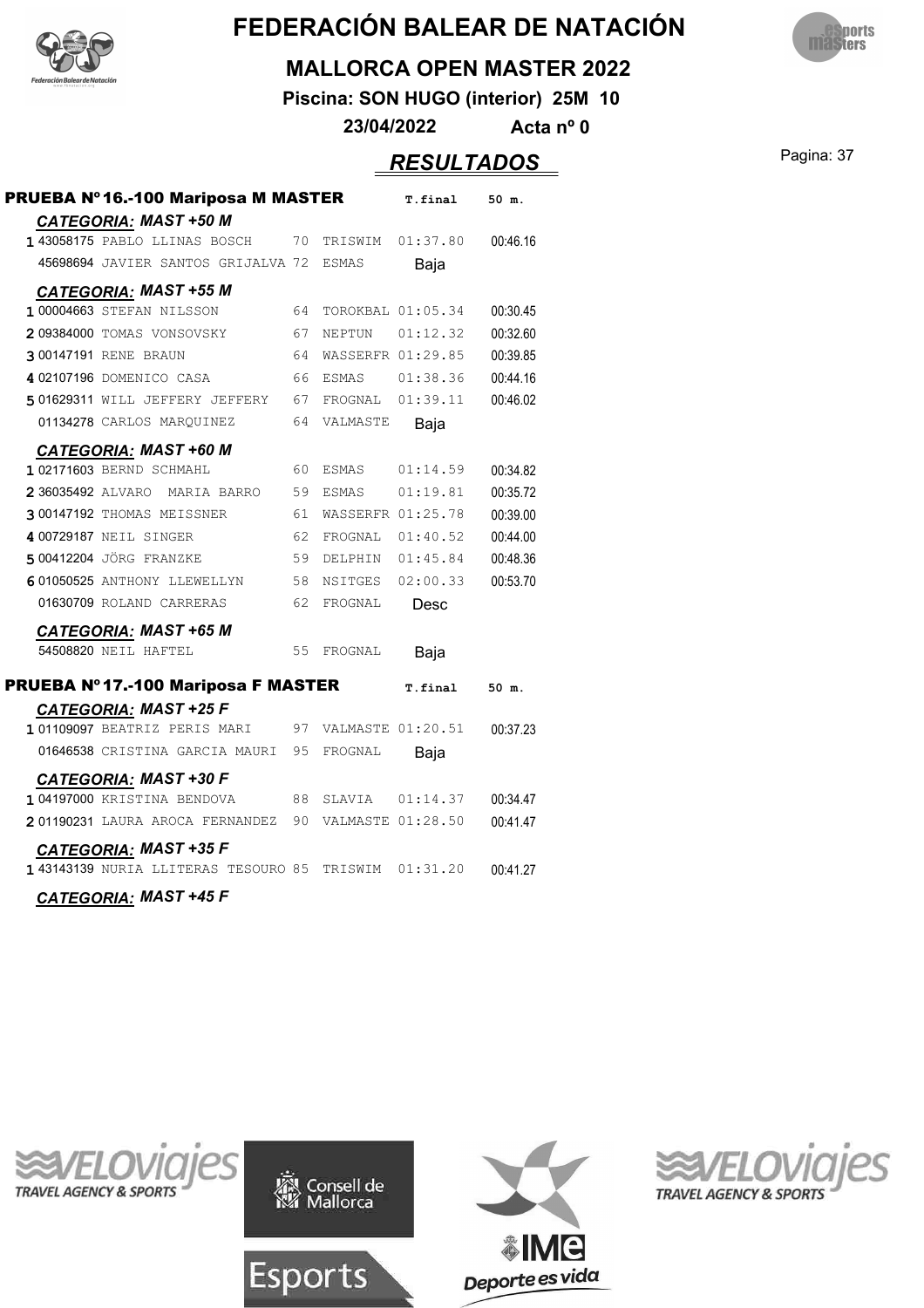



#### **MALLORCA OPEN MASTER 2022**

**Piscina: SON HUGO (interior) 25M 10**

**23/04/2022 Acta nº 0**

### Pagina: 38 *RESULTADOS*

| <b>CATEGORIA: MAST +45 F</b><br>107725102 MONIKA BALLA |    | 73 BUDAPEST 01:18.32 |          |          |
|--------------------------------------------------------|----|----------------------|----------|----------|
|                                                        |    |                      |          |          |
|                                                        |    |                      |          | 00:36.90 |
| 200189348 MIRYAM RIBBE                                 | 77 | BERLINER 01:21.32    |          | 00:37.36 |
| CATEGORIA: MAST +50 F                                  |    |                      |          |          |
| 1 00145105 ANNETT SCHWABE                              | 72 | DELPHIN 01:38.45     |          | 00:46.93 |
| 201354011 NATALIE TYDEMAN                              | 71 | FROGNAL 01:40.32     |          | 00:44.34 |
| <b>CATEGORIA: MAST +55 F</b>                           |    |                      |          |          |
| 1 00299785 VIOLA FRIEDRICHS                            |    | 63 JAHN              | 01:31.03 | 00:43.00 |
| 200102472 MONIKA MISCH                                 |    | 67 WASSERFR 01:47.07 |          | 00:48.58 |
| 300091959 SABINE SCHULZ                                | 65 | DELPHIN 01:58.00     |          | 00:55.25 |
| <b>CATEGORIA: PREMASTER F</b>                          |    |                      |          |          |
| 143474350 MARINA JOVER GALLEGO                         |    | 00 AMISTAT 01:09.84  |          | 00:32.32 |
| 243480426 GEMMA LLABRES BUSCH                          |    | 98 AMISTAT 01:13.10  |          | 00:34.09 |
| 343469426 ARIADNA LOPEZ RISCO 01                       |    | CN.INCA 01:17.75     |          | 00:35.49 |
| PRUEBA Nº 18.-50 Braza M MASTER                        |    |                      | T.final  |          |
| <b>CATEGORIA: MAST +25 M</b>                           |    |                      |          |          |
| 1 00770270 JEFFREY VAN DEURSEN                         |    | 94 CCAMINO 00:31.23  |          |          |
| 201061563 GINES GARCIA SAN                             |    | 96 S.ANDRES 00:32.56 |          |          |
| 347432065 DAMIAN PAEZ TORRENT                          | 97 |                      |          |          |
| 441573600 PEP LLUIS LOPEZ LOPEZ                        | 95 | CN.INCA 00:34.92     |          |          |
| 510024927 GAVIN O'BRIEN                                | 95 | CORK                 | 00:39.35 |          |
| 643202817 ISMAEL MATEU VELAZQUEZ 97 CNPALMA 00:39.74   |    |                      |          |          |
| 743204640 MIGUEL ANGEL GILI                            | 94 | CN.INCA 00:41.24     |          |          |
| 843197897 JOAN ANTONI ROSSELLO                         | 93 | CN.INCA  00:41.94    |          |          |
| <b>CATEGORIA: MAST +30 M</b>                           |    |                      |          |          |
| 1 00473641 MARCELL KOLLAR                              | 90 | TATABANY 00:30.90    |          |          |
| 241524122 MIGUEL COLL QUETGLAS 89 CN.INCA 00:33.52     |    |                      |          |          |
| 300020472 DAN IONUT PIRJOL<br>92                       |    | RESITA 00:34.45      |          |          |
| 4 00336728 HECTOR SAURI SUAREZ                         |    | 88 KARLSRUH 00:35.43 |          |          |
| 5 06887573 MARK EDUARD POTGIETER 88                    |    | CNPALMA  00:35.71    |          |          |
| 643176478 DAVID MOYA PELLICER                          |    | 88 CN.INCA 00:36.13  |          |          |
| 701069009 FRANCISCO VALLEJO                            |    | 88 S.ANDRES 00:37.26 |          |          |
|                                                        |    |                      |          |          |
| 41694651 ROMMEL ORLANDO MACIAS 91 FELANITX             |    |                      | Desc     |          |







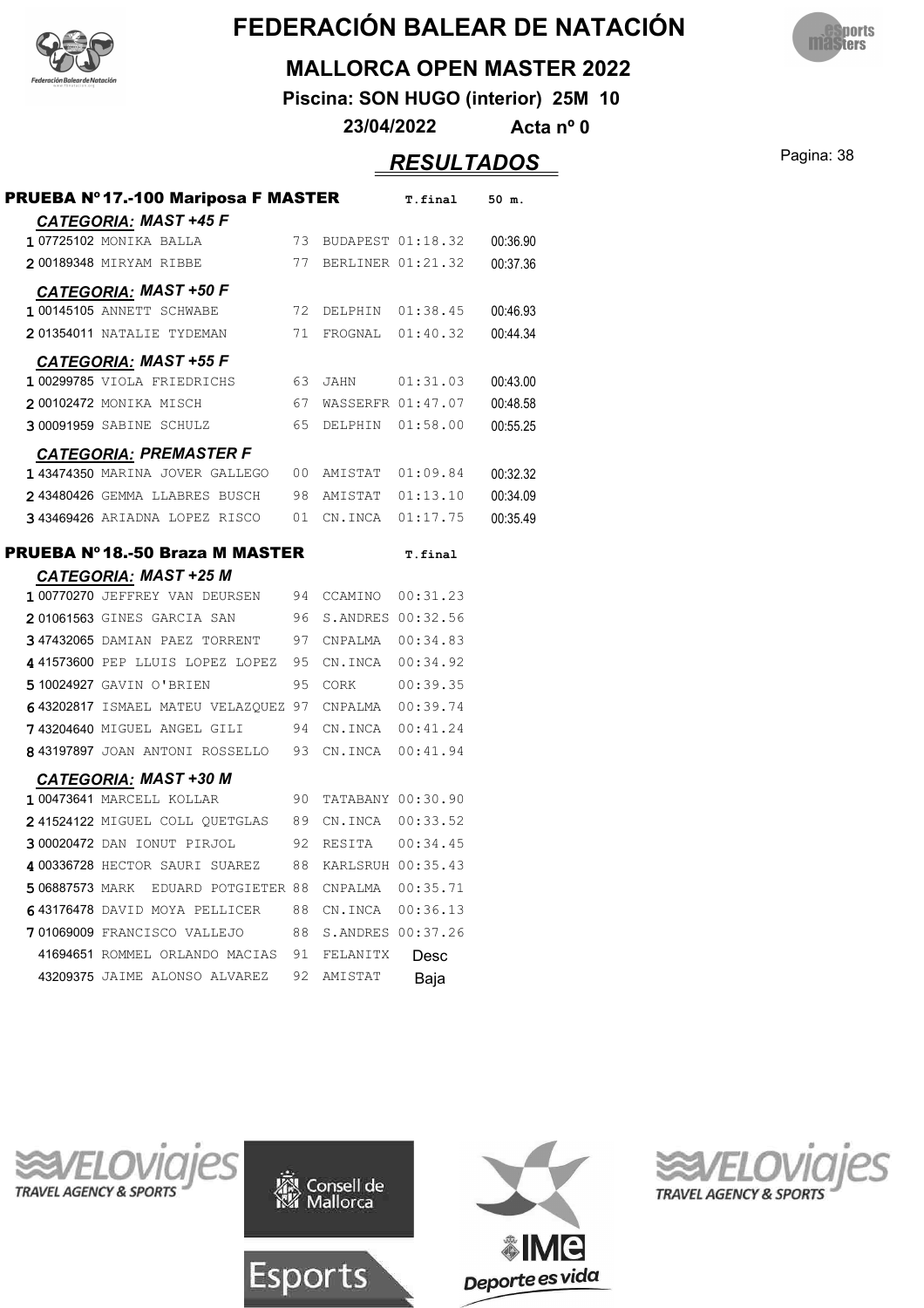



#### **MALLORCA OPEN MASTER 2022**

**Piscina: SON HUGO (interior) 25M 10**

**23/04/2022 Acta nº 0**

### Pagina: 39 *RESULTADOS*

| PRUEBA Nº 18.-50 Braza M MASTER             |    |                   | T.final  |
|---------------------------------------------|----|-------------------|----------|
| <b>CATEGORIA: MAST +35 M</b>                |    |                   |          |
| 144965942 ANTONIO CIRIACO LOPEZ 86          |    | MSEVILLA 00:32.77 |          |
| 201608000 TOMAS KOTLIK                      | 83 | FKBR              | 00:32.93 |
| 343144445 RAFAEL FERRER LLABRES             | 84 | TRISWIM 00:35.09  |          |
| 4 43144446 LLORENC FERRER LLABRES 84        |    | TRISWIM 00:35.88  |          |
| 506661482 FRANCISCO ANTONIO                 | 86 | CCAMINO 00:37.55  |          |
| 643169687 GUIEM ROSSELLO POL                | 86 | CN. INCA 00:38.72 |          |
| <b>701172367 GABRIEL TAMAYO</b>             | 84 | AOUAMAST 00:39.90 |          |
| 8 06089066 GUSTAVO FERNANDEZ                | 83 | P ARENA 00:40.17  |          |
| <b>943141186</b> JOSEP FRANCESC SOLER       | 84 | TRISWIM           | 00:43.40 |
| 20841761 JORGE ESTEVE INIGO                 | 87 | TRISWIM           | Baja     |
| CATEGORIA: MAST +40 M                       |    |                   |          |
| 101049586 ISMAEL AGUADO                     | 82 | HALEGATO 00:30.59 |          |
| 200089963 DIRK SCHLEGEL                     | 82 | POST SV 00:31.54  |          |
| <b>300141268 DENIS SEVERYUK</b>             | 80 | POST SV 00:34.79  |          |
| 401107422 LORENZO SANCHEZ ROMERO 80         |    | VALMASTE 00:35.18 |          |
| 543128787 CARLOS PERELLO MARTIN             | 79 | TRISWIM 00:39.87  |          |
| 643132460 EDUARDO FUSTER FIOL 80            |    | AMISTAT 00:44.40  |          |
| 14302081 ALBERTO JIMENEZ                    | 78 | CCAMINO           | Baja     |
| <b>CATEGORIA: MAST +45 M</b>                |    |                   |          |
| 144685415 ROBERTO AGUILAR MERINO 77 CCAMINO |    |                   | 00:35.60 |
| 200020473 MARCEL FLORENTIN                  | 73 | RESITA            | 00:36.45 |
| <b>343095012 JAVIER FERRIOL</b>             | 75 | CN.INCA           | 00:38.02 |
| 478213562 MATIAS SOCIAS LLABRES 75          |    | CN.INCA           | 00:38.95 |
| 543084660 JAUME VALLESPIR BLANCO 74         |    | CN.INCA           | 00:40.34 |
| 643088223 JUAN CARLOS GAMEZ                 | 74 | ESMAS             | 00:40.67 |
| <b>718225290</b> JOAN ANTONI GALMES         | 74 | ES.ARTA           | 00:44.86 |
| 843098276 JUAN MIGUEL LLOMPART              | 77 | SALLE-P           | 00:46.33 |
| 918237716 RAFAEL AMENGUAL MONTES 74         |    | CN.INCA           | 00:46.73 |
| 1044327123 JOSE MANUEL GONZALEZ             | 74 | AMISTAT           | 00:49.67 |
| 1101630707 KEVIN FLACK                      | 75 | FROGNAL           | 00:50.05 |
| 43084790 ANTONI MATEU SALAS                 | 74 | TRISWIM           | Baja     |
| 01630708 DAN MARKS                          | 73 | FROGNAL           | Baja     |







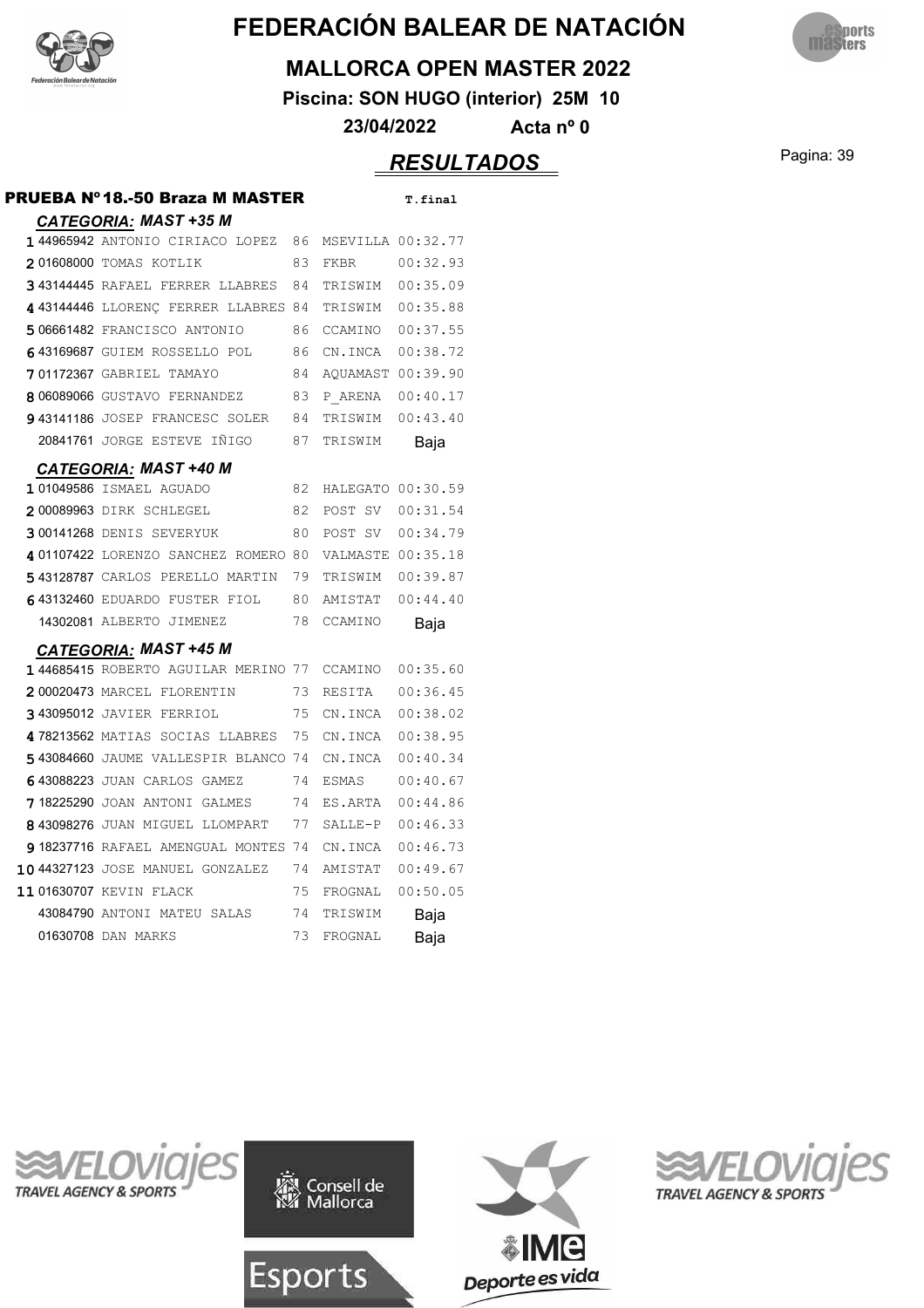



#### **MALLORCA OPEN MASTER 2022**

**Piscina: SON HUGO (interior) 25M 10**

**23/04/2022 Acta nº 0**

### Pagina: 40 *RESULTADOS*

| PRUEBA Nº 18.-50 Braza M MASTER              |      |                      | T.final  |
|----------------------------------------------|------|----------------------|----------|
| <b>CATEGORIA: MAST +50 M</b>                 |      |                      |          |
| <b>135122902 PETER HAMMAR</b>                |      | 72 HK SIM            | 00:33.13 |
| 2 03165000 PAVEL ANDEL                       | 69   | NEPTUN               | 00:34.57 |
| 301643217 EVAN HOFF                          | 69   | FROGNAL              | 00:35.96 |
| 4 34784086 JORGE SABATER REDONDO             | 68   | CCAMINO              | 00:36.06 |
| 500080549 MARCO MEISSNER                     | 72   | POST SV              | 00:36.73 |
| 643057070 ANTONI MOREY BOTELLA 69            |      | TRISWIM 00:36.94     |          |
| 701083592 JOSEP PUIG PUIG                    | 68   | AOUAMAST 00:38.58    |          |
| 8 43034083 MANUEL OCETE ESPINOLA             | 68   | ESMAS                | 00:39.25 |
| <b>901630711 EREL AGMON</b>                  | 70   | FROGNAL              | 00:39.98 |
| 10 43034081 MIGUEL ANGEL OCETE               | 68   | ESMAS                | 00:42.58 |
| 11 07237705 MANUEL ALONSO NAVARRO 71 CCAMINO |      |                      | 00:42.90 |
| 43056472 JOSE MANUEL BALLESTER               |      | 69 AMISTAT           | Baja     |
| <b>CATEGORIA: MAST +55 M</b>                 |      |                      |          |
| 1 09731000 PAVEL OBR                         | 67 - | VSETIN               | 00:35.04 |
| 228614229 JANNE VIRTANEN                     | 64   | SPEEDO               | 00:35.19 |
| 300357487 MATTHIAS KOCH                      | 63   | JAHN                 | 00:37.35 |
| 401064044 JOSE LUIS CENTELLA                 | 67   | VALMASTE 00:37.81    |          |
| 500218951 JENS PLATZHOFF                     | 66.  | HEILIGEN 00:39.35    |          |
| 643010360 MIGUEL ANGEL CRESPI                | 64   | TRISWIM              | 00:39.66 |
| <b>700147191</b> RENE BRAUN                  | 64   | WASSERFR 00:41.27    |          |
| 843041166 ALEJANDRO VALDIVIA                 | 66   | ESMAS                | 00:41.80 |
| 900277165 STEFAN PANTELMANN                  | 65   | DELPHIN              | 00:42.01 |
| 10 36577271 JOHN IGGSTROEM                   | 66   | SUNDS                | 00:42.05 |
| 1101629311 WILL JEFFERY JEFFERY 67           |      | FROGNAL              | 00:46.42 |
| 01134278 CARLOS MARQUINEZ                    | 64   | VALMASTE             | Baja     |
| <b>CATEGORIA: MAST +60 M</b>                 |      |                      |          |
| 100323846 PEDRO KRÜGER                       | 60 - | ROSTOCK 00:37.97     |          |
| 200185021 RALF FEJA                          |      | 59 WESTTHÜR 00:38.11 |          |
| 350906627 TERRY WRIGHT                       | 61   | BRACKNEL 00:39.24    |          |
| 4 00105070 HOLGER SWAZINNA                   | 58   | FRANKFUR 00:39.58    |          |
| 500147192 THOMAS MEISSNER                    | 61   | WASSERFR 00:40.40    |          |
| 6 00105114 ERHARD KLAUS                      | 59   | WESTTHÜR 00:44.31    |          |
| 701630709 ROLAND CARRERAS                    | 62   | FROGNAL 00:44.38     |          |
| 8 00729187 NEIL SINGER                       | 62   | FROGNAL 00:45.33     |          |
| 901050525 ANTHONY LLEWELLYN                  | 58   | NSITGES  00:50.29    |          |







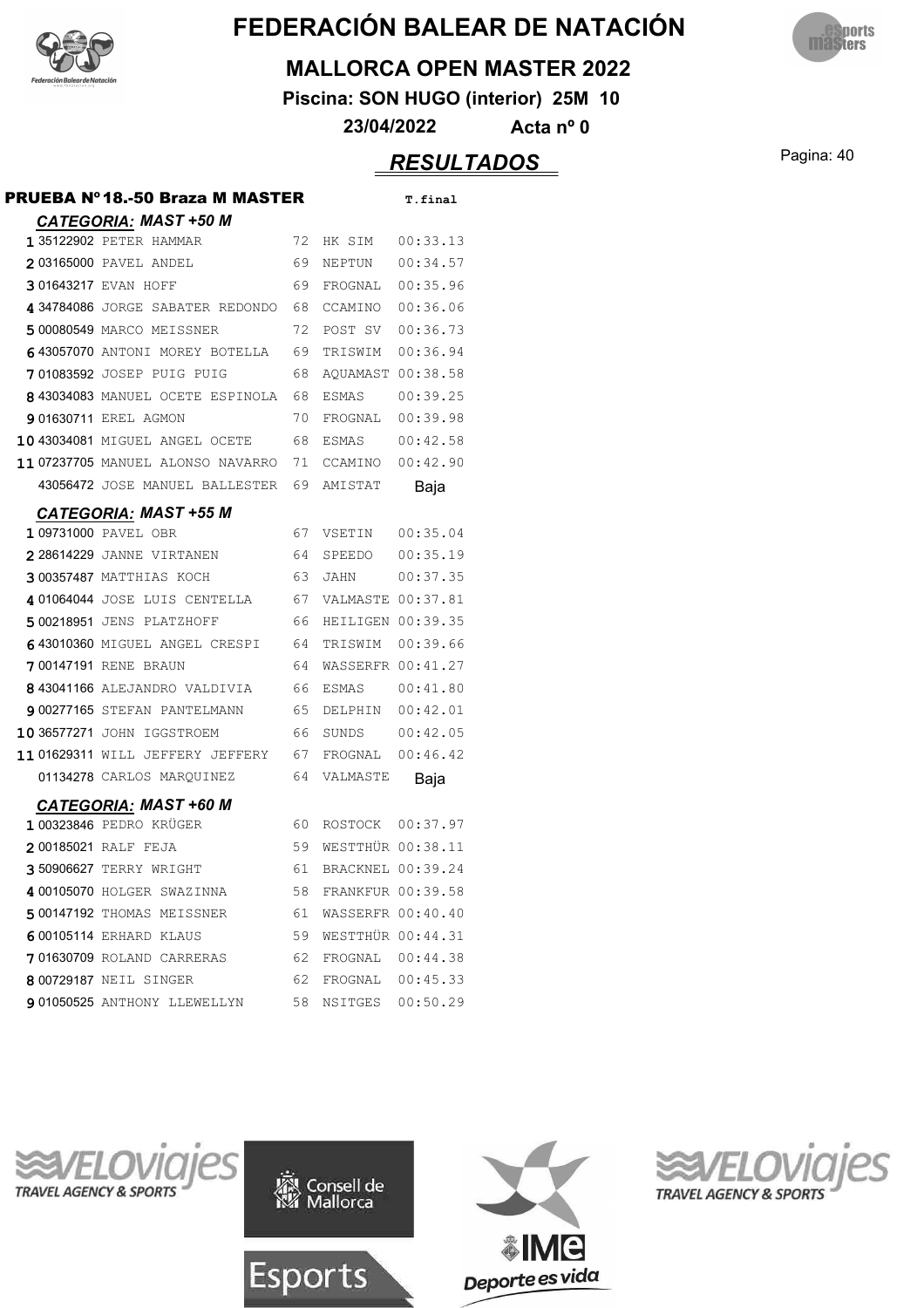



#### **MALLORCA OPEN MASTER 2022**

**Piscina: SON HUGO (interior) 25M 10**

**23/04/2022 Acta nº 0**

### Pagina: 41 *RESULTADOS*

| PRUEBA Nº 18.-50 Braza M MASTER      |    |                          | T.final  |
|--------------------------------------|----|--------------------------|----------|
| CATEGORIA: MAST +65 M                |    |                          |          |
| 107308521 JENS HALGREEN              | 54 | HERLEV                   | 00:42.14 |
| 242942751 FRANCISCO CAPO             | 53 | ESMAS                    | 00:49.39 |
| 54508820 NEIL HAFTEL                 | 55 | FROGNAL                  | Desc     |
| 00142386 AXEL TUROWSKI               | 53 | <b>JAHN</b>              | Baja     |
| <b>CATEGORIA: MAST +70 M</b>         |    |                          |          |
| <b>1 00000932 PETER GULYAS</b>       | 51 | TOROKBAL 00:38.36        |          |
| 201011328 LORENZO MARTIN USIETO      | 51 | UDHORTA                  | 00:41.86 |
| 300020446 ALEXANDRU KUHN             | 52 | RESITA                   | 00:44.79 |
| 473747874 JESUS MIGUEL ESTEVE        | 52 | VALMASTE 00:47.70        |          |
| 541390495 PABLO ROS BLANES           | 50 | <b>ESMAS</b>             | 01:07.70 |
| <b>CATEGORIA: MAST +75 M</b>         |    |                          |          |
| 142668984 ESTEBAN CRUZ MARQUEZ       | 46 | ESMAS                    | 00:42.39 |
| 200407366 FRANZ FISCHER              | 45 | <b>BAD</b>               | 00:49.16 |
| 01062677 VICENT NEBOT SANCHIS        | 46 | VALMASTE                 | Baja     |
| 01076913 JOSEP GABARRO SANFELIU 47   |    | SABADEL                  | Baja     |
| <b>CATEGORIA: MAST +80 M</b>         |    |                          |          |
| 1 01070628 JOAOUIN MARIA CANALES     | 40 | RCMEDIT                  | 01:00.32 |
| 00542226 CHRISTIAN ARAUD             | 40 | OLYMPIQU                 | Baja     |
| <b>CATEGORIA: MAST +85 M</b>         |    |                          |          |
| 1 00235086 PETER SCHMIDT             | 36 | <b>SCHÖNEBE 00:51.95</b> |          |
| 200624331 ROBERT PENNOCK WRAY        | 37 | ESMAS                    | 01:40.20 |
| 00858712 VINCENT EUGENE MILLER       | 35 | CNPALMA                  | Desc     |
| <b>CATEGORIA: PREMASTER M</b>        |    |                          |          |
| 143222239 HUGO TARRAGA TORRES        | 98 | CNPALMA  00:33.86        |          |
| 201218545 TOMAS LEÑERO CHOCANO       | 98 | MSMURCIA 00:39.85        |          |
|                                      |    |                          |          |
| PRUEBA Nº 19.-50 Braza F MASTER      |    |                          | T.final  |
| CATEGORIA: MAST +25 F                |    |                          |          |
| 143202818 SHEYLA MATEU VELAZQUEZ 94  |    | CNPALMA                  | 00:48.54 |
| 248679855 MARTA LOPEZ GARCIA         | 95 | CCAMINO                  | 00:52.08 |
| 41537833 CATALINA CAMPINS RAYO 95    |    | CN.INCA                  | Baja     |
| 41587295 FRANCESCA<br>AINA PIERAS 97 |    | CN.INCA                  | Baja     |
| 43216891 LAURA SASTRE COLOM          | 97 | CN.INCA                  | Baja     |
| 01646538 CRISTINA GARCIA MAURI       | 95 | FROGNAL                  | Baja     |







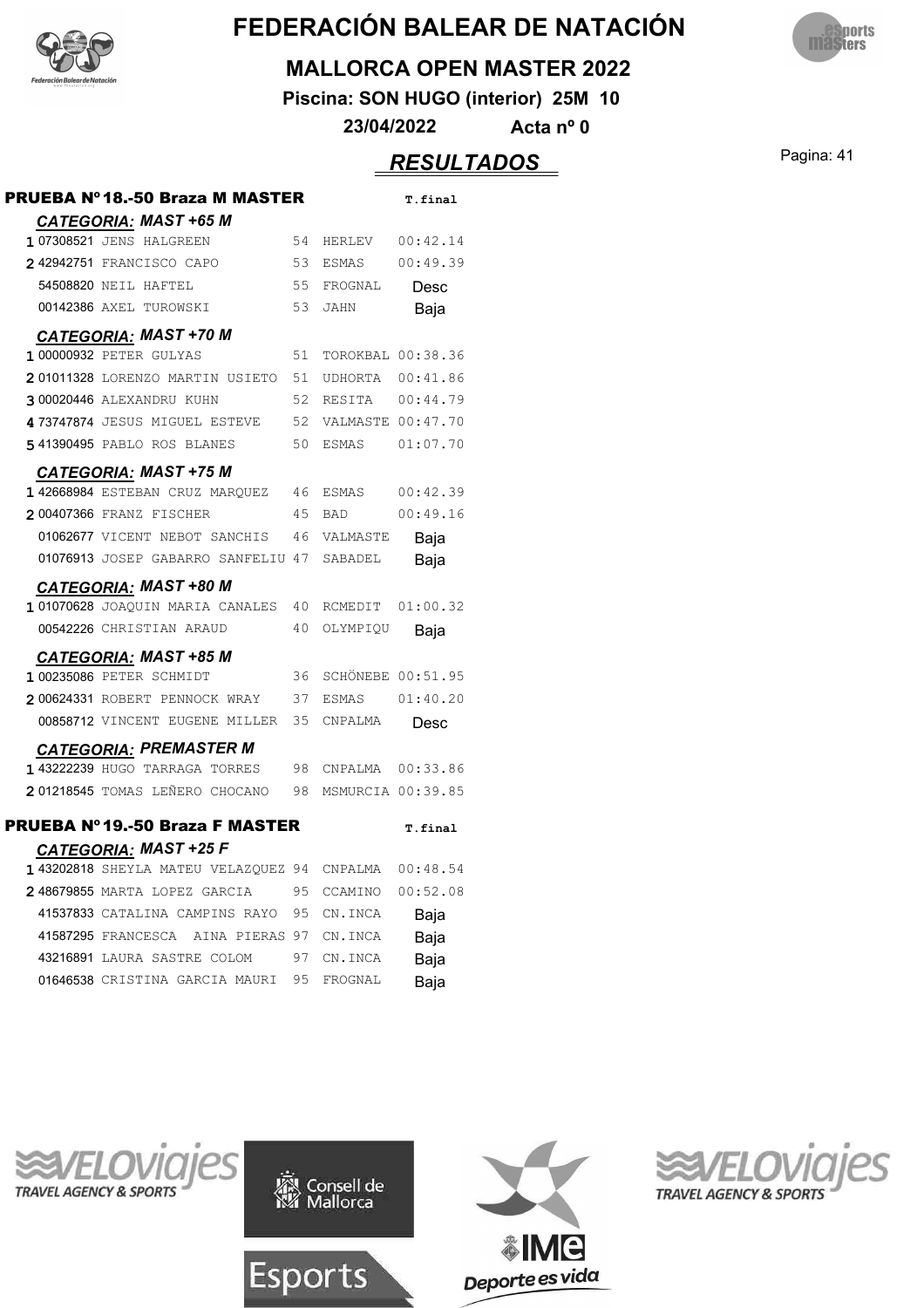



#### **MALLORCA OPEN MASTER 2022**

**Piscina: SON HUGO (interior) 25M 10**

**23/04/2022 Acta nº 0**

### Pagina: 42 *RESULTADOS*

| PRUEBA Nº 19.-50 Braza F MASTER                 |     |                   | T.final  |
|-------------------------------------------------|-----|-------------------|----------|
| <b>CATEGORIA: MAST +30 F</b>                    |     |                   |          |
| 176440020 PALOMA DOMINGUEZ                      | 91  | CCAMINO           | 00:35.06 |
| 2 28846312 MARIA GARCIA GARCIA                  | 92  | CCAMINO           | 00:39.71 |
| 304431347 DENISE CARULLI                        | 89  | TRISWIM           | 00:43.03 |
| 441535705 M <sup>a</sup> ANGELS RIBOT FONT      | 92  | ES.ARTA           | 00:45.26 |
| 543195821 MARIA ANGELS CANELLAS                 | 90  | TRISWIM           | 00:45.29 |
| 601644330 NATASHA KESKIN ALEV                   | 92. | FROGNAL           | 00:50.16 |
| <b>CATEGORIA: MAST +35 F</b>                    |     |                   |          |
| 1 00116055 SUSAN PRZYWARA                       | 83  | ESCHBORN 00:36.09 |          |
| 201068993 EVA MARIA GONZALEZ                    | 85  | S.ANDRES 00:40.64 |          |
| <b>CATEGORIA: MAST +40 F</b>                    |     |                   |          |
| 1 00020027 GIULIA ROXANA LASZLO                 | 78  | RESITA 00:40.57   |          |
| 201221164 ANA CAROLINA DAMASIO                  | 82  | HALEGATO 00:40.75 |          |
| 343536922 SILVIA OLIVES PONS                    | 78  | TRISWIM           | 00:41.00 |
| 441504846 MERCEDES MORA ESPINO                  | 79  | CCAMINO           | 00:43.20 |
| 537336014 MARGARITA CLADERA                     | 80  | ES.ARTA 00:50.98  |          |
| <b>CATEGORIA: MAST +45 F</b>                    |     |                   |          |
| 1 00000685 FANNI ASZTALOS                       | 77  | TOROKBAL 00:36.81 |          |
| 204346919 PETRA VERSTEEG VERMEER 74             |     | SALLE-P 00:39.66  |          |
| 300133480 ILDIKO SIMON                          | 74  | TOROKBAL 00:40.43 |          |
| 443104755 PILAR OLIVER MIRO                     | 76  | TRISWIM 00:42.77  |          |
| 500189348 MIRYAM RIBBE                          | 77  | BERLINER 00:43.78 |          |
| 601630713 EMMA GREEN                            | 77  | FROGNAL           | 00:45.19 |
| <b>700616989</b> ANDREA NEMETH                  | 74  | CCAMINO           | 00:46.65 |
| 846241229 MARIA LUISA NAVAL                     | 76  | CN.INCA           | 00:48.13 |
| 946393879 PILENA CAMACHO PEREZ                  | 77  | ESMAS             | 00:49.46 |
| 1078213188 ANTONIA FCA COLL RAMON 75            |     | CN.INCA 00:51.66  |          |
| 1101070067 ESTEFANIA LAURA VERDU                | 73  | VALMASTE 00:52.07 |          |
| 12 78212444 Mª MAGDALENA SERRA                  | 75  | ESMAS             | 00:57.24 |
| CATEGORIA: MAST +50 F                           |     |                   |          |
| 110666697 CAROLINE SUHR                         | 71  | SIGMA             | 00:37.88 |
| 243059858 FRANCETTE CAMPINS                     | 71  | MASTBAL 00:42.51  |          |
| 343069496 M <sup>a</sup> JOSÉ MASSIP LLABRÉS 71 |     | TRISWIM 00:42.52  |          |
| 4 00145105 ANNETT SCHWABE                       | 72  | DELPHIN 00:43.04  |          |
| 500020470 MONICA SZILASI                        | 71  | RESITA            | 00:43.34 |
| 609337352 ALMUDENA VALLE MUÑOZ                  | 72  | CCAMINO           | 00:45.64 |
| 716056320 ELENA LOBO BERASTEGUI                 | 72  | CNPALMA           | 00:46.60 |







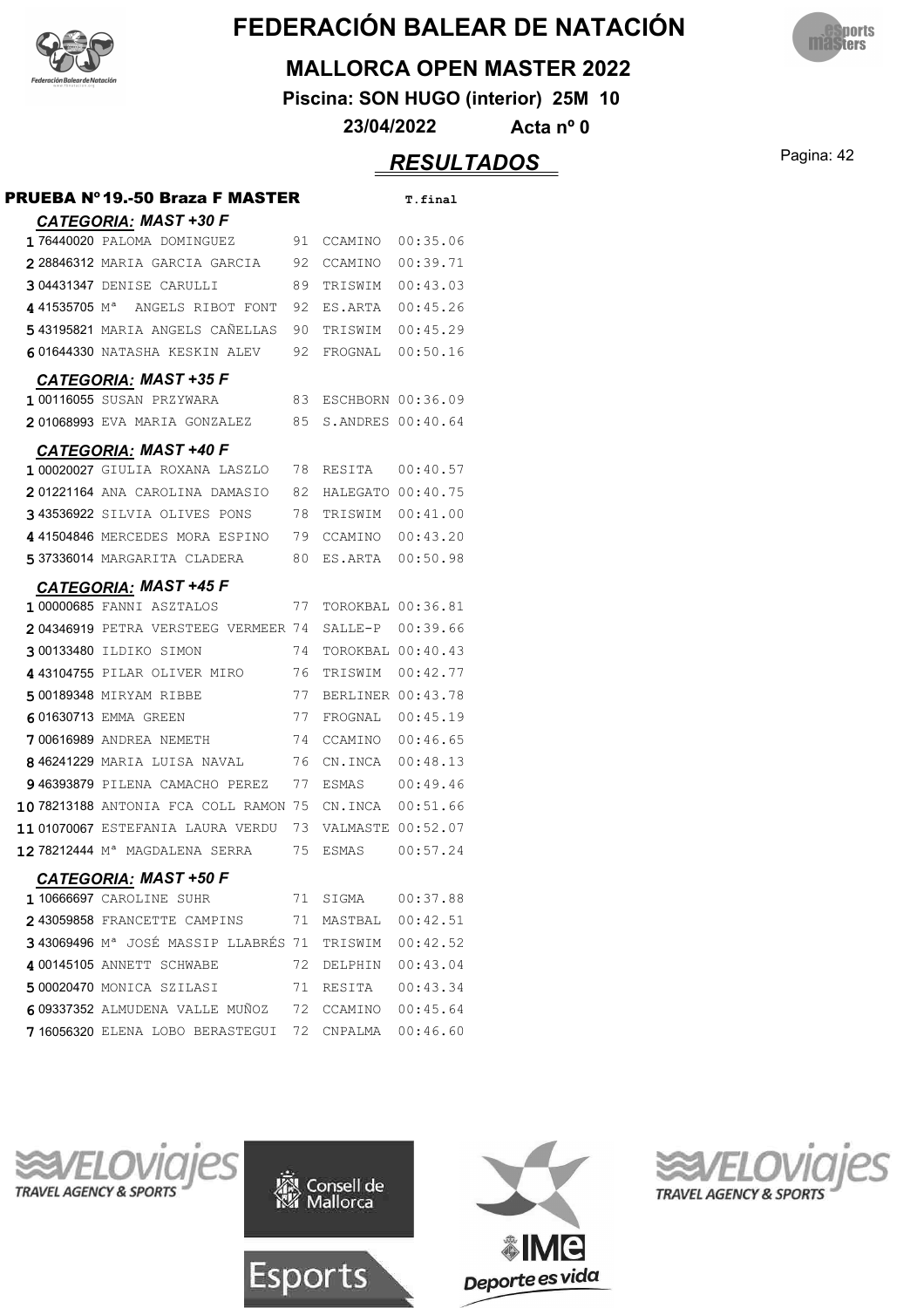



#### **MALLORCA OPEN MASTER 2022**

**Piscina: SON HUGO (interior) 25M 10**

**23/04/2022 Acta nº 0**

### Pagina: 43 *RESULTADOS*

| PRUEBA Nº 19.-50 Braza F MASTER                             |    |                                                   | T.final           |
|-------------------------------------------------------------|----|---------------------------------------------------|-------------------|
| <b>CATEGORIA: MAST +50 F</b>                                |    |                                                   |                   |
| 801354011 NATALIE TYDEMAN                                   | 71 | FROGNAL 00:48.87                                  |                   |
| <b>9 00438860 ANKE LUDWIG</b>                               | 68 |                                                   | WASSERFR 00:49.73 |
| 1038120976 ARANTXA PARDO                                    | 72 |                                                   |                   |
| <b>11 93665230</b> SUSANNE NORVELL 70                       |    |                                                   |                   |
| <b>12 43079595</b> MARIA BELEN VIVES                        | 72 | SALLE-P 00:55.04                                  |                   |
| 13 43063431 FRANCISCA M <sup>a</sup> MOREY                  |    | 71 CN.INCA 01:00.25                               |                   |
| 43070064 ANTONIA TORRES                                     | 71 | MASTBAL                                           | Baja              |
| <b>CATEGORIA: MAST +55 F</b>                                |    |                                                   |                   |
| 1 35594995 BIRGITTA OLOFSSON 67 UMEA 00:40.70               |    |                                                   |                   |
| 272531308 NURIA ROSA ROS                                    | 67 |                                                   | CNPALMA  00:44.52 |
| 300299785 VIOLA FRIEDRICHS 63                               |    |                                                   | JAHN 00:45.33     |
| 4 10005622 ANTJE DOMINIK                                    |    | 66 WASSERFR 00:50.40                              |                   |
| 5 52095635 M <sup>a</sup> ELISA BLANCO DE 67 ESMAS 00:53.34 |    |                                                   |                   |
| 6 00005622 HEIDI PEETZ                                      | 63 | WASSERFR 01:03.82                                 |                   |
| <b>CATEGORIA: MAST +60 F</b>                                |    |                                                   |                   |
| 100043173 PHILIPPA WILLIAMS                                 |    | 62 WYCOMBE 00:40.33                               |                   |
| 242990380 MARIA RAMONA GUILLEN 59 CNPALMA 00:41.96          |    |                                                   |                   |
| <b>CATEGORIA: MAST +65 F</b>                                |    |                                                   |                   |
| 1 09593495 GISELA BACHER                                    | 56 | DUET                                              | 00:57.86          |
| CATEGORIA: MAST +70 F                                       |    |                                                   |                   |
| <b>100294974 KATHERINNE WRAY</b>                            |    | 49 ESMAS 00:58.51                                 |                   |
| 241393662 M <sup>a</sup> DOLORES CARMONA 50 ESMAS 01:09.31  |    |                                                   |                   |
| <b>CATEGORIA: MAST +75 F</b>                                |    |                                                   |                   |
| 142958370 DANIELE SANTUCCI 46 ESMAS                         |    |                                                   | 01:15.43          |
| 02427673 CHRISTINE SIEGFRIED 47 ESMAS                       |    |                                                   | Desc              |
| <b>CATEGORIA: PREMASTER F</b>                               |    |                                                   |                   |
| 143477699 NEREA GONZALEZ ALARCON 02 AMISTAT 00:38.95        |    |                                                   |                   |
|                                                             |    | 78221719 CATALINA M <sup>a</sup> LOPEZ 99 CN.INCA |                   |





Esports



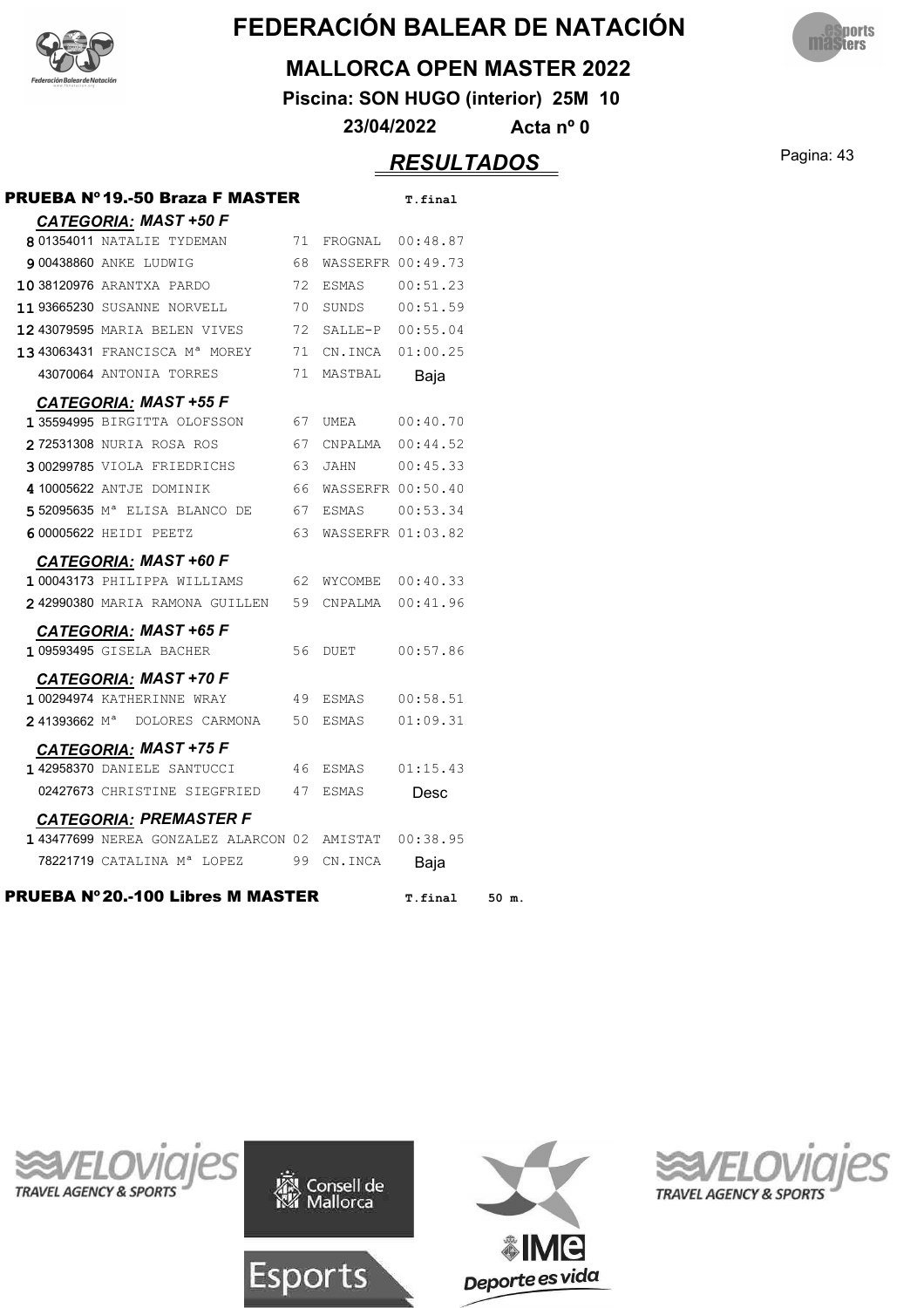



#### **MALLORCA OPEN MASTER 2022**

**Piscina: SON HUGO (interior) 25M 10**

**23/04/2022 Acta nº 0**

### Pagina: 44 *RESULTADOS*

| <b>PRUEBA Nº 20.-100 Libres M MASTER</b> |    |                   | T.final          | 50 m.    |
|------------------------------------------|----|-------------------|------------------|----------|
| <b>CATEGORIA: MAST +25 M</b>             |    |                   |                  |          |
| 105327196 MIGUEL SACRISTAN IZCUE 95      |    | CCAMINO           | 00:59.27         | 00:28.30 |
| 201139283 CEDRIC MURILLO NOVA            | 94 | HALEGATO 01:00.76 |                  | 00:29.19 |
| 343202817 ISMAEL MATEU VELAZQUEZ 97      |    | CNPALMA           | 01:01.43         | 00:30.26 |
| <b>CATEGORIA: MAST +30 M</b>             |    |                   |                  |          |
| 1 00020350 MIROSLAV RADU COICICI         | 91 | RESITA            | 00:51.68         | 00:24.64 |
| 200473641 MARCELL KOLLAR                 | 90 | TATABANY 00:53.86 |                  | 00:25.85 |
| 301221625 PHILLIP MCLOUGHLIN             | 89 | BRIGHTON 00:58.47 |                  | 00:27.98 |
| 4 01080126 JOSE LUIS HERVAS              | 90 | HALEGATO 00:58.88 |                  | 00:28.05 |
| 543176522 MANUEL A. CANO LÓPEZ           | 91 | AMISTAT           | 01:00.58         | 00:28.22 |
| 643176478 DAVID MOYA PELLICER            | 88 | CN.INCA           | 01:01.21         | 00:29.06 |
| 700090129 JOHANNES SCHLUNDT              | 88 | KARLSRUH 01:02.78 |                  | 00:29.83 |
| 43209375 JAIME ALONSO ALVAREZ            | 92 | AMISTAT           | Baja             |          |
| <b>CATEGORIA: MAST +35 M</b>             |    |                   |                  |          |
| <b>153616557</b> CESAR MANUEL ESPAÑOL    | 84 | TRISWIM           | 01:04.61         | 00:30.17 |
| 274887535 ALEJANDRO NAVAS LOPEZ          | 87 | TRISWIM           | 01:06.47         | 00:31.42 |
| 301041932 JOSE OLMEDA FRESNEDA           | 83 | MASTER            | 01:08.88         | 00:32.43 |
| 4 43154723 ANGEL MARTINEZ MESA           | 85 | ESMAS             | 01:10.06         | 00:30.72 |
| 43131605 ALFONSO LÓPEZ BERMÚDEZ 86       |    | AMISTAT           | Baja             |          |
| <b>CATEGORIA: MAST +40 M</b>             |    |                   |                  |          |
| 101049586 ISMAEL AGUADO                  | 82 | HALEGATO 00:55.51 |                  | 00:26.61 |
| 201272830 NICHOLAS WOGAN                 | 78 | FROGNAL           | 01:09.82         | 00:33.94 |
| 343132460 EDUARDO FUSTER FIOL            | 80 | AMISTAT           | 01:32.66         | 00:41.29 |
| 43115340 DANIEL LLOMPART                 | 78 | EULARIO           | Baja             |          |
| 26563094 ARMANDO DRUMONT BURGOS 81       |    | TRISWIM           | Baja             |          |
| <b>CATEGORIA: MAST +45 M</b>             |    |                   |                  |          |
| 143099130 JOSE MIGUEL BURGUERA           | 76 | FELANITX 00:59.70 |                  | 00:28.78 |
| 274512089 JOSE GARIJO MEGIAS             | 77 | EULARIO           | 01:01.35         | 00:29.09 |
| 334066349 JAIME COLL ABRAHAM             | 73 | CNPALMA           | 01:01.38         | 00:28.98 |
| 4 43064126 ANTONIO OLIVER MIRO           |    |                   |                  | 00:29.49 |
| 5 43095012 JAVIER FERRIOL                | 73 | CNPALMA           | 01:02.12         |          |
|                                          | 75 | CN.INCA           | 01:02.82         | 00:30.03 |
| 643098276 JUAN MIGUEL LLOMPART           | 77 | SALLE-P           | 01:17.94         | 00:36.04 |
| 718237716 RAFAEL AMENGUAL MONTES 74      |    |                   | CN.INCA 01:19.12 | 00:36.09 |
| 801630707 KEVIN FLACK                    | 75 | FROGNAL           | 01:20.49         | 00:37.27 |
| 944327123 JOSE MANUEL GONZALEZ           | 74 | AMISTAT           | 01:25.91         | 00:40.22 |
| 44325694 JOSE MARIA SANDIN               | 73 | SALLE-P           | Baja             |          |
| 01630708 DAN MARKS                       | 73 | FROGNAL           | Baja             |          |







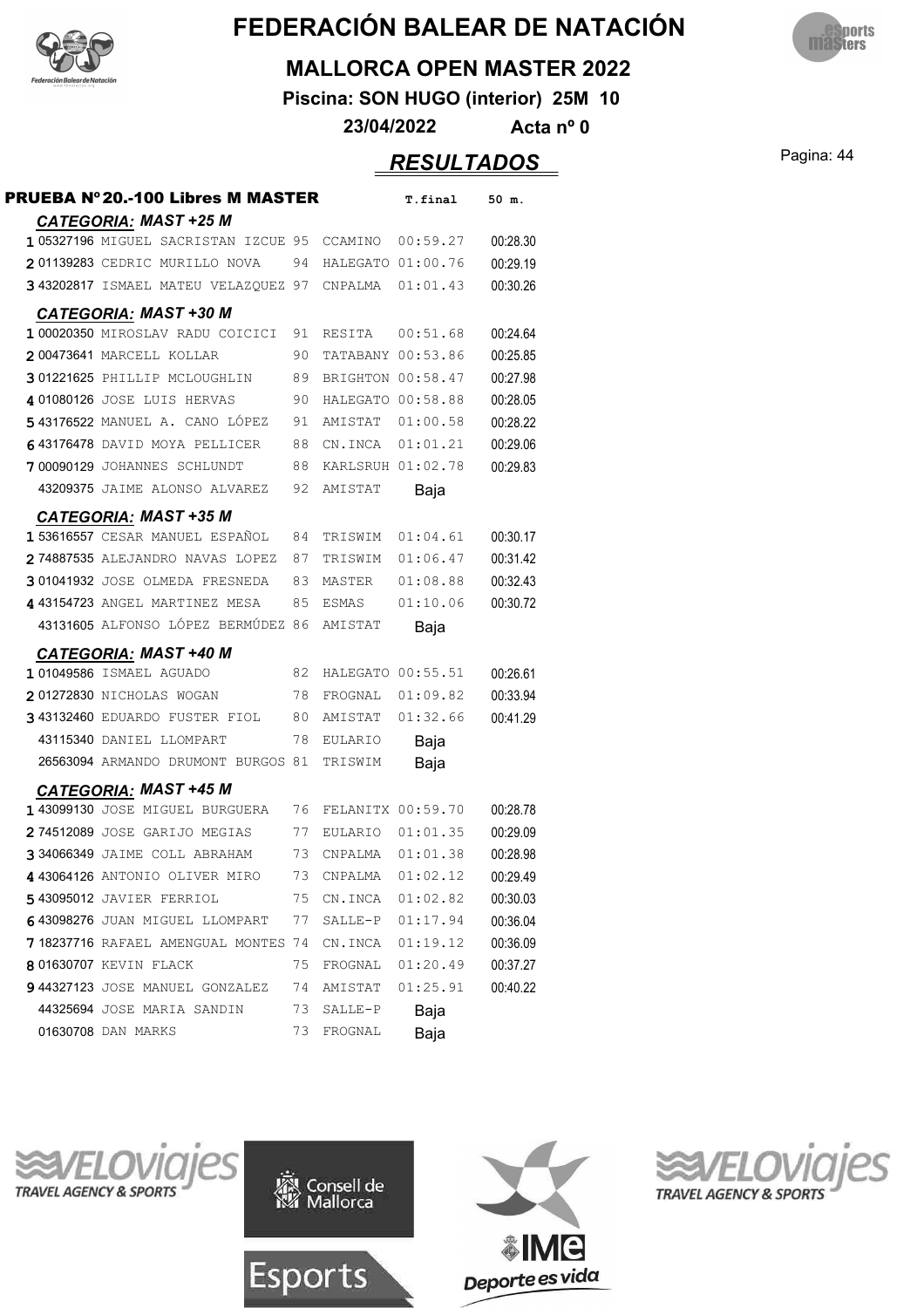



#### **MALLORCA OPEN MASTER 2022**

**Piscina: SON HUGO (interior) 25M 10**

**23/04/2022 Acta nº 0**

### Pagina: 45 *RESULTADOS*

| <b>PRUEBA Nº 20.-100 Libres M MASTER</b>                |    |          | T.final           | 50 m.    |
|---------------------------------------------------------|----|----------|-------------------|----------|
| <b>CATEGORIA: MAST +50 M</b><br>1 35122902 PETER HAMMAR | 72 |          | HK SIM 01:01.06   | 00:28.91 |
| 200076075 THOMAS KREMPEL                                | 72 |          | KARLSRUH 01:04.66 | 00:30.76 |
| 334784086 JORGE SABATER REDONDO                         | 68 | CCAMINO  | 01:04.67          | 00:31.56 |
| 401643217 EVAN HOFF                                     | 69 |          | FROGNAL 01:05.71  | 00:31.96 |
| 501083592 JOSEP PUIG PUIG                               | 68 |          | AQUAMAST 01:06.62 | 00:31.75 |
| 643058175 PABLO LLINAS BOSCH                            | 70 | TRISWIM  | 01:10.36          | 00:34.08 |
| 701630711 EREL AGMON                                    | 70 | FROGNAL  | 01:24.85          | 00:39.42 |
|                                                         |    |          |                   |          |
| <b>CATEGORIA: MAST +55 M</b>                            |    |          |                   |          |
| 1 37744210 JORGE GIL BAOUERO                            | 63 | TRISWIM  | 01:12.98          | 00:34.41 |
| 201629311 WILL JEFFERY JEFFERY                          | 67 | FROGNAL  | 01:24.67          | 00:39.51 |
| 301413431 WARREN PHELOPS                                | 66 |          | FROGNAL 01:35.69  | 00:43.61 |
| <b>CATEGORIA: MAST +60 M</b>                            |    |          |                   |          |
| 1 50906627 TERRY WRIGHT                                 | 61 |          | BRACKNEL 01:07.55 | 00:32.87 |
| 201068866 LUIS VELA                                     | 61 |          | UNIVERSI 01:07.71 | 00:32.29 |
| 301515258 PAUL TALLENTIRE                               | 62 |          | CARLISLE 01:09.15 | 00:33.30 |
| 441443940 JUAN SUÑER TORRES                             | 62 |          | EULARIO 01:12.59  | 00:34.69 |
| 500729187 NEIL SINGER                                   | 62 |          | FROGNAL 01:15.04  | 00:36.65 |
| 601630709 ROLAND CARRERAS                               | 62 |          | FROGNAL 01:15.30  | 00:36.76 |
| <b>700105114 ERHARD KLAUS</b>                           | 59 |          | WESTTHÜR 01:29.81 | 00:43.59 |
| <b>CATEGORIA: MAST +65 M</b>                            |    |          |                   |          |
| 145061441 FRANCISCO NAVARRO                             | 57 |          | ESMAS 01:11.32    | 00:33.82 |
| 254508820 NEIL HAFTEL                                   | 55 | FROGNAL  | 01:12.17          | 00:34.85 |
| 300110028 KLAUS LENZ                                    | 57 |          | WASSERFR 01:20.66 | 00:39.14 |
| 442942751 FRANCISCO CAPO                                | 53 | ESMAS    | 01:46.10          | 00:51.74 |
| <b>CATEGORIA: MAST +70 M</b>                            |    |          |                   |          |
| 141390495 PABLO ROS BLANES                              | 50 | ESMAS    | 01:44.31          | 00:49.33 |
| 222406627 JUAN A. ESCANCIANO                            | 49 | ESMAS    | 01:45.88          | 00:50.31 |
| <b>CATEGORIA: MAST +80 M</b>                            |    |          |                   |          |
| 00542226 CHRISTIAN ARAUD                                | 40 | OLYMPIQU | Baja              |          |







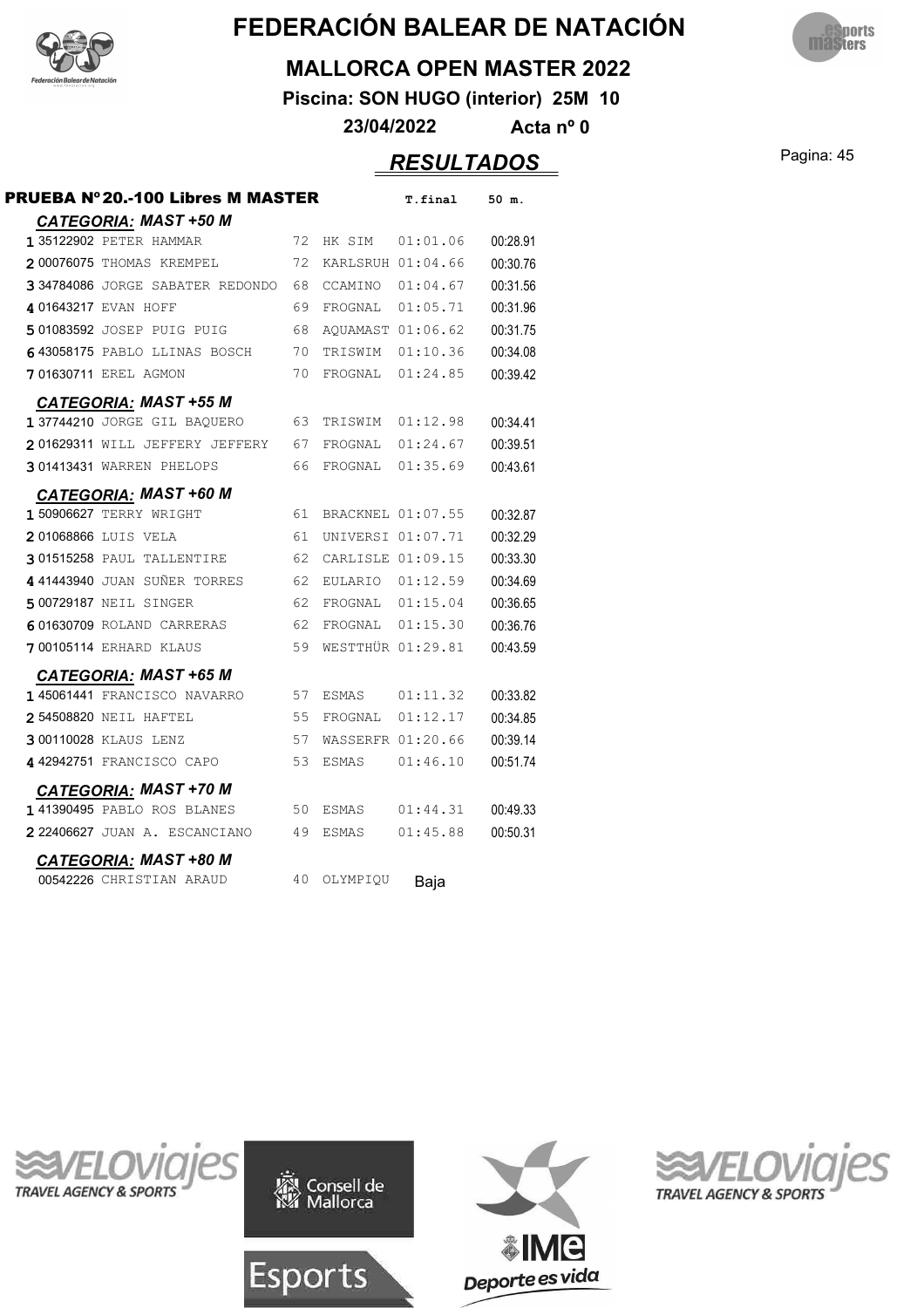



#### **MALLORCA OPEN MASTER 2022**

**Piscina: SON HUGO (interior) 25M 10**

**23/04/2022 Acta nº 0**

### Pagina: 46 *RESULTADOS*

| <b>PRUEBA Nº 20.-100 Libres M MASTER</b> |    |                   | T.final           | 50 m.    |
|------------------------------------------|----|-------------------|-------------------|----------|
| <b>CATEGORIA: MAST +85 M</b>             |    |                   |                   |          |
| 1 00235086 PETER SCHMIDT                 | 36 |                   | SCHÖNEBE 01:41.56 | 00:45.94 |
| 200624331 ROBERT PENNOCK WRAY            | 37 | ESMAS             | 02:40.38          | 01:09.29 |
| <b>CATEGORIA: PREMASTER M</b>            |    |                   |                   |          |
| 1 00220802 PRIESTER LUKAS                | 99 |                   | KARLSRUH 01:07.28 | 00:32.04 |
| <b>PRUEBA N°21.-100 Libres F MASTER</b>  |    |                   | T.final           | 50 m.    |
| CATEGORIA: MAST +25 F                    |    |                   |                   |          |
| 101182831 ESTELA GUERRERO GARCIA 93      |    | MSEVILLA 00:59.82 |                   | 00:28.91 |
| 201109097 BEATRIZ PERIS MARI             | 97 | VALMASTE 01:09.98 |                   | 00:34.11 |
| 3 10027518 ELAINE WHYTE                  | 94 | MALLOW            | 01:10.73          | 00:33.64 |
| 401220354 IRENE CAMACHO ALEGRE           | 93 | MONTEMAR 01:11.07 |                   | 00:33.74 |
| 501093152 VIRGINIA PEREZ DEL             | 96 | HALEGATO 01:11.65 |                   | 00:33.53 |
| 643202818 SHEYLA MATEU VELAZQUEZ 94      |    | CNPALMA           | 01:19.27          | 00:38.27 |
| 7 10030639 CLAUDIA O'DONOGHUE            | 96 | MALLOW 01:22.20   |                   | 00:39.26 |
| 801211800 LAURA GUTIERREZ CRUZ           | 93 |                   | HALEGATO 01:22.71 | 00:38.55 |
| 943219183 MARIA CRISTINA                 | 93 | TRISWIM           | 01:32.31          | 00:41.79 |
| <b>CATEGORIA: MAST +30 F</b>             |    |                   |                   |          |
| 104197000 KRISTINA BENDOVA               | 88 | SLAVIA            | 01:04.38          | 00:31.35 |
| 2 28846312 MARIA GARCIA GARCIA           | 92 | CCAMINO           | 01:06.19          | 00:30.89 |
| 301190231 LAURA AROCA FERNANDEZ          | 90 |                   | VALMASTE 01:14.62 | 00:36.06 |
| 4 43195821 MARIA ANGELS CAÑELLAS         | 90 | TRISWIM           | 01:15.75          | 00:36.35 |
| <b>CATEGORIA: MAST +35 F</b>             |    |                   |                   |          |
| 1 00198709 SARAH POLOTZEK                | 87 |                   | KARLSRUH 01:09.38 | 00:32.48 |
| 243143139 NURIA LLITERAS TESOURO 85      |    | TRISWIM           | 01:15.16          | 00:36.26 |
| 343154263 MARIA TERESA MESA              | 83 | ESMAS             | 01:24.32          | 00:38.34 |
| <u>CATEGORIA:</u> MAST +40 F             |    |                   |                   |          |
| 1 00004015 GABRIELLA FICZE               | 81 |                   | TOROKBAL 01:04.18 | 00:31.40 |
| 202933382 OLIVIA JEANNE                  | 78 | ESMAS             | 01:15.53          | 00:35.99 |
| 343111131 MARGARITA GAYA JAUME           | 79 | ESMAS             | 02:05.65          | 00:59.18 |



![](_page_45_Picture_10.jpeg)

![](_page_45_Picture_11.jpeg)

Esports

![](_page_45_Picture_12.jpeg)

![](_page_45_Picture_13.jpeg)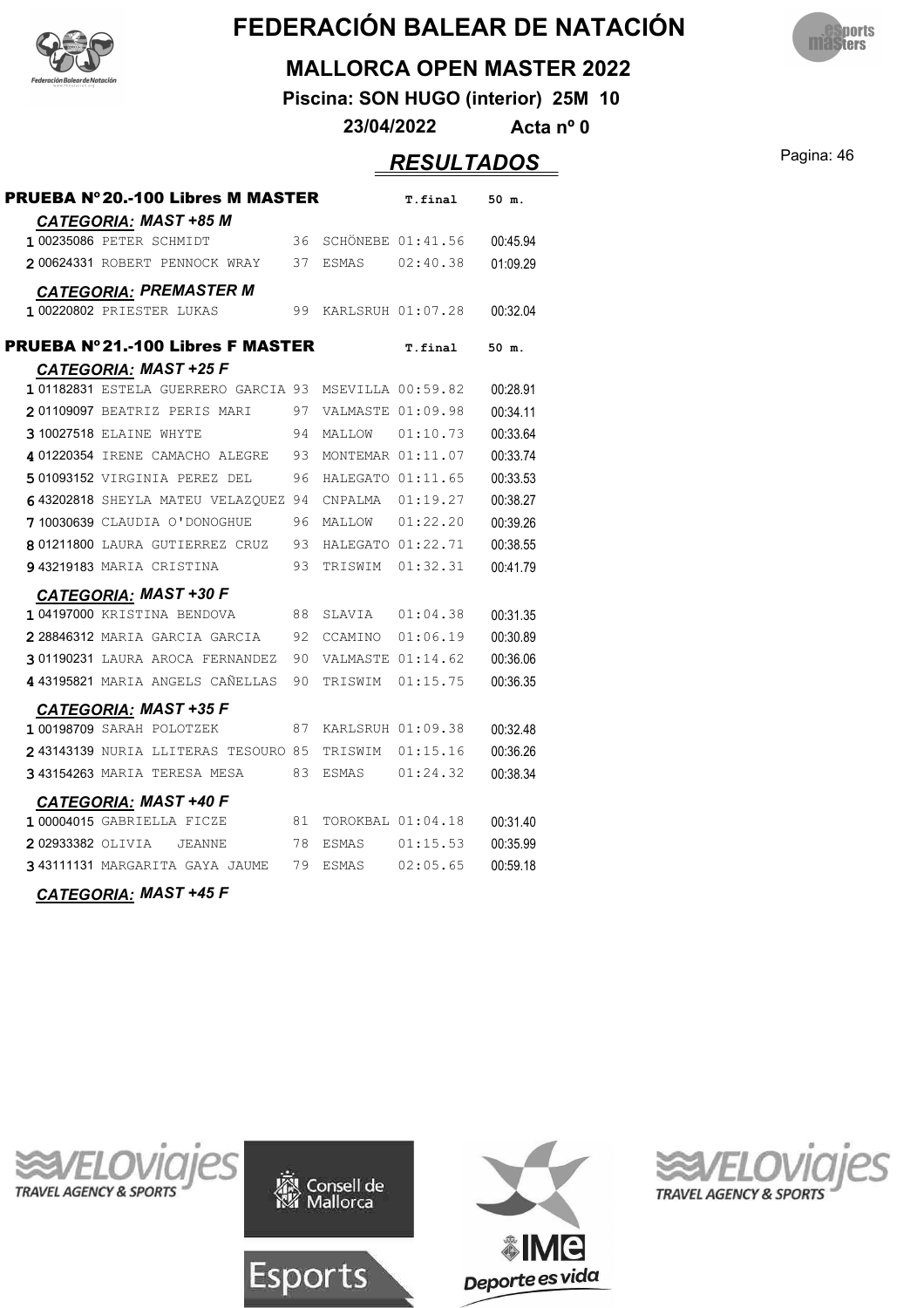![](_page_46_Picture_0.jpeg)

![](_page_46_Picture_2.jpeg)

#### **MALLORCA OPEN MASTER 2022**

**Piscina: SON HUGO (interior) 25M 10**

**23/04/2022 Acta nº 0**

### Pagina: 47 *RESULTADOS*

| <b>PRUEBA Nº21.-100 Libres F MASTER</b>                       |    |                   | T.final           | 50 m.    |
|---------------------------------------------------------------|----|-------------------|-------------------|----------|
| <b>CATEGORIA: MAST +45 F</b>                                  |    |                   |                   |          |
| 101089570 MERITXELL GONFAUS                                   | 77 | AQUAMAST 01:02.34 |                   | 00:30.34 |
| 200133480 ILDIKO SIMON                                        | 74 | TOROKBAL 01:05.08 |                   | 00:31.12 |
| 300000685 FANNI ASZTALOS                                      | 77 | TOROKBAL 01:05.62 |                   | 00:27.99 |
| 444327646 MARIA EUGENIA POLO                                  | 73 |                   | SALLE-P 01:18.46  | 00:37.36 |
| 501630713 EMMA GREEN                                          | 77 | FROGNAL           | 01:18.93          | 00:37.84 |
| 646393879 PILENA CAMACHO PEREZ                                | 77 | <b>ESMAS</b>      | 01:19.45          | 00:37.71 |
| 743733778 YOLANDA ORTEGA SANCHEZ 74                           |    | NATAMAO           | 01:24.30          | 00:40.62 |
| 8 20267336 M <sup>a</sup> ANGELES GONZALEZ                    | 76 |                   | SALLE-P 01:24.64  | 00:39.34 |
| 943098829 Ma NIEVES FLORIT                                    | 73 |                   | CNPALMA  01:26.76 | 00:40.56 |
| <b>CATEGORIA: MAST +50 F</b>                                  |    |                   |                   |          |
| 1 00000508 CSILLA SCIKANY                                     | 68 | TOROKBAL 01:12.08 |                   | 00:32.72 |
| 201354011 NATALIE TYDEMAN                                     | 71 | FROGNAL           | 01:18.58          | 00:38.22 |
| 343075688 ANASTASIA MAS CARRION                               | 70 | <b>ESMAS</b>      | 01:24.98          | 00:39.68 |
| 4 43063431 FRANCISCA Mª MOREY                                 | 71 |                   | CN.INCA 01:43.67  | 00:49.99 |
| <b>CATEGORIA: MAST +55 F</b>                                  |    |                   |                   |          |
| 1 18233505 CARMEN ALFONSO BLANES                              | 67 | CNPALMA           | 01:15.63          | 00:36.18 |
| 200280220 CAREN KOCH                                          | 64 | <b>JAHN</b>       | 01:16.36          | 00:37.17 |
| 300102472 MONIKA MISCH                                        | 67 | WASSERFR 01:29.49 |                   | 00:41.87 |
| 4 00165528 DOROTHEE HAUSMANN                                  | 64 | ROSTOCK           | 01:31.66          | 00:41.95 |
| 543018900 GERONIMA MIRO SEGUI                                 | 63 | <b>ESMAS</b>      | 01:32.54          | 00:43.49 |
| 6 00003320 JUDIT VARADY                                       | 67 | TOROKBAL 01:38.46 |                   | 00:47.82 |
| 701630714 KATHERINE FRY                                       | 63 | FROGNAL           | 01:39.63          | 00:46.94 |
| <b>CATEGORIA: MAST +60 F</b>                                  |    |                   |                   |          |
| 1 00061226 BARBARA GELLRICH                                   | 61 | MAINZER           | 01:08.98          | 00:33.13 |
| 200043173 PHILIPPA WILLIAMS                                   | 62 | WYCOMBE           | 01:12.73          | 00:34.94 |
| <b>CATEGORIA: MAST +65 F</b>                                  |    |                   |                   |          |
| 101076915 MARIA ROSA LLIVINA                                  | 54 | AQUAMAST 01:44.32 |                   | 00:50.33 |
|                                                               |    |                   |                   |          |
| <b>CATEGORIA: MAST +70 F</b><br>141501947 BERVERLEY JUNE WARD | 52 | NATAMAO           | 01:41.43          | 00:47.90 |
|                                                               | 52 | <b>ESMAS</b>      | 02:43.73          |          |
| 2 43092887 ELENA GRACIELA                                     |    |                   |                   | 01:13.58 |

![](_page_46_Picture_9.jpeg)

![](_page_46_Picture_10.jpeg)

![](_page_46_Picture_11.jpeg)

![](_page_46_Picture_12.jpeg)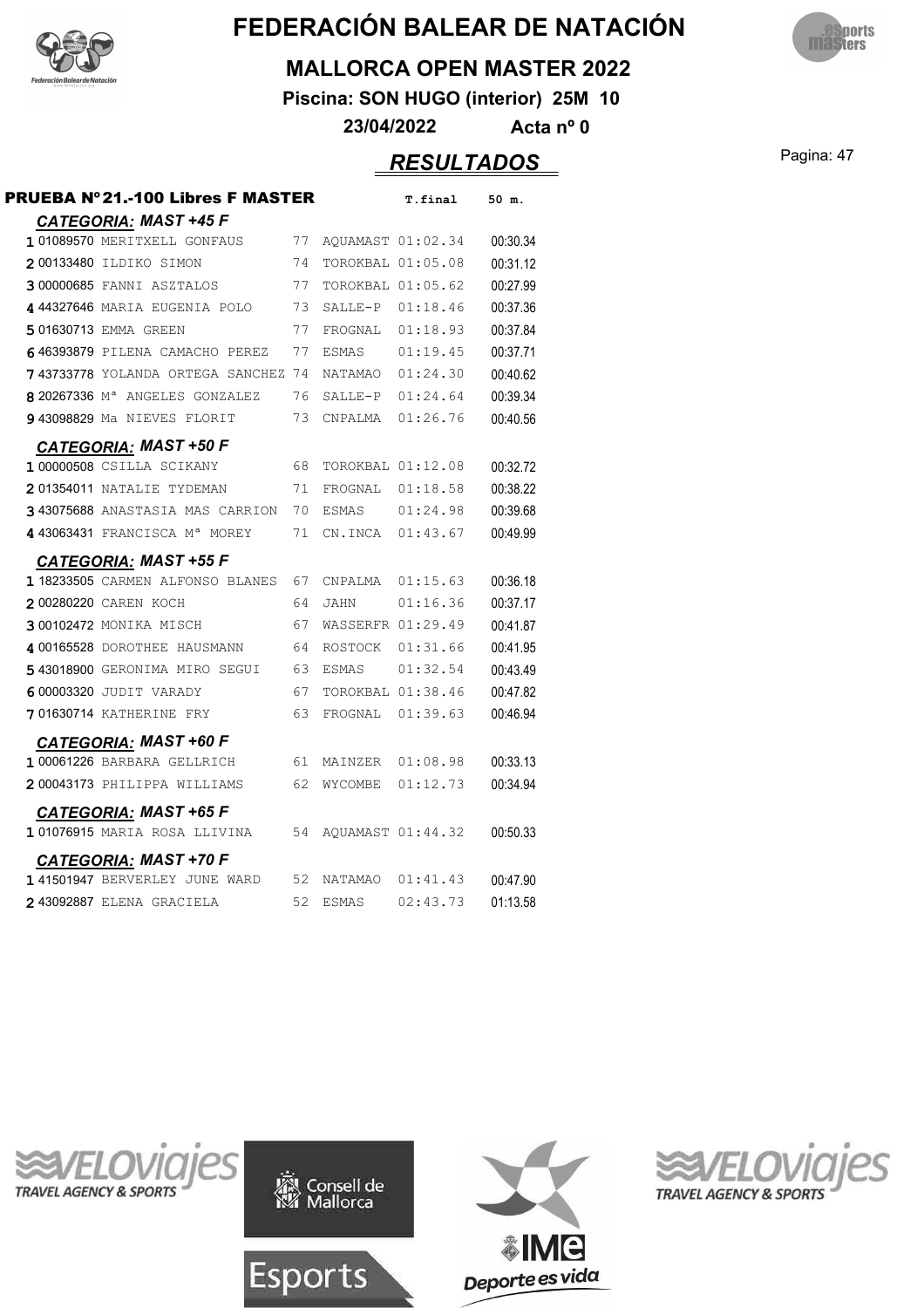![](_page_47_Picture_0.jpeg)

![](_page_47_Picture_2.jpeg)

#### **MALLORCA OPEN MASTER 2022**

**Piscina: SON HUGO (interior) 25M 10**

**23/04/2022 Acta nº 0**

### Pagina: 48 *RESULTADOS*

| <b>PRUEBA N°21.-100 Libres F MASTER</b>              |      |                     | T.final           | 50 m.    |
|------------------------------------------------------|------|---------------------|-------------------|----------|
| <b>CATEGORIA: MAST +75 F</b>                         |      |                     |                   |          |
| 141375521 MARIA ISABEL PALOU                         |      | 47 CNPALMA 01:53.39 |                   | 00:52.51 |
| 202427673 CHRISTINE SIEGFRIED 47                     |      | ESMAS 02:30.41      |                   | 01:08.37 |
| <b>CATEGORIA: PREMASTER F</b>                        |      |                     |                   |          |
| 143474350 MARINA JOVER GALLEGO                       | 00   | AMISTAT 01:01.74    |                   | 00:30.01 |
| 243477699 NEREA GONZALEZ ALARCON 02                  |      | AMISTAT 01:07.31    |                   | 00:32.44 |
| 343469426 ARIADNA LOPEZ RISCO 01 CN.INCA             |      |                     | 01:07.94          | 00:31.83 |
| <b>PRUEBA Nº 22.-100 Estilos M MASTER</b>            |      |                     | T.final           |          |
| <b>CATEGORIA: MAST +25 M</b>                         |      |                     |                   |          |
| 1 00770270 JEFFREY VAN DEURSEN                       |      | 94 CCAMINO 01:00.72 |                   |          |
| 247432065 DAMIAN PAEZ TORRENT 97                     |      | CNPALMA 01:05.14    |                   |          |
| 301061563 GINES GARCIA SAN                           | 96   | S.ANDRES 01:08.51   |                   |          |
| 401139283 CEDRIC MURILLO NOVA                        | 94   | HALEGATO 01:08.72   |                   |          |
| 541573600 PEP LLUIS LOPEZ LOPEZ                      | - 95 | CN.INCA 01:09.86    |                   |          |
| 610024927 GAVIN O'BRIEN                              | 95   | CORK                | 01:10.24          |          |
| 700431019 JAVIER HERNAN MOVIGLIA 95                  |      | KARLSRUH 01:10.95   |                   |          |
| 843202817 ISMAEL MATEU VELAZQUEZ 97 CNPALMA 01:13.52 |      |                     |                   |          |
| 943197897 JOAN ANTONI ROSSELLO 93                    |      | CN.INCA 01:17.73    |                   |          |
| 10 43204640 MIGUEL ANGEL GILI                        | 94   |                     | CN.INCA 01:18.25  |          |
| <b>CATEGORIA: MAST +30 M</b>                         |      |                     |                   |          |
| 1 00473641 MARCELL KOLLAR                            | 90   |                     | TATABANY 01:01.33 |          |
| 200020472 DAN IONUT PIRJOL<br>92                     |      | RESITA 01:06.99     |                   |          |
| 341524122 MIGUEL COLL QUETGLAS                       | 89   | CN.INCA 01:07.65    |                   |          |
| 4 00336728 HECTOR SAURI SUAREZ                       | 88   | KARLSRUH 01:09.49   |                   |          |
| 501080126 JOSE LUIS HERVAS                           | 90   | HALEGATO 01:10.39   |                   |          |
| 601069009 FRANCISCO VALLEJO                          | 88   | S.ANDRES 01:10.56   |                   |          |
| 743176478 DAVID MOYA PELLICER                        | 88   | CN.INCA 01:10.69    |                   |          |
| 841694651 ROMMEL ORLANDO MACIAS                      | 91   | FELANITX 01:11.82   |                   |          |
| 900137849 DAVID GERBERT                              | 88   | KARLSRUH 01:12.15   |                   |          |

**1006887573 MARK EDUARD POTGIETER 88 CNPALMA 01:18.08** 

![](_page_47_Picture_9.jpeg)

![](_page_47_Picture_10.jpeg)

![](_page_47_Picture_11.jpeg)

![](_page_47_Picture_12.jpeg)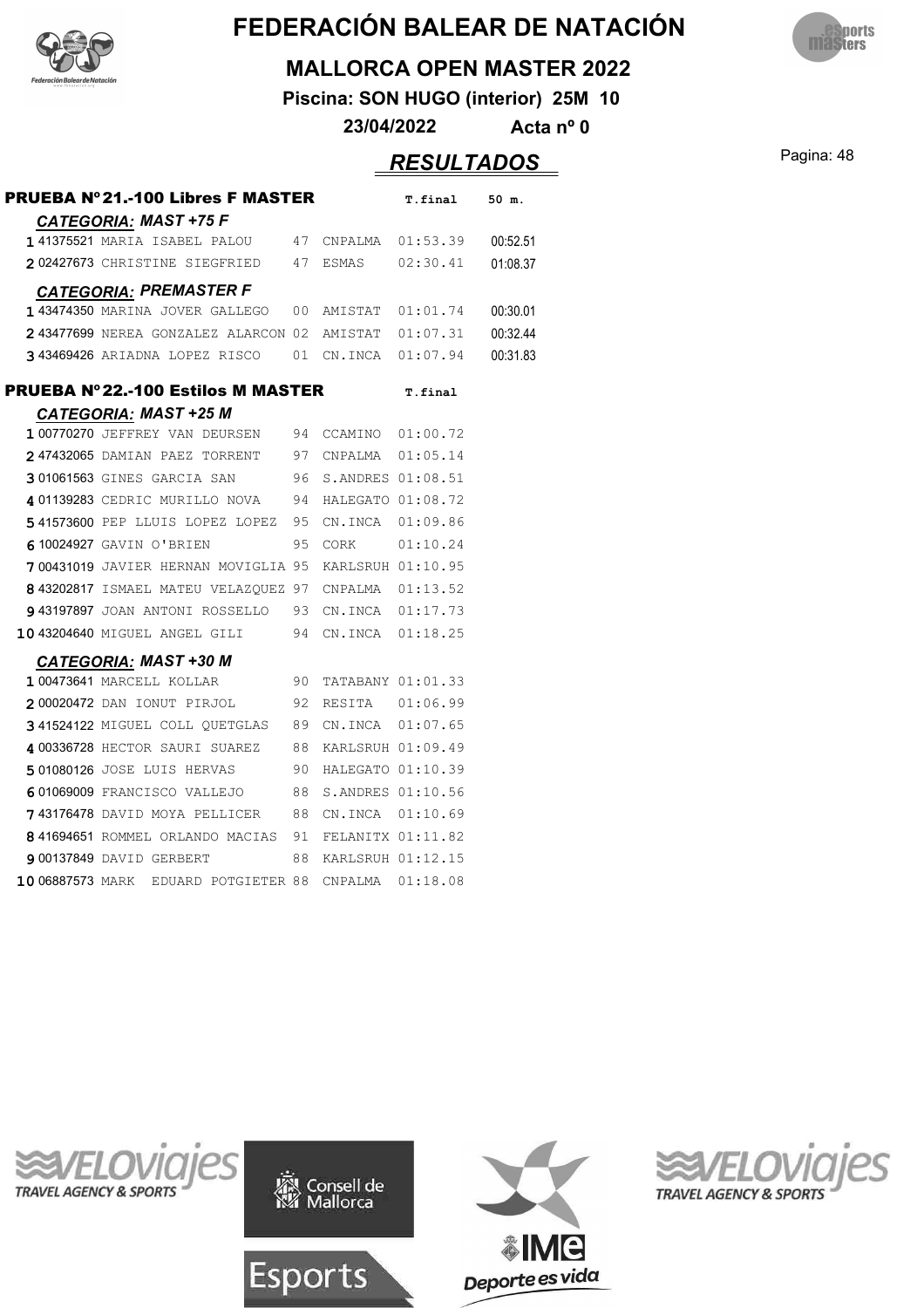![](_page_48_Picture_0.jpeg)

![](_page_48_Picture_2.jpeg)

#### **MALLORCA OPEN MASTER 2022**

**Piscina: SON HUGO (interior) 25M 10**

**23/04/2022 Acta nº 0**

### Pagina: 49 *RESULTADOS*

| PRUEBA Nº22.-100 Estilos M MASTER          |    |                   | T.final  |
|--------------------------------------------|----|-------------------|----------|
| <b>CATEGORIA: MAST +35 M</b>               |    |                   |          |
| 101608000 TOMAS KOTLIK                     | 83 | FKBR              | 01:07.78 |
| 244965942 ANTONIO CIRIACO LOPEZ            | 86 | MSEVILLA 01:08.16 |          |
| 3 43144446 LLORENC FERRER LLABRES 84       |    | TRISWIM 01:08.25  |          |
| 443144445 RAFAEL FERRER LLABRES            | 84 | TRISWIM 01:09.40  |          |
| 501092695 ALBERTO GARCIA                   | 85 | MSEVILLA 01:09.57 |          |
| 606661482 FRANCISCO ANTONIO                | 86 | CCAMINO           | 01:12.16 |
| 701172367 GABRIEL TAMAYO                   | 84 | AQUAMAST 01:19.04 |          |
| 8 06089066 GUSTAVO FERNANDEZ               | 83 | P ARENA 01:19.93  |          |
| 943169687 GUIEM ROSSELLO POL               | 86 | CN.INCA 01:22.06  |          |
| 1043141186 JOSEP FRANCESC SOLER            | 84 | TRISWIM 01:24.31  |          |
| 11 43154723 ANGEL MARTINEZ MESA            | 85 | ESMAS             | 01:24.43 |
| <b>CATEGORIA: MAST +40 M</b>               |    |                   |          |
| 101049586 ISMAEL AGUADO                    | 82 | HALEGATO 01:02.91 |          |
| 200089963 DIRK SCHLEGEL                    | 82 | POST SV 01:05.04  |          |
| 300141268 DENIS SEVERYUK                   | 80 | POST SV 01:08.04  |          |
| 401107422 LORENZO SANCHEZ ROMERO 80        |    | VALMASTE 01:20.65 |          |
| 543128787 CARLOS PERELLO MARTIN            | 79 | TRISWIM           | 01:21.50 |
| 14302081 ALBERTO JIMENEZ                   | 78 | CCAMINO           | Baja     |
| <b>CATEGORIA: MAST +45 M</b>               |    |                   |          |
| <b>144685415</b> ROBERTO AGUILAR MERINO 77 |    | CCAMINO           | 01:08.94 |
| 200020473 MARCEL FLORENTIN                 | 73 | RESITA            | 01:12.37 |
| 343099130 JOSE MIGUEL BURGUERA             | 76 | FELANITX 01:13.35 |          |
| 443088223 JUAN CARLOS GAMEZ                | 74 | <b>ESMAS</b>      | 01:17.59 |
| 578213562 MATIAS SOCIAS LLABRES            | 75 | CN.INCA 01:21.54  |          |
| 643084660 JAUME VALLESPIR BLANCO 74        |    | CN.INCA           | 01:25.35 |
| 718225290 JOAN ANTONI GALMES               | 74 | ES.ARTA           | 01:32.52 |
| 01630707 KEVIN FLACK                       | 75 | FROGNAL           | Desc     |
| 46801920 ISRAEL BEGUE YOLDI                | 75 | CNPALMA           | Baja     |
| 43084790 ANTONI MATEU SALAS                | 74 | TRISWIM           | Baja     |
| 01630708 DAN MARKS                         | 73 | FROGNAL           | Baja     |

![](_page_48_Picture_9.jpeg)

![](_page_48_Picture_10.jpeg)

![](_page_48_Picture_11.jpeg)

![](_page_48_Picture_12.jpeg)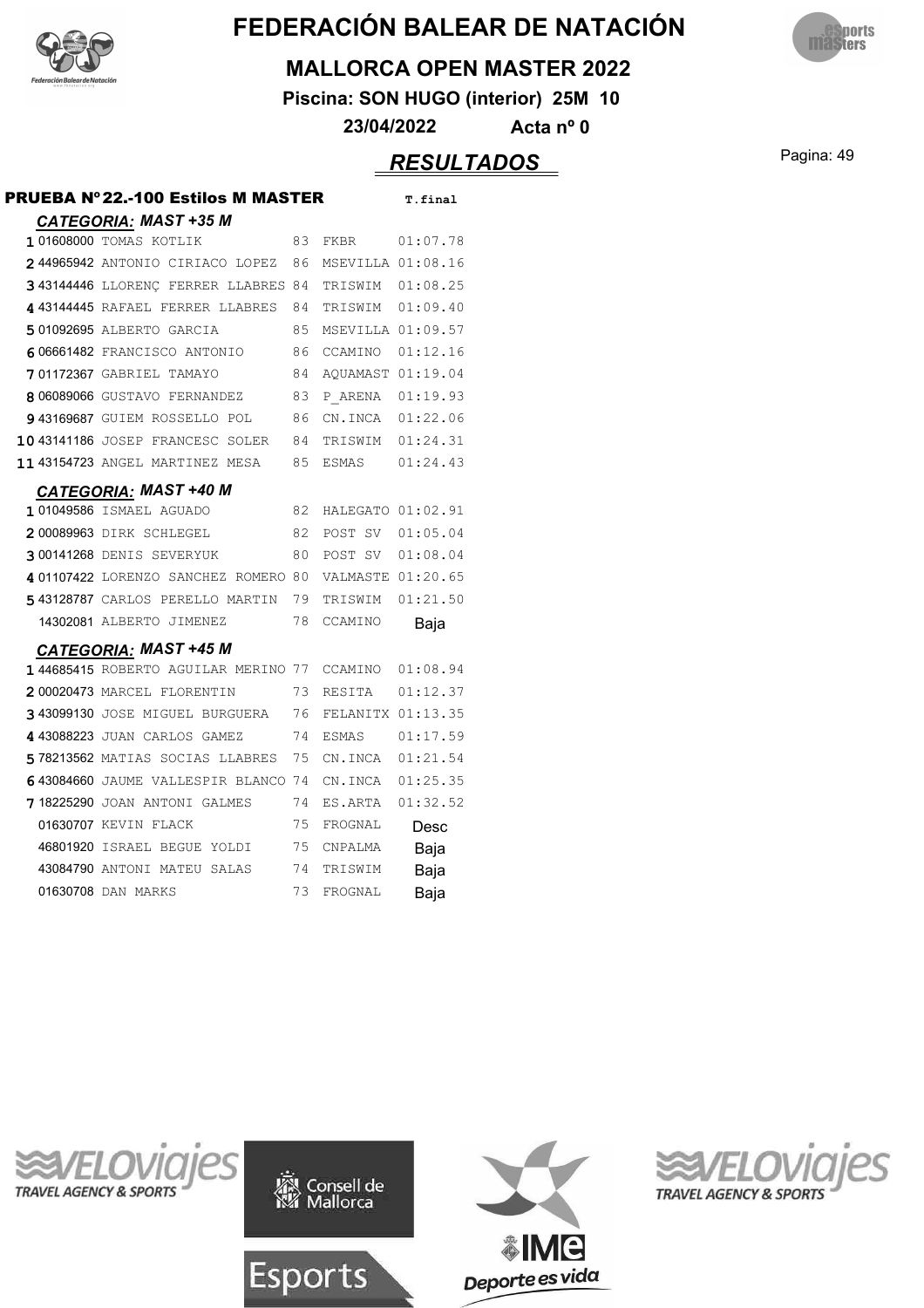![](_page_49_Picture_0.jpeg)

![](_page_49_Picture_2.jpeg)

#### **MALLORCA OPEN MASTER 2022**

**Piscina: SON HUGO (interior) 25M 10**

**23/04/2022 Acta nº 0**

### Pagina: 50 *RESULTADOS*

| <b>PRUEBA Nº22.-100 Estilos M MASTER</b>                                         |     |                      | T.final  |
|----------------------------------------------------------------------------------|-----|----------------------|----------|
| <b>CATEGORIA: MAST +50 M</b><br><b>145698694</b> JAVIER SANTOS GRIJALVA 72 ESMAS |     |                      | 01:04.00 |
| 2 35122902 PETER HAMMAR                                                          | 72  | HK SIM               | 01:09.49 |
| 303165000 PAVEL ANDEL                                                            | 69. | NEPTUN               | 01:12.51 |
| 4 00080549 MARCO MEISSNER                                                        | 72  | POST SV              | 01:12.73 |
| 534784086 JORGE SABATER REDONDO                                                  | 68  | CCAMINO              | 01:13.09 |
| 643057070 ANTONI MOREY BOTELLA                                                   | 69  | TRISWIM              | 01:13.37 |
| 701643217 EVAN HOFF                                                              | 69  | FROGNAL 01:16.41     |          |
| 843034083 MANUEL OCETE ESPINOLA                                                  | 68  | ESMAS 01:20.75       |          |
| 943058175 PABLO LLINAS BOSCH                                                     | 70  | TRISWIM 01:25.44     |          |
| 10 43034081 MIGUEL ANGEL OCETE                                                   | 68  | ESMAS                | 01:28.30 |
| 11 01630711 EREL AGMON                                                           | 70  | FROGNAL 01:31.56     |          |
| 00000507 ZOLTAN BALLA                                                            | 68. | TOROKBAL             | Baja     |
| 43056472 JOSE MANUEL BALLESTER                                                   | 69  | AMISTAT              | Baja     |
| <b>CATEGORIA: MAST +55 M</b>                                                     |     |                      |          |
| <b>128614229 JANNE VIRTANEN</b>                                                  |     | 64 SPEEDO            | 01:07.14 |
| 209731000 PAVEL OBR                                                              |     | 67 VSETIN            | 01:08.24 |
| 300357487 MATTHIAS KOCH                                                          | 63  | JAHN                 | 01:15.68 |
| 4 43041166 ALEJANDRO VALDIVIA                                                    | 66  |                      |          |
| 5 36577271 JOHN IGGSTROEM                                                        | 66  | SUNDS                | 01:17.34 |
| 601064044 JOSE LUIS CENTELLA                                                     | 67  | VALMASTE 01:17.56    |          |
| 700218951 JENS PLATZHOFF                                                         | 66  | HEILIGEN 01:18.01    |          |
| 8 43010360 MIGUEL ANGEL CRESPI                                                   | 64  | TRISWIM 01:20.61     |          |
| <b>900147191 RENE BRAUN</b>                                                      | 64  | WASSERFR 01:26.32    |          |
| 10 37744210 JORGE GIL BAQUERO                                                    | 63  | TRISWIM 01:26.38     |          |
| 11 43038877 ALEJO MUÑOZ GONZALEZ                                                 | 66  | TRISWIM 01:30.31     |          |
| 1202107196 DOMENICO CASA                                                         | 66  | ESMAS 01:30.51       |          |
| 1301629311 WILL JEFFERY JEFFERY                                                  | 67  | FROGNAL 01:42.28     |          |
| 01134278 CARLOS MAROUINEZ                                                        | 64  | VALMASTE             | Baja     |
| CATEGORIA: MAST +60 M                                                            |     |                      |          |
| 150906627 TERRY WRIGHT                                                           |     | 61 BRACKNEL 01:19.07 |          |
| 200105070 HOLGER SWAZINNA                                                        | 58  | FRANKFUR 01:19.66    |          |
| 300147192 THOMAS MEISSNER                                                        | 61  | WASSERFR 01:21.21    |          |
| 4 00185021 RALF FEJA                                                             | 59  | WESTTHÜR 01:26.88    |          |
| 501630709 ROLAND CARRERAS                                                        | 62  | FROGNAL 01:31.01     |          |
| 600729187 NEIL SINGER                                                            | 62  | FROGNAL 01:33.51     |          |
|                                                                                  |     |                      |          |

![](_page_49_Picture_9.jpeg)

![](_page_49_Picture_10.jpeg)

![](_page_49_Picture_11.jpeg)

![](_page_49_Picture_12.jpeg)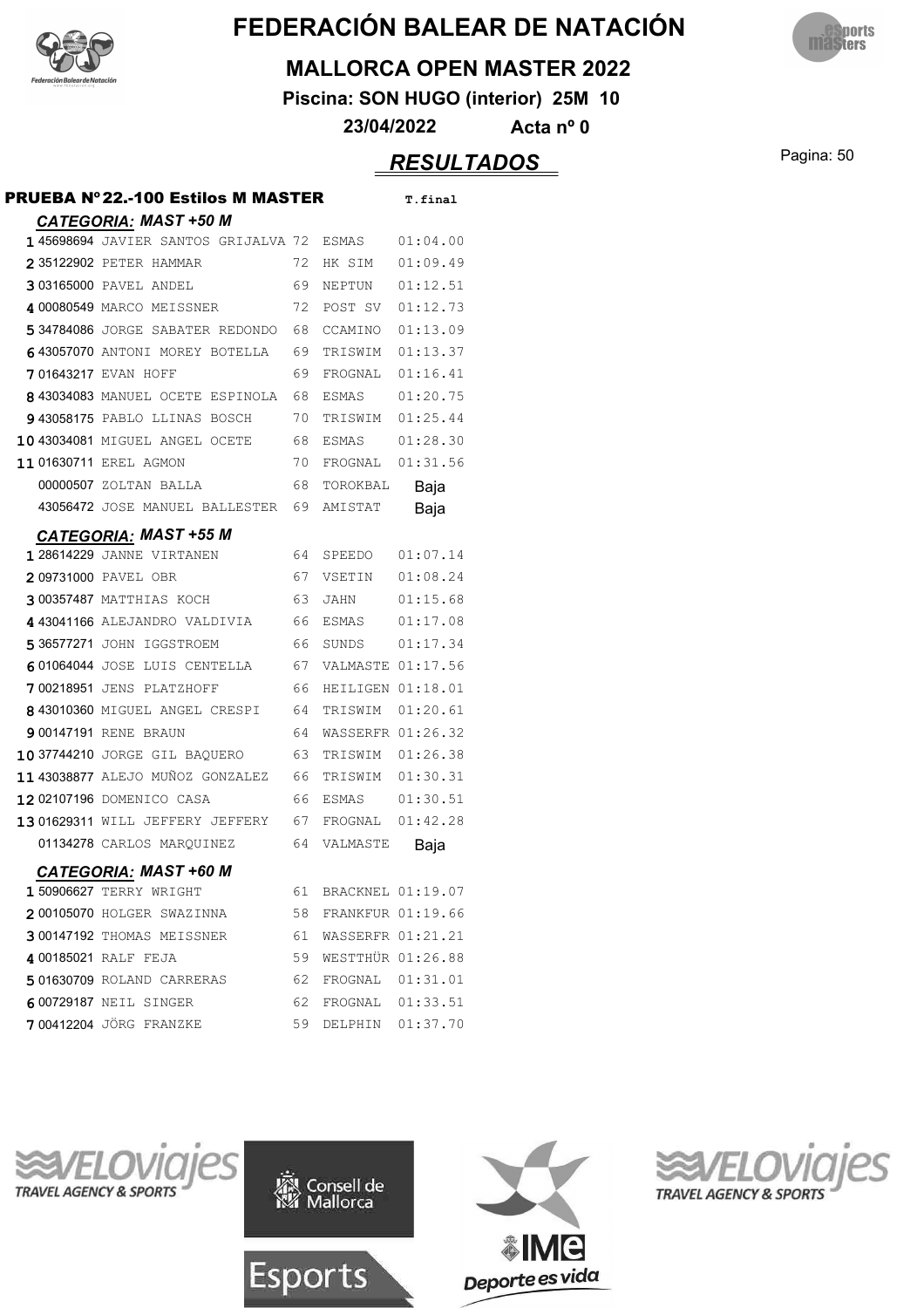![](_page_50_Picture_0.jpeg)

![](_page_50_Picture_2.jpeg)

#### **MALLORCA OPEN MASTER 2022**

**Piscina: SON HUGO (interior) 25M 10**

**23/04/2022 Acta nº 0**

### Pagina: 51 *RESULTADOS*

| PRUEBA Nº22.-100 Estilos M MASTER                                                                    |    |                      | T.final  |
|------------------------------------------------------------------------------------------------------|----|----------------------|----------|
| <b>CATEGORIA: MAST +60 M</b><br>8 00105114 ERHARD KLAUS                                              |    | 59 WESTTHÜR 01:38.58 |          |
| 901050525 ANTHONY LLEWELLYN                                                                          |    | 58 NSITGES 01:47.91  |          |
|                                                                                                      |    |                      |          |
| <b>CATEGORIA: MAST +65 M</b><br>1 54508820 NEIL HAFTEL                                               | 55 | FROGNAL 01:23.36     |          |
| 242942751 FRANCISCO CAPO                                                                             | 53 | ESMAS                | 01:53.68 |
| 00142386 AXEL TUROWSKI                                                                               | 53 | JAHN                 | Baja     |
|                                                                                                      |    |                      |          |
| <b>CATEGORIA: MAST +70 M</b><br>1 00000932 PETER GULYAS                                              | 51 | TOROKBAL 01:20.26    |          |
| 201011328 LORENZO MARTIN USIETO                                                                      | 51 | UDHORTA 01:26.13     |          |
| 373747874 JESUS MIGUEL ESTEVE                                                                        |    | 52 VALMASTE 01:45.61 |          |
| 441390495 PABLO ROS BLANES                                                                           | 50 | ESMAS 02:18.15       |          |
|                                                                                                      |    |                      |          |
| <b>CATEGORIA: MAST +75 M</b><br>142668984 ESTEBAN CRUZ MARQUEZ                                       | 46 | ESMAS 01:29.86       |          |
| 200407366 FRANZ FISCHER                                                                              | 45 | <b>BAD</b>           | 01:47.86 |
| 01062677 VICENT NEBOT SANCHIS                                                                        | 46 | VALMASTE             | Baja     |
| 01076913 JOSEP GABARRO SANFELIU 47                                                                   |    | SABADEL              | Baja     |
| <b>CATEGORIA: MAST +80 M</b>                                                                         |    |                      |          |
| 101070628 JOAQUIN MARIA CANALES                                                                      |    | 40 RCMEDIT           | 01:39.47 |
| 00542226 CHRISTIAN ARAUD                                                                             | 40 | OLYMPIOU             | Baja     |
| <b>CATEGORIA: MAST +85 M</b>                                                                         |    |                      |          |
| 1 00858712 VINCENT EUGENE MILLER                                                                     |    | 35 CNPALMA           | 02:27.88 |
| <b>CATEGORIA: PREMASTER M</b>                                                                        |    |                      |          |
| 143222239 HUGO TARRAGA TORRES                                                                        |    | 98 CNPALMA 01:08.11  |          |
| 200220802 PRIESTER LUKAS                                                                             |    | 99 KARLSRUH 01:18.95 |          |
| 301218545 TOMAS LEÑERO CHOCANO 98                                                                    |    | MSMURCIA 01:23.04    |          |
|                                                                                                      |    |                      |          |
| PRUEBA Nº23.-100 Estilos F MASTER                                                                    |    |                      | T.final  |
|                                                                                                      |    |                      |          |
| <b>CATEGORIA: MAST +25 F</b>                                                                         |    |                      |          |
| 101182831 ESTELA GUERRERO GARCIA 93 MSEVILLA 01:09.00                                                |    |                      |          |
| 210027518 ELAINE WHYTE                                                                               |    | 94 MALLOW 01:24.06   |          |
| 301220354 IRENE CAMACHO ALEGRE 93 MONTEMAR 01:25.94                                                  |    |                      |          |
| 4 43202818 SHEYLA MATEU VELAZQUEZ 94 CNPALMA 01:30.54                                                |    |                      |          |
| 501211800 LAURA GUTIERREZ CRUZ 93 HALEGATO 01:32.40                                                  |    |                      |          |
| 648679855 MARTA LOPEZ GARCIA 95 CCAMINO 01:34.79<br>7 10030639 CLAUDIA O'DONOGHUE 96 MALLOW 01:42.49 |    |                      |          |

![](_page_50_Picture_9.jpeg)

![](_page_50_Picture_10.jpeg)

![](_page_50_Picture_11.jpeg)

![](_page_50_Picture_12.jpeg)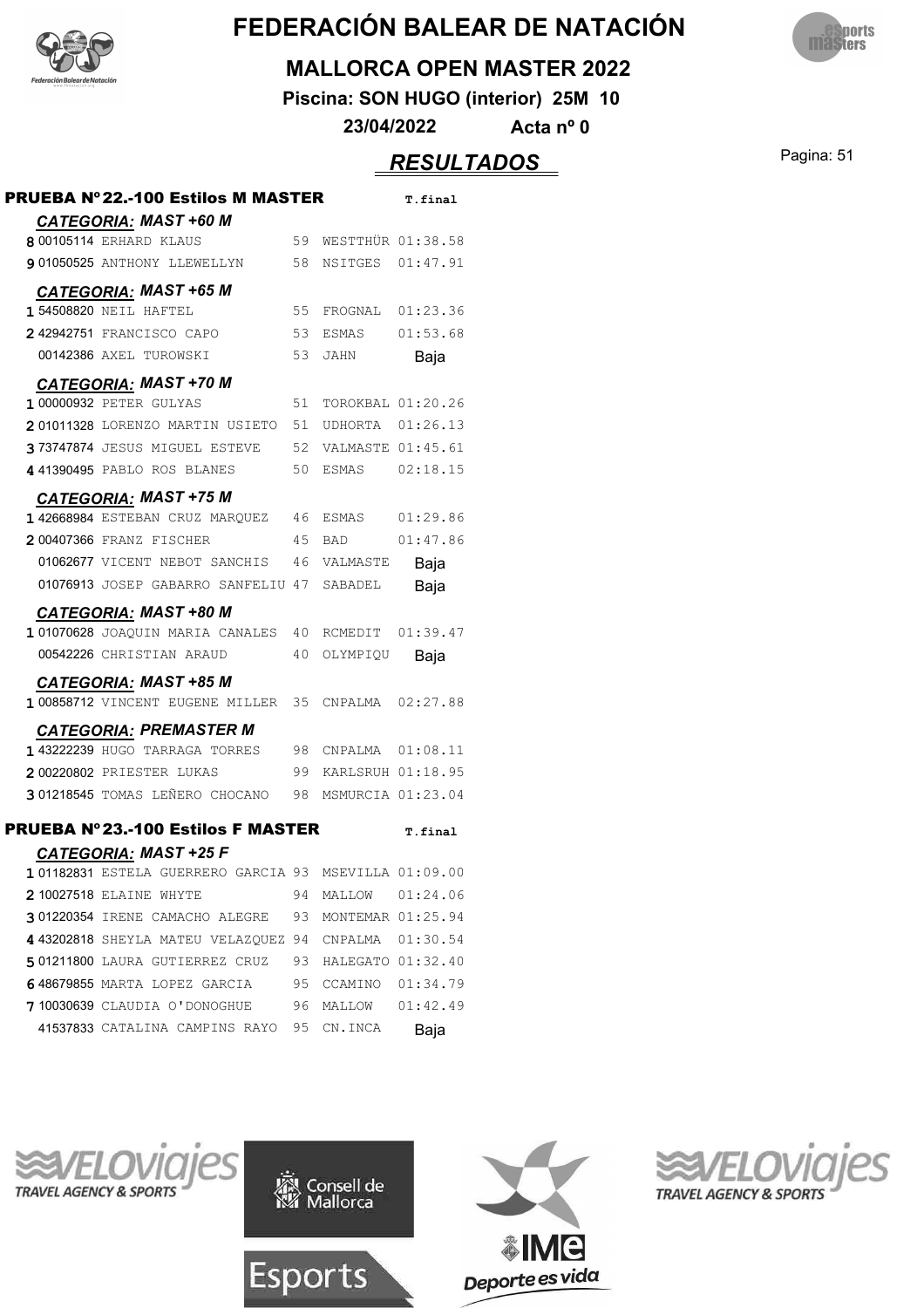![](_page_51_Picture_0.jpeg)

![](_page_51_Picture_2.jpeg)

#### **MALLORCA OPEN MASTER 2022**

**Piscina: SON HUGO (interior) 25M 10**

**23/04/2022 Acta nº 0**

### Pagina: 52 *RESULTADOS*

| <b>PRUEBA Nº 23.-100 Estilos F MASTER</b>  |    |                   | T.final  |
|--------------------------------------------|----|-------------------|----------|
| <b>CATEGORIA: MAST +25 F</b>               |    |                   |          |
| 41587295 FRANCESCA<br>AINA PIERAS 97       |    | CN.INCA           | Baja     |
| 43216891 LAURA SASTRE COLOM                | 97 | CN.INCA           | Baja     |
| 01646538 CRISTINA GARCIA MAURI             | 95 | FROGNAL           | Baja     |
| <b>CATEGORIA: MAST +30 F</b>               |    |                   |          |
| 176440020 PALOMA DOMINGUEZ                 | 91 | CCAMINO           | 01:11.31 |
| 204197000 KRISTINA BENDOVA                 | 88 | SLAVIA            | 01:13.98 |
| 341535705 M <sup>a</sup> ANGELS RIBOT FONT | 92 | ES.ARTA           | 01:25.35 |
| 404431347 DENISE CARULLI                   | 89 | TRISWIM 01:32.04  |          |
| <b>CATEGORIA: MAST +35 F</b>               |    |                   |          |
| 1 00116055 SUSAN PRZYWARA                  | 83 | ESCHBORN 01:11.85 |          |
| 201068993 EVA MARIA GONZALEZ               | 85 | S.ANDRES 01:16.69 |          |
| <b>CATEGORIA: MAST +40 F</b>               |    |                   |          |
| $1\,00004015$ GABRIELLA FICZE              | 81 | TOROKBAL 01:12.30 |          |
| 243536922 SILVIA OLIVES PONS               | 78 | TRISWIM           | 01:21.03 |
| 341504846 MERCEDES MORA ESPINO             | 79 | CCAMINO 01:28.24  |          |
| 437336014 MARGARITA CLADERA                | 80 | ES.ARTA 01:41.35  |          |
| <b>CATEGORIA: MAST +45 F</b>               |    |                   |          |
| <b>1 00000685 FANNI ASZTALOS</b>           | 77 | TOROKBAL 01:09.82 |          |
| 207725102 MONIKA BALLA                     | 73 | BUDAPEST 01:17.10 |          |
| 300133480 ILDIKO SIMON                     | 74 | TOROKBAL 01:17.69 |          |
| 404346919 PETRA VERSTEEG VERMEER 74        |    | SALLE-P 01:18.88  |          |
| 500189348 MIRYAM RIBBE                     | 77 | BERLINER 01:20.35 |          |
| 643104755 PILAR OLIVER MIRO                | 76 | TRISWIM 01:21.54  |          |
| 701630713 EMMA GREEN                       | 77 | FROGNAL 01:30.45  |          |
| 8 00616989 ANDREA NEMETH                   | 74 | CCAMINO           | 01:35.87 |
| 946393879 PILENA CAMACHO PEREZ             | 77 | <b>ESMAS</b>      | 01:35.94 |
| 10 43733778 YOLANDA ORTEGA SANCHEZ 74      |    | NATAMAO           | 01:40.06 |
| 1146241229 MARIA LUISA NAVAL               | 76 | CN.INCA           | 01:42.87 |
| 12 78213188 ANTONIA FCA COLL RAMON 75      |    | CN.INCA           | 01:46.84 |
| 1301070067 ESTEFANIA LAURA VERDU           | 73 | VALMASTE 01:56.91 |          |
| 14 78212444 M <sup>a</sup> MAGDALENA SERRA | 75 | <b>ESMAS</b>      | 01:59.75 |

![](_page_51_Picture_9.jpeg)

![](_page_51_Picture_10.jpeg)

![](_page_51_Picture_11.jpeg)

![](_page_51_Picture_12.jpeg)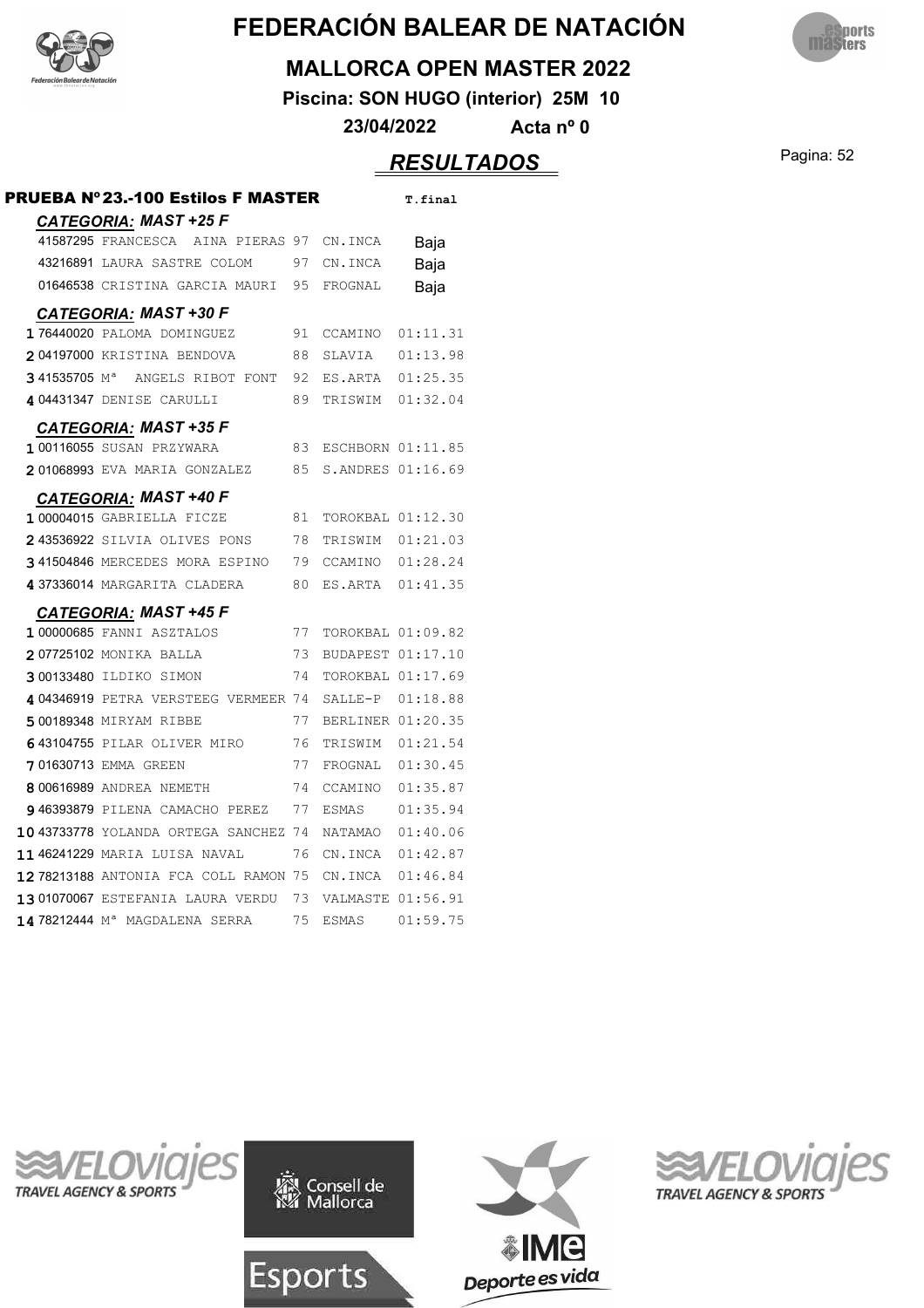![](_page_52_Picture_0.jpeg)

![](_page_52_Picture_2.jpeg)

#### **MALLORCA OPEN MASTER 2022**

**Piscina: SON HUGO (interior) 25M 10**

**23/04/2022 Acta nº 0**

### Pagina: 53 *RESULTADOS*

| <b>PRUEBA Nº23.-100 Estilos F MASTER</b>    |    |                   | T.final  |
|---------------------------------------------|----|-------------------|----------|
| <b>CATEGORIA: MAST +50 F</b>                |    |                   |          |
| 1 10666697 CAROLINE SUHR                    | 71 | SIGMA             | 01:16.70 |
| 243059858 FRANCETTE CAMPINS                 | 71 | MASTBAL           | 01:20.22 |
| 300000585 DIANNA EVA SZOKOL                 | 71 | NYIREGYH 01:22.52 |          |
| 443069496 Mª JOSÉ MASSIP LLABRÉS 71         |    | TRISWIM           | 01:27.84 |
| 500145105 ANNETT SCHWABE                    | 72 | DELPHIN           | 01:29.48 |
| 609337352 ALMUDENA VALLE MUÑOZ              | 72 | CCAMINO           | 01:32.18 |
| 701354011 NATALIE TYDEMAN                   | 71 | FROGNAL           | 01:33.54 |
| 816056320 ELENA LOBO BERASTEGUI             | 72 | CNPALMA           | 01:35.14 |
| 993665230 SUSANNE NORVELL                   | 70 | SUNDS             | 01:47.63 |
| 10 43079595 MARIA BELEN VIVES               | 72 | SALLE-P           | 01:54.95 |
| 11 10077000 MALEN GONZALEZ CABEZAS 72       |    | SALLE-P           | 02:02.23 |
| 43070064 ANTONIA TORRES                     | 71 | MASTBAL           | Baja     |
| <b>CATEGORIA: MAST +55 F</b>                |    |                   |          |
| 1 35594995 BIRGITTA OLOFSSON                | 67 | UMEA              | 01:21.09 |
| 208241120 CECILIA MAUNSBACH 64              |    | SIGMA             | 01:24.94 |
| 300299785 VIOLA FRIEDRICHS                  | 63 | JAHN              | 01:26.37 |
| 472531308 NURIA ROSA ROS                    | 67 | CNPALMA           | 01:27.65 |
| 5 00003320 JUDIT VARADY                     | 67 | TOROKBAL 01:53.67 |          |
| 652095635 M <sup>a</sup> ELISA BLANCO DE    | 67 | ESMAS             | 01:54.01 |
| <b>CATEGORIA: MAST +60 F</b>                |    |                   |          |
| 142990380 MARIA RAMONA GUILLEN              | 59 | CNPALMA           | 01:19.95 |
| 200043173 PHILIPPA WILLIAMS                 | 62 | WYCOMBE           | 01:25.17 |
| 00061226 BARBARA GELLRICH                   | 61 | MAINZER           | Baja     |
| <b>CATEGORIA: MAST +65 F</b>                |    |                   |          |
| 1 09593495 GISELA BACHER                    | 56 | DUET              | 02:00.28 |
| <b>201076915</b> MARIA ROSA LLIVINA         | 54 | AQUAMAST 02:07.31 |          |
| CATEGORIA: MAST +70 F                       |    |                   |          |
| <b>1 00294974 KATHERINNE WRAY</b>           | 49 | ESMAS             | 02:00.89 |
| 241501947 BERVERLEY JUNE WARD               | 52 | NATAMAO           | 02:07.19 |
| 341393662 M <sup>a</sup><br>DOLORES CARMONA | 50 | ESMAS             | 02:28.74 |
| 00020022 IANA DORINA MARIA                  | 52 | RESITA            | Desc     |
|                                             |    |                   |          |

![](_page_52_Picture_9.jpeg)

![](_page_52_Picture_10.jpeg)

![](_page_52_Picture_11.jpeg)

![](_page_52_Picture_12.jpeg)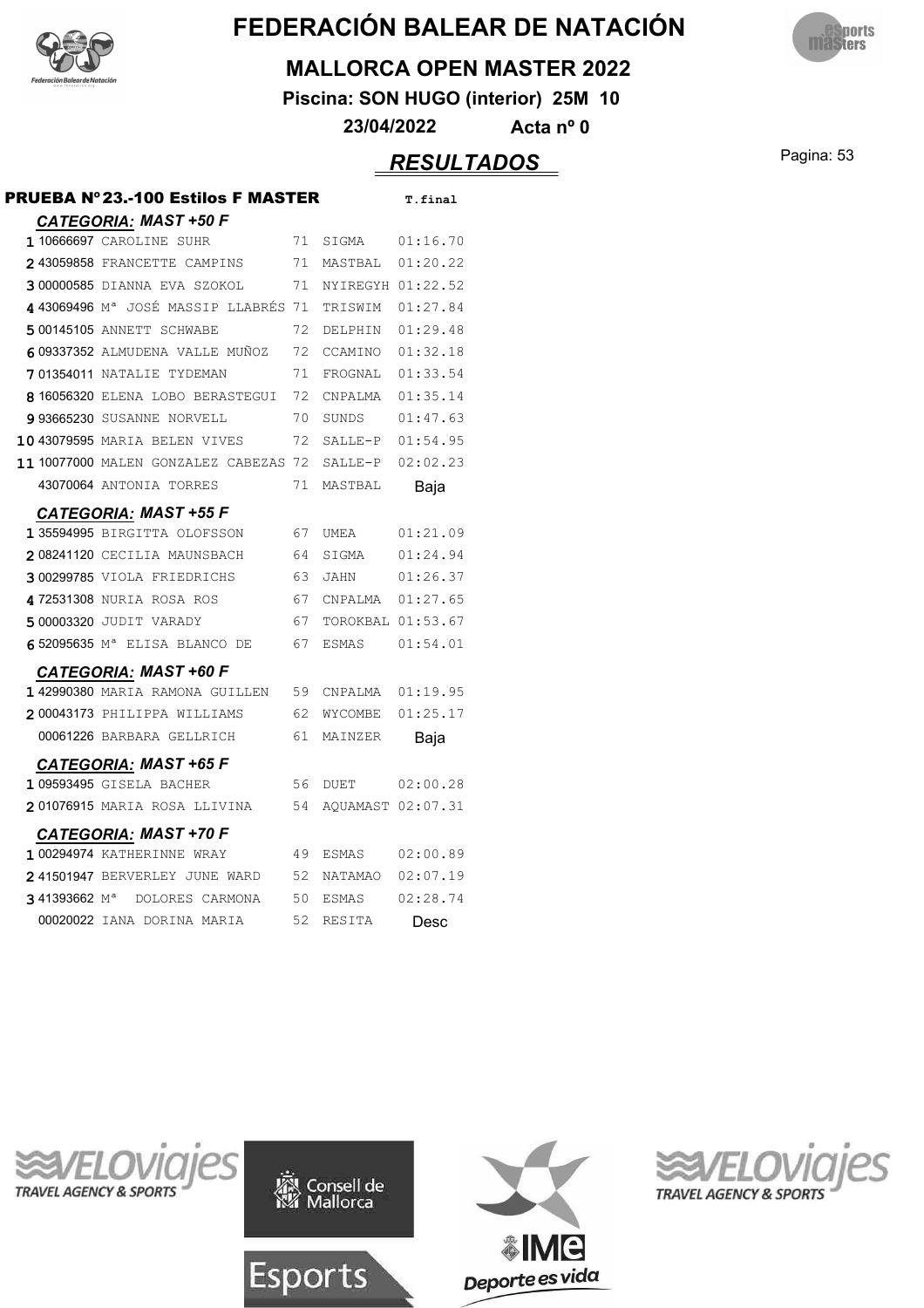![](_page_53_Picture_0.jpeg)

![](_page_53_Picture_2.jpeg)

#### **MALLORCA OPEN MASTER 2022**

**Piscina: SON HUGO (interior) 25M 10**

**23/04/2022 Acta nº 0**

### Pagina: 54 *RESULTADOS*

| <b>PRUEBA Nº 23.-100 Estilos F MASTER</b>  |               |                                                            |                  |          |                   | T.final  |          |            |          |
|--------------------------------------------|---------------|------------------------------------------------------------|------------------|----------|-------------------|----------|----------|------------|----------|
|                                            |               | <b>CATEGORIA: MAST +75 F</b><br>142958370 DANIELE SANTUCCI |                  | 46       | <b>ESMAS</b>      | 02:53.16 |          |            |          |
|                                            |               | <b>CATEGORIA: PREMASTER F</b>                              |                  |          |                   |          |          |            |          |
|                                            |               | 143474350 MARINA JOVER GALLEGO                             |                  | 00       | AMISTAT           | 01:14.20 |          |            |          |
|                                            |               | 243233373 ARANTZA ORTIZ                                    |                  | 98       | TRISWIM           | 01:34.64 |          |            |          |
|                                            |               | 78221719 CATALINA Mª LOPEZ                                 |                  | 99       | CN.INCA           | Baja     |          |            |          |
| <b>PRUEBA Nº 24.-4x50 Estilos M MASTER</b> |               |                                                            |                  |          |                   | T.final  |          | 50 m.      | 100 m.   |
| CATEGORIA: +120                            |               |                                                            |                  |          |                   |          |          |            |          |
| 1 00056                                    |               | CNPALMA +120                                               |                  | $\Omega$ | CNPALMA           | 02:03.71 |          | 00:30.87   | 01:06.23 |
|                                            |               | 47432065 DAMIAN PAEZ TORRENT                               |                  |          | 1997              |          | 00:30.87 |            |          |
|                                            | 06887573 MARK |                                                            | EDUARD POTGIETER |          | 1988              |          | 01:06.23 | (00:35.36) |          |
|                                            |               | 34066349 JAIME COLL ABRAHAM                                |                  |          | 1973              |          | 01:36.85 | (00:30.62) |          |
|                                            |               | 43202817 ISMAEL MATEU VELAZOUEZ                            |                  |          | 1997              |          | 02:03.71 | (00:26.86) |          |
| 2 05087                                    |               | KARLSRUHE SGR +120                                         |                  | 0        | KARLSRUH 02:05.13 |          |          | 00:32.84   | 01:08.00 |
|                                            |               | 00137849 DAVID GERBERT                                     |                  |          | 1988              |          | 00:32.84 |            |          |
|                                            |               | 00336728 HECTOR SAURI SUAREZ                               |                  |          | 1988              |          | 01:08.00 | (00:35.16) |          |
|                                            |               | 00431019 JAVIER HERNAN MOVIGLIA                            |                  |          | 1995              |          | 01:36.99 | (00:28.99) |          |
|                                            |               | 00050129 JOHANNES SCHENADT                                 |                  |          | 1988              |          | 02:05.13 | (00:28.14) |          |
| 3 01243                                    |               | $CN.INCA + 120 < B>$                                       |                  | $\Omega$ | CN.INCA           | 02:06.47 |          | 00:32.84   | 01:08.81 |
|                                            |               | 41524122 MIGUEL COLL QUETGLAS                              |                  |          | 1989              |          | 00:32.84 |            |          |
|                                            |               | 43176478 DAVID MOYA PELLICER                               |                  |          | 1988              |          | 01:08.81 | (00:35.97) |          |
|                                            |               | 41573600 PEP LLUIS LOPEZ LOPEZ                             |                  |          | 1995              |          | 01:36.70 | (00:27.89) |          |
|                                            |               | 43197897 JOAN ANTONI ROSSELLO                              |                  |          | 1993              |          | 02:06.47 | (00:29.77) |          |
| 4 01505                                    |               | TRISWIM +120                                               |                  | $\circ$  | TRISWIM           | 02:11.08 |          | 00:32.90   | 01:12.68 |
|                                            |               | 43144446 LLORENC FERRER LLABRES                            |                  |          | 1984              |          | 00:32.90 |            |          |
|                                            |               | 43128787 CARLOS PERELLO MARTIN                             |                  |          | 1979              |          | 01:12.68 | (00:39.78) |          |
|                                            |               | 43144445 RAFAEL FERRER LLABRES                             |                  |          | 1984              |          | 01:42.29 | (00:29.61) |          |
|                                            |               | 53616557 CESAR MANUEL ESPAÑOL                              |                  |          | 1984              |          | 02:11.08 | (00:28.79) |          |
| 5 01243                                    |               | $CN. INCA +120 < A>$                                       |                  | 0        | CN.INCA           | 02:27.00 |          | 00:36.92   | 01:18.16 |
|                                            |               | 43095012 JAVIER FERRIOL                                    |                  |          | 1975              |          | 00:36.92 |            |          |
|                                            |               | 78213562 MATIAS SOCIAS LLABRES                             |                  |          | 1975              |          | 01:18.16 | (00:41.24) |          |
|                                            |               | 43169687 GUIEM ROSSELLO POL                                |                  |          | 1986              |          | 01:57.20 | (00:39.04) |          |
|                                            |               | 43204640 MIGUEL ANGEL GILI                                 |                  |          | 1994              |          | 02:27.00 | (00:29.80) |          |
|                                            |               |                                                            |                  |          |                   |          |          |            |          |

![](_page_53_Picture_9.jpeg)

![](_page_53_Picture_10.jpeg)

![](_page_53_Picture_11.jpeg)

![](_page_53_Picture_12.jpeg)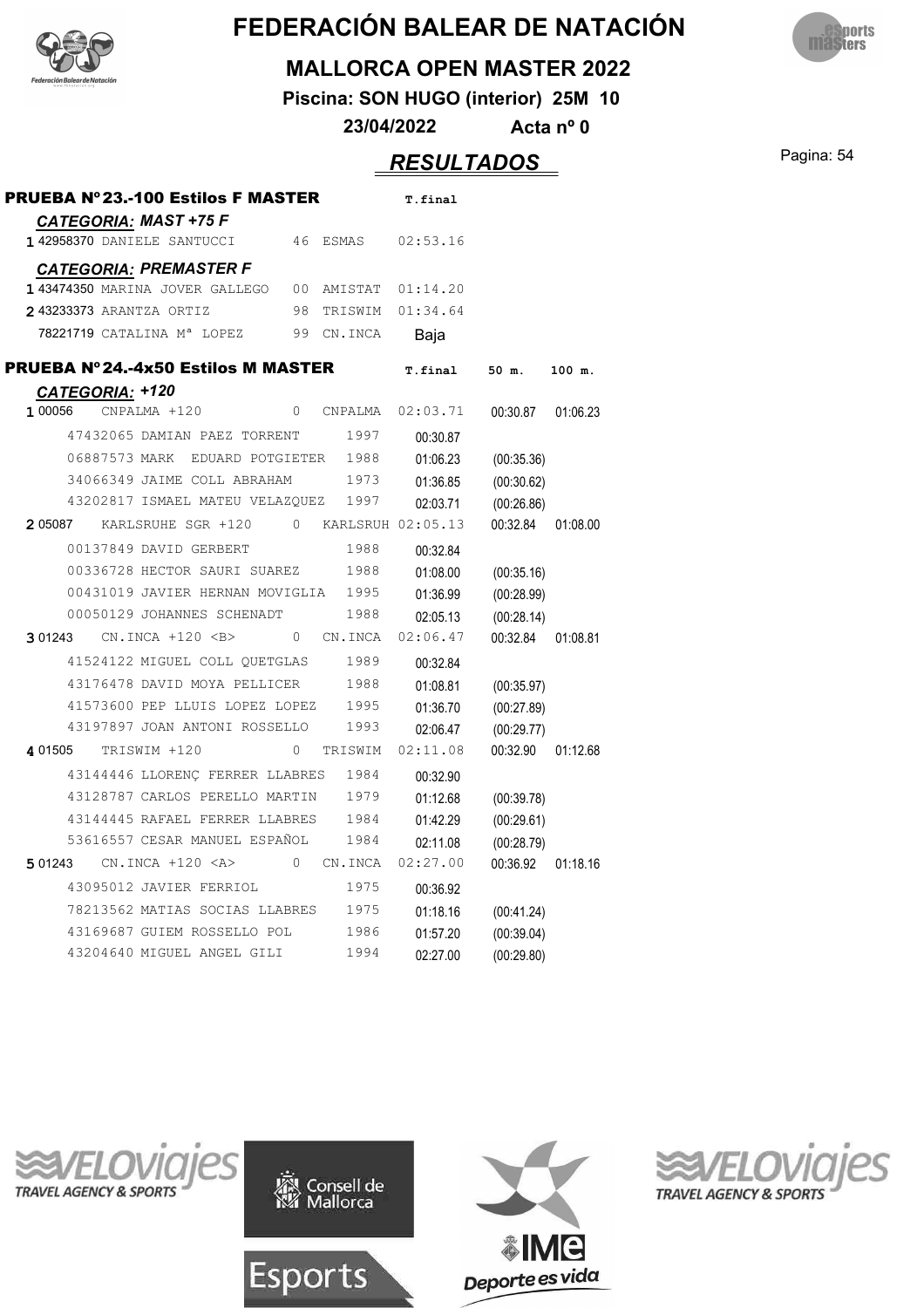![](_page_54_Picture_0.jpeg)

![](_page_54_Picture_2.jpeg)

#### **MALLORCA OPEN MASTER 2022**

**Piscina: SON HUGO (interior) 25M 10**

**23/04/2022 Acta nº 0**

### Pagina: 55 *RESULTADOS*

|                                   | PRUEBA Nº24.-4x50 Estilos M MASTER  |          |          | T.final           | 50 m.                    | 100 m.   |
|-----------------------------------|-------------------------------------|----------|----------|-------------------|--------------------------|----------|
| CATEGORIA: +160<br>1 00006        | CCAMINO +160                        | 0        | CCAMINO  | 02:02.41          | 00:32.63                 | 01:07.90 |
|                                   | 44685415 ROBERTO AGUILAR MERINO     |          | 1977     | 00:32.63          |                          |          |
|                                   | 34784086 JORGE SABATER REDONDO      |          | 1968     | 01:07.90          | (00:35.27)               |          |
|                                   | 05327196 MIGUEL SACRISTAN IZCUE     |          | 1995     | 01:34.99          | (00:27.09)               |          |
|                                   | 66614825 FCO ANTONIO MUNAR          |          | 1986     | 02:02.41          | (00:27.42)               |          |
| 2 10119                           | RESITA 07 CS +160                   | 0        | RESITA   | 02:13.13          | 00:34.40                 | 01:20.41 |
|                                   | 00020473 MARCEL FLORENTIN           |          | 1973     | 00:34.40          |                          |          |
|                                   | 00020446 ALEXANDRU KUHN             |          | 1952     | 01:20.41          | (00:46.01)               |          |
|                                   | 00020350 MIROSLAV RADU COICICI 1991 |          |          | 01:46.03          | (00:25.62)               |          |
|                                   | 00020472 DAN IONUT PIRJOL           |          | 1992     | 02:13.13          | (00:27.10)               |          |
| 01505                             | TRISWIM +160                        | 0        | TRISWIM  | Desc              |                          |          |
|                                   |                                     |          |          |                   |                          |          |
| <b>CATEGORIA: +200</b><br>1 01061 | $ESMAS + 200$                       | 0        | ESMAS    | 02:09.63          | 00:29.87                 | 01:08.31 |
|                                   | 45698694 JAVIER SANTOS GRIJALVA     |          | 1972     | 00:29.87          |                          |          |
|                                   | 43034083 MANUEL OCETE ESPINOLA      |          | 1968     | 01:08.31          | (00:38.44)               |          |
|                                   | 02171603 BERND SCHMAHL              |          | 1960     | 01:41.05          | (00:32.74)               |          |
|                                   | 43088223 JUAN CARLOS GAMEZ          |          | 1974     | 02:09.63          | (00:28.58)               |          |
| 2 01505                           | TRISWIM +200                        | $\Omega$ | TRISWIM  | 02:17.25          | 00:36.46                 | 01:15.15 |
|                                   | 43010360 MIGUEL ANGEL CRESPI        |          | 1964     | 00:36.46          |                          |          |
|                                   | 43058175 PABLO LLINAS BOSCH         |          | 1970     | 01:15.15          |                          |          |
|                                   | 43057070 ANTONI MOREY BOTELLA       |          | 1969     | 01:47.36          | (00:38.69)               |          |
|                                   | 26563094 ARMANDO DRUMONT BURGOS     |          | 1981     | 02:17.25          | (00:32.21)<br>(00:29.89) |          |
| 10122                             | FROGNAL MASTERS SC                  | 0        | FROGNAL  | Desc              |                          |          |
| 01455                             | VALMASTE +200                       | 0        | VALMASTE | Baja              |                          |          |
|                                   |                                     |          |          |                   |                          |          |
| <b>CATEGORIA: +240</b><br>1 10012 | TOROKBALIN +240                     | $\circ$  |          | TOROKBAL 02:09.30 | 00:34.76                 | 01:13.06 |
|                                   | 00000333 ISTVAN MARTON              |          | 1958     | 00:34.76          |                          |          |
|                                   | 00000932 PETER GULYAS               |          | 1951     | 01:13.06          |                          |          |
|                                   | 00004663 STEFAN NILSSON             |          | 1964     | 01:41.80          | (00:38.30)               |          |
|                                   | 00000507 ZOLTAN BALLA               |          | 1968     | 02:09.30          | (00:28.74)<br>(00:27.50) |          |
| 2 01061                           | $ESMAS + 240 < EQ.A$                | 0        | ESMAS    | 02:33.11          | 00:38.45                 | 01:23.21 |
|                                   | 43041166 ALEJANDRO VALDIVIA         |          | 1966     |                   |                          |          |
|                                   | 42668984 ESTEBAN CRUZ MARQUEZ       |          | 1946     | 00:38.45          |                          |          |
|                                   | 36035492 ALVARO<br>MARIA BARRO      |          | 1959     | 01:23.21          | (00:44.76)               |          |
|                                   |                                     |          |          | 01:57.52          | (00:34.31)               |          |
|                                   | 43034081 MIGUEL ANGEL OCETE         |          | 1968     | 02:33.11          | (00:35.59)               |          |

![](_page_54_Picture_10.jpeg)

![](_page_54_Picture_11.jpeg)

![](_page_54_Picture_12.jpeg)

![](_page_54_Picture_13.jpeg)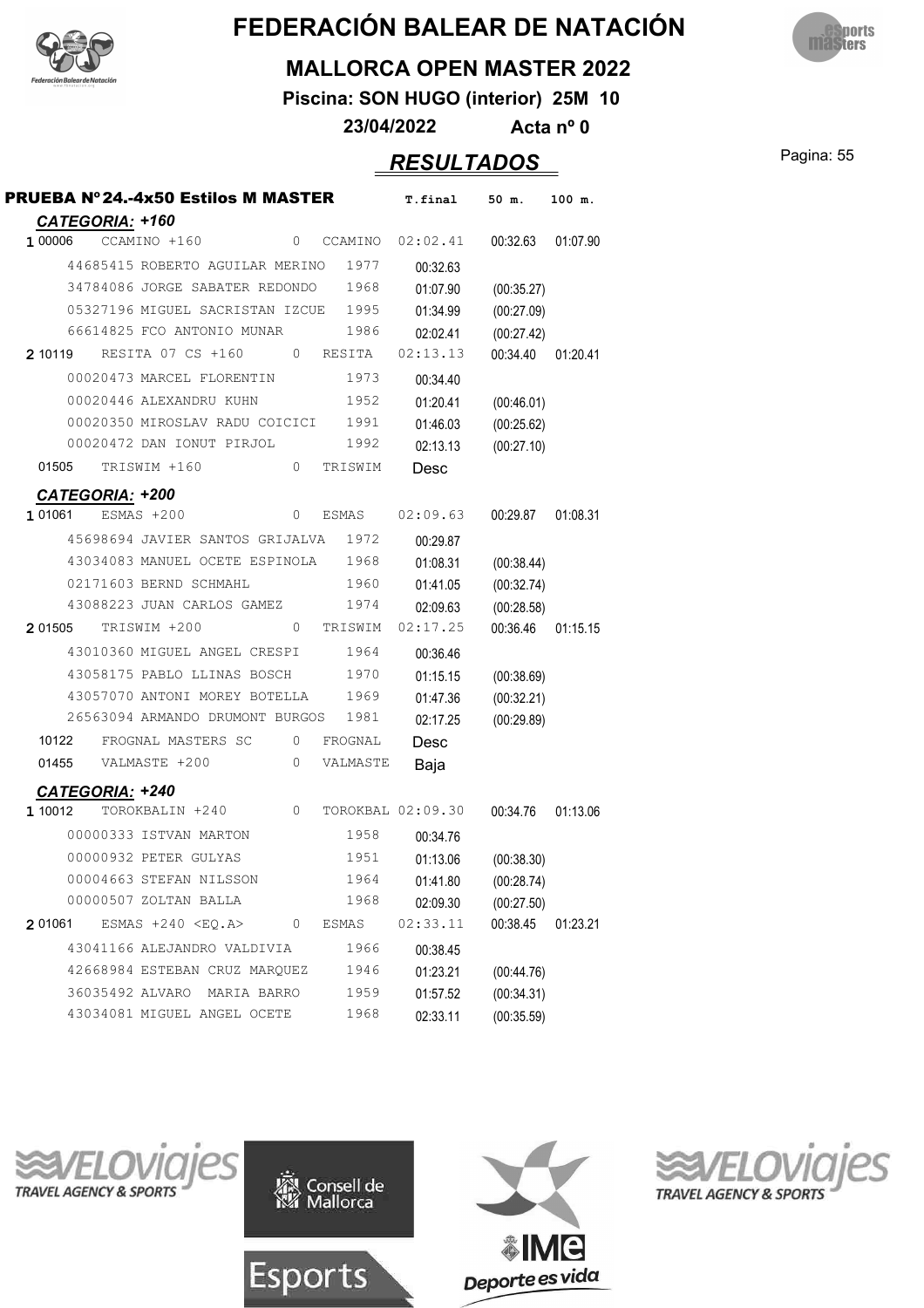![](_page_55_Picture_0.jpeg)

![](_page_55_Picture_2.jpeg)

#### **MALLORCA OPEN MASTER 2022**

**Piscina: SON HUGO (interior) 25M 10**

**23/04/2022 Acta nº 0**

### Pagina: 56 *RESULTADOS*

|                               |                 | <b>PRUEBA Nº24.-4x50 Estilos M MASTER</b>                     |                |              | T.final              | 50 m.                    | 100 m.                           |
|-------------------------------|-----------------|---------------------------------------------------------------|----------------|--------------|----------------------|--------------------------|----------------------------------|
| 3 10122                       | CATEGORIA: +240 | FROGNAL MASTERS SC                                            |                | 0 FROGNAL    | 02:33.70             | 00:48.14 01:24.74        |                                  |
|                               |                 | 00729187 NEIL SINGER                                          |                | 1962         |                      |                          |                                  |
|                               |                 |                                                               |                |              | 00:48.14             |                          |                                  |
|                               |                 | 00164327 EVAN HOFF                                            |                |              | 01:24.74             | (00:36.60)               |                                  |
|                               |                 | 05450882 NEIL HAFTEL                                          |                |              | 01:59.99             | (00:35.25)               |                                  |
|                               |                 | 01630709 ROLAND CARRERAS                                      |                | 1962         | 02:33.70             | (00:33.71)               |                                  |
| 01061                         |                 | $ESMAS + 240 < EO.B>$                                         |                | 0 ESMAS      | Baja                 |                          |                                  |
|                               |                 | 05622 WASSERFREU +240 0 WASSERFR                              |                |              | Baja                 |                          |                                  |
|                               | CATEGORIA: +280 |                                                               |                |              |                      |                          |                                  |
| 1 01061                       |                 | ESMAS +280                                                    | $\overline{0}$ | ESMAS        | 04:22.29             | 01:01.61                 | 02:40.31                         |
|                               |                 | 41390495 PABLO ROS BLANES                                     |                | 1950         | 01:01.61             |                          |                                  |
|                               |                 | 00624331 ROBERT PENNOCK WRAY 1937                             |                |              | 02:40.31             | (01:38.70)               |                                  |
|                               |                 | 42942751 FRANCISCO CAPO                                       |                | 1953         | 03:25.77             | (00:45.46)               |                                  |
|                               |                 | 22406627 JUAN A. ESCANCIANO 1949                              |                |              | 04:22.29             | (00:56.52)               |                                  |
|                               |                 | <b>CATEGORIA: MASTERS</b>                                     |                |              |                      |                          |                                  |
| 01738                         |                 | AMISTAT MASTERS                                               |                | 0 AMISTAT    | Baja                 |                          |                                  |
|                               |                 |                                                               |                |              |                      |                          |                                  |
|                               |                 | <b>PRUEBA Nº 25.-4x50 Estilos F MASTER</b>                    |                |              | T.final              | 50 m.                    | 100 m.                           |
|                               | CATEGORIA: +120 |                                                               |                |              |                      |                          |                                  |
|                               |                 | 1 00006 CCAMINO +120                                          |                | 0 CCAMINO    | 02:22.06             | 00:42.12                 | 01:17.00                         |
|                               |                 | 09337352 ALMUDENA VALLE MUÑOZ                                 |                | 1972         | 00:42.12             |                          |                                  |
|                               |                 | 76440020 PALOMA DOMINGUEZ                                     |                | 1991         | 01:17.00             | (00:34.88)               |                                  |
|                               |                 |                                                               |                |              |                      |                          |                                  |
|                               |                 | 28846312 MARIA GARCIA GARCIA                                  |                | 1992         | 01:48.19             | (00:31.19)               |                                  |
|                               |                 | 41504846 MERCEDES MORA ESPINO 1979                            |                |              | 02:22.06             | (00:33.87)               |                                  |
|                               |                 | 01505 TRISWIM +120                                            | $\mathbf{0}$   | TRISWIM      | Desc                 |                          |                                  |
|                               | CATEGORIA: +160 |                                                               |                |              |                      |                          |                                  |
|                               |                 | TRISWIM +160                                                  |                | 0 TRISWIM    | 02:31.57             | 00:36.90                 |                                  |
|                               |                 | 43536922 SILVIA OLIVES PONS                                   |                | 1978         | 00:36.90             |                          |                                  |
|                               |                 | 43069496 Mª JOSÉ MASSIP LLABRÉS 1971                          |                |              | 01:19.71             | (00:42.81)               |                                  |
|                               |                 | 43143139 NURIA LLITERAS TESOURO 1985                          |                |              |                      |                          |                                  |
|                               |                 | 43104755 PILAR OLIVER MIRO                                    |                | 1976         | 01:59.41             | (00:39.70)               |                                  |
|                               |                 | ESMAS +160                                                    | 0              | ESMAS        | 02:31.57<br>02:52.17 | (00:32.16)<br>00:47.26   |                                  |
|                               |                 |                                                               |                | 1963         |                      |                          |                                  |
|                               |                 | 43018900 GERONIMA MIRO SEGUI<br>46393879 PILENA CAMACHO PEREZ |                |              | 00:47.26             |                          |                                  |
|                               |                 | 02933382 OLIVIA<br>JEANNE                                     |                | 1977         | 01:36.22             | (00:48.96)               |                                  |
|                               |                 | 43154263 MARIA TERESA MESA                                    |                | 1978         | 02:15.63             | (00:39.41)               |                                  |
|                               |                 |                                                               |                | 1983         | 02:52.17             | (00:36.54)               |                                  |
|                               |                 | FROGNAL MASTERS SC                                            | 0              | FROGNAL      | 02:57.18             | 00:41.52                 |                                  |
|                               |                 | 01630413 EMMA GREEN                                           |                |              | 00:41.52             |                          |                                  |
|                               |                 | 00644330 NATASHA KESKIN                                       |                |              | 01:32.08             | (00:50.56)               | 01:19.71<br>01:36.22<br>01:32.08 |
| 1 01505<br>2 01061<br>3 10122 |                 | 01354011 NATALIE TYDEMAN<br>01630714 KATHERINE FRY            |                | 1971<br>1963 | 02:11.55<br>02:57.18 | (00:39.47)<br>(00:45.63) |                                  |

![](_page_55_Picture_9.jpeg)

![](_page_55_Picture_10.jpeg)

Esports

![](_page_55_Picture_11.jpeg)

![](_page_55_Picture_12.jpeg)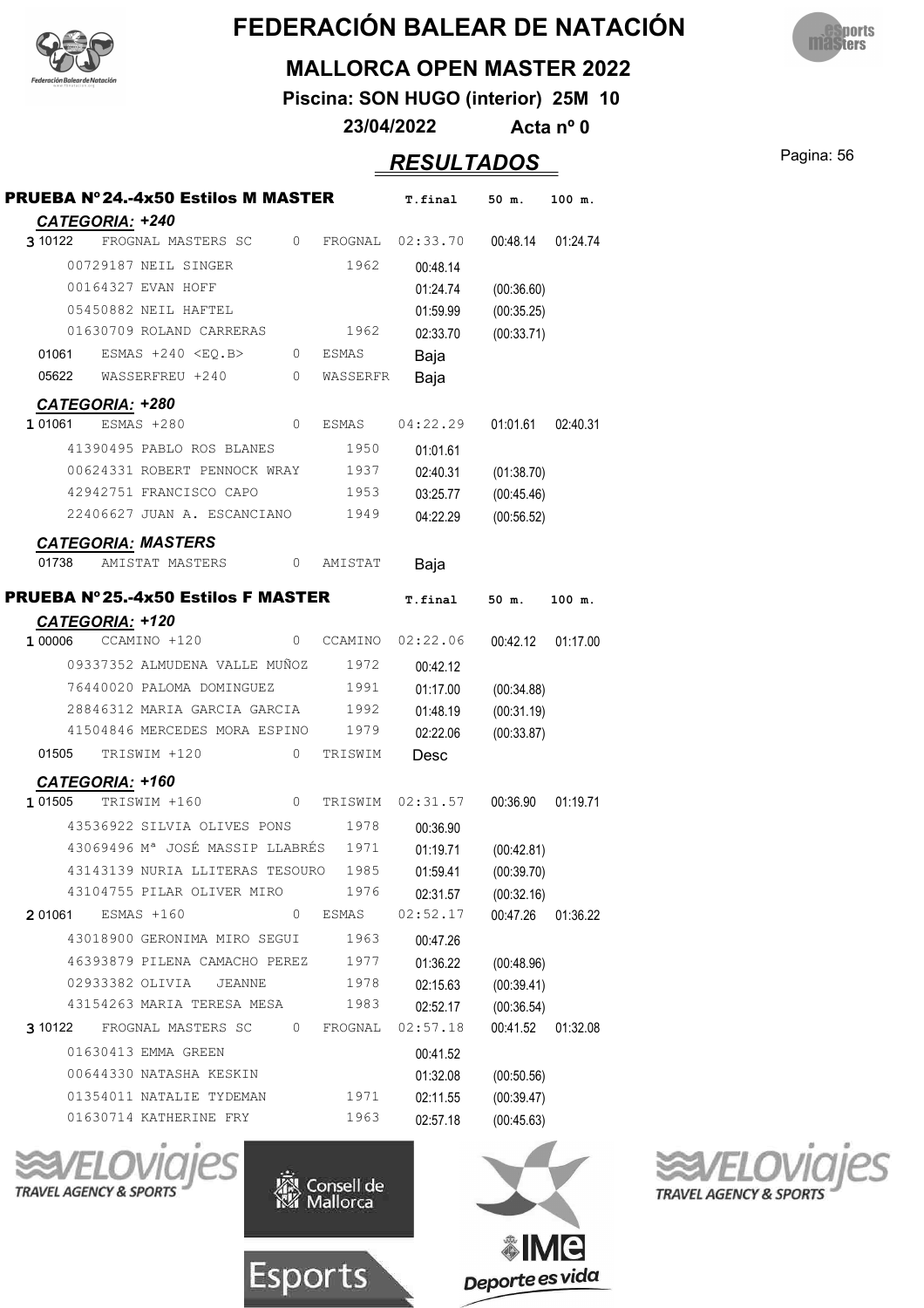![](_page_56_Picture_0.jpeg)

![](_page_56_Picture_2.jpeg)

#### **MALLORCA OPEN MASTER 2022**

**Piscina: SON HUGO (interior) 25M 10**

**23/04/2022 Acta nº 0**

**Pagina: 57** 

| <b>ESULTADOS</b> |  |
|------------------|--|
|                  |  |

|         |                        | PRUEBA Nº25.-4x50 Estilos F MASTER           |          |                     | T.final  | 50 m.      | 100 m.   |
|---------|------------------------|----------------------------------------------|----------|---------------------|----------|------------|----------|
|         | <b>CATEGORIA: +200</b> |                                              |          |                     |          |            |          |
| 1 01061 |                        | $ESMAS + 200$                                | $\Omega$ | ESMAS               | 03:13.15 | 00:54.32   | 01:45.37 |
|         |                        | 78212444 Mª MAGDALENA SERRA                  |          | 1975                | 00:54.32 |            |          |
|         |                        | 38120976 ARANTXA PARDO                       |          | 1972                | 01:45.37 | (00:51.05) |          |
|         |                        | 52095635 M <sup>ª</sup> ELISA BLANCO DE 1967 |          |                     | 02:36.69 | (00:51.32) |          |
|         |                        | 43075688 ANASTASIA MAS CARRION               |          | 1970                | 03:13.15 | (00:36.46) |          |
| 2 05622 |                        | WASSERFREU +200                              |          | 0 WASSERFR 03:27.54 |          | 00:50.30   | 01:55.50 |
|         |                        | ANKE LUDWIG                                  |          | 1968                | 00:50.30 |            |          |
|         |                        | HEIDI PETZ                                   |          | 1963                | 01:55.50 | (01:05.20) |          |
|         |                        | MONIKA MISH                                  |          | 1967                | 02:45.02 | (00:49.52) |          |
|         |                        | ANTJE DOMINICK                               |          | 1967                | 03:27.54 | (00:42.52) |          |
| 10122   |                        | FROGNAL MASTERS SC 0                         |          | FROGNAL             | Baja     |            |          |
|         |                        |                                              |          |                     |          |            |          |
| 00056   | <b>CATEGORIA: +240</b> | CNPALMA +240                                 | $\circ$  | CNPALMA             | Desc     |            |          |
|         |                        |                                              |          |                     |          |            |          |
| 1 01061 | CATEGORIA: +280        |                                              | $\Omega$ |                     |          |            |          |
|         |                        | ESMAS +280                                   |          | ESMAS               | 04:14.63 | 01:08.64   | 02:12.58 |
|         |                        | 42958370 DANIELE SANTUCCI                    |          | 1946                | 01:08.64 |            |          |
|         |                        | 02427673 CHRISTINE SIEGFRIED                 |          | 1947                | 02:12.58 | (01:03.94) |          |
|         |                        | 00294974 KATHERINNE WRAY                     |          | 1949                | 03:18.67 | (01:06.09) |          |
|         |                        | 41393662 M <sup>ª</sup> DOLORES CARMONA      |          | 1950                | 04:14.63 | (00:55.96) |          |
|         | CATEGORIA: +80         |                                              |          |                     |          |            |          |
| 01243   |                        | CN.INCA +80                                  | 0        | CN.INCA             | Baja     |            |          |
|         |                        | <b>PRUEBA Nº26.-4x50 Estilos X MASTER</b>    |          |                     | T.final  | 50 m.      | 100 m.   |
|         | CATEGORIA: +100        |                                              |          |                     |          |            |          |
| 1 00006 |                        | CCAMINO +100                                 | 0        | CCAMINO             | 02:00.75 | 00:30.38   | 01:05.36 |
|         |                        | 05327196 MIGUEL SACRISTAN IZCUE 1995         |          |                     | 00:30.38 |            |          |
|         |                        | 76440020 PALOMA DOMINGUEZ                    |          | 1991                | 01:05.36 | (00:34.98) |          |
|         |                        | 28846312 MARIA GARCIA GARCIA 1992            |          |                     | 01:36.04 | (00:30.68) |          |
|         |                        | 70770270 J.J.H. VAN DERSEN                   |          | 1994                | 02:00.75 | (00:24.71) |          |
|         |                        |                                              |          |                     |          |            |          |

*CATEGORIA: +120*

![](_page_56_Picture_10.jpeg)

![](_page_56_Picture_11.jpeg)

Esports

![](_page_56_Picture_12.jpeg)

![](_page_56_Picture_13.jpeg)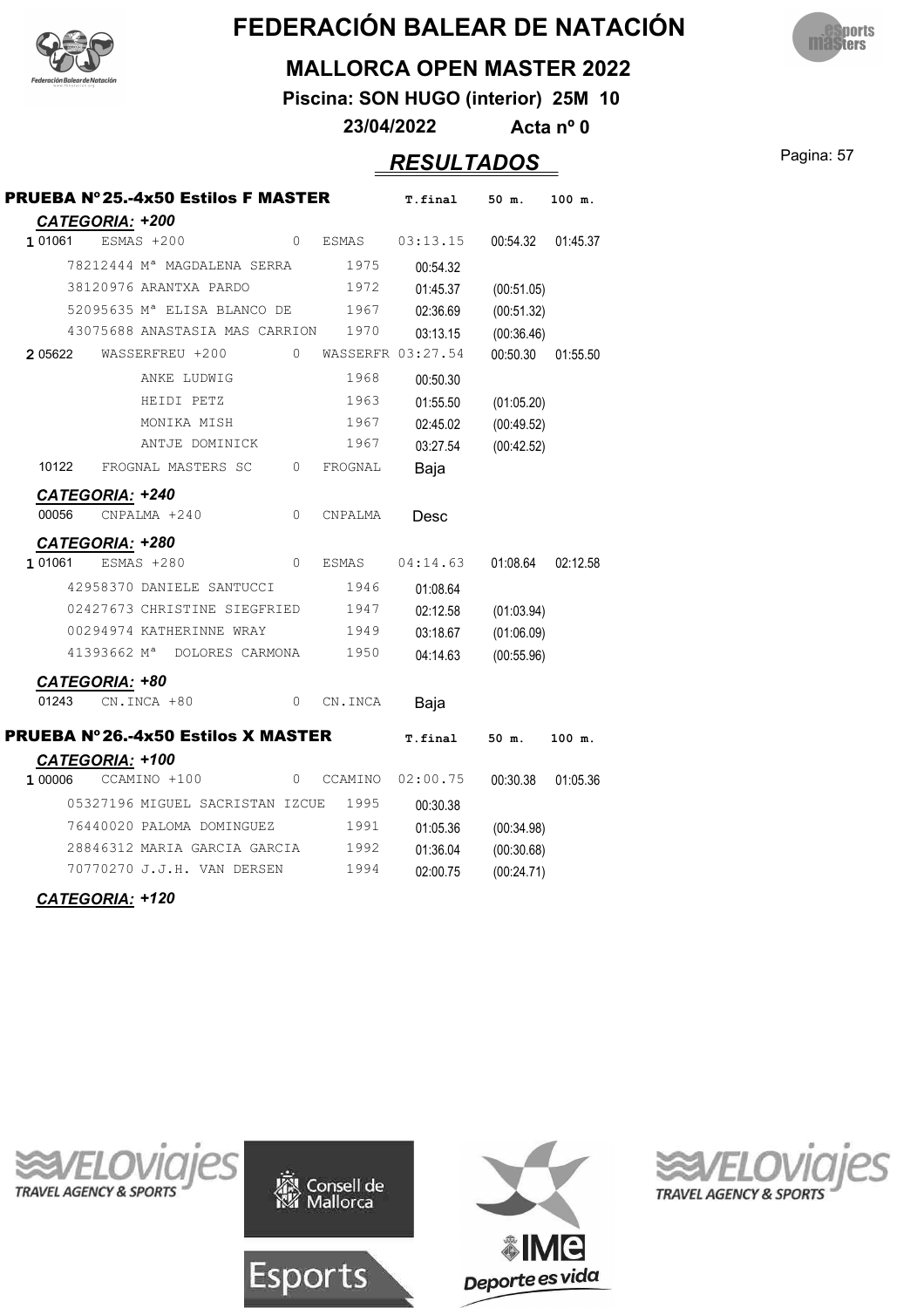![](_page_57_Picture_0.jpeg)

![](_page_57_Picture_2.jpeg)

#### **MALLORCA OPEN MASTER 2022**

**Piscina: SON HUGO (interior) 25M 10**

**23/04/2022 Acta nº 0**

Pagina: 58 *RESULTADOS*

| PRUEBA Nº26.-4x50 Estilos X MASTER                                         | T.final  | 50 m.             | 100 m.   |
|----------------------------------------------------------------------------|----------|-------------------|----------|
| <b>CATEGORIA: +120</b>                                                     |          |                   |          |
| 1 01170<br>HALEGATO +120 0 HALEGATO 02:09.32                               |          | 00:32.45          | 01:02.36 |
| 01139283 CEDRIC MURILLO NOVA<br>1994                                       | 00:32.45 |                   |          |
| 1982<br>01049586 ISMAEL AGUADO                                             | 01:02.36 | (00:29.91)        |          |
| 01093152 VIRGINIA PEREZ DEL 1996                                           | 01:37.63 | (00:35.27)        |          |
| 01221164 ANA CAROLINA DAMASIO 1982                                         | 02:09.32 | (00:31.69)        |          |
| 210119 RESITA 07 CS +120 0 RESITA                                          | 02:14.10 | 00:38.09          | 01:22.24 |
| 00020027 GIULIA ROXANA LASZLO 1978                                         | 00:38.09 |                   |          |
| 00020470 MONICA SZILASI<br>1971                                            | 01:22.24 | (00:44.15)        |          |
| 00020350 MIROSLAV RADU COICICI 1991                                        | 01:47.35 | (00:25.11)        |          |
| 00020472 DAN IONUT PIRJOL<br>1992                                          | 02:14.10 | (00:26.75)        |          |
| 300006 CCAMINO +120<br>CCAMINO<br>$\overline{0}$                           | 02:22.29 | 00:32.45          | 01:15.83 |
| 44685415 ROBERTO AGUILAR MERINO<br>1977                                    | 00:32.45 |                   |          |
| 41504846 MERCEDES MORA ESPINO<br>1979                                      | 01:15.83 | (00:43.38)        |          |
| 06661482 FRANCISCO ANTONIO<br>1986                                         | 01:49.00 | (00:33.17)        |          |
| 48679855 MARTA LOPEZ GARCIA 1995                                           | 02:22.29 | (00:33.29)        |          |
| 401505 TRISWIM +120<br>0<br>TRISWIM                                        | 02:44.01 | 00:40.85          | 01:27.14 |
| 43141186 JOSEP FRANCESC SOLER<br>1984                                      | 00:40.85 |                   |          |
| 43195821 MARIA ANGELS CAÑELLAS 1990                                        | 01:27.14 | (00:46.29)        |          |
| 1998<br>43467678 JOSEP NATTA PALOU                                         | 02:04.19 | (00:37.05)        |          |
| 43219183 MARIA CRISTINA<br>1993                                            | 02:44.01 | (00:39.82)        |          |
| CATEGORIA: +160                                                            |          |                   |          |
| $SALLE-P + 160$<br>0 SALLE-P<br>100848                                     | 02:21.09 | 00:30.03          | 01:12.70 |
| 43473759 MIGUEL ANGEL GALLEGO 1999                                         | 00:30.03 |                   |          |
| 43098276 JUAN MIGUEL LLOMPART 1977                                         | 01:12.70 | (00:42.67)        |          |
| 04346919 PETRA VERSTEEG VERMEER 1974                                       | 01:46.96 | (00:34.26)        |          |
| 44327646 MARIA EUGENIA POLO<br>1973                                        | 02:21.09 | (00:34.13)        |          |
| TRISWIM +160 <a><br/>2 01505<br/><math>\overline{0}</math><br/>TRISWIM</a> | 02:26.61 | 00:37.70 01:14.19 |          |
| 43104755 PILAR OLIVER MIRO<br>1976                                         | 00:37.70 |                   |          |
| 1969<br>43057070 ANTONI MOREY BOTELLA                                      | 01:14.19 | (00:36.49)        |          |
| 43143139 NURIA LLITERAS TESOURO 1985                                       | 01:54.06 | (00:39.87)        |          |
| 20841761 JORGE ESTEVE IÑIGO<br>1987                                        | 02:26.61 | (00:32.55)        |          |
| $\mathbf{0}$<br>3 01061<br>$ESMAS + 160$<br>ESMAS                          | 02:29.61 | 00:34.88          | 01:14.14 |
| 43088223 JUAN CARLOS GAMEZ<br>1974                                         | 00:34.88 |                   |          |
| 43034083 MANUEL OCETE ESPINOLA<br>1968                                     | 01:14.14 | (00:39.26)        |          |
| 02933382 OLIVIA<br><b>JEANNE</b><br>1978                                   | 01:53.73 | (00:39.59)        |          |
| 46393879 PILENA CAMACHO PEREZ<br>1977                                      | 02:29.61 | (00:35.88)        |          |
|                                                                            |          |                   |          |

![](_page_57_Picture_9.jpeg)

![](_page_57_Picture_10.jpeg)

![](_page_57_Picture_11.jpeg)

![](_page_57_Picture_12.jpeg)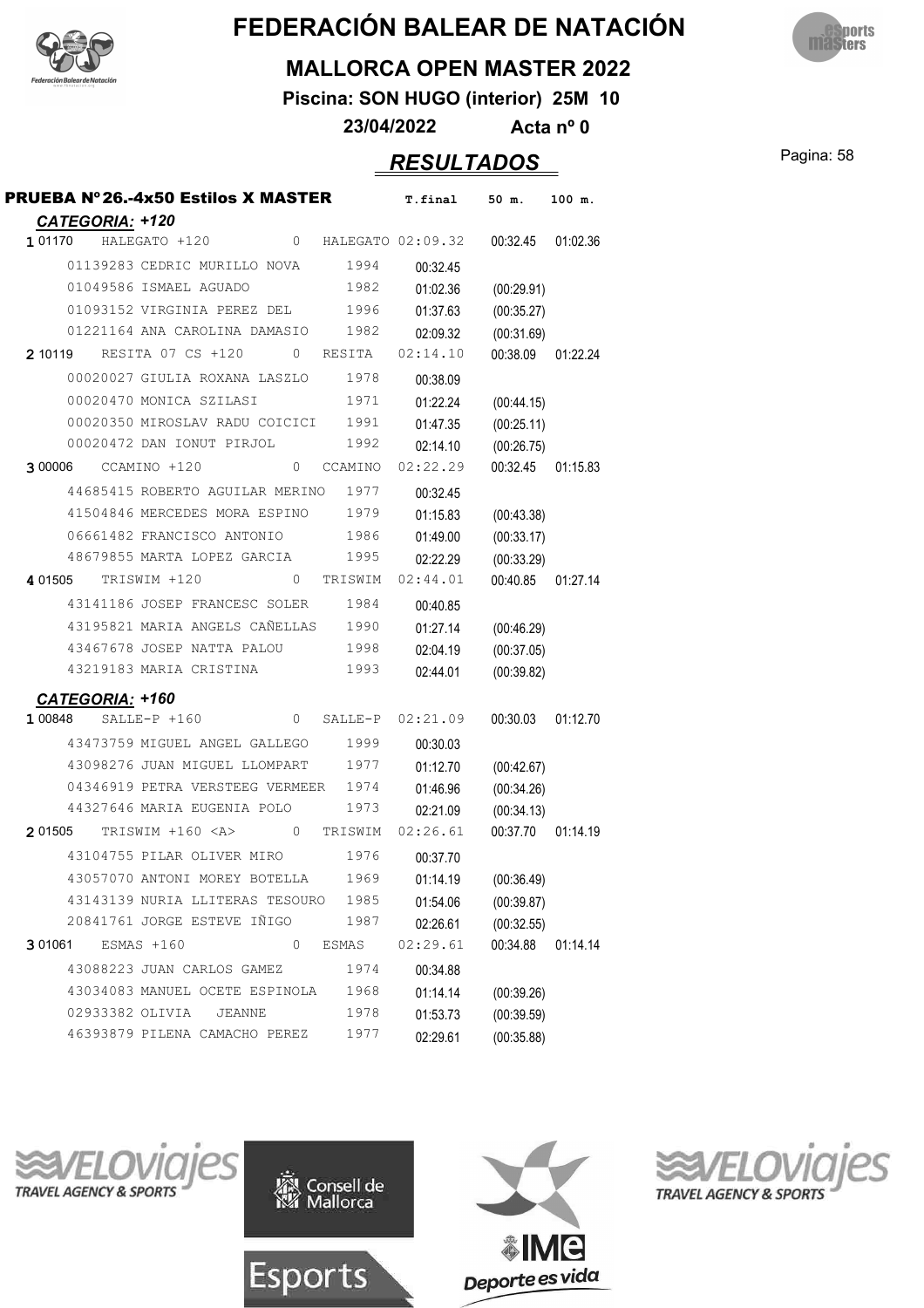![](_page_58_Picture_0.jpeg)

![](_page_58_Picture_2.jpeg)

#### **MALLORCA OPEN MASTER 2022**

**Piscina: SON HUGO (interior) 25M 10**

**23/04/2022 Acta nº 0**

Pagina: 59 *RESULTADOS*

| PRUEBA Nº26.-4x50 Estilos X MASTER                       |              | T.final           | 50 m.      | 100 m.   |
|----------------------------------------------------------|--------------|-------------------|------------|----------|
| CATEGORIA: +160<br>4 01505<br>TRISWIM +160 <b><br/>0</b> | TRISWIM      | 02:32.42          | 00:43.18   | 01:28.10 |
| 43024913 MONICA TUBERT SERANTES                          | 1964         | 00:43.18          |            |          |
| 04431347 DENISE CARULLI                                  | 1989         | 01:28.10          | (00:44.92) |          |
| 43128787 CARLOS PERELLO MARTIN                           | 1979         | 02:03.98          | (00:35.88) |          |
| 74887535 ALEJANDRO NAVAS LOPEZ                           | 1987         | 02:32.42          | (00:28.44) |          |
| 01243<br>$CN.INCA + 160$<br>0                            | CN.INCA      | Baja              |            |          |
| 10119<br>RESITA 07 CS +160<br>0                          | RESITA       | Baja              |            |          |
| <b>CATEGORIA: +200</b>                                   |              |                   |            |          |
| 1 10012<br>0<br>TOROKBALIN +200                          |              | TOROKBAL 02:10.98 | 00:33.28   | 01:12.63 |
| 00000333 ISTVAN MARTON                                   | 1958         | 00:33.28          |            |          |
| 00133480 ILDIKO SIMON                                    | 1974         | 01:12.63          | (00:39.35) |          |
| 00004663 STEFAN NILSSON                                  | 1964         | 01:41.19          | (00:28.56) |          |
| 00004015 GABRIELLA FICZE                                 | 1981         | 02:10.98          | (00:29.79) |          |
| 2 01505<br>TRISWIM +200<br>0                             | TRISWIM      | 02:26.92          | 00:36.77   | 01:15.52 |
| 43536922 SILVIA OLIVES PONS                              | 1978         | 00:36.77          |            |          |
| 43058175 PABLO LLINAS BOSCH                              | 1970         | 01:15.52          | (00:38.75) |          |
| 43038877 ALEJO MUÑOZ GONZALEZ                            | 1966         | 01:54.08          | (00:38.56) |          |
| 43069496 Mª JOSÉ MASSIP LLABRÉS                          | 1971         | 02:26.92          | (00:32.84) |          |
| 3 10122<br>FROGNAL MASTERS SC<br>0                       | FROGNAL      | 02:27.52          | 00:41.83   | 01:19.15 |
| 01630413 EMMA GREEN                                      |              | 00:41.83          |            |          |
| 01643217 EVAN HOFF                                       | 1969         | 01:19.15          | (00:37.32) |          |
| 54508820 NEIL HAFTEL                                     | 1955         | 01:53.96          | (00:34.81) |          |
| 01354011 NATALIE TYDEMAN                                 | 1971         | 02:27.52          | (00:33.56) |          |
| CCAMINO +200<br>4 00006<br>0                             | CCAMINO      | 02:31.21          | 00:45.64   | 01:21.40 |
| 00616989 ANDREA NEMETH                                   | 1974         | 00:45.64          |            |          |
| 34784086 JORGE SABATER REDONDO                           | 1968         | 01:21.40          | (00:35.76) |          |
| 09337352 ALMUDENA VALLE MUÑOZ                            | 1972         | 01:57.66          | (00:36.26) |          |
| 72737705 MANUEL ALONSO NAVARRO                           | 1971         | 02:31.21          | (00:33.55) |          |
| 5 01061<br>ESMAS $+200 < EQ.B>$<br>$\circ$               | <b>ESMAS</b> | 02:39.92          | 00:37.32   | 01:28.64 |
| 43041166 ALEJANDRO VALDIVIA                              | 1966         | 00:37.32          |            |          |
| 38120976 ARANTXA PARDO                                   | 1972         | 01:28.64          | (00:51.32) |          |
| 02171603 BERND SCHMAHL                                   | 1960         | 02:03.13          | (00:34.49) |          |
| 43154263 MARIA TERESA MESA                               | 1983         | 02:39.92          | (00:36.79) |          |
| DELPHIN 1889 BERLIN<br>$\circ$<br>6 05625                | DELPHIN      | 02:43.79          | 00:46.98   | 01:30.26 |
| 00091959 SABINE SCHULZ                                   | 1965         | 00:46.98          |            |          |
| 00145105 ANNETT SCHWABE                                  | 1972         | 01:30.26          | (00:43.28) |          |
| 00277165 STEFAN PANTELMANN                               | 1965         | 02:06.60          | (00:36.34) |          |
| 00412204 JÖRG FRANZKE                                    | 1959         | 02:43.79          | (00:37.19) |          |

**TRAVEL AGENCY & SPORTS** 

![](_page_58_Picture_10.jpeg)

![](_page_58_Picture_11.jpeg)

![](_page_58_Picture_12.jpeg)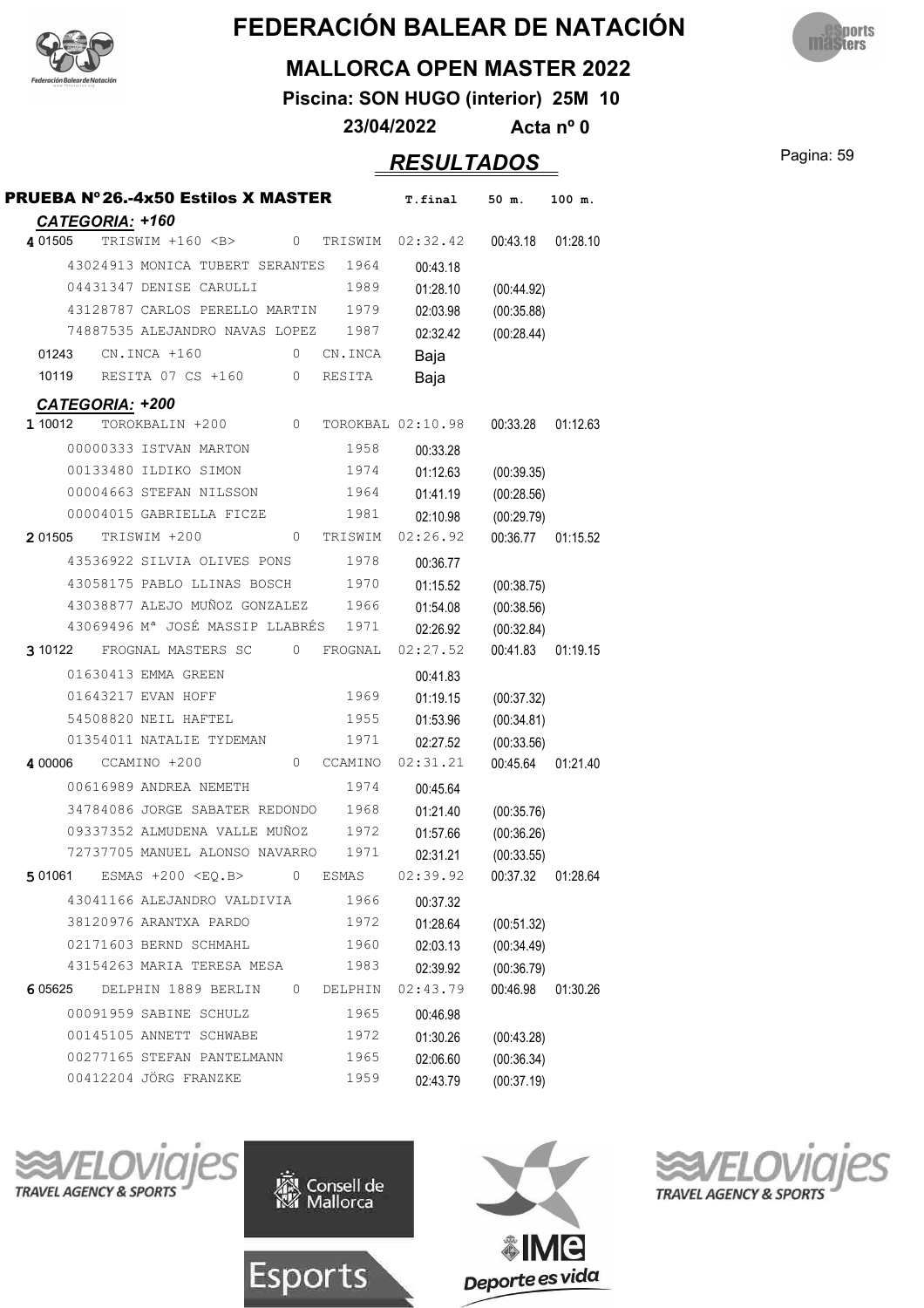![](_page_59_Picture_0.jpeg)

![](_page_59_Picture_2.jpeg)

#### **MALLORCA OPEN MASTER 2022**

**Piscina: SON HUGO (interior) 25M 10**

**23/04/2022 Acta nº 0**

#### Pagina: 60 *RESULTADOS*

| <b>PRUEBA Nº 26.-4x50 Estilos X MASTER</b>       |                         | T.final           | 50 m.      | 100 m.   |
|--------------------------------------------------|-------------------------|-------------------|------------|----------|
| <b>CATEGORIA: +200</b>                           |                         |                   |            |          |
| 7 05622<br>WASSERFREU +200                       | $\Omega$                | WASSERFR 02:44.91 | 00:49.16   | 01:30.90 |
| MONIKA MISCH                                     | 1967                    | 00:49.16          |            |          |
| RENE BZENN                                       | 1964                    | 01:30.90          | (00:41.74) |          |
| THOMAS MEISSNER                                  | 1961                    | 02:06.41          | (00:35.51) |          |
| ANKE LUDWIG                                      | 1968                    | 02:44.91          | (00:38.50) |          |
| ESMAS $+200$ <eo.a><br/>8 01061</eo.a>           | $\circ$<br><b>ESMAS</b> | 02:51.42          | 00:54.58   | 01:39.85 |
| 78212444 M <sup>a</sup> MAGDALENA SERRA          | 1975                    | 00:54.58          |            |          |
| 02107196 DOMENICO CASA                           | 1966                    | 01:39.85          | (00:45.27) |          |
| 36035492 ALVARO<br>MARIA BARRO                   | 1959                    | 02:14.51          | (00:34.66) |          |
| 43075688 ANASTASIA MAS CARRION                   | 1970                    | 02:51.42          | (00:36.91) |          |
| FROGNAL MASTERS SC<br>9 10122                    | $\mathbf{0}$<br>FROGNAL | 03:05.30          | 00:47.90   | 01:38.65 |
| 01630711 EREL AGMON                              | 1970                    | 00:47.90          |            |          |
| 01644330 NATASHA KESKIN ALEV                     | 1992                    | 01:38.65          | (00:50.75) |          |
| 01630707 KEVIN FLACK                             | 1975                    | 02:21.19          | (00:42.54) |          |
| 01630714 KATHERINE FRY                           | 1963                    | 03:05.30          | (00:44.11) |          |
| 00056<br>CNPALMA +200                            | $\circ$<br>CNPALMA      | Desc              |            |          |
| 01455<br>VALMASTE +200                           | $\Omega$<br>VALMASTE    | Baja              |            |          |
|                                                  |                         |                   |            |          |
| CATEGORIA: +240<br>1 10012<br>TOROKBALIN +240    | $\mathbf{0}$            | TOROKBAL 02:15.60 | 00:34.18   | 01:12.43 |
| 00000508 CSILLA SCIKANY                          | 1968                    |                   |            |          |
|                                                  |                         | 00:34.18          |            |          |
| 00000932 PETER GULYAS<br>00000685 FANNI ASZTALOS | 1951                    | 01:12.43          | (00:38.25) |          |
| 00000240 FERENC ERDELYI                          | 1977<br>1952            | 01:43.37          | (00:30.94) |          |
|                                                  |                         | 02:15.60          | (00:32.23) |          |
| 2 01061<br>$ESMAS + 240$                         | $\circ$<br><b>ESMAS</b> | 03:01.65          | 00:43.43   | 01:28.66 |
| 43034081 MIGUEL ANGEL OCETE                      | 1968                    | 00:43.43          |            |          |
| 42668984 ESTEBAN CRUZ MARQUEZ                    | 1946                    | 01:28.66          | (00:45.23) |          |
| 52095635 M <sup>ª</sup> ELISA BLANCO DE          | 1967                    | 02:21.84          | (00:53.18) |          |
| 43018900 GERONIMA MIRO SEGUI                     | 1963                    | 03:01.65          | (00:39.81) |          |
| 03996<br>JAHN WOLFSBURG TV +240 0                | <b>JAHN</b>             | Baja              |            |          |

*CATEGORIA: +280*

![](_page_59_Picture_10.jpeg)

![](_page_59_Picture_11.jpeg)

![](_page_59_Picture_12.jpeg)

![](_page_59_Picture_13.jpeg)